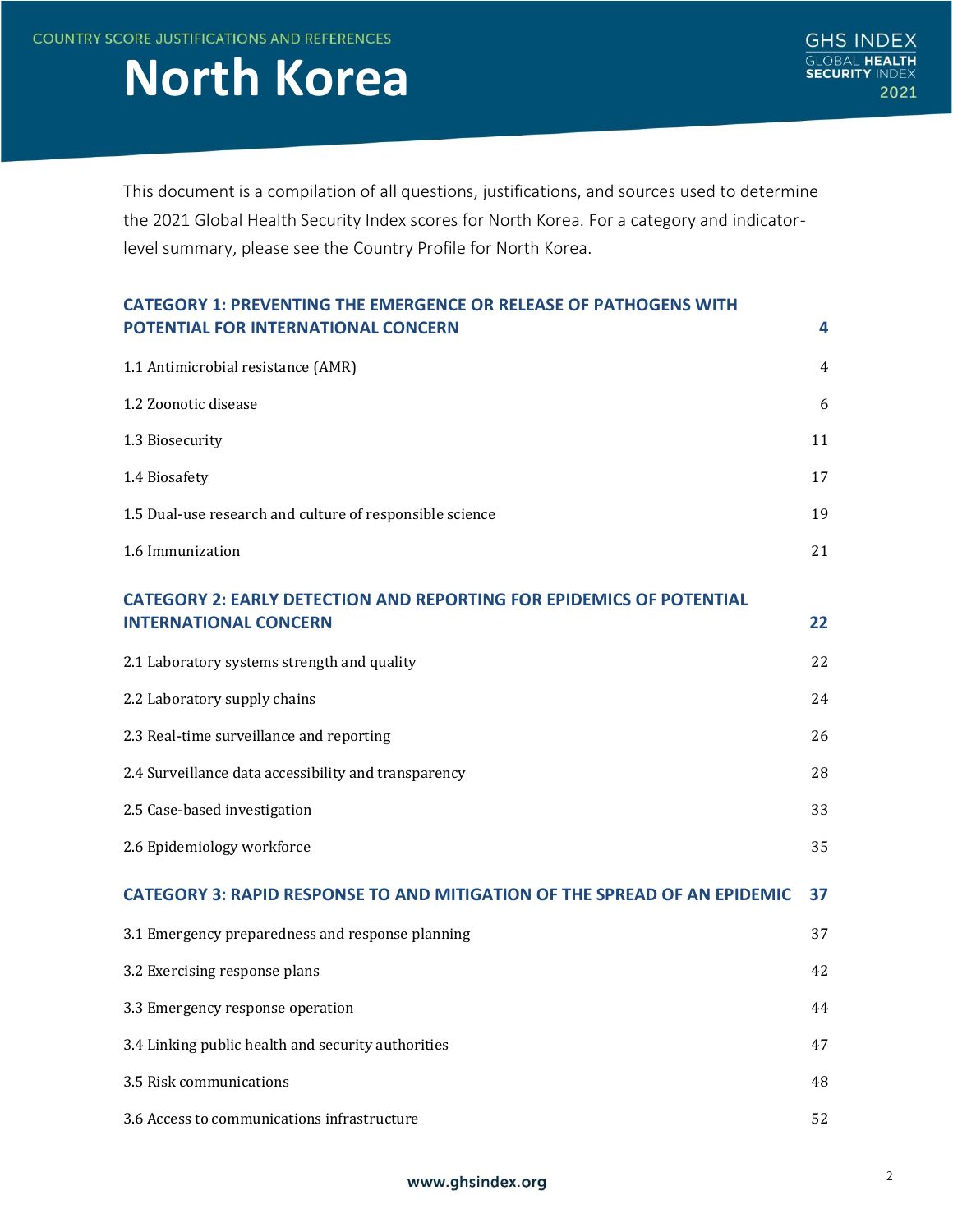

| <b>CATEGORY 4: SUFFICIENT AND ROBUST HEALTH SECTOR TO TREAT THE SICK AND PROTECT</b><br><b>HEALTH WORKERS</b>                   | 55 |
|---------------------------------------------------------------------------------------------------------------------------------|----|
| 4.1 Health capacity in clinics, hospitals, and community care centers                                                           | 55 |
| 4.2 Supply chain for health system and healthcare workers                                                                       | 58 |
| 4.3 Medical countermeasures and personnel deployment                                                                            | 63 |
| 4.4 Healthcare access                                                                                                           | 64 |
| 4.5 Communications with healthcare workers during a public health emergency                                                     | 65 |
| 4.6 Infection control practices and availability of equipment                                                                   | 67 |
| 4.7 Capacity to test and approve new medical countermeasures                                                                    | 68 |
| <b>CATEGORY 5: COMMITMENTS TO IMPROVING NATIONAL CAPACITY, FINANCING PLANS TO</b><br>ADDRESS GAPS, AND ADHERING TO GLOBAL NORMS | 70 |
| 5.1 International Health Regulations (IHR) reporting compliance and disaster risk reduction                                     | 70 |
| 5.2 Cross-border agreements on public health and animal health emergency response                                               | 71 |
| 5.3 International commitments                                                                                                   | 72 |
| 5.4 Joint External Evaluation (JEE) and Performance of Veterinary Services Pathway (PVS)                                        | 74 |
| 5.5 Financing                                                                                                                   | 75 |
| 5.6 Commitment to sharing of genetic and biological data and specimens                                                          | 78 |
| <b>CATEGORY 6: OVERALL RISK ENVIRONMENT AND VULNERABILITY TO BIOLOGICAL THREATS</b>                                             | 80 |
| 6.1 Political and security risk                                                                                                 | 80 |
| 6.2 Socio-economic resilience                                                                                                   | 84 |
| 6.3 Infrastructure adequacy                                                                                                     | 86 |
| 6.4 Environmental risks                                                                                                         | 87 |
| 6.5 Public health vulnerabilities                                                                                               | 88 |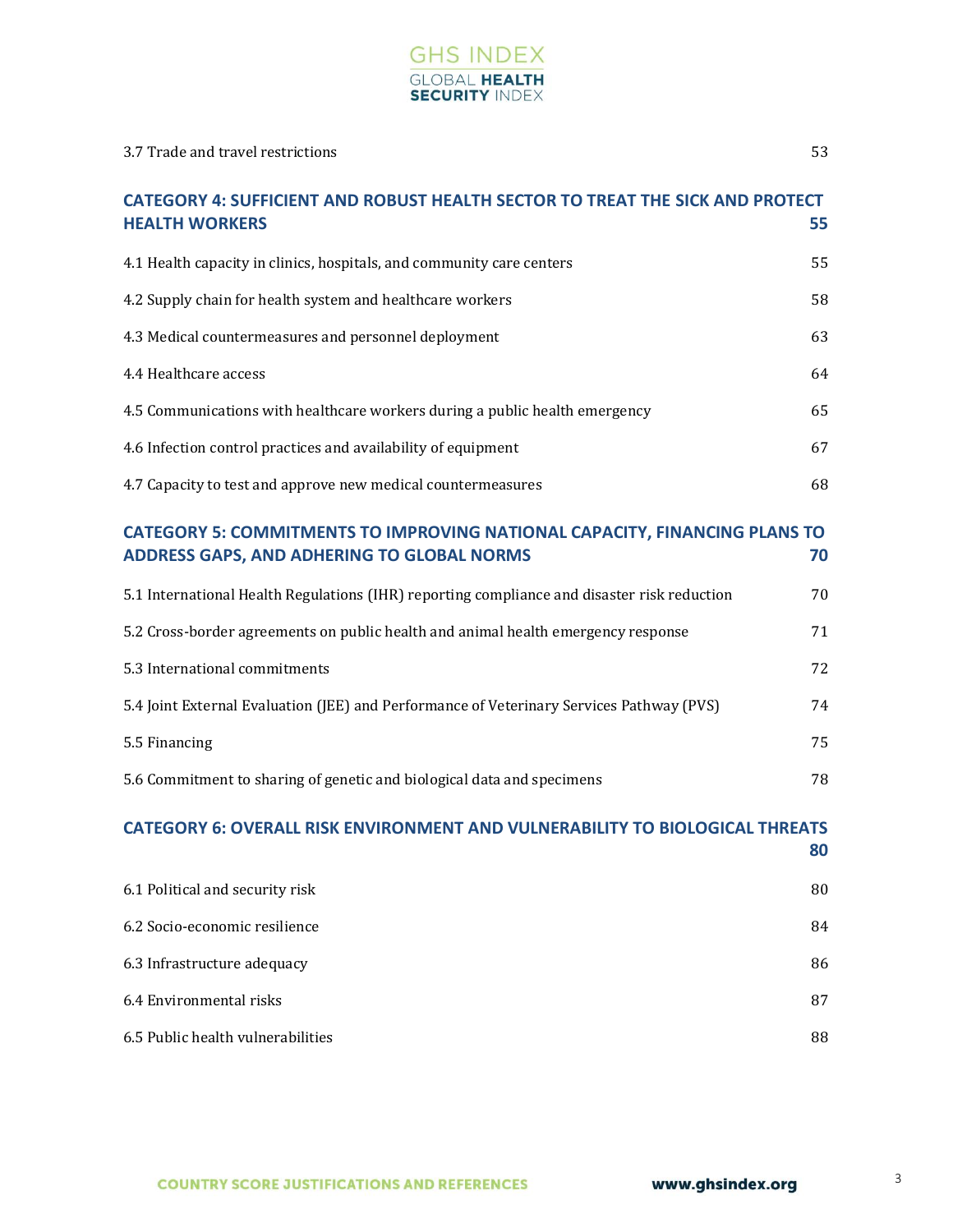

## <span id="page-2-0"></span>**Category 1: Preventing the emergence or release of pathogens with potential for international concern**

## <span id="page-2-1"></span>**1.1 ANTIMICROBIAL RESISTANCE (AMR)**

## **1.1.1 AMR surveillance, detection, and reporting**

## *1.1.1a*

### Is there a national AMR plan for the surveillance, detection, and reporting of priority AMR pathogens?

Yes, there is evidence of an AMR plan, and it covers surveillance, detection, and reporting = 2, Yes, there is evidence of an AMR plan, but there is insufficient evidence that it covers surveillance, detection, and reporting = 1, No evidence of an AMR  $plan = 0$ 

### Current Year Score: 2

North Korea has published a national AMR plan for the surveillance, detection and reporting of priority AMR pathogens, according to the country's World Health Organization (WHO) National Action Plan on AMR. [1] The WHO's introduction states that North Korea "displayed its commitment towards curbing AMR by having identified AMR as one of the public health priorities." [1] Finalized with the technical support of the WHO regional and country offices, the National Strategic Plan on Antimicrobial Resistance (2018-2020) addresses surveillance, detection and reporting of priority AMR pathogens. The national AMR plan addresses the development of national human AMR surveillance and early warning systems as well as a national laboratory network in North Korea. [1] The national AMR plan sets targets for improving awareness of antimicrobial resistance, strengthening knowledge through surveillance and research, reducing the incidence of infection, and making a sustainable investment for AMR management. [1]

[1] World Health Organization. "National Strategic Plan on Antimicrobial Resistance (2018-2020)". [http://extwprlegs1.fao.org/docs/pdf/prk182160.pdf]. Accessed 25 April 2021.

## *1.1.1b*

## Is there a national laboratory/laboratory system which tests for priority AMR pathogens? All  $7 + 1$  priority pathogens = 2, Yes, but not all  $7 + 1$  pathogens = 1, No = 0

### Current Year Score: 1

North Korea has a national laboratory/laboratory system capable of testing at least 3 of the 7+1 priority pathogens. The national reference laboratory is established in Pyongyang Medical College of Kim Il Sung University. Provincial level laboratories conduct AMR testing routinely with the results submitted to the National Reference Laboratory. Research has been conducted for antibiotic resistance against 11 kinds of bacteria including E. coli, S. pneumoniae and mycobacterium tuberculosis. [1] The World Health Organization (WHO) country mission conducted in October 2018 noted that North Korea's Ministry of Public Health implemented multidrug-resistant tuberculosis program covering 11 provinces. [2] The WHO's "Global Antimicrobial Resistance and Use Surveillance System (GLASS) Report" for early implementation in 2020 has no information about North Korea's laboratory capacity for testing priority pathogens. [3]

[1] World Health Organization (WHO). "National Strategic Plan on Antimicrobial Resistance (2018-2020)". [http://origin.searo.who.int/dprkorea/antimicrobial-resistance/dprk-national-strategic-plan-on-amr/en/]. Accessed 18 November 2020.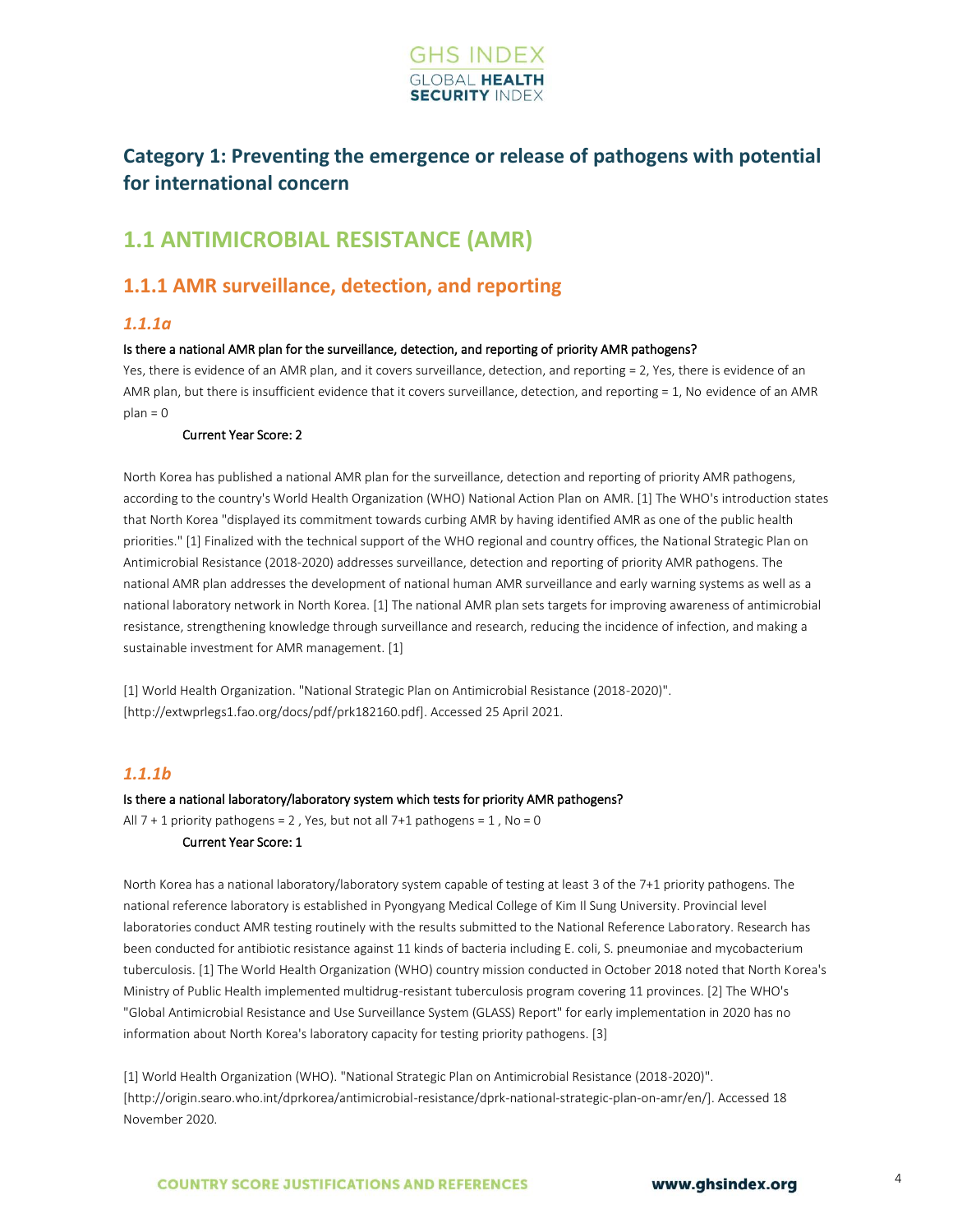

[2] WHO. 23-30 October 2018. "Regional Green Light Committee Country Support Mission Report". [https://www.who.int/docs/default-source/searo/tuberculosis/pmdt-report-dprk-2018.pdf?sfvrsn=40806ddf\_2]. Accessed 18 November 2020.

[3] WHO. May 2020. "Global Antimicrobial Resistance and Use Surveillance System (GLASS) Report". [https://apps.who.int/iris/bitstream/handle/10665/332081/9789240005587-eng.pdf]. Accessed 7 December 2020.

## *1.1.1c*

Does the government conduct environmental detection or surveillance activities (e.g., in soil, waterways) for antimicrobial residues or AMR organisms?

 $Yes = 1, No = 0$ 

#### Current Year Score: 0

There is no publicly available evidence of environmental detection or surveillance activities (e.g. in soil, waterways, etc.) for antimicrobial residues or AMR organisms conducted by the government in North Korea. Neither the Ministry of Public Health nor the Ministry of Land and Environment Protection have a public website. The Law on Environmental Protection does not address environmental AMR contamination issues. [1] The National Strategic Plan on Antimicrobial Resistance (2018-2020) recognises the need to conduct a nationwide survey on antimicrobial use and antimicrobial resistance and AMR triggering factors, indicating that current environmental detection or surveillance for antimicrobial residues or AMR organisms is not ongoing. [2]

[1] Supreme People's Assembly. 22 October 2014. "Law on Environmental Protection (환경보호법) of 9 April 1986".

[https://www.unilaw.go.kr/bbs/selectBoardList.do?bbsId=BBSMSTR\_000000000021&bbsSubId=014]. Accessed 19 November 2020.

[2] World Health Organization. "National Strategic Plan on Antimicrobial Resistance (2018-2020)". [http://extwprlegs1.fao.org/docs/pdf/prk182160.pdf]. Accessed 19 November 2020.

## **1.1.2 Antimicrobial control**

#### *1.1.2a*

Is there national legislation or regulation in place requiring prescriptions for antibiotic use for humans? Yes = 2, Yes, but there is evidence of gaps in enforcement =  $1$ , No = 0

#### Current Year Score: 1

There is national regulation in place requiring prescriptions for antibiotic use for humans; however, there is evidence of gaps in enforcement. The Ministry of Public Health's "National Strategic Plan on Antimicrobial Resistance (2018-2020)" states that both the "Regulation on Prescription" and the "Guidelines on Pharmacy Work" set out principles for "sale and prescription of drugs including antimicrobials," although without any additional details. [1] The Law on Pharmaceuticals Management requires prescriptions for pharmaceutical use for humans. Article 38 of the Law on Pharmaceuticals Management states that the sale of pharmaceuticals is restricted to pharmacies and should be based on prescriptions issued by medical institutions. [2] However, in reality, patients are asked to purchase antibiotics on their own without prescription due to the generally poor state of healthcare infrastructure in North Korea, according to South Korean studies, which cite testimonies from former North Korean residents. [3, 4]

[1] World Health Organization. "National Strategic Plan on Antimicrobial Resistance (2018-2020)". [http://extwprlegs1.fao.org/docs/pdf/prk182160.pdf]. Accessed 19 November 2020.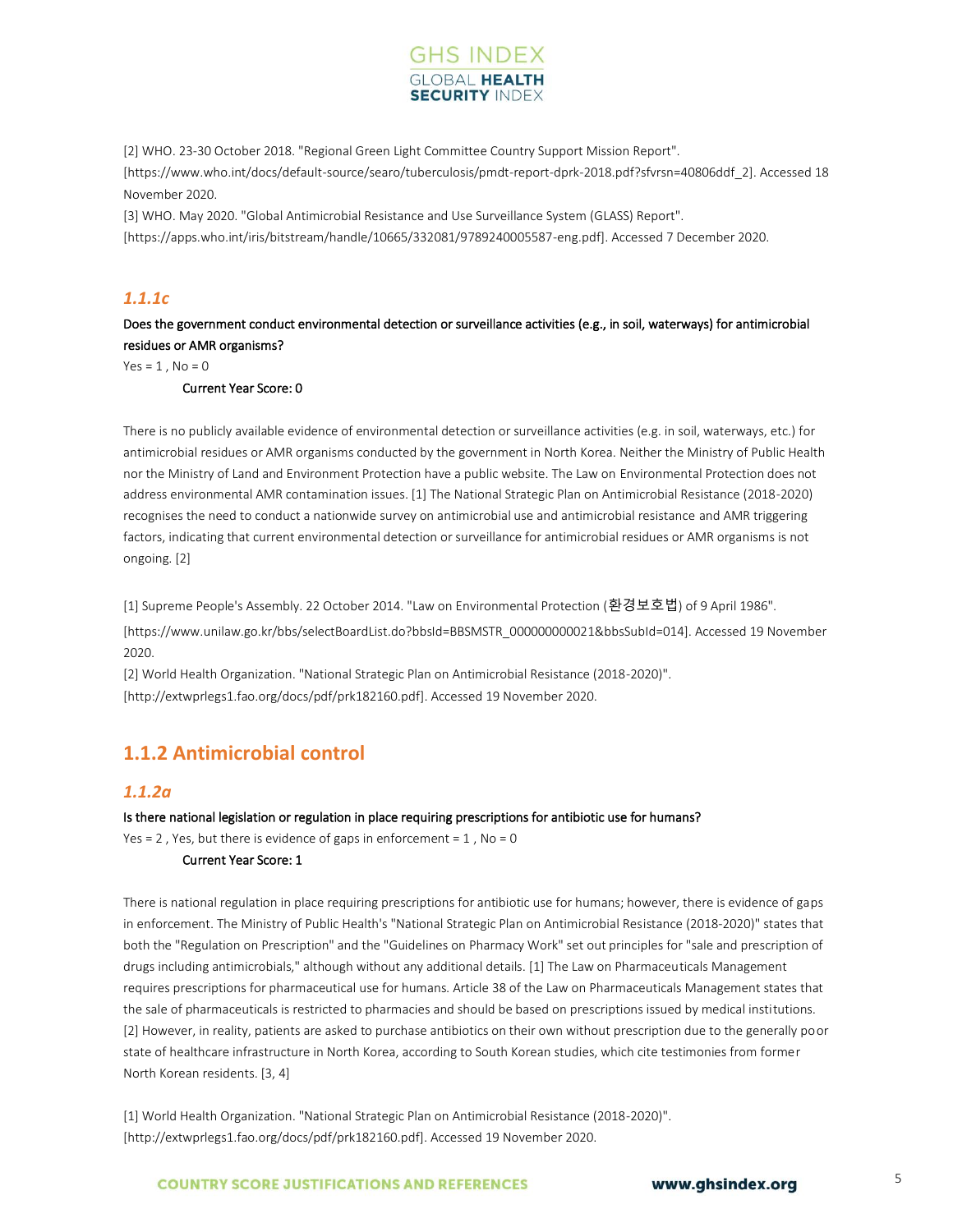

[2] Supreme People's Assembly. 10 December 1998. "Law on Pharmaceuticals Management (의약품관리법) of 12 November 1997". [https://www.unilaw.go.kr/bbs/selectBoardList.do?bbsId=BBSMSTR\_000000000021&bbsSubId=016]. Accessed 19 November 2020.

[3] Korea Institute for Health and Social Affairs. 1 December 2012. "A Study on the Characteristics and Limitations of North Korea's Pharmaceutical Policy". [https://www.kihasa.re.kr/hswr/assets/pdf/691/journal-32-4-631.pdf]. Accessed 19 November 2020.

[4] Korea Foundation for International Healthcare. 31 December 2019. "2019 White Paper on Healthcare in North Korea (2019 년 북한 보건의료 백서)". [https://dprkhealth.org/2020/06/14/2019%EB%85%84-%EB%B6%81%ED%95%9C- %EB%B3%B4%EA%B1%B4%EC%9D%98%EB%A3%8C-%EB%B0%B1%EC%84%9C/]. Accessed 19 November 2020.

## *1.1.2b*

#### Is there national legislation or regulation in place requiring prescriptions for antibiotic use for animals?

Yes = 2, Yes, but there is evidence of gaps in enforcement =  $1$ , No = 0

## Current Year Score: 0

There is no publicly available evidence of national legislation or regulation in place requiring prescriptions for antibiotic use for animals. Neither the Ministry of Public Health nor the Ministry of Agriculture has a publicly accessible website. The Law on Veterinary Drugs Management makes some mention of prescriptions for veterinary medicines, but does not specify that prescriptions are required for antibiotic use for animals. For example, Article 14 states that veterinary drug delivery (transport) shall be by a prescribed means, while Article 15 states that "prescriptions issued by the veterinary surveillance authority shall be followed". Neither specify prescriptions are required for antibiotic use for animals. Article 23 of the Law on Veterinary Drugs Management states that "the use of veterinary drugs other than over-the-counter veterinary drugs should follow veterinarian instructions", however the law simply states the requirement for veterinarian instructions in the administration of animal drugs that are not sold over the counter, rather than a mandate for a prescription. [1] The National Strategic Plan on Antimicrobial Resistance (2018-2020) states that the Law on Veterinary Drugs Management contains regulations on "rational use of antimicrobials for animals. [2] The Veterinary and Anti-epizootic Law contains no provision on animal drug prescription. [3]

[1] Supreme People's Assembly. 3 December 1998. "Law on Veterinary Drugs Management (수의약품관리법) of 24 June 1998". [https://www.unilaw.go.kr/bbs/selectBoardList.do?bbsId=BBSMSTR\_000000000021&bbsSubId=005]. Accessed 20 November 2020.

[2] World Health Organization. "National Strategic Plan on Antimicrobial Resistance (2018-2020)".

[http://extwprlegs1.fao.org/docs/pdf/prk182160.pdf]. Accessed 20 November 2020.

[3] Supreme People's Assembly. 4 April 2013. "Veterinary and Anti-epizootic Law (수의방역법) of 17 December 1997".

[https://www.unilaw.go.kr/bbs/selectBoardList.do?bbsId=BBSMSTR\_000000000021&bbsSubId=005]. Accessed 7 December 2020.

## <span id="page-4-0"></span>**1.2 ZOONOTIC DISEASE**

## **1.2.1 National planning for zoonotic diseases/pathogens**

## *1.2.1a*

Is there national legislation, plans, or equivalent strategy documents on zoonotic disease?  $Yes = 1$ ,  $No = 0$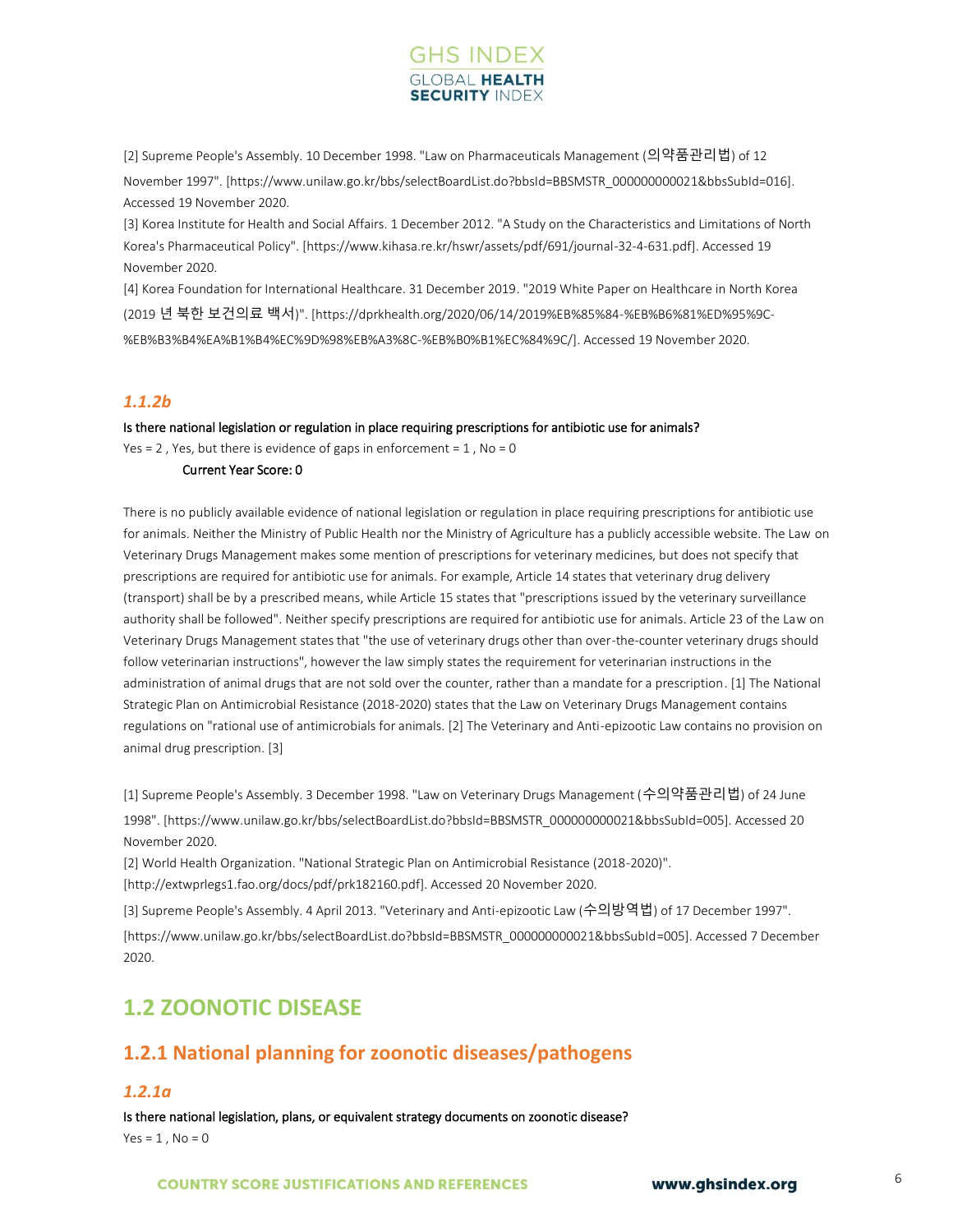

### Current Year Score: 0

There is insufficient evidence that North Korea has a national law, plan, or equivalent strategy document on zoonotic disease, however, the Veterinary and Anti-epizootic Law contains provisions on zoonotic disease. Article 40 of the Veterinary and Anti-epizootic Law simply states that veterinary and anti-epizootic agencies, enterprises, and organisations should "prevent zoonotic disease in advance, report to health organs immediately in case of an outbreak, and prevent human infection". Article 40 also states that "health institutions should take health hygiene measures to contain a confirmed zoonotic disease outbreak" without further details. [1] North Korea has not completed a PVS Evaluation, and its Joint External Evaluation is in the pipeline at the time of research. [2] There is no additional information available as neither the Ministry of Public Health nor the Ministry of Agriculture has a publicly accessible website.

[1] Supreme People's Assembly. 4 April 2013. "Veterinary and Anti-epizootic Law (수의방역법) of 17 December 1997".

[https://www.unilaw.go.kr/bbs/selectBoardList.do?bbsId=BBSMSTR\_000000000021&bbsSubId=005]. Accessed 20 November 2020.

[2] World Health Organization. "JEE Dashboard." [https://extranet.who.int/sph/jee-dashboard#collapse-204]. Accessed 20 November 2020.

## *1.2.1b*

Is there national legislation, plans or equivalent strategy document(s) which includes measures for risk identification and reduction for zoonotic disease spillover events from animals to humans?

 $Yes = 1, No = 0$ 

### Current Year Score: 0

There is no publicly available evidence of national legislation, plans or equivalent strategy document(s) which includes measures for risk identification and reduction for zoonotic disease spillover events from animals to humans. The Veterinary and Anti-epizootic Law is the only law that mentions zoonotic disease, and it has no information on zoonotic disease spillover risk. [1] North Korea has not completed a PVS Evaluation, and its Joint External Evaluation is in the pipeline at the time of research. [2] There is no additional information available as neither the Ministry of Public Health nor the Ministry of Agriculture has a publicly accessible website.

[1] Supreme People's Assembly. 4 April 2013. "Veterinary and Anti-epizootic Law (수의방역법) of 17 December 1997".

[https://www.unilaw.go.kr/bbs/selectBoardList.do?bbsId=BBSMSTR\_000000000021&bbsSubId=005]. Accessed 20 November 2020.

[2] World Health Organization. "JEE Dashboard." [https://extranet.who.int/sph/jee-dashboard#collapse-204]. Accessed 20 November 2020.

## *1.2.1c*

Is there national legislation, plans, or guidelines that account for the surveillance and control of multiple zoonotic pathogens of public health concern?

 $Yes = 1$ .  $No = 0$ 

Current Year Score: 0

There is no publicly available evidence of national plans, guidelines, or laws that account for the surveillance and control of multiple zoonotic pathogens of public health concern in North Korea. The Veterinary and Anti-epizootic Law enforces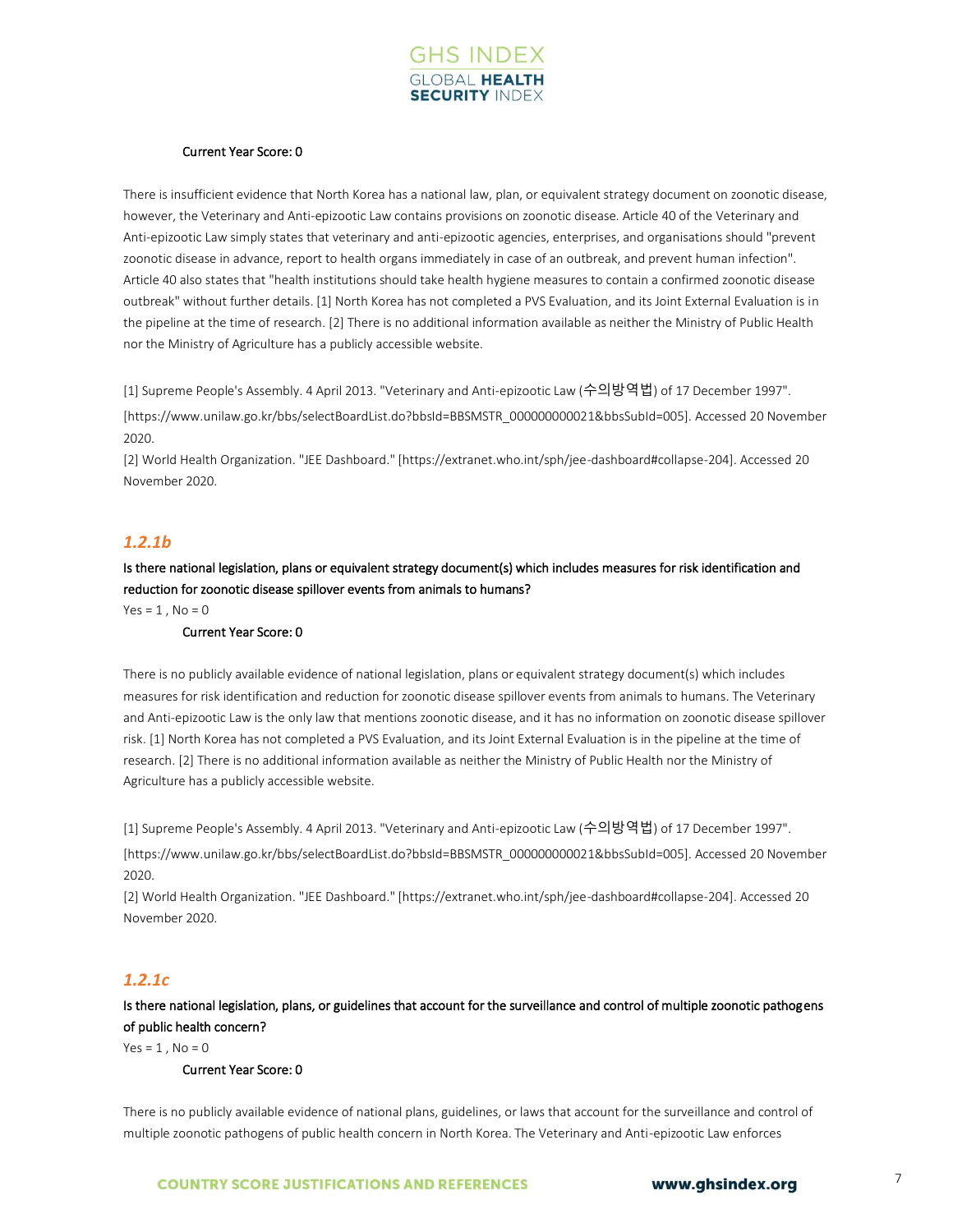## **GHS INDEX SECURITY INDI**

minimum safeguards, including regular animal health check-ups and vaccinations and quarantine inspection, but makes no mention of surveillance and control of multiple zoonotic pathogens. [1] Neither the Ministry of Public Health nor the Ministry of Agriculture has a publicly accessible website. There is no mention of plans, guidelines or laws on zoonotic disease in the country's WHO Country Cooperation Strategy (2014-2019). [2]

[1] Supreme People's Assembly. 4 April 2013. "Veterinary and Anti-epizootic Law (수의방역법) of 17 December 1997".

[https://www.unilaw.go.kr/bbs/selectBoardList.do?bbsId=BBSMSTR\_000000000021&bbsSubId=005]. Accessed 20 November 2020.

[2] World Health Organization (WHO). 2016. "WHO Country Cooperation Strategy: Democratic People's Republic of Korea (2014-2019)". [https://apps.who.int/iris/handle/10665/250298]. Accessed 20 November 2020.

## *1.2.1d*

## Is there a department, agency, or similar unit dedicated to zoonotic disease that functions across ministries?  $Yes = 1, No = 0$

### Current Year Score: 0

There is no publicly available evidence that suggests North Korea has a department, agency or similar unit dedicated to zoonotic disease that functions across ministries. Neither the Ministry of Public Health nor the Ministry of Agriculture has a publicly accessible website. There is no mention of zoonotic disease in the World Health Organization's Country Cooperation Strategy (2014-2019). [1]

The Veterinary and Anti-epizootic Law states that the "central agricultural guiding organ" should provide guidance and control over veterinary and anti-epizootic work in the country without further details. [2]

[1] World Health Organization (WHO). 2016. "WHO Country Cooperation Strategy: Democratic People's Republic of Korea (2014-2019)". [https://apps.who.int/iris/handle/10665/250298]. Accessed 20 November 2020.

[2] Supreme People's Assembly. 4 April 2013. "Veterinary and Anti-epizootic Law (수의방역법) of 17 December 1997".

[https://www.unilaw.go.kr/bbs/selectBoardList.do?bbsId=BBSMSTR\_000000000021&bbsSubId=005]. Accessed 7 December 2020.

## **1.2.2 Surveillance systems for zoonotic diseases/pathogens**

## *1.2.2a*

Does the country have a national mechanism (either voluntary or mandatory) for owners of livestock to conduct and report on disease surveillance to a central government agency?

 $Yes = 1, No = 0$ 

### Current Year Score: 0

There is insufficient evidence that North Korea has a national mechanism for owners of livestock to conduct and report on disease surveillance to a central government agency. Article 28 of the Veterinary and Anti-epizootic Law requires that anyone discovering diseased animals or dead animals should notify veterinary and anti-epizootic authorities. The law does not specify how veterinary and anti-epizootic authorities should be notified. Veterinary and anti-epizootic authorities receiving reports should determine the cause of disease immediately. [1] There is no additional information available as neither the Ministry of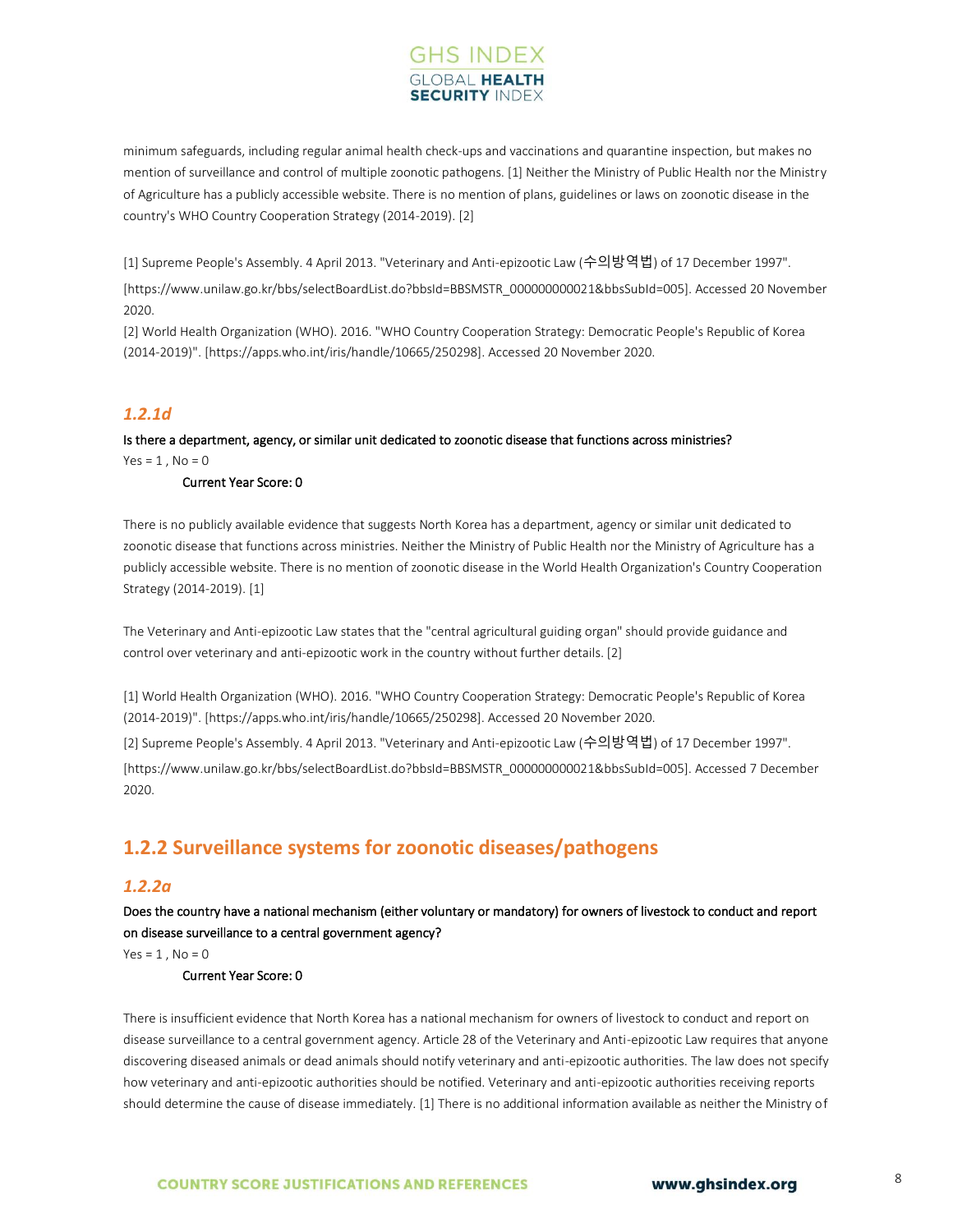

Public Health nor the Ministry of Agriculture has a publicly accessible website.

[1] Supreme People's Assembly. 4 April 2013. "Veterinary and Anti-epizootic Law (수의방역법) of 17 December 1997". [https://www.unilaw.go.kr/bbs/selectBoardList.do?bbsId=BBSMSTR\_000000000021&bbsSubId=005]. Accessed 20 November 2020.

## *1.2.2b*

Is there legislation and/or regulations that safeguard the confidentiality of information generated through surveillance activities for animals (for owners)?

 $Yes = 1, No = 0$ 

## Current Year Score: 0

There is no publicly available evidence that there are laws, regulations or guidelines that safeguard the confidentiality of information generated through surveillance activities for animals (for owners) in North Korea. The Veterinary and Antiepizootic Law provides no safeguard for the confidentiality of information generated through surveillance activities for animals (for owners). [1] There is no publicly available evidence that North Korea has a general data privacy law. [2] Neither the Ministry of Public Health nor the Ministry of Agriculture has a publicly accessible website.

[1] Supreme People's Assembly. 4 April 2013. "Veterinary and Anti-epizootic Law (수의방역법) of 17 December 1997". [https://www.unilaw.go.kr/bbs/selectBoardList.do?bbsId=BBSMSTR\_000000000021&bbsSubId=005]. Accessed 20 November 2020.

[2] South Korean Ministry of Unification. "North Korean Laws".

[https://www.unilaw.go.kr/bbs/selectBoardList.do?bbsId=BBSMSTR\_000000000021]. Accessed 20 November 2020.

## *1.2.2c*

Does the country conduct surveillance of zoonotic disease in wildlife (e.g., wild animals, insects, other disease vectors)?  $Yes = 1, No = 0$ 

### Current Year Score: 0

There is no publicly available evidence of surveillance of zoonotic disease in wildlife in North Korea. The Veterinary and Antiepizootic Law also makes no mention of surveillance of zoonotic disease in wildlife. [1] Neither the Ministry of Public Health nor the Ministry of Agriculture has a publicly accessible website. There is no mention zoonotic disease surveillance in the World Health Organization Country Cooperation Strategy (2014-2019). [2]

[1] Supreme People's Assembly. 4 April 2013. "Veterinary and Anti-epizootic Law (수의방역법) of 17 December 1997".

[https://www.unilaw.go.kr/bbs/selectBoardList.do?bbsId=BBSMSTR\_000000000021&bbsSubId=005]. Accessed 20 November 2020.

[2] World Health Organization (WHO). 2016. "WHO Country Cooperation Strategy: Democratic People's Republic of Korea (2014-2019)". [https://apps.who.int/iris/handle/10665/250298]. Accessed 20 November 2020.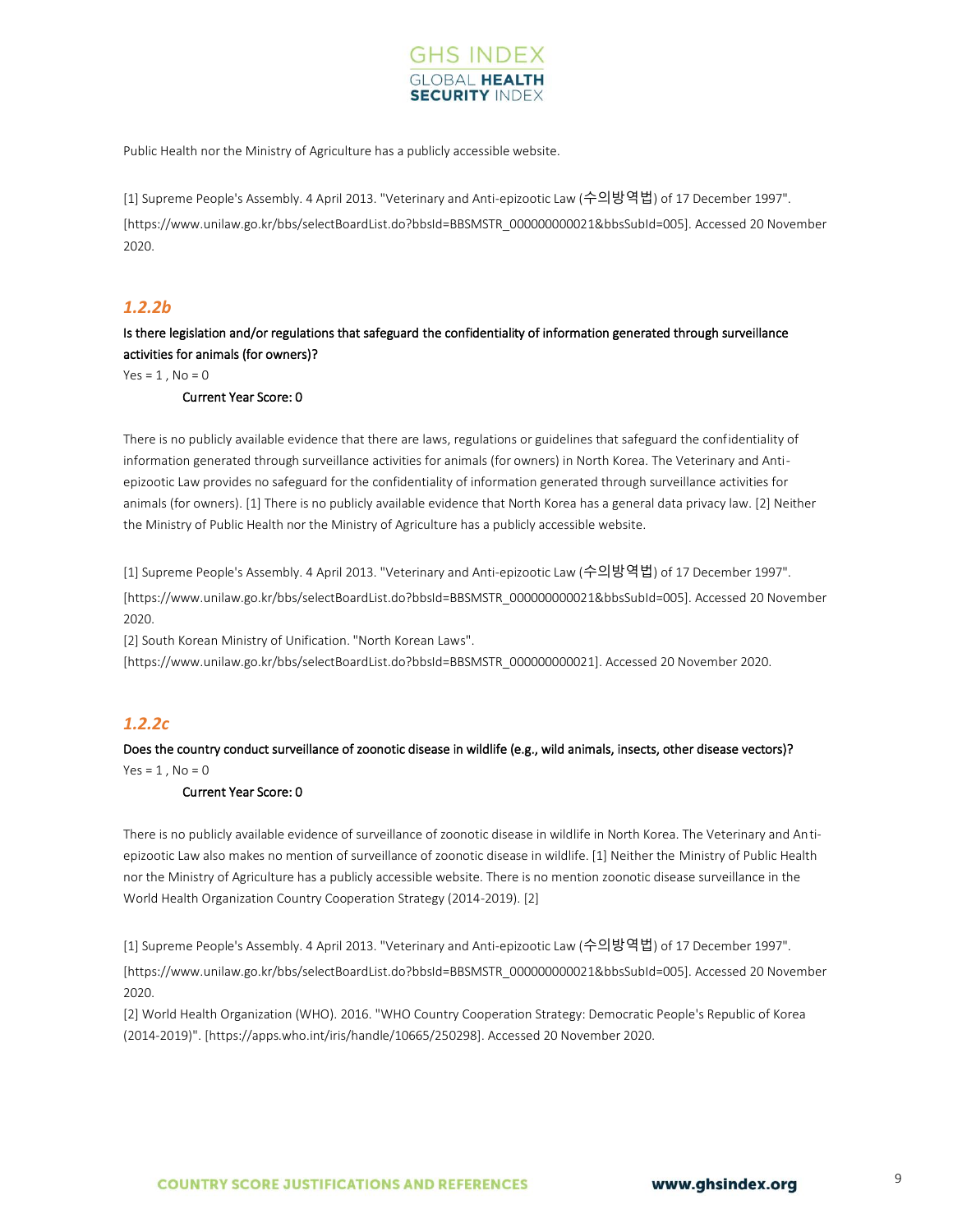

## **1.2.3 International reporting of animal disease outbreaks**

## *1.2.3a*

Has the country submitted a report to OIE on the incidence of human cases of zoonotic disease for the last calendar year?  $Yes = 1, No = 0$ 

Current Year Score: 0

2019

OIE WAHIS database

## **1.2.4 Animal health workforce**

## *1.2.4a*

Number of veterinarians per 100,000 people Input number

Current Year Score: -

No data available

OIE WAHIS database

## *1.2.4b*

Number of veterinary para-professionals per 100,000 people Input number

Current Year Score: -

No data available

OIE WAHIS database

## **1.2.5 Private sector and zoonotic**

## *1.2.5a*

Does the national plan on zoonotic disease or other legislation, regulations, or plans include mechanisms for working with the private sector in controlling or responding to zoonoses?

 $Yes = 1$ ,  $No = 0$ 

Current Year Score: 0

There is no publicly available evidence of a national plan on zoonotic disease or any other legislation, regulation or plan that includes mechanisms for working with the private sector in controlling or responding to zoonoses. The private sector in North Korea only exists as an unofficial economy that augments the official planned economy based on socialist ownership and centralized control. [1] The Veterinary and Anti-epizootic Law describes a general government mechanism for controlling or responding to animal disease outbreaks with no specific mention of zoonoses. [2] Neither the Ministry of Public Health nor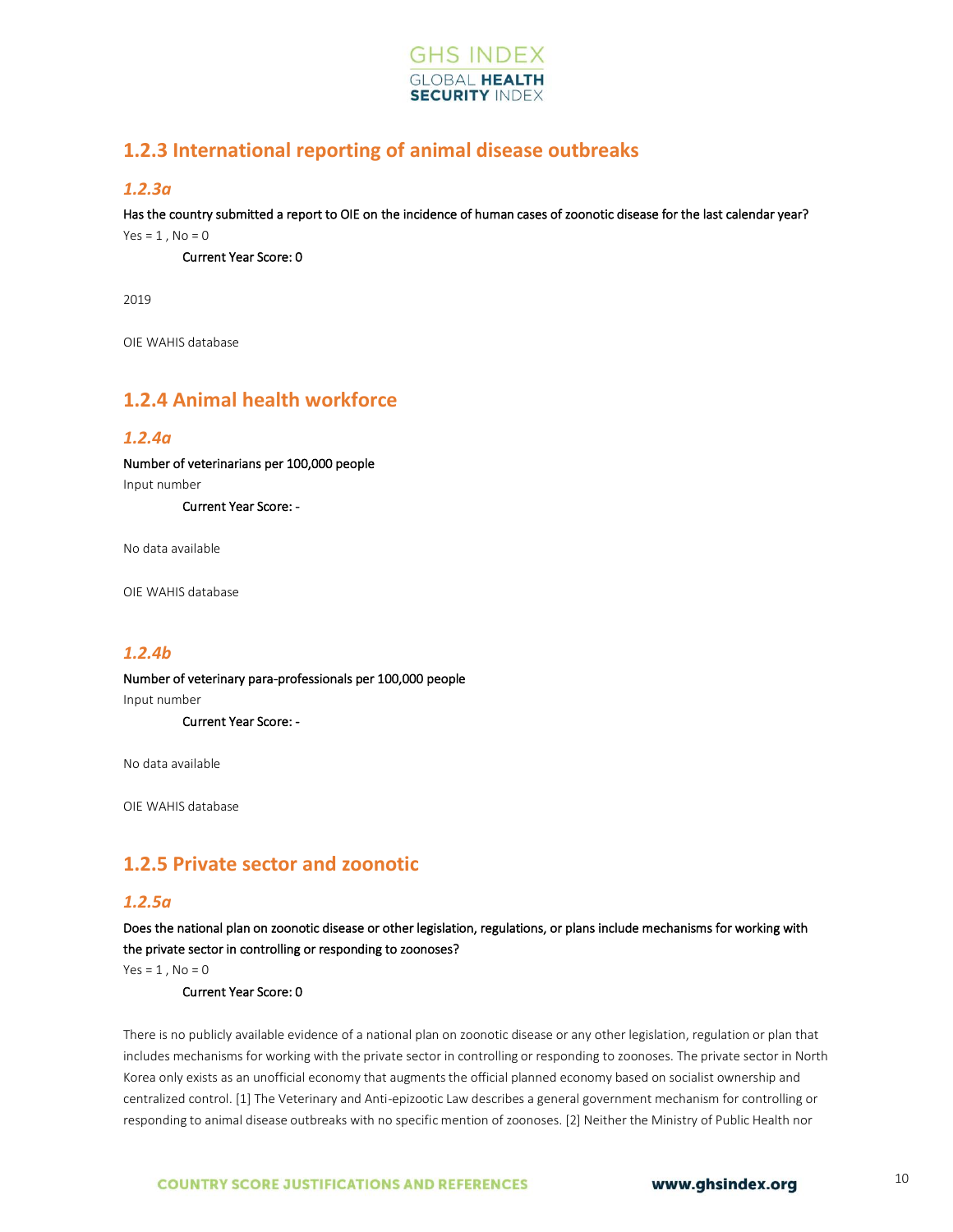

the Ministry of Agriculture has a publicly accessible website. There is no mention zoonotic disease in the country's WHO Country Cooperation Strategy (2014-2019). [3]

[1] South Korean Ministry of Unification. North Korea Information Portal.

[https://nkinfo.unikorea.go.kr/nkp/overview/nkOverview.do]. Accessed 20 November 2020.

[2] Supreme People's Assembly. 4 April 2013. "Veterinary and Anti-epizootic Law (수의방역법) of 17 December 1997".

[https://www.unilaw.go.kr/bbs/selectBoardList.do?bbsId=BBSMSTR\_000000000021&bbsSubId=005]. Accessed 20 November 2020.

[3] World Health Organization (WHO). 2016. "WHO Country Cooperation Strategy: Democratic People's Republic of Korea (2014-2019)". [https://apps.who.int/iris/handle/10665/250298]. Accessed 20 November 2020.

## <span id="page-9-0"></span>**1.3 BIOSECURITY**

## **1.3.1 Whole-of- government biosecurity systems**

## *1.3.1a*

Does the country have in place a record, updated within the past five years, of the facilities in which especially dangerous pathogens and toxins are stored or processed, including details on inventories and inventory management systems of those facilities?

 $Yes = 1$ ,  $No = 0$ 

Current Year Score: 0

There is no publicly available evidence that North Korea has in place a record, updated within the past 5 years, of the facilities in which especially dangerous pathogens and toxins are stored or processed, including details on inventories and inventory management systems of those facilities. There is no publicly accessible website that belongs to either the Ministry of Public Health, the Ministry of Agriculture, the Ministry of National Defense. According to 38 North, a US-based website, it remains unclear "whether North Korea has all of these elements, particularly the one that is most essential to developing and producing biological warfare agents: the supporting infrastructure and necessary personnel." [1] South Korea's Ministry of National Defense maintains its assessment that "North Korea is capable of cultivating and producing various types of biological agents, such as anthrax, smallpox, and pests." Both the VERTIC database and other academic sources make no mention of pertinent legislation or policies. [2,3] Although North Korea is party to the Biological Weapons Convention, it has not submitted Confidence Building Measures since 1990. [4]

[1] 38 North. November 2020. " North Korea and Biological Weapons: Assessing the Evidence".

[https://www.38north.org/wp-content/uploads/pdf/38-North-SR-2011-Elisa-Harris\_North-Korea-Biological-Weapons-Assessment.pdf]. Accessed 20 November 2020.

[2] VERTIC. "BWC Legislation Database". [https://www.vertic.org/programmes/biological-weapons-and-materials/bwclegislation-database/k/]. Accessed 20 November 2020.

[3] South Korean Ministry of National Defense. "2018 Defense White Paper".

[https://www.mnd.go.kr/user/mndEN/upload/pblictn/PBLICTNEBOOK\_201908070123102770.pdf]. Accessed 20 November 2020.

[4] United Nations Office at Geneva. "Available Confidence Building Measures Reports". [https://bwcecbm.unog.ch/state/democratic-peoples-republic-korea]. Accessed 20 November 2020.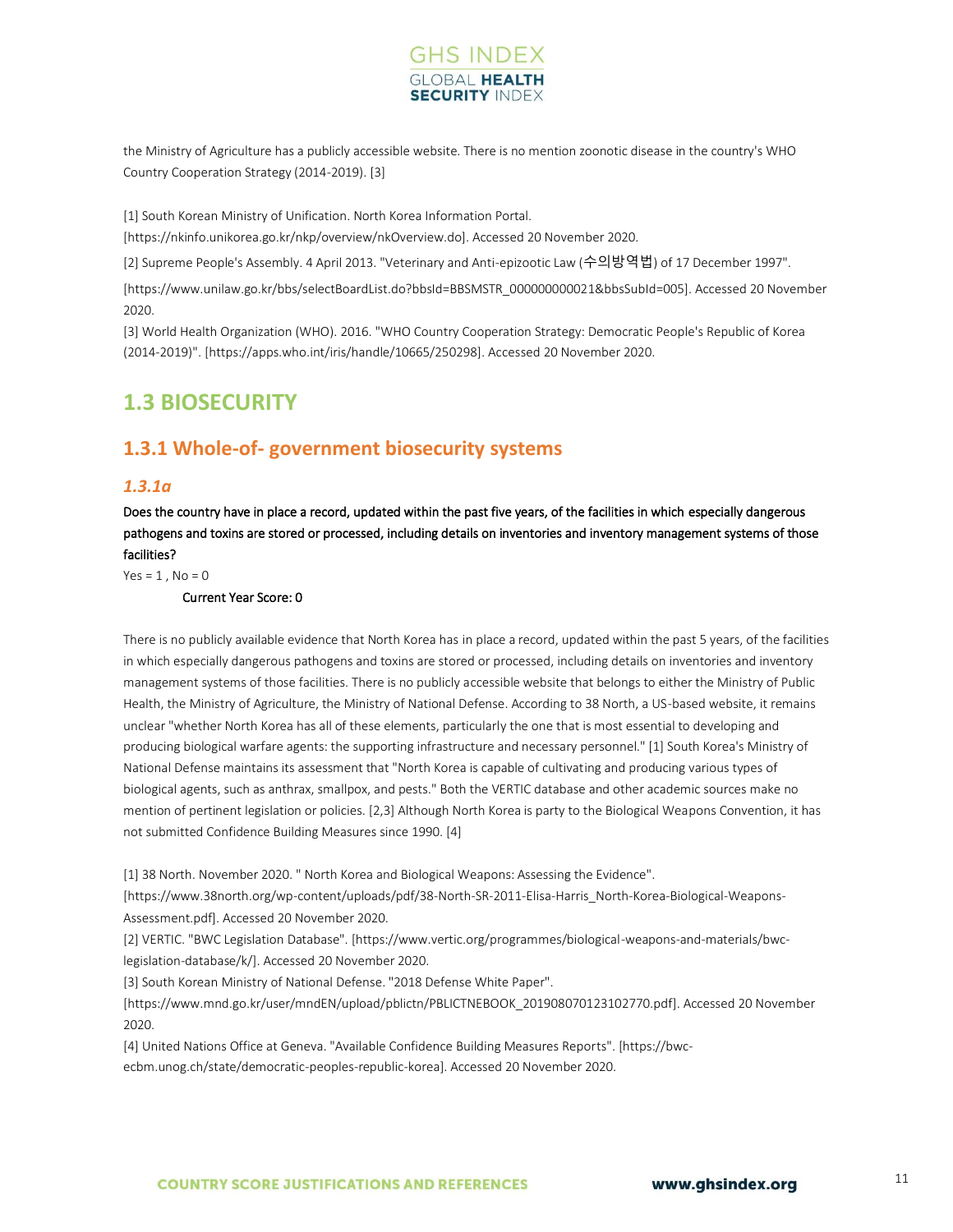

## *1.3.1b*

Does the country have in place legislation and/or regulations related to biosecurity which address requirements such as physical containment, operation practices, failure reporting systems, and/or cybersecurity of facilities in which especially dangerous pathogens and toxins are stored or processed?

 $Yes = 1, No = 0$ 

## Current Year Score: 0

There is no publicly available evidence that North Korea has in place legislation and/or regulations related to biosecurity which address requirements such as physical containment, operation practices, failure reporting systems and/or cybersecurity of facilities in which especially dangerous pathogens and toxins are stored or processed. There is no publicly accessible website that belongs to either the Ministry of Public Health, the Ministry of Agriculture, the Ministry of National Defense. According 38 North, either the US or South Korea does not have credible evidence concerning North Korea's biosecurity capabilities. Its November 2020 report states: "The US has only fragmented insight into North Korea's BW capabilities and intentions. This is, in part, a reflection of the challenges posed by collecting intelligence on facilities, equipment and materials that can be used for both civilian and military purposes." [1] Both the VERTIC database and other academic sources make no mention of pertinent legislation or policies. [2, 3] Although North Korea is party to the Biological Weapons Convention, it has not submitted Confidence Building Measures since 1990. [4]

[1] 38 North. November 2020. " North Korea and Biological Weapons: Assessing the Evidence".

[https://www.38north.org/wp-content/uploads/pdf/38-North-SR-2011-Elisa-Harris\_North-Korea-Biological-Weapons-Assessment.pdf]. Accessed 20 November 2020.

[2] VERTIC. "BWC Legislation Database". [https://www.vertic.org/programmes/biological-weapons-and-materials/bwclegislation-database/k/]. Accessed 20 November 2020.

[3] South Korean Ministry of National Defense. "2018 Defense White Paper".

[https://www.mnd.go.kr/user/mndEN/upload/pblictn/PBLICTNEBOOK\_201908070123102770.pdf]. Accessed 20 November 2020.

[4] United Nations Office at Geneva. "Available Confidence Building Measures Reports". [https://bwcecbm.unog.ch/state/democratic-peoples-republic-korea]. Accessed 20 November 2020.

## *1.3.1c*

Is there an established agency (or agencies) responsible for the enforcement of biosecurity legislation and regulations?  $Yes = 1$ .  $No = 0$ 

#### Current Year Score: 0

There is no publicly available evidence that North Korea has an established agency (or agencies) responsible for the enforcement of biosecurity legislation and regulations. There is no publicly accessible website that belongs to either the Ministry of Public Health, the Ministry of Agriculture, the Ministry of National Defense. Both the VERTIC database and other academic sources make no mention of pertinent legislation or policies. [1, 2, 3] Although North Korea is party to the Biological Weapons Convention, it has not submitted Confidence Building Measures since 1990. [4]

[1] 38 North. November 2020. " North Korea and Biological Weapons: Assessing the Evidence".

[https://www.38north.org/wp-content/uploads/pdf/38-North-SR-2011-Elisa-Harris\_North-Korea-Biological-Weapons-Assessment.pdf]. Accessed 20 November 2020.

[2] VERTIC. "BWC Legislation Database". [https://www.vertic.org/programmes/biological-weapons-and-materials/bwclegislation-database/k/]. Accessed 20 November 2020.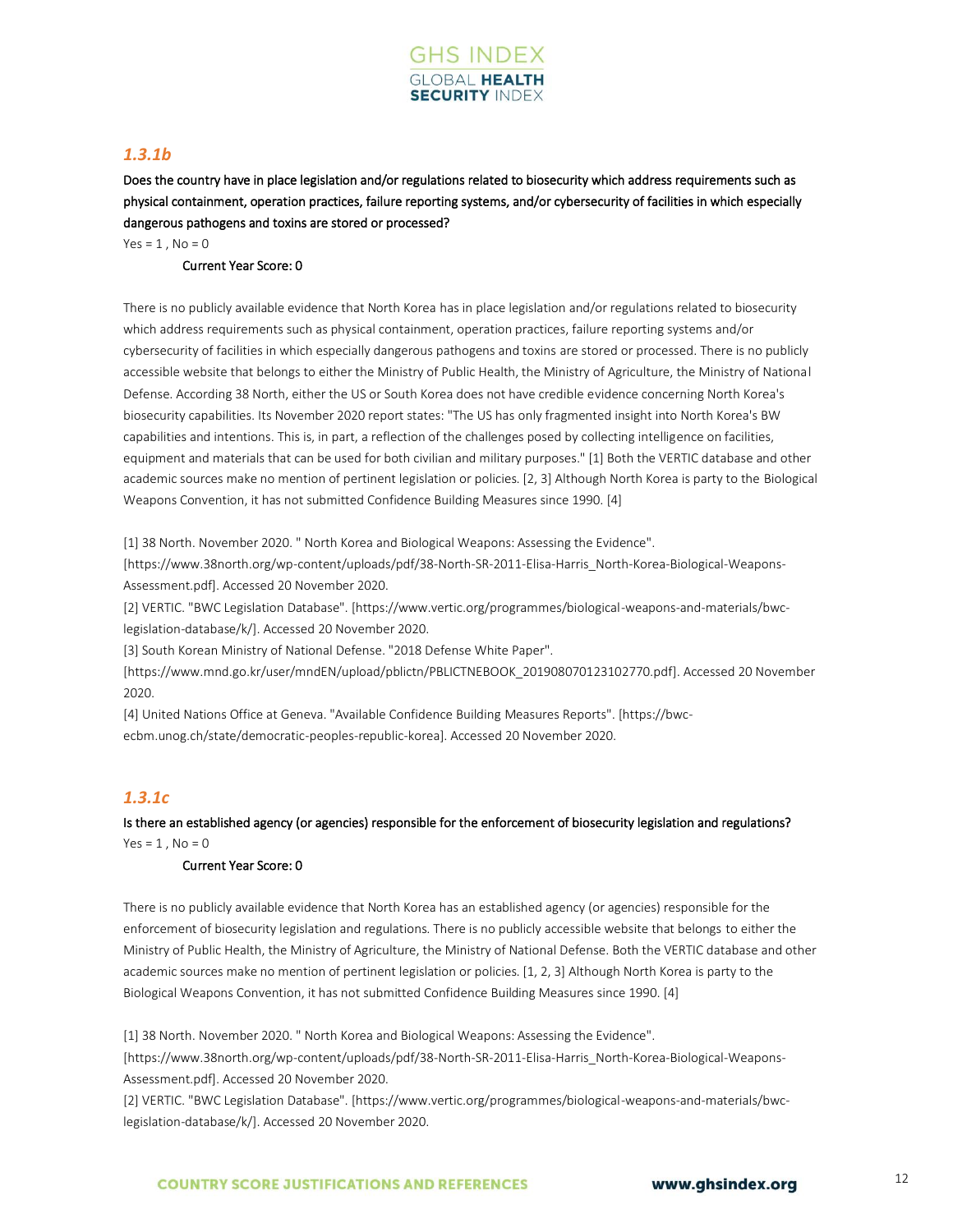

[3] South Korean Ministry of National Defense. "2018 Defense White Paper". [https://www.mnd.go.kr/user/mndEN/upload/pblictn/PBLICTNEBOOK\_201908070123102770.pdf]. Accessed 20 November 2020.

[4] United Nations Office at Geneva. "Available Confidence Building Measures Reports". [https://bwcecbm.unog.ch/state/democratic-peoples-republic-korea]. Accessed 20 November 2020.

## *1.3.1d*

Is there public evidence that shows that the country has taken action to consolidate its inventories of especially dangerous pathogens and toxins into a minimum number of facilities?

 $Yes = 1, No = 0$ 

#### Current Year Score: 0

There is no publicly available evidence that shows North Korea has taken action to consolidate its inventories of especially dangerous pathogens and toxins into a minimum number of facilities. There is no publicly accessible website that belongs to either the Ministry of Public Health, the Ministry of Agriculture, or the Ministry of National Defense. Both the VERTIC database and other academic sources make no mention of pertinent legislation or policies. [1, 2, 3] Although North Korea is party to the Biological Weapons Convention, it has not submitted Confidence Building Measures since 1990. [4]

[1] 38 North. November 2020. " North Korea and Biological Weapons: Assessing the Evidence".

[https://www.38north.org/wp-content/uploads/pdf/38-North-SR-2011-Elisa-Harris\_North-Korea-Biological-Weapons-Assessment.pdf]. Accessed 20 November 2020.

[2] VERTIC. "BWC Legislation Database". [https://www.vertic.org/programmes/biological-weapons-and-materials/bwclegislation-database/k/]. Accessed 20 November 2020.

[3] South Korean Ministry of National Defense. "2018 Defense White Paper".

[https://www.mnd.go.kr/user/mndEN/upload/pblictn/PBLICTNEBOOK\_201908070123102770.pdf]. Accessed 20 November 2020.

[4] United Nations Office at Geneva. "Available Confidence Building Measures Reports". [https://bwcecbm.unog.ch/state/democratic-peoples-republic-korea]. Accessed 20 November 2020.

## *1.3.1e*

Is there public evidence of in-country capacity to conduct Polymerase Chain Reaction (PCR)**�**based diagnostic testing for anthrax and/or Ebola, which would preclude culturing a live pathogen?

 $Yes = 1, No = 0$ 

#### Current Year Score: 0

There is no public evidence of in-country capacity to conduct Polymerase Chain Reaction (PCR)-based diagnostic testing for anthrax and/or Ebola, which would preclude culturing a live pathogen. The World Health Organization's Country Office for North Korea does not have any information, nor is there any information in the WHO Country Cooperation Strategy (2014- 2019). [1, 2] There is no publicly accessible website that belongs to either the Ministry of Public Health, the Ministry of Agriculture, the Ministry of National Defense. Both the VERTIC database and other academic sources make no mention of pertinent legislation or policies. [3] In 2015 North Korea claimed to have developed a herb-based drug proven effective to prevent and treat MERS, Ebola, SARS and AIDS. The article makes no mention of testing capabilities. [4] Although North Korea is party to the Biological Weapons Convention, it has not submitted Confidence Building Measures since 1990. [5]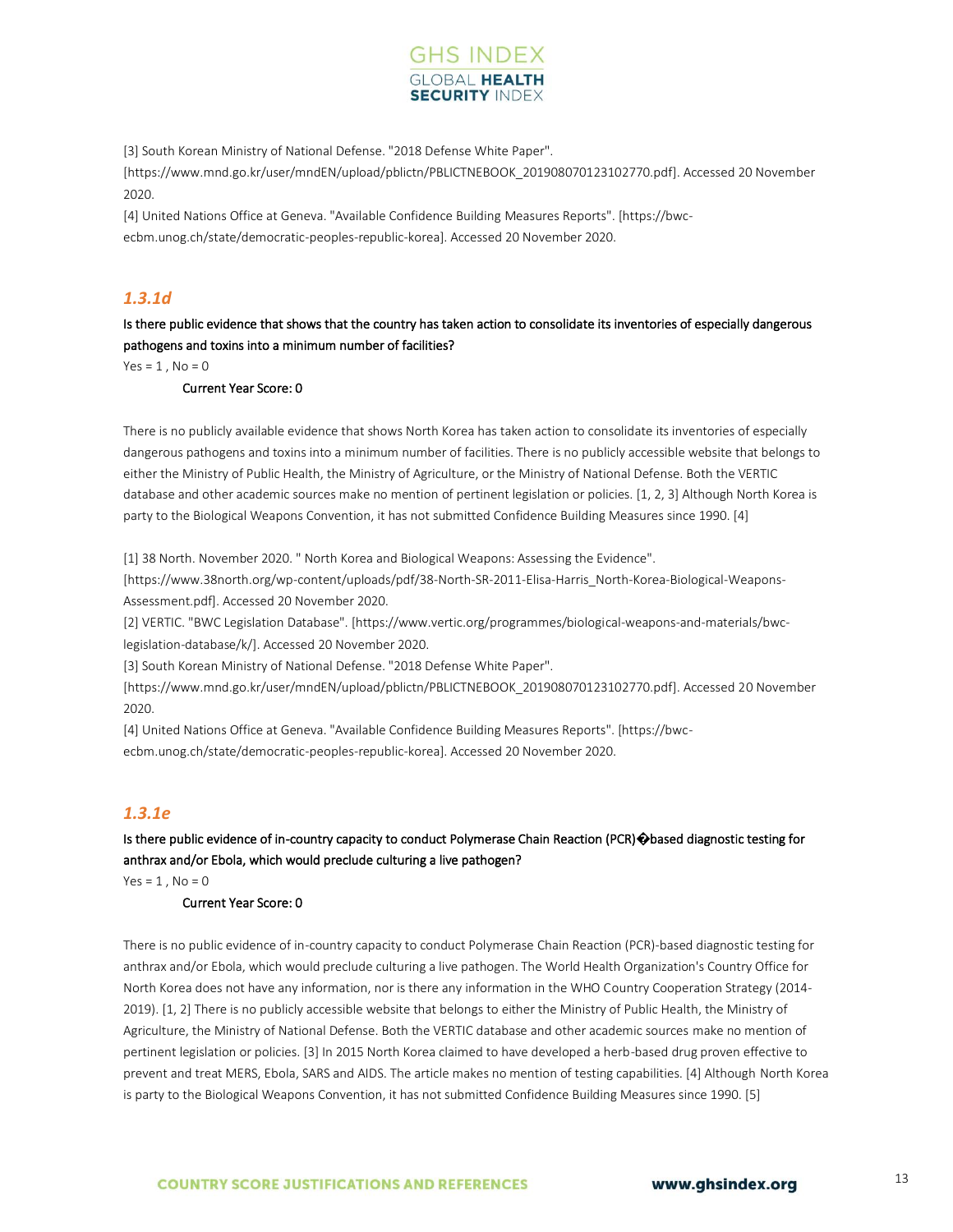

[1] World Health Organization. Country Office for North Korea. [https://www.who.int/dprkorea/]. Accessed 20 November 2020.

[2] WHO. 2016. "WHO Country Cooperation Strategy: Democratic People's Republic of Korea (2014-2019)".

[https://apps.who.int/iris/handle/10665/250298]. Accessed 20 November 2020.

[3] VERTIC. "BWC Legislation Database". [https://www.vertic.org/programmes/biological-weapons-and-materials/bwclegislation-database/k/]. Accessed 20 November 2020.

[4] The Associated Press. 18 June 2015. "North Korea claims it has cure for MERS, Ebola and AIDS".

[https://apnews.com/article/783839dbb2d743c490197b9246c15b5c]. Accessed 20 November 2020.

[5] United Nations Office at Geneva. "Available Confidence Building Measures Reports". [https://bwc-

ecbm.unog.ch/state/democratic-peoples-republic-korea]. Accessed 20 November 2020.

## **1.3.2 Biosecurity training and practices**

### *1.3.2a*

Does the country require biosecurity training, using a standardized, required approach, such as through a common curriculum or a trainthe-trainer program, for personnel working in facilities housing or working with especially dangerous pathogens, toxins, or biological materials with pandemic potential?

 $Yes = 1, No = 0$ 

#### Current Year Score: 0

There is no publicly available evidence that North Korea requires biosecurity training, using a standardised, required approach, such as through a common curriculum or a train-the-trainer program, for personnel working in facilities housing or working with especially dangerous pathogens, toxins, or biological materials with pandemic potential. There is no publicly accessible website that belongs to either the Ministry of Public Health, the Ministry of Agriculture, the Ministry of National Defense. The World Health Organization's Country Office for North Korea does not have any information, nor is there any information in the WHO Country Cooperation Strategy (2014-2019). [1,2] Both the VERTIC database and other legislative databases make no mention of pertinent legislation or policies. North Korea has no known legislation on biological weapons and materials, according to VERTIC. [3, 4] Although North Korea is party to the Biological Weapons Convention, it has not submitted Confidence Building Measures since 1990. [5]

[1] World Health Organization (WHO). Country Office for North Korea. [https://www.who.int/dprkorea/]. Accessed 20 November 2020.

[2] WHO. 2016. "WHO Country Cooperation Strategy: Democratic People's Republic of Korea (2014-2019)".

[https://apps.who.int/iris/handle/10665/250298]. Accessed 20 November 2020.

[3] VERTIC. "BWC Legislation Database". [https://www.vertic.org/programmes/biological-weapons-and-materials/bwclegislation-database/k/]. Accessed 20 November 2020.

[4] South Korean Ministry of Unification. "North Korean Laws".

[https://www.unilaw.go.kr/bbs/selectBoardList.do?bbsId=BBSMSTR\_000000000021]. Accessed 20 November 2020.

[5] United Nations Office at Geneva. "Available Confidence Building Measures Reports". [https://bwc-

ecbm.unog.ch/state/democratic-peoples-republic-korea]. Accessed 20 November 2020.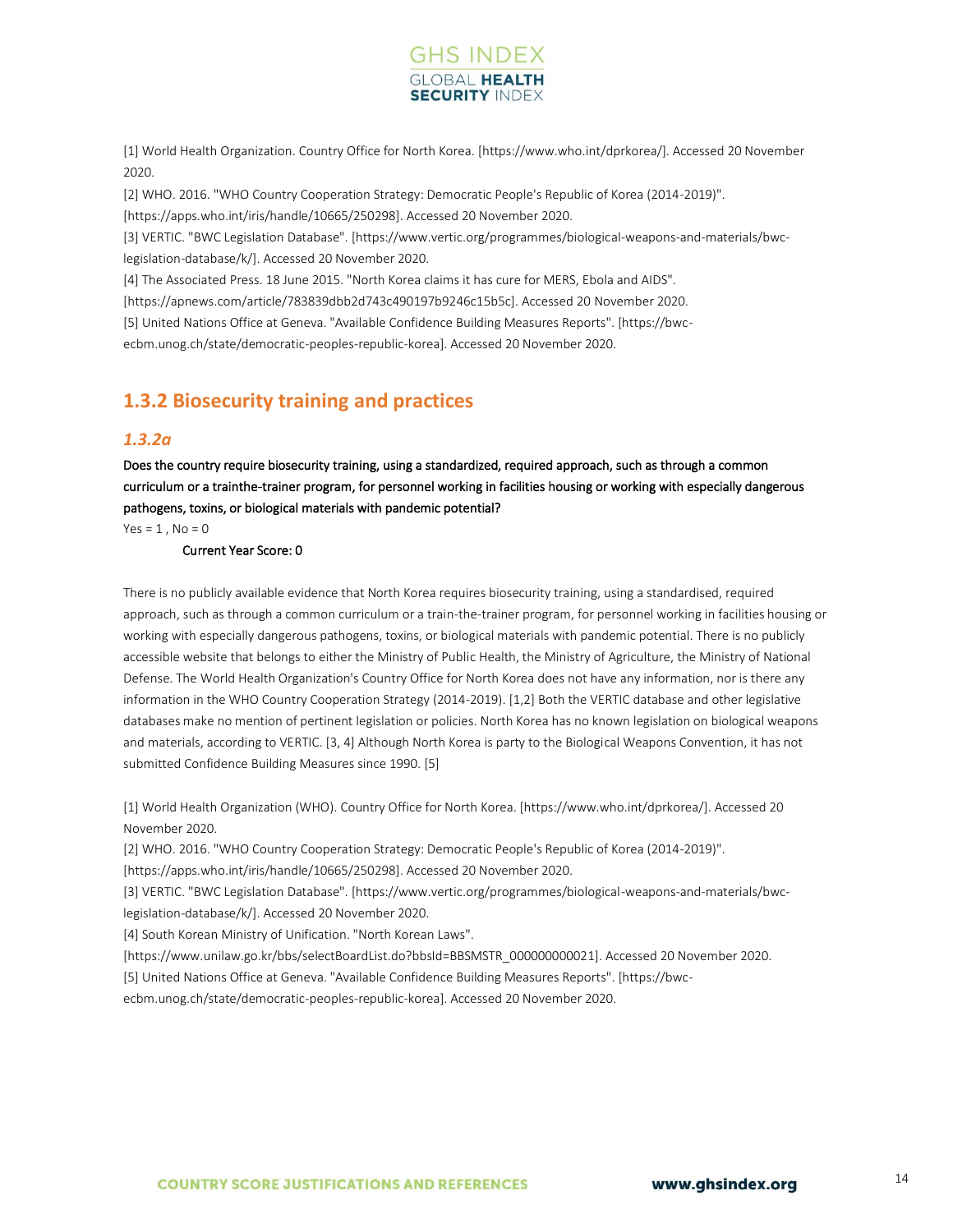

## **1.3.3 Personnel vetting: regulating access to sensitive locations**

### *1.3.3a*

## Do regulations or licensing conditions specify that security and other personnel with access to especially dangerous pathogens, toxins, or biological materials with pandemic potential are subject to the following checks: drug testing, background checks, and psychological or mental fitness checks?

Personnel are subject to all three of these checks = 3, Personnel are subject to two of these checks = 2, Personnel are subject to one of these checks = 1, Personnel are not subject to any of these checks =  $0$ 

#### Current Year Score: 0

There is no publicly available evidence that regulations or licensing conditions exist in North Korea to specify that security and other personnel with access to especially dangerous pathogens, toxins, or biological materials with pandemic potential are subject to the following checks: drug testing, background checks, and psychological or mental fitness checks. There is no publicly accessible website that belongs to either the Ministry of Public Health, the Ministry of Agriculture, the Ministry of National Defense. Both the VERTIC database and other academic sources make no mention of pertinent legislation or policies. North Korea has no known legislation on biological weapons and materials, according to WHO sources, VERTIC and other legislative databses. [1, 2, 3, 4] Although North Korea is party to the Biological Weapons Convention, it has not submitted Confidence Building Measures since 1990. [5]

[1] World Health Organization (WHO). Country Office for North Korea. [https://www.who.int/dprkorea/]. Accessed 20 November 2020.

[2] WHO. 2016. "WHO Country Cooperation Strategy: Democratic People's Republic of Korea (2014-2019)".

[https://apps.who.int/iris/handle/10665/250298]. Accessed 20 November 2020.

[3] VERTIC. "BWC Legislation Database". [https://www.vertic.org/programmes/biological-weapons-and-materials/bwclegislation-database/k/]. Accessed 20 November 2020.

[4] South Korean Ministry of Unification. "North Korean Laws".

[https://www.unilaw.go.kr/bbs/selectBoardList.do?bbsId=BBSMSTR\_000000000021]. Accessed 20 November 2020. [5] United Nations Office at Geneva. "Available Confidence Building Measures Reports". [https://bwc-

ecbm.unog.ch/state/democratic-peoples-republic-korea]. Accessed 20 November 2020.

## **1.3.4 Transportation security**

## *1.3.4a*

Does the country have publicly available information on national regulations on the safe and secure transport of infectious substances (specifically including Categories A and B)?

 $Yes = 1$ .  $No = 0$ 

### Current Year Score: 0

There is no publicly available information on national regulations on the safe and secure transport of infectious substances (Categories A and B) in North Korea. There is no publicly accessible website that belongs to the Ministry of Public Health, the Ministry of Agriculture, or the Ministry of National Defense. There are no available studies, reports or articles on the safe and secure transport of infectious substances in North Korea. The World Health Organization (WHO)'s Country Office for North Korea does not have relevant information on this issue. [1] There is no mention of safe and secure transport of infectious substances in the WHO Country Cooperation Strategy (2014-2019). [2] Although North Korea is party to the Biological Weapons Convention, it has not submitted Confidence Building Measures since 1990. [3] Both the VERTIC database and other legislative databases make no mention of pertinent legislation or policies. North Korea has no known legislation on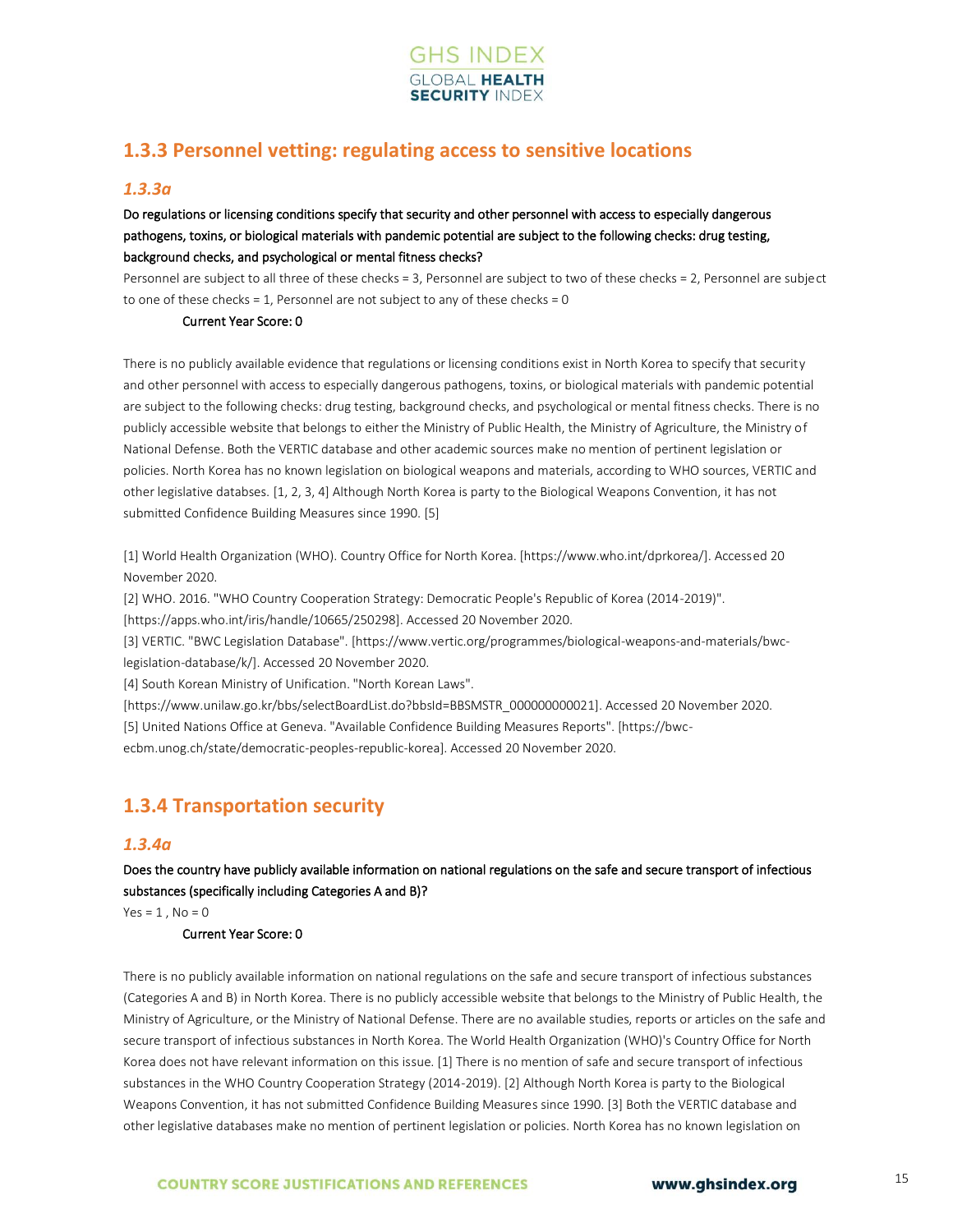

biological weapons and materials, according to VERTIC. [4, 5]

[1] World Health Organization (WHO). Country Office for North Korea. [https://www.who.int/dprkorea/]. Accessed 20 November 2020.

[2] WHO. 2016. "WHO Country Cooperation Strategy: Democratic People's Republic of Korea (2014-2019)".

[https://apps.who.int/iris/handle/10665/250298]. Accessed 20 November 2020.

[3] United Nations Office at Geneva. "Available Confidence Building Measures Reports". [https://bwc-

ecbm.unog.ch/state/democratic-peoples-republic-korea]. Accessed 20 November 2020.

[4] VERTIC. "BWC Legislation Database". [https://www.vertic.org/programmes/biological-weapons-and-materials/bwclegislation-database/k/]. Accessed 7 December 2020.

[5] South Korean Ministry of Unification. "North Korean Laws".

[https://www.unilaw.go.kr/bbs/selectBoardList.do?bbsId=BBSMSTR\_000000000021]. Accessed 20 November 2020.

## **1.3.5 Cross-border transfer and end-user screening**

### *1.3.5a*

Is there legislation and/or regulations in place to oversee the cross-border transfer and end-user screening of especially dangerous pathogens, toxins, and pathogens with pandemic potential?

 $Yes = 1$ ,  $No = 0$ 

#### Current Year Score: 0

There is insufficient public evidence that North Korea has national legislation, regulation, or other guidance in place to oversee the cross-border transfer and end-user screening of especially dangerous pathogens, toxins and pathogens with pandemic potential. North Korea has a biosafety law on living modified organisms (LMOs) that addresses cross-border transfer protocol. The LMOs Safety Law establishes state control over LMO research and development, production, and exports and imports. Export and import permits are required from the state, and applications for such permits require risk assessment data. However, there is no mention of end-user screening in the law. [1] The law stipulates that all biosafety data concerning LMOs making transit across the country should be notified beforehand to the State Commission of Science and Technology, detailing names, quantities, packaging, marking, departure and arrival locations and transportation. [2] No further information is available. There is no publicly accessible website that belongs to the Ministry of Public Health, the Ministry of Agriculture, or the Ministry of National Defense. Although North Korea is party to the Biological Weapons Convention, it has not submitted Confidence Building Measures since 1990. [3] Both the VERTIC database and other legislative databases make no mention of pertinent legislation or policies. North Korea has no known legislation on biological weapons and materials, according to VERTIC. [4, 5]

[1] Supreme People's Assembly. 21 December 2011. "Living Modified Organisms Safety Law (유전자전이생물안전법) of 22

### December 2004". [유전자전이생물안전법]. Accessed 20 November 2020

[2] United Nations. Biosafety Clearing-House. 25 October 2018. "Third National Report on the implementation of the Cartagena Protocol on Biosafety". [https://bch.cbd.int/database/record.shtml?documentid=113916]. Accessed 20 November 2020.

[3] United Nations Office at Geneva. "Available Confidence Building Measures Reports". [https://bwc-

ecbm.unog.ch/state/democratic-peoples-republic-korea]. Accessed 20 November 2020.

[4] VERTIC. "BWC Legislation Database". [https://www.vertic.org/programmes/biological-weapons-and-materials/bwc-

legislation-database/k/]. Accessed 7 December 2020.

[5] South Korean Ministry of Unification. "North Korean Laws".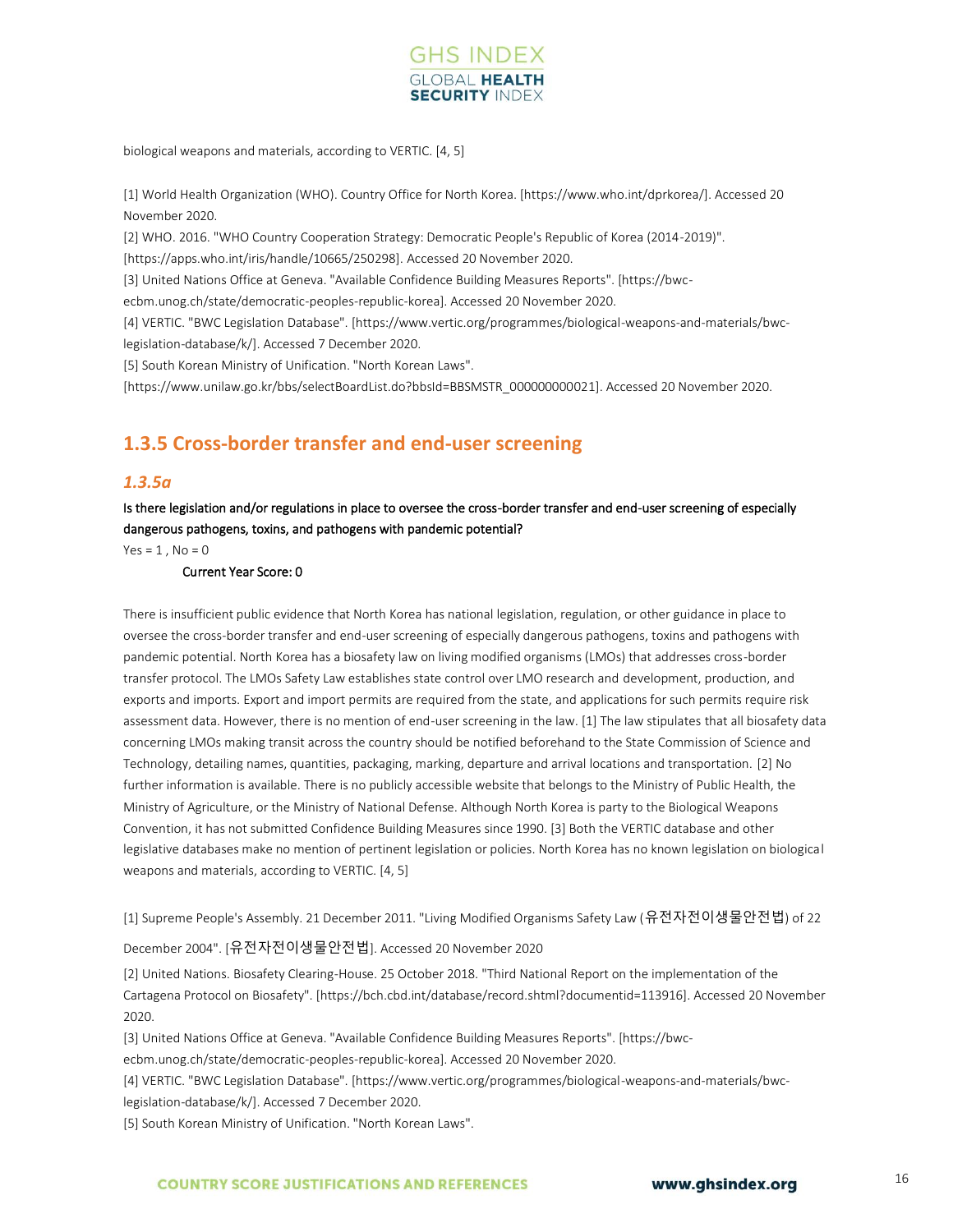

[https://www.unilaw.go.kr/bbs/selectBoardList.do?bbsId=BBSMSTR\_000000000021]. Accessed 20 November 2020.

## <span id="page-15-0"></span>**1.4 BIOSAFETY**

## **1.4.1 Whole-of-government biosafety systems**

## *1.4.1a*

#### Does the country have in place national biosafety legislation and/or regulations?

 $Yes = 1$ ,  $No = 0$ 

Current Year Score: 0

There is insufficient evidence that North Korea has in place national biosafety legislation. The Living Modified Organisms (LMOs) Law is the country's only biosafety law. Adopted as Cabinet Decision No. 867 on 22 December 2004 and amended under Cabinet Decision No. 2052 on 21 December 2011, the LMOs Safety Law establishes state control over LMO research and development, production, exports and imports, transport, storage, and sale. Article 7 of the LMOs Law states that "this law applies to agencies, enterprises, organizations, and citizens seeking to research and develop, produce, export or import, transport, store, or sell animals, plants, microorganisms containing recombinant DNA; genetically modified food and animal feed; living modified organisms for processing; genes, vectors, primers, or primers; viruses or viroids". The law sets out basic safety requirements for transport and storage, such as insulation. The law stipulates basic requirements, principles and procedures for biosafety management such as the Advance Informed Agreement (AIA), risk assessment and management, data protection, and the import/export of living modified organisms (LMOs) as well as domestic use of LMOs.No further information on biosafety legislation is publicly available. [1, 2] Both the VERTIC database and other legislative databases make no mention of pertinent legislation or policies. North Korea has no known legislation on biological weapons and materials, according to VERTIC. [3, 4] Although North Korea is party to the Biological Weapons Convention, it has not submitted Confidence Building Measures since 1990. [5]

[1] Supreme People's Assembly. 21 December 2011. "Living Modified Organisms Safety Law (유전자전이생물안전법) of 22 December 2004". [https://www.unilaw.go.kr/bbs/selectBoardList.do?bbsId=BBSMSTR\_000000000021&bbsSubId=012]. Accessed 20 November 2020

[2] United Nations. Biosafety Clearing-House. 25 October 2018. "Third National Report on the implementation of the Cartagena Protocol on Biosafety". [https://bch.cbd.int/database/record.shtml?documentid=113916]. Accessed 20 November 2020.

[3] VERTIC. "BWC Legislation Database". [https://www.vertic.org/programmes/biological-weapons-and-materials/bwclegislation-database/k/]. Accessed 7 December 2020.

[4] South Korean Ministry of Unification. "North Korean Laws".

[https://www.unilaw.go.kr/bbs/selectBoardList.do?bbsId=BBSMSTR\_000000000021]. Accessed 20 November 2020.

[5] United Nations Office at Geneva. "Available Confidence Building Measures Reports". [https://bwc-

ecbm.unog.ch/state/democratic-peoples-republic-korea]. Accessed 20 November 2020.

## *1.4.1b*

Is there an established agency responsible for the enforcement of biosafety legislation and regulations?

 $Yes = 1$ .  $No = 0$ 

Current Year Score: 0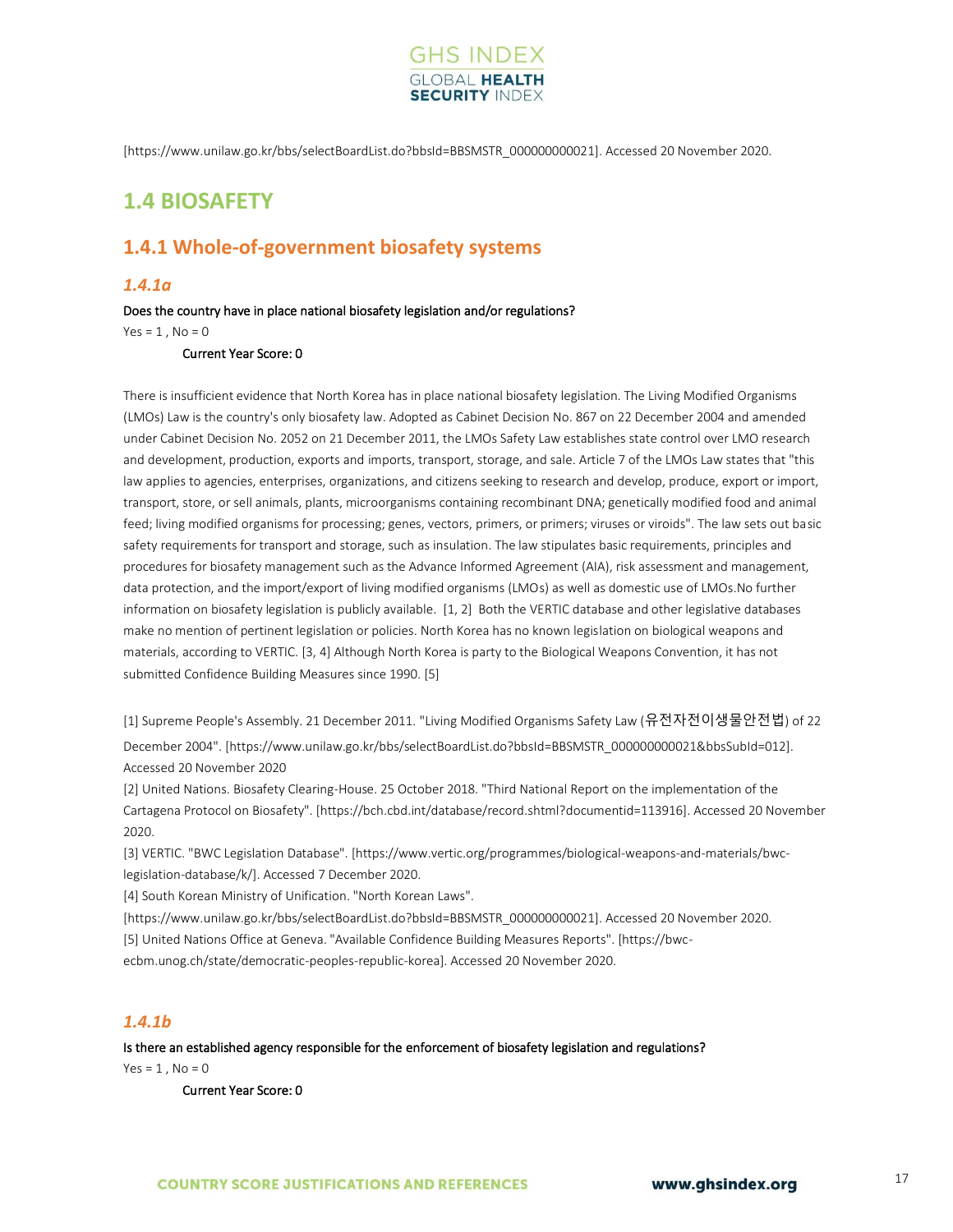

There is no publicly available evidence that there is an established agency responsible for the enforcement of biosafety legislation and regulations in North Korea. While North Korea's Third National Report on the implementation of the Cartagena Protocol on Biosafety names a non-permanent biosafety committee led by State Commission of Science and Technology (SCST) as an agency responsible for "reviewing and coordinating major issues related to decision-making and management in the biosafety field", it does not appear that SCST oversees worker laboratory safety. [1] Evidence suggests that the SCST committee is responsible for the LMO-related enforcement of biosafety legislation and regulations, including assessments of the potential risks of LMOs, rather than the enforcement of biosafety legislation and regulations. No further information on biosafety legislation is publicly available. Although North Korea is party to the Biological Weapons Convention, it has not submitted Confidence Building Measures since 1990. [2] Both the VERTIC database and other legislative databases make no mention of pertinent legislation or policies. North Korea has no known legislation on biological weapons and materials, according to VERTIC. [3, 4]

[1] United Nations. Biosafety Clearing-House. 25 October 2018. "Third National Report on the implementation of the Cartagena Protocol on Biosafety". [https://bch.cbd.int/database/record.shtml?documentid=113916]. Accessed 20 November 2020.

[2] United Nations Office at Geneva. "Available Confidence Building Measures Reports". [https://bwc-

ecbm.unog.ch/state/democratic-peoples-republic-korea]. Accessed 20 November 2020.

[3] VERTIC. "BWC Legislation Database". [https://www.vertic.org/programmes/biological-weapons-and-materials/bwclegislation-database/k/]. Accessed 7 December 2020.

[4] South Korean Ministry of Unification. "North Korean Laws".

[https://www.unilaw.go.kr/bbs/selectBoardList.do?bbsId=BBSMSTR\_000000000021]. Accessed 20 November 2020.

## **1.4.2 Biosafety training and practices**

## *1.4.2a*

Does the country require biosafety training, using a standardized, required approach, such as through a common curriculum or a trainthe-trainer program, for personnel working in facilities housing or working with especially dangerous pathogens, toxins, or biological materials with pandemic potential?

 $Yes = 1$ .  $No = 0$ 

Current Year Score: 0

There is no publicly available evidence of mandatory biosafety training using a standardized, required approach, such as through a common curriculum or a train-the-trainer program, for personnel working in facilities housing or working with especially dangerous pathogens, toxins, or biological materials with pandemic potential in North Korea. While North Korea's Third National Report on the implementation of the Cartagena Protocol on Biosafety states that the State Commission of Science and Technology "regularly organizes training on risk assessment and management", the report notes that "training addresses only limited LMOs" and that there is a lack of adequate training material. [1] In addition, Article 42 of the Law on Prevention of Infectious Diseases simply states that medical science research and education institutions should "strengthen scientific research work to resolve issues on improving infectious disease prevention work and systematically train technicians and experts, including physicians, in the infectious disease prevention sector" without providing any detail on a standardized, required approach. [2] There is no publicly accessible website that belongs to either the Ministry of Public Health, the Ministry of Agriculture, the Ministry of National Defense. Although North Korea is party to the Biological Weapons Convention, it has not submitted Confidence Building Measures since 1990. [3] Both the VERTIC database and other legislative databases make no mention of pertinent legislation or policies. North Korea has no known legislation on biological weapons and materials, according to VERTIC. [4, 5]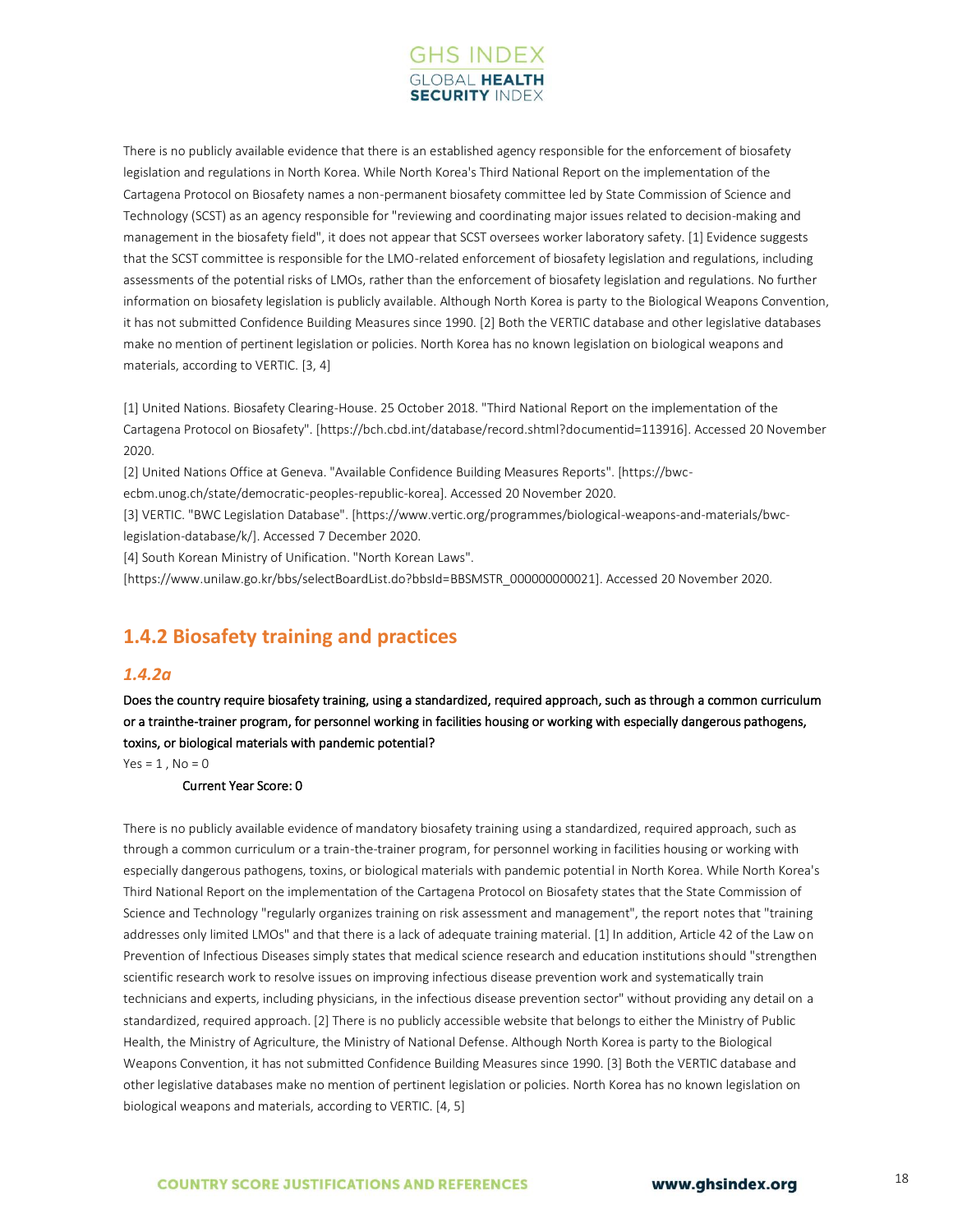## **GHS INDEX SECURITY INDE**

[1] United Nations. Biosafety Clearing-House. 25 October 2018. "Third National Report on the implementation of the Cartagena Protocol on Biosafety". [https://bch.cbd.int/database/record.shtml?documentid=113916]. Accessed 20 November 2020.

[2] Supreme People's Assembly. 7 January 2015. "Law on Prevention of Infectious Diseases (전염병예방법) of 5 November

1997". [https://www.unilaw.go.kr/bbs/selectBoardList.do?bbsId=BBSMSTR\_000000000021&bbsSubId=016]. Accessed 20 November 2020.

[3] United Nations Office at Geneva. "Available Confidence Building Measures Reports". [https://bwc-

ecbm.unog.ch/state/democratic-peoples-republic-korea]. Accessed 20 November 2020.

[4] South Korean Ministry of Unification. "North Korean Laws".

[https://www.unilaw.go.kr/bbs/selectBoardList.do?bbsId=BBSMSTR\_000000000021]. Accessed 20 November 2020. [5] VERTIC. "BWC Legislation Database". [https://www.vertic.org/programmes/biological-weapons-and-materials/bwclegislation-database/k/]. Accessed 7 December 2020.

## <span id="page-17-0"></span>**1.5 DUAL-USE RESEARCH AND CULTURE OF RESPONSIBLE SCIENCE**

## **1.5.1 Oversight of research with especially dangerous pathogens, toxins, pathogens with pandemic potential and/or other dual-use research**

## *1.5.1a*

Is there publicly available evidence that the country has conducted an assessment to determine whether ongoing research is occurring on especially dangerous pathogens, toxins, pathogens with pandemic potential and/or other dual-use research?  $Yes = 1, No = 0$ 

## Current Year Score: 0

There is no publicly available evidence that North Korea has conducted an assessment to determine whether ongoing research is occurring on dual use research. There is no publicly accessible website that belongs to either the Ministry of Public Health, the Ministry of Agriculture, or the Ministry of National Defense. Both the VERTIC database and other legislative databases make no mention of pertinent legislation or policies. North Korea has no known legislation on biological weapons and materials, according to VERTIC. [1, 2] Although North Korea is party to the Biological Weapons Convention, it has not submitted Confidence Building Measures since 1990. [3]

[1] VERTIC. "BWC Legislation Database". [https://www.vertic.org/programmes/biological-weapons-and-materials/bwclegislation-database/k/]. Accessed 7 December 2020.

[2] South Korean Ministry of Unification. "North Korean Laws".

[https://www.unilaw.go.kr/bbs/selectBoardList.do?bbsId=BBSMSTR\_000000000021]. Accessed 20 November 2020.

[3] United Nations Office at Geneva. "Available Confidence Building Measures Reports". [https://bwc-

ecbm.unog.ch/state/democratic-peoples-republic-korea]. Accessed 20 November 2020.

## *1.5.1b*

Is there legislation and/or regulation requiring oversight of research with especially dangerous pathogens, toxins, pathogens with pandemic potential and/or other dual-use research?

 $Yes = 1, No = 0$ 

Current Year Score: 0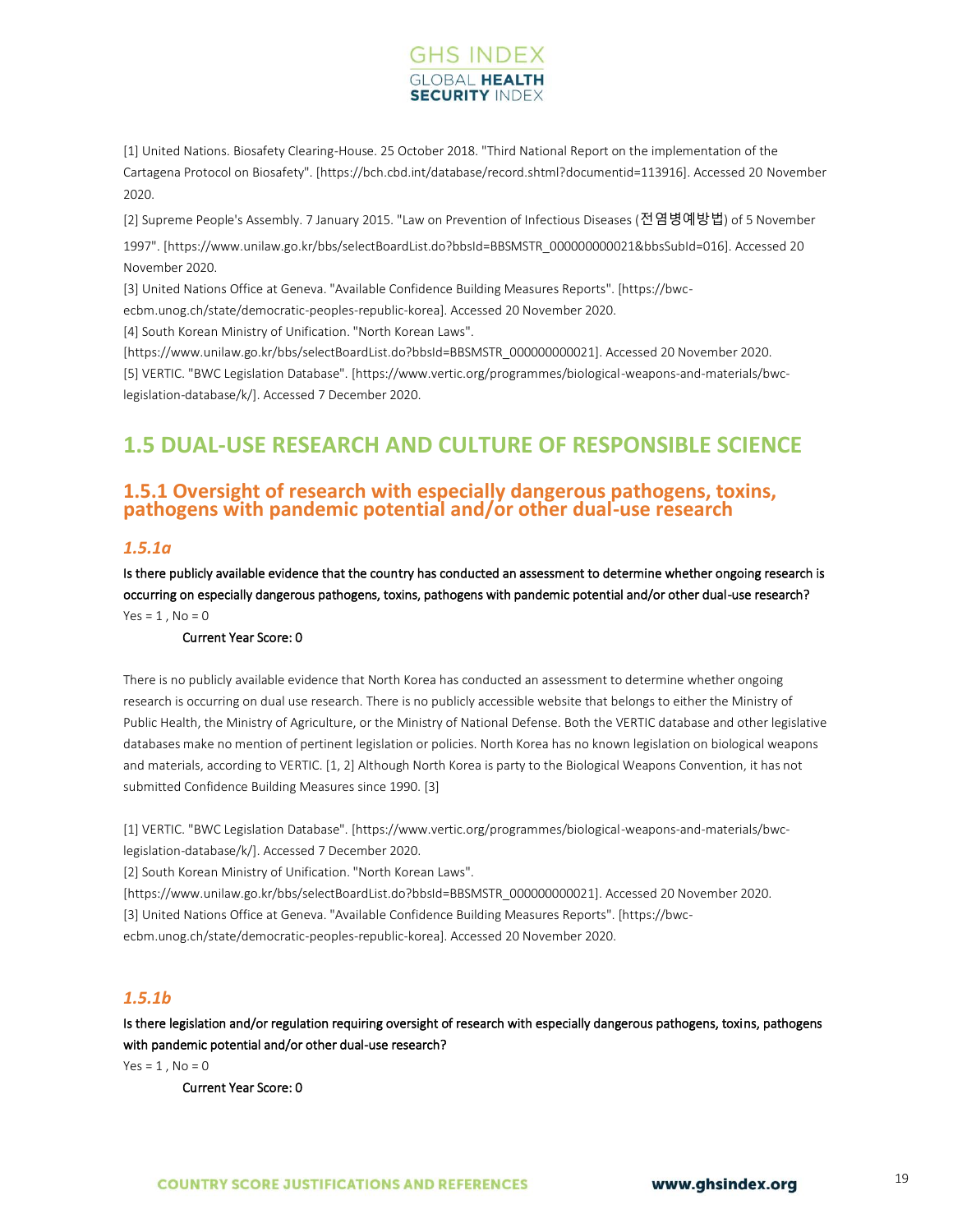

There is no publicly available evidence of a national policy or legislation concerning dual use research, such as research with especially dangerous pathogens, toxins, and/or pathogens with pandemic potential. There is no publicly accessible website that belongs to either the Ministry of Public Health, the Ministry of Agriculture, or the Ministry of People's National Defense. Both the VERTIC database and other academic sources make no mention of pertinent legislation or policies. North Korea has no known legislation on biological weapons and materials, according to VERTIC. [1] South Korea's North Korean law database contains no law concerning dual use research in North Korea. [2] Although North Korea is party to the Biological Weapons Convention, it has not submitted Confidence Building Measures since 1990. [3]

[1] VERTIC. "BWC Legislation Database". [https://www.vertic.org/programmes/biological-weapons-and-materials/bwclegislation-database/k/]. Accessed 7 December 2020.

[2] South Korean Ministry of Unification. North Korean Law Database. [https://www.unilaw.go.kr/Index.do]. Accessed 7 December 2020.

[3] United Nations Office at Geneva. "Available Confidence Building Measures Reports". [https://bwcecbm.unog.ch/state/democratic-peoples-republic-korea]. Accessed 20 November 2020.

## *1.5.1c*

Is there an agency responsible for oversight of research with especially dangerous pathogens, toxins, pathogens with pandemic potential and/or other dual-use research?

 $Yes = 1$ .  $No = 0$ 

### Current Year Score: 0

There is no public evidence that there exists an agency responsible for research on especially dangerous pathogens, pathogens with pandemic potential, and/or other dual use research. There is no publicly accessible website that belongs to either the Ministry of Public Health, the Ministry of Agriculture, or the Ministry of People's National Defense. Both the VERTIC database and other academic sources make no mention of pertinent legislation or policies. North Korea has no known legislation on biological weapons and materials, according to VERTIC. [1] The South Korean Ministry of Unification's North Korea portal provides no information on any such agency in North Korea. [2] Although North Korea is party to the Biological Weapons Convention, it has not submitted Confidence Building Measures since 1990. [3]

[1] VERTIC. "BWC Legislation Database". [https://www.vertic.org/programmes/biological-weapons-and-materials/bwclegislation-database/k/]. Accessed 7 December 2020.

[2] South Korean Ministry of Unification. North Korea Information Portal.

[https://nkinfo.unikorea.go.kr/nkp/main/portalMain.do]. Accessed 7 December 2020.

[3] United Nations Office at Geneva. "Available Confidence Building Measures Reports". [https://bwc-

ecbm.unog.ch/state/democratic-peoples-republic-korea]. Accessed 20 November 2020.

## **1.5.2 Screening guidance for providers of genetic material**

## *1.5.2a*

Is there legislation and/or regulation requiring the screening of synthesized DNA (deoxyribonucleic acid) against lists of known pathogens and toxins before it is sold?

 $Yes = 1$ .  $No = 0$ 

Current Year Score: 0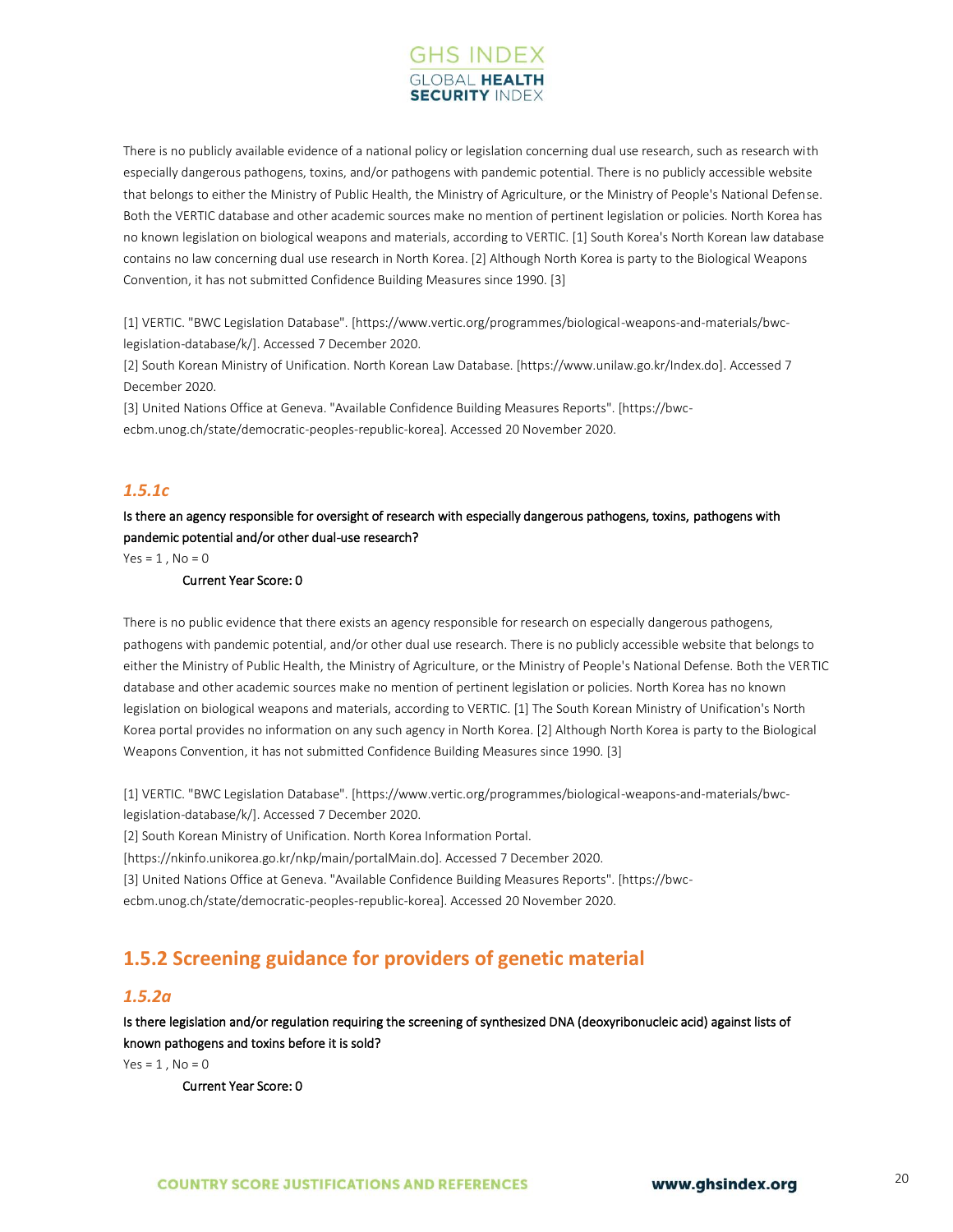

There is no evidence of national legislation, regulation, policy, or other guidance, requiring the screening of synthesized DNA before it is sold. The World Health Organization (WHO) Country Office for North Korea does not have relevant information on this issue. [1]Both the VERTIC database and other legislative databases make no mention of pertinent legislation or policies. North Korea has no known legislation on biological weapons and materials, according to VERTIC. [2. 3] There is no mention of legislation, regulation, policy, or other guidance, requiring the screening of synthesized DNA in North Korea's Third National Report on the implementation of the Cartagena Protocol on Biosafety. [4] Neither the Ministry of Public Health, the Ministry of Agriculture nor the Ministry of National Defense has a publicly accessible website. There is nothing mentioned in the country's WHO Country Cooperation Strategy (2014-2019). [5] Although North Korea is party to the Biological Weapons Convention, it has not submitted Confidence Building Measures since 1990. [6]

[1] World Health Organization (WHO). Country Office for North Korea. [https://www.who.int/dprkorea/]. Accessed 21 November 2020.

[2] VERTIC. "BWC Legislation Database". [https://www.vertic.org/programmes/biological-weapons-and-materials/bwclegislation-database/k/]. Accessed 7 December 2020.

[3] South Korean Ministry of Unification. "North Korean Laws".

[https://www.unilaw.go.kr/bbs/selectBoardList.do?bbsId=BBSMSTR\_000000000021]. Accessed 20 November 2020. [4] United Nations. Biosafety Clearing-House. 25 October 2018. "Third National Report on the implementation of the Cartagena Protocol on Biosafety". [https://bch.cbd.int/database/record.shtml?documentid=113916]. Accessed 21 November 2020.

[5] WHO. 2016. "WHO Country Cooperation Strategy: Democratic People's Republic of Korea (2014-2019)". [https://apps.who.int/iris/handle/10665/250298]. Accessed 21 November 2020.

[6] United Nations Office at Geneva. "Available Confidence Building Measures Reports". [https://bwc-

ecbm.unog.ch/state/democratic-peoples-republic-korea]. Accessed 21 November 2020.

## <span id="page-19-0"></span>**1.6 IMMUNIZATION**

## **1.6.1 Vaccination rates**

## *1.6.1a*

## Immunization rate (measles/MCV2)

Immunization rate (measles/MCV2), 95% or greater = 2, 80-94.9% = 1, Less than 80%, or no data = 0

Current Year Score: 2

2019

World Health Organization

## *1.6.1b*

Are official foot-and-mouth disease (FMD) vaccination figures for livestock publicly available through the OIE database?

 $Yes = 1, No = 0$ 

Current Year Score: 0

2020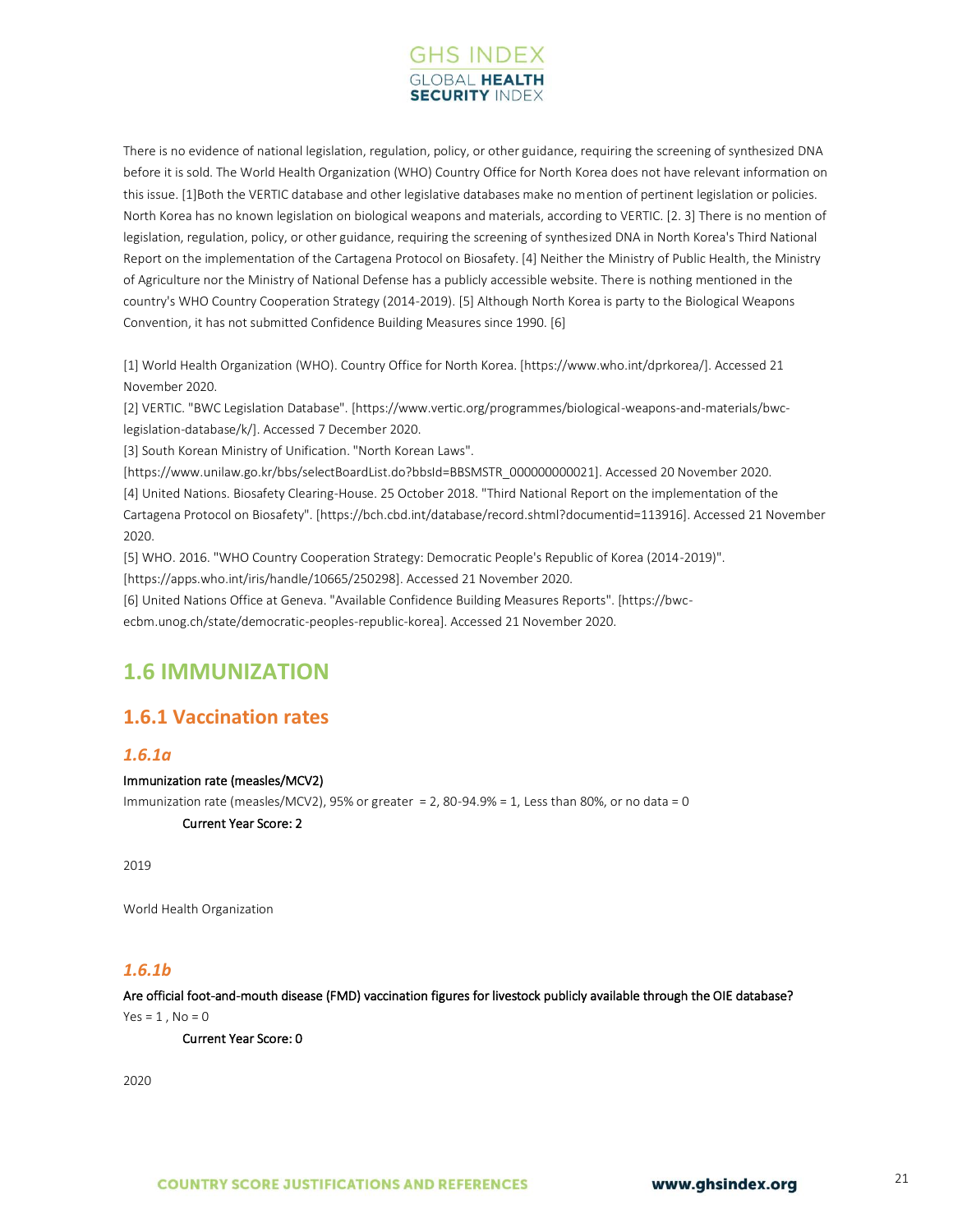

<span id="page-20-0"></span>OIE WAHIS database

## **Category 2: Early detection and reporting for epidemics of potential international concern**

## <span id="page-20-1"></span>**2.1 LABORATORY SYSTEMS STRENGTH AND QUALITY**

## **2.1.1 Laboratory testing for detection of priority diseases**

## *2.1.1a*

## Does the national laboratory system have the capacity to conduct diagnostic tests for at least 5 of the 10 WHO-defined core tests?

Evidence they can conduct 5 of the 10 core tests and these tests are named = 2, Evidence they can conduct 5 of the 10 core tests and the tests are not named = 1, No evidence they can conduct 5 of the 10 core tests = 0

## Current Year Score: 0

There is insufficient evidence that North Korea's national laboratory system has the capacity to conduct diagnostic tests for at least 5 of the 10 WHO-defined core tests. North Korea does not have a publicly accessible government website, and there is no information available about the country's testing capabilities. However, given the extensive documentation on North Korea's tuberculosis situation, there is evidence that the country can conduct the core test for tuberculosis (microscopy). The World Health Organization Country (WHO) conducted a national TB prevalence survey in North Korea between 2015 and 2016 as a cross-sectional survey utilizing multi-stage, stratified, random cluster sampling methods. [1] Evidence suggests that North Korea lacks internal capacity to meet its testing needs. During an outbreak of H1N1 influenza between December 2017 and January 2018, the Ministry of Public Health sought international assistance with procurement of rapid testing kits. [2] The WHO Country Cooperation Strategy (2014-2019) for North Korea suggests that "smear microscopy [for tuberculosis] is widely available and accessible across the country through a network of over 320 laboratories established at county, province and central levels". [3] North Korea officially claims to have no domestic case of the novel coronavirus (COVID-19). However, according to media reports, North Korea has received COVID-19 testing kits from South Korea, Russia and China. [4, 5, 6]

[1] World Health Organization (WHO). Country Office for North Korea. "Comprehensive Report of the DPR Korea's National TB Prevalence Survey 2015-2016". [http://origin.searo.who.int/dprkorea/documents/report-of-the-dprk-national-tbprevalence-survey/en/]. Accessed 21 November 2020.

[2] Outbreak News Today. 29 January 2018. "North Korea reports H1N1 influenza outbreak".

[http://outbreaknewstoday.com/north-korea-reports-h1n1-influenza-outbreak-23798/]. Accessed 21 November 2020.

[3] WHO. 2016. "WHO Country Cooperation Strategy: Democratic People's Republic of Korea (2014-2019)".

[https://apps.who.int/iris/handle/10665/250298]. Accessed 21 November 2020.

[4] Korea Risk Group. NK News. 21 August 2020. "COVID-19 test kits sent by private South Korean group arrive in North Korea". [https://www.nknews.org/2020/08/covid-19-test-kits-sent-by-private-south-korean-group-arrive-in-north-korea/]. Accessed 21 November 2020.

[5] UPI. 27 April 2020. "China dispatches COVID-19 test kits to North Korea". [https://www.upi.com/Top\_News/World-News/2020/04/27/China-dispatches-COVID-19-test-kits-to-North-Korea/4191587993885/]. Accessed 21 November 2020. [6] U.S. News. 12 March 2020. "Russia Delivers Coronavirus Test Kits to North Korea".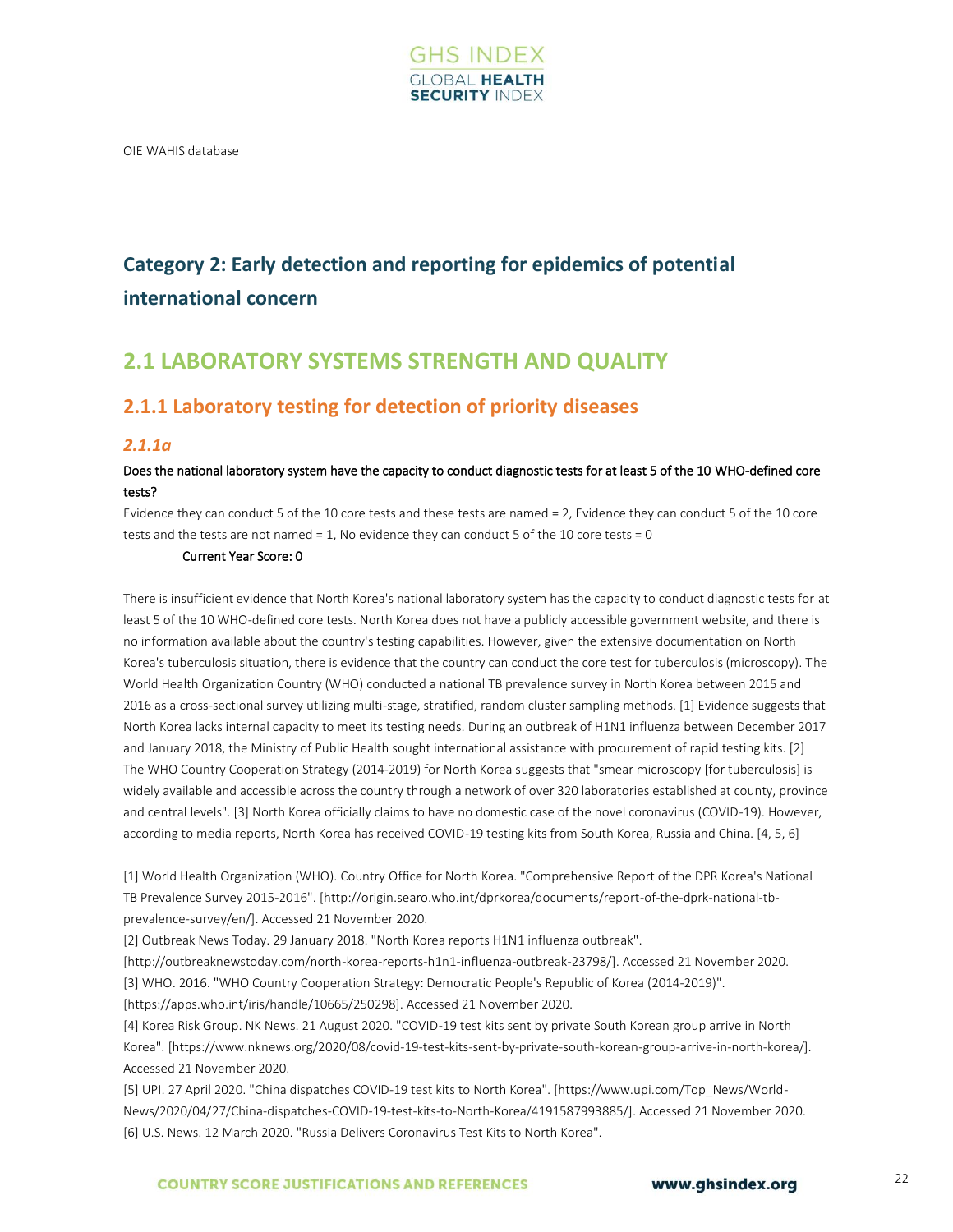

[https://www.usnews.com/news/world-report/articles/2020-03-12/russia-delivers-coronavirus-test-kits-to-north-korea]. Accessed 21 November 2020.

## *2.1.1b*

## Is there a national plan, strategy or similar document for conducting testing during a public health emergency, which includes considerations for testing for novel pathogens, scaling capacity, and defining goals for testing?

Yes, there is evidence of a plan, and it includes considerations for testing for novel pathogens, scaling capacity, and defining goals for testing = 2, Yes, there is evidence of a plan, but there is insufficient evidence that it includes considerations for testing for novel pathogens, scaling capacity, and defining goals for testing = 1, No evidence of a plan = 0

### Current Year Score: 0

There is no publicly available evidence that North Korea has a national plan, strategy or similar document for conducting testing during a public health emergency, which includes considerations for testing for novel pathogens, scaling capacity, and defining goals for testing. Neither the Ministry of Public Health nor the Ministry of Agriculture has a publicly accessible website. The World Health Organization (WHO) Country Cooperation Strategy (2014-2019) for North Korea does not have information supporting the existence of such a national document. [1] State healthcare policy in North Korea is not clear. The national health priorities identified so far indicate no evidence of a national plan for testing during a public health emergency. [2] CNN reported on 20 July 2020: "As of early July, only 922 people in a country of about 25 million had been tested for the virus [COVID-19], according to the WHO representative in North Korea, Dr. Edwin Salvador." [3]

[1] World Health Organization (WHO). 2016. "WHO Country Cooperation Strategy: Democratic People's Republic of Korea (2014-2019)". [https://apps.who.int/iris/handle/10665/250298]. Accessed 21 November 2020. [2] BMJ Global Health. 2019. "National Health Priorities under the Kim Jong Un regime in Democratic People's Republic of Korea (DPRK), 2012-2018". [https://gh.bmj.com/content/4/Suppl\_7/e001518]. Accessed 21 November 2020. [3] CNN. 20 July 2020. "Why North Korea says it's joining the coronavirus vaccine race, even though it has no cases". [https://www.cnn.com/2020/07/20/asia/north-korea-covid-vaccine-intl-hnk/index.html]. Accessed 21 November 2020.

## **2.1.2 Laboratory quality systems**

## *2.1.2a*

Is there a national laboratory that serves as a reference facility which is accredited (e.g., International Organization for Standardization [ISO] 15189:2003, U.S. Clinical Laboratory Improvement Amendments [CLIA])?  $Yes = 1, No = 0$ 

#### Current Year Score: 0

There is no publicly available evidence that North Korea has a national laboratory that serves as an accredited reference facility. Although there is a national reference laboratory for tuberculosis, established under the Ministry of Public Health with support from Christian Friends of Korea and Stanford University School of Medicine, there is insufficient evidence that it is accredited. This facility has the ability to perform WHO-recommended diagnostics (florescent acid-fast microscopy, culture-based TB identification methods, drug susceptibility testing by conventional culture methods, and molecular testing using GeneXpert technology). [1] The Pyongyang General Hospital under construction in the capital could meet some of the standards for a national laboratory. State media reports suggest extensive preparations to equip and staff the flagship hospital. However, there is no evidence that the Pyongyang General Hospital has been completed as of December 2020. [2, 3] There is no publicly available evidence that this laboratory is accredited. North Korea does not have a publicly accessible government website for the Ministry of Public Health or the Ministry of Agriculture. There is no mention of accreditation of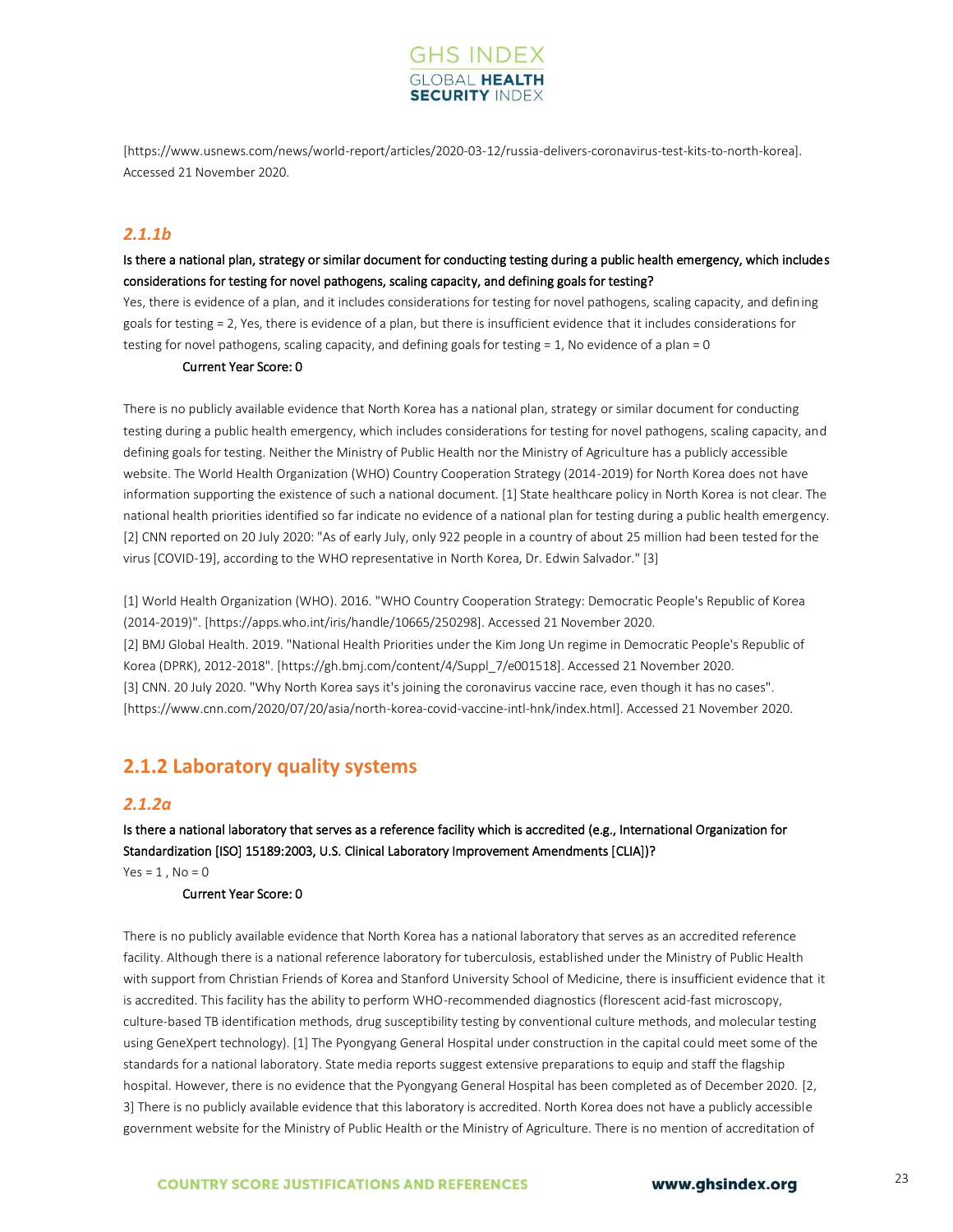## **GHS INDEX SECURITY INDE**

this laboratory in the country's World Health Organization (WHO) Country Cooperation Strategy (2014-2019) nor does the website of the WHO Country Office for North Korea have any relevant information. [4, 5]

[1] Christian Friends of Korea. "National TB Reference Lab". [https://www.cfk.org/nrl-training-center/]. Accessed 21 November 2020.

[2] 38 North. 24 September 2020. "Pyongyang General Hospital: A Bright White Beacon After the Rains".

[https://www.38north.org/2020/09/pyongyang092420/]. Accessed 21 November 2020.

[3] Radio Free Asia. 3 December 2020. [https://www.rfa.org/korean/in\_focus/ne-kw-12032020071258.html]. Accessed 7 December 2020.

[4] World Health Organization (WHO). "WHO Country Cooperation Strategy (2014-2019)".

[http://apps.who.int/iris/handle/10665/250298]. Accessed 21 November 2020.

[5] WHO. Country Office for North Korea. [https://www.who.int/dprkorea/]. Accessed 21 November 2020.

## *2.1.2b*

Is there a national laboratory that serves as a reference facility which is subject to external quality assurance review?  $Yes = 1, No = 0$ 

#### Current Year Score: 0

There is no publicly available evidence that North Korea has a national laboratory that serves as a reference facility subject to external quality assurance review. Although there is a national reference laboratory for tuberculosis, established under the Ministry of Public Health with support from Christian Friends of Korea and Stanford University School of Medicine, there is insufficient evidence that it undergoes external review. This facility has the ability to perform WHO-recommended diagnostics (florescent acid-fast microscopy, culture-based TB identification methods, drug susceptibility testing by conventional culture methods, and molecular testing using GeneXpert technology). However, there is no publicly available evidence that this laboratory is subject to external quality assurance review. [1] North Korea does not have a publicly accessible government website for the Ministry of Public Health or the Ministry of Agriculture. There is no mention of accreditation of this laboratory in the country's World Health Organization Country Cooperation Strategy (2014-2019) nor does the website of the WHO Country Office for North Korea have any relevant information. [2, 3]

[1] Christian Friends of Korea. "National TB Reference Lab". [https://www.cfk.org/nrl-training-center/]. Accessed 21 November 2020.

[2] World Health Organization (WHO). "WHO Country Cooperation Strategy (2014-2019)". [http://apps.who.int/iris/handle/10665/250298]. Accessed 21 November 2020.

[3] WHO. Country Office for North Korea. [https://www.who.int/dprkorea/]. Accessed 21 November 2020.

## <span id="page-22-0"></span>**2.2 LABORATORY SUPPLY CHAINS**

## **2.2.1 Specimen referral and transport system**

## *2.2.1a*

### Is there a nationwide specimen transport system?

 $Yes = 1$ ,  $No = 0$ 

Current Year Score: 0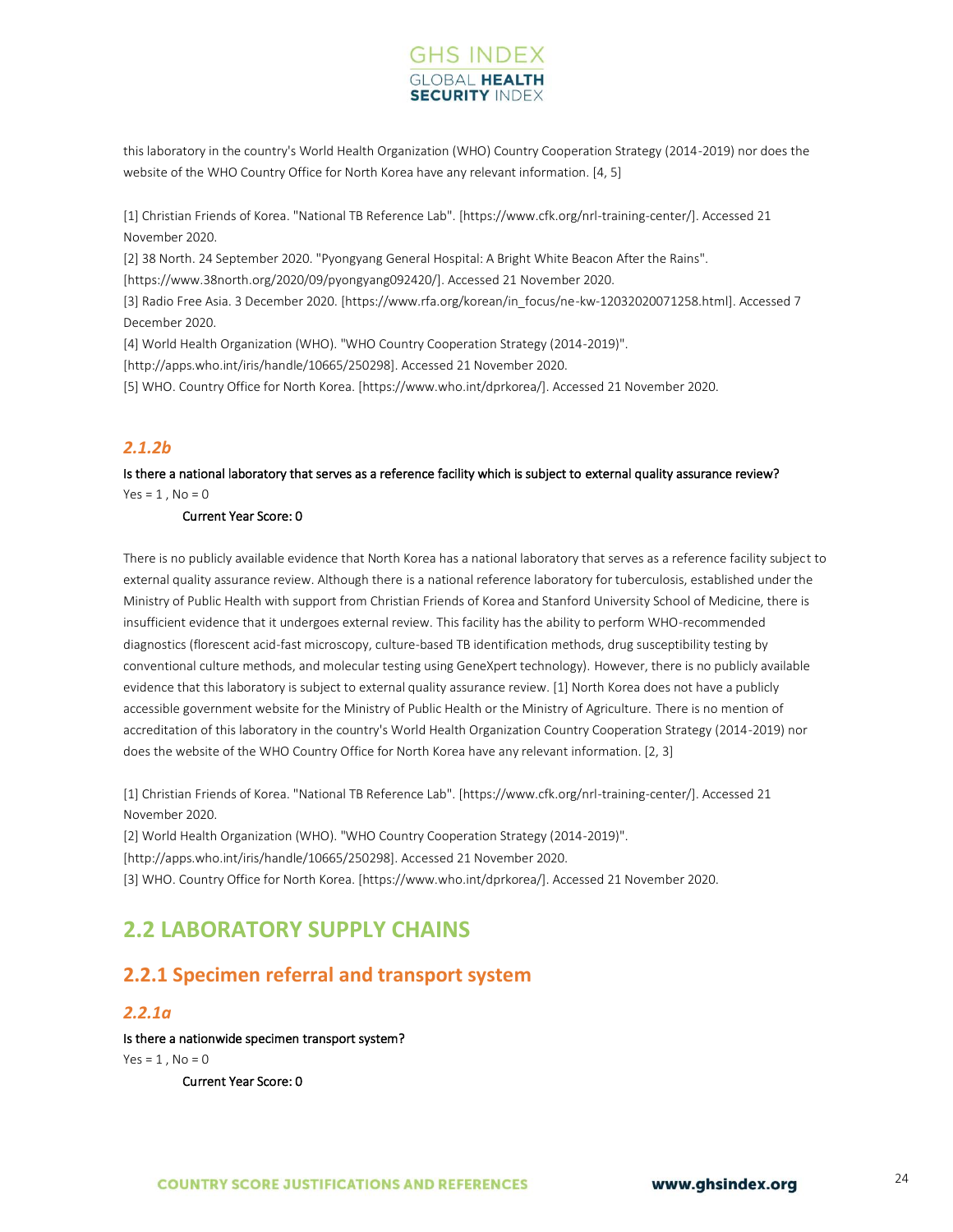

There is no publicly available evidence of a system existing in North Korea to transport specimens nationwide from the site of collection to a laboratory for testing. The Law on Prevention of Infectious Diseases provides protocol for transporting infected patients but not specimens. [1] South Korea's North Korean law database contains no law a system of specimen transportation. [2] Neither the Ministry of Public Health nor the Ministry of Agriculture has a publicly accessible website. There is no mention of a specimen transport system in the World Health Organization Country Cooperation Strategy (2014- 2019). [3] Both the VERTIC database and other academic sources make no mention of pertinent legislation or policies. North Korea has no known legislation on biological weapons and materials, according to VERTIC. [4]

[1] Supreme People's Assembly. 7 January 2015. "Law on Prevention of Infectious Diseases (전염병예방법) of 5 November 1997". [https://www.unilaw.go.kr/bbs/selectBoardList.do?bbsId=BBSMSTR\_000000000021&bbsSubId=016]. Accessed 21 November 2020.

[2] South Korean Ministry of Unification. North Korean Law Database. [https://www.unilaw.go.kr/Index.do]. Accessed 7 December 2020.

[3] World Health Organization (WHO). "WHO Country Cooperation Strategy (2014-2019)".

[http://apps.who.int/iris/handle/10665/250298]. Accessed 21 November 2020.

[4] VERTIC. "BWC Legislation Database". [https://www.vertic.org/programmes/biological-weapons-and-materials/bwclegislation-database/k/]. Accessed 7 December 2020.

## **2.2.2 Laboratory cooperation and coordination**

## *2.2.2a*

## Is there a plan in place to rapidly authorize or license laboratories to supplement the capacity of the national public health laboratory system to scale-up testing during an outbreak?

Yes = 2, Yes, but there is evidence of gaps in implementation =  $1$ , No = 0

## Current Year Score: 0

There is no publicly available evidence that North Korea has a plan in place to rapidly authorize or license laboratories to supplement the capacity of the national public health laboratory system to scale-up testing during an outbreak. Neither the Ministry of Public Health nor the Ministry of Agriculture has a publicly accessible website. There is no mention of a surge testing facility in the World Health Organization Country Cooperation Strategy (2014-2019). [1] State healthcare policy in North Korea is not clear. The national health priorities identified so far indicate no evidence of a national plan for testing during a public health emergency. [2] CNN reported on 20 July 2020: "As of early July, only 922 people in a country of about 25 million had been tested for the virus [COVID-19], according to the WHO representative in North Korea, Dr. Edwin Salvador." [3]

[1] World Health Organization (WHO). "WHO Country Cooperation Strategy (2014-2019)".

[http://apps.who.int/iris/handle/10665/250298]. Accessed 21 November 2020.

[2] BMJ Global Health. 2019. "National Health Priorities under the Kim Jong Un regime in Democratic People's Republic of Korea (DPRK), 2012-2018". [https://gh.bmj.com/content/4/Suppl\_7/e001518]. Accessed 7 December 2020. [3] CNN. 20 July 2020. "Why North Korea says it's joining the coronavirus vaccine race, even though it has no cases". [https://www.cnn.com/2020/07/20/asia/north-korea-covid-vaccine-intl-hnk/index.html]. Accessed 21 November 2020.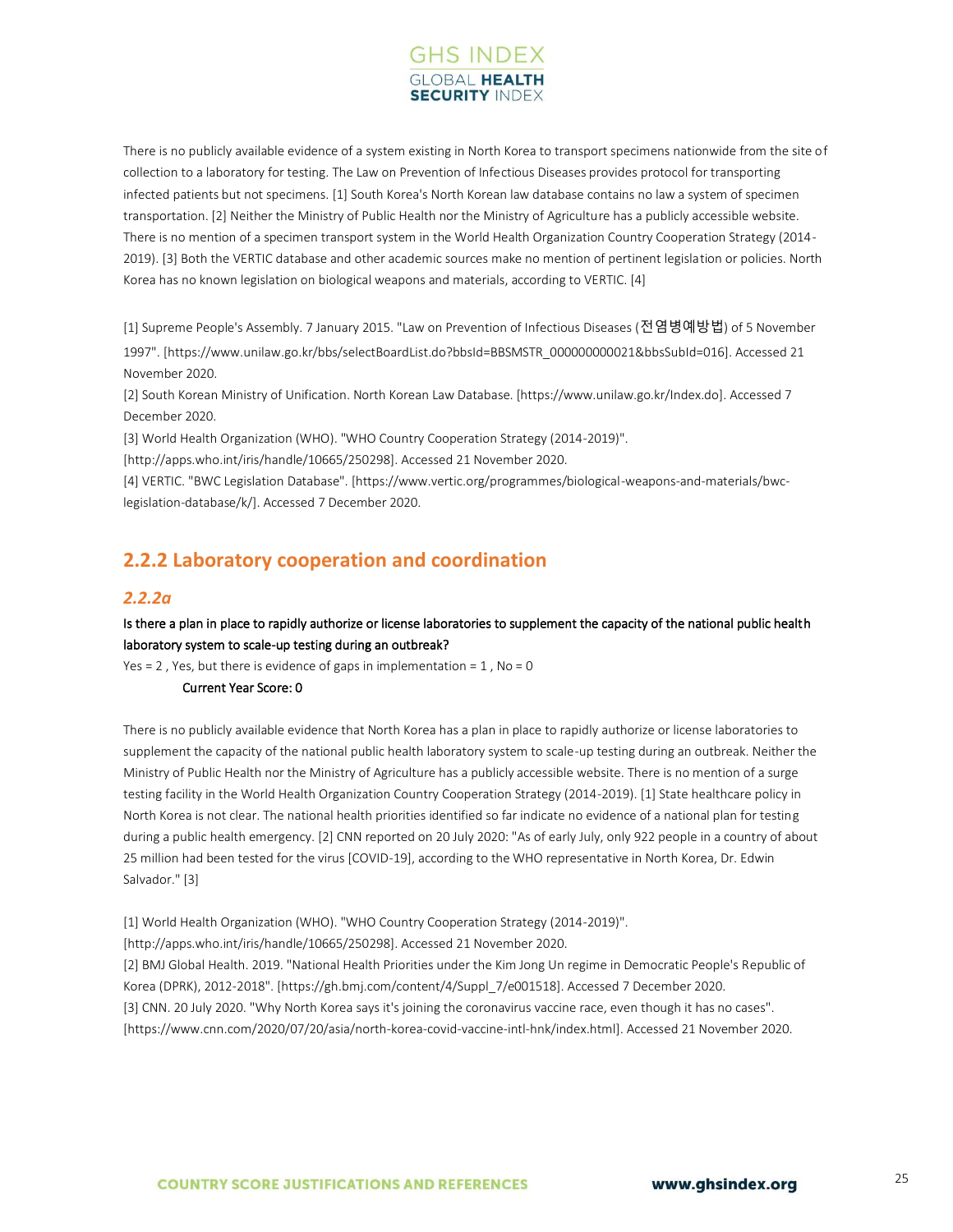

## <span id="page-24-0"></span>**2.3 REAL-TIME SURVEILLANCE AND REPORTING**

## **2.3.1 Indicator and event-based surveillance and reporting systems**

## *2.3.1a*

### Is there evidence that the country is conducting ongoing event-based surveillance and analysis for infectious disease?

Yes, there is evidence of ongoing event-based surveillance and evidence that the data is being analyzed on a daily basis = 2, Yes, there is evidence of ongoing event-based surveillance, but no evidence that the data are being analyzed on a daily basis  $= 1$ , No = 0

### Current Year Score: 0

There is no publicly available evidence that North Korea is conducting ongoing event-based surveillance and analysis for infectious disease. The World Health Organization (WHO) Country Cooperation Strategy (2014-2019) for North Korea notes the there is a piloted "integrated disease surveillance system" in the country, but information is limited and there is no evidence this system is event-based. Neither the Ministry of Public Health nor the Ministry of Agriculture has a publicly accessible website. [1] South Korea's North Korean law database contains no law supporting the existence of ongoing eventbased surveillance and analysis for infectious disease in North Korea. [2] The latest findings available on the status of eventbased infectious disease surveillance and analysis are found in the WHO's "Report of the Joint CSR and IVD Review 15-26 September 2008." The report states that North Korea has a surveillance system with the "capacity to detect outbreaks and, within 24 hours, relay that information to the national level," while "diseases under surveillance vary from time to time and from place to place." However, this report is over 10 years old and makes no mention of event-based surveillance. [3]

[1] World Health Organization (WHO). "WHO Country Cooperation Strategy (2014-2019)".

[http://apps.who.int/iris/handle/10665/250298]. Accessed 21 November 2020.

[2] South Korean Ministry of Unification. North Korean Law Database. [https://www.unilaw.go.kr/Index.do]. Accessed 7 December 2020.

[3] WHO Regional Office for South-East Asia. September 2008. "Integrated Disease Surveillance in Democratic People's Republic of Korea". [http://origin.searo.who.int/entity/emerging\_diseases/documents/Publication\_SEA-CD-184.pdf]. Accessed 21 November 2020.

## *2.3.1b*

## Is there publicly available evidence that the country reported a potential public health emergency of international concern (PHEIC) to the WHO within the last two years?

 $Yes = 1, No = 0$ 

### Current Year Score: 0

There is no publicly available evidence that North Korea reported a potential public health emergency of international concern (PHEIC) to the WHO within the last two years. The last recorded case report was filed in January 2018 when the Ministry of Public Health reported to the World Health Organization (WHO) a cumulative total of 126,574 influenza like illness (ILI) cases from 1 December 2017 to 16 January 2018. [1] CNBC reported on 19 February 2020 that "there are no indications that there are cases of the new coronavirus in North Korea," citing a WHO official. [2] The WHO Coronavirus Disease (COVID-19) Dashboard, updated 21 November 2020, shows no confirmed case of COVID-19 in North Korea. [3] No further information is available, as neither the Ministry of Public Health nor the Ministry of Agriculture has a publicly accessible website.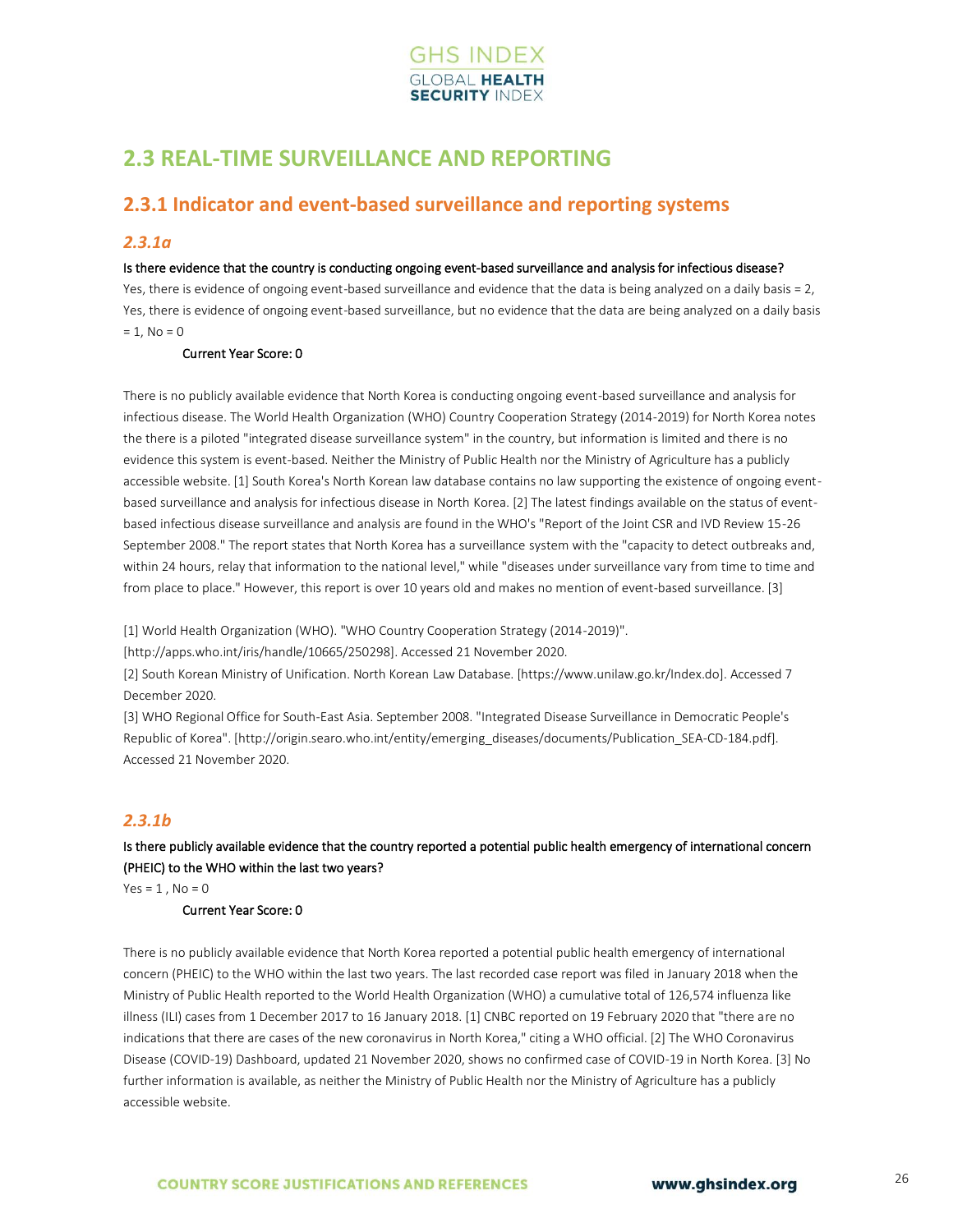

[1] World Health Organization (WHO). North Korea Country Office. 18 April 2018. "Seasonal Influenza outbreak in DPR Korea 2018-Situation Report". [http://origin.searo.who.int/dprkorea/mediacentre/situation-report-influenza-5-18042018.pdf]. Accessed 21 November 2020.

[2] CNBC. 19 February 2020. "World Health Organization says there are 'no indications' of coronavirus cases in North Korea". [https://www.cnbc.com/2020/02/19/who-says-no-signs-of-coronavirus-cases-in-north-korea.html]. Accessed 21 November 2020.

[3] WHO. 21 November 2020. "Coronavirus Disease (COVID-19) Dashboard". [https://covid19.who.int/table]. Accessed 21 November 2020.

## **2.3.2 Interoperable, interconnected, electronic real-time reporting systems**

## *2.3.2a*

Does the government operate an electronic reporting surveillance system at both the national and the sub-national level?  $Yes = 1, No = 0$ 

#### Current Year Score: 0

There is no publicly available evidence that the government of North Korea operates an electronic reporting surveillance system at both the national and sub-national level. North Korea does not have a publicly accessible government website for the Ministry of Public Health. South Korea's North Korean law database contains no law supporting the existence of an electronic reporting surveillance system in North Korea. [1] According to the World Health Organization Country Cooperation Strategy (2014-2019), health information of the population is collected at primary health care level and reported to county and provincial level and collated and recorded in the Ministry of Public Health. However, it makes no mention of any electronic reporting surveillance system. [2] The WHO's "Report of the Joint CSR and IVD Review 15-26 September 2008" has no mention of an electronic reporting surveillance system in place in North Korea. [3]

[1] South Korean Ministry of Unification. North Korean Law Database. [https://www.unilaw.go.kr/Index.do]. Accessed 7 December 2020.

[2] World Health Organization (WHO). "WHO Country Cooperation Strategy (2014-2019)".

[http://apps.who.int/iris/handle/10665/250298]. Accessed 21 November 2020.

[3] WHO Regional Office for South-East Asia. September 2008. "Integrated Disease Surveillance in Democratic People's Republic of Korea". [http://origin.searo.who.int/entity/emerging\_diseases/documents/Publication\_SEA-CD-184.pdf]. Accessed 21 November 2020.

## *2.3.2b*

#### Does the electronic reporting surveillance system collect ongoing or real-time laboratory data?

 $Yes = 1$ ,  $No = 0$ 

#### Current Year Score: 0

There is no publicly available evidence that the government of North Korea operates an electronic reporting surveillance system that collects ongoing/real time laboratory data. South Korea's North Korean law database contains no law supporting the existence of any electronic reporting surveillance system in North Korea. [1] North Korea does not have a publicly accessible government website for the Ministry of Public Health. According to the World Health Organization Country Cooperation Strategy (2014-2019), health information of the population is collected at primary health care level and reported to county and provincial level and collated and recorded in the Ministry of Public Health. However, it makes no mention of any electronic reporting surveillance system. [2] The WHO's "Report of the Joint CSR and IVD Review 15-26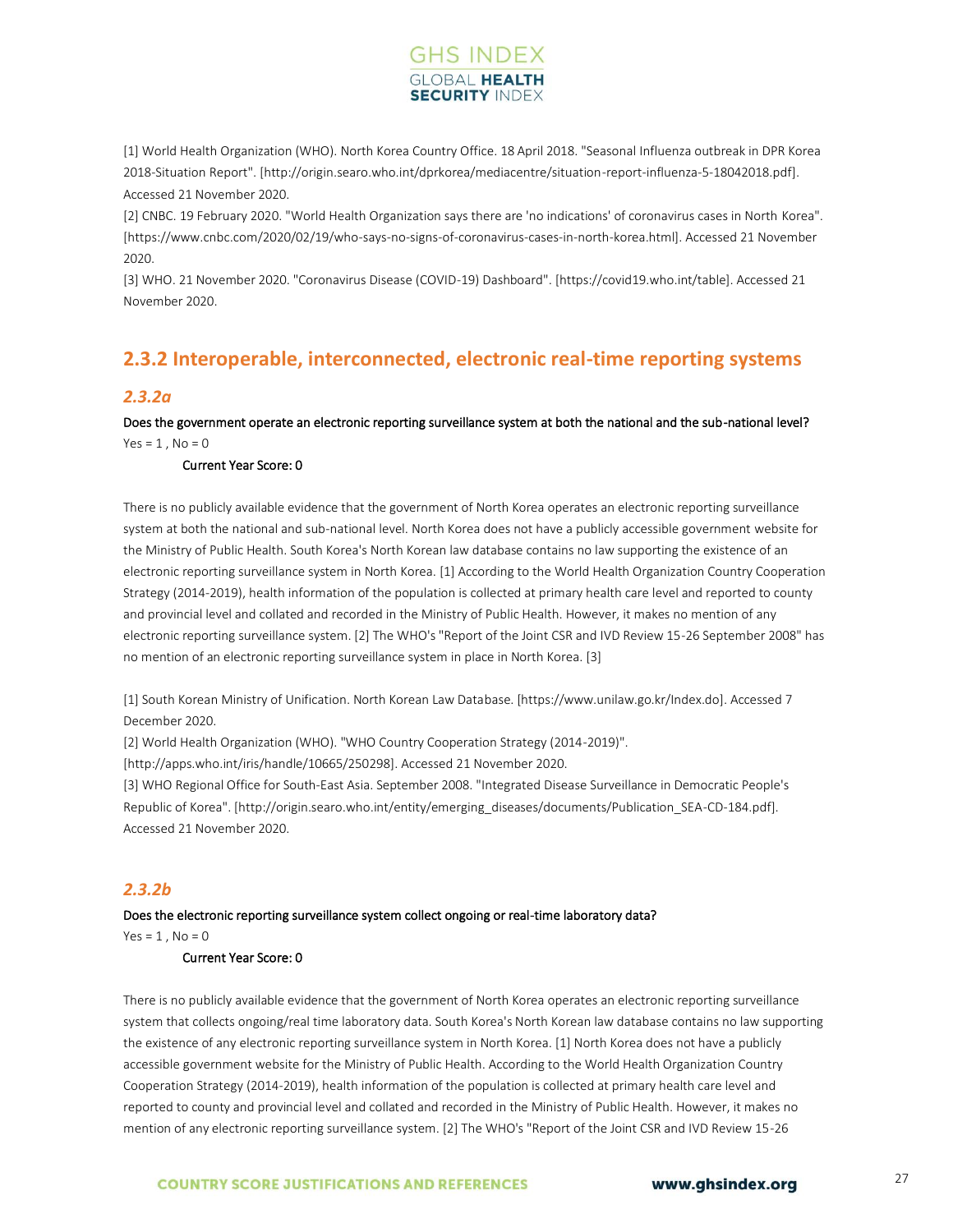

September 2008" has no mention of an electronic reporting surveillance system in place in North Korea. [3]

[1] South Korean Ministry of Unification. North Korean Law Database. [https://www.unilaw.go.kr/Index.do]. Accessed 7 December 2020.

[2] World Health Organization (WHO). "WHO Country Cooperation Strategy (2014-2019)".

[http://apps.who.int/iris/handle/10665/250298]. Accessed 21 November 2020.

[3] WHO Regional Office for South-East Asia. September 2008. "Integrated Disease Surveillance in Democratic People's Republic of Korea". [http://origin.searo.who.int/entity/emerging\_diseases/documents/Publication\_SEA-CD-184.pdf]. Accessed 21 November 2020.

## <span id="page-26-0"></span>**2.4 SURVEILLANCE DATA ACCESSIBILITY AND TRANSPARENCY**

## **2.4.1 Coverage and use of electronic health records**

### *2.4.1a*

#### Are electronic health records commonly in use?

Electronic health records are commonly in use = 2, Electronic health records are not commonly in use, but there is evidence they are used = 1, No evidence electronic health records are in use = 0

#### Current Year Score: 0

There is no documented evidence of electronic health records (EHRs) commonly in use in North Korea. There is no externally accessible government website for the Ministry of Public Health. The World Health Organization's Country Cooperation Strategy (2014-2019) for North Korea has no mention of electronic health records commonly in use in North Korea, although it does mention that a telemedicine system has been established in the country. [1] The current North Korean government appears to prioritize the nationwide rollout of some form of telemedicine, according to BMJ Global Health. This report does not mention EHRs. [2] South Korea's North Korean law database contains no law supporting the widespread use of EHRs in North Korea. [3]

[1] World Health Organization (WHO). "WHO Country Cooperation Strategy (2014-2019)".

[http://apps.who.int/iris/handle/10665/250298]. Accessed 21 November 2020.

[2] BMJ Global Health. 2019. "National Health Priorities under the Kim Jong Un regime in Democratic People's Republic of Korea (DPRK), 2012-2018". [https://gh.bmj.com/content/4/Suppl\_7/e001518]. Accessed 21 November 2020. [3] South Korean Ministry of Unification. North Korean Law Database. [https://www.unilaw.go.kr/Index.do]. Accessed 7 December 2020.

## *2.4.1b*

### Does the national public health system have access to electronic health records of individuals in their country?  $Yes = 1$ .  $No = 0$

#### Current Year Score: 0

There is no documented evidence of electronic health records commonly in use in North Korea, and thus the national public health system does not have access to electronic health records (EHRs) of individuals in the country. There is no externally accessible government website for the Ministry of Public Health. The World Health Organization's Country Cooperation Strategy (2014-2019) for North Korea has no mention of electronic health records commonly in use in North Korea, although it does mention that a telemedicine system has been established in the country. [1] The current North Korean government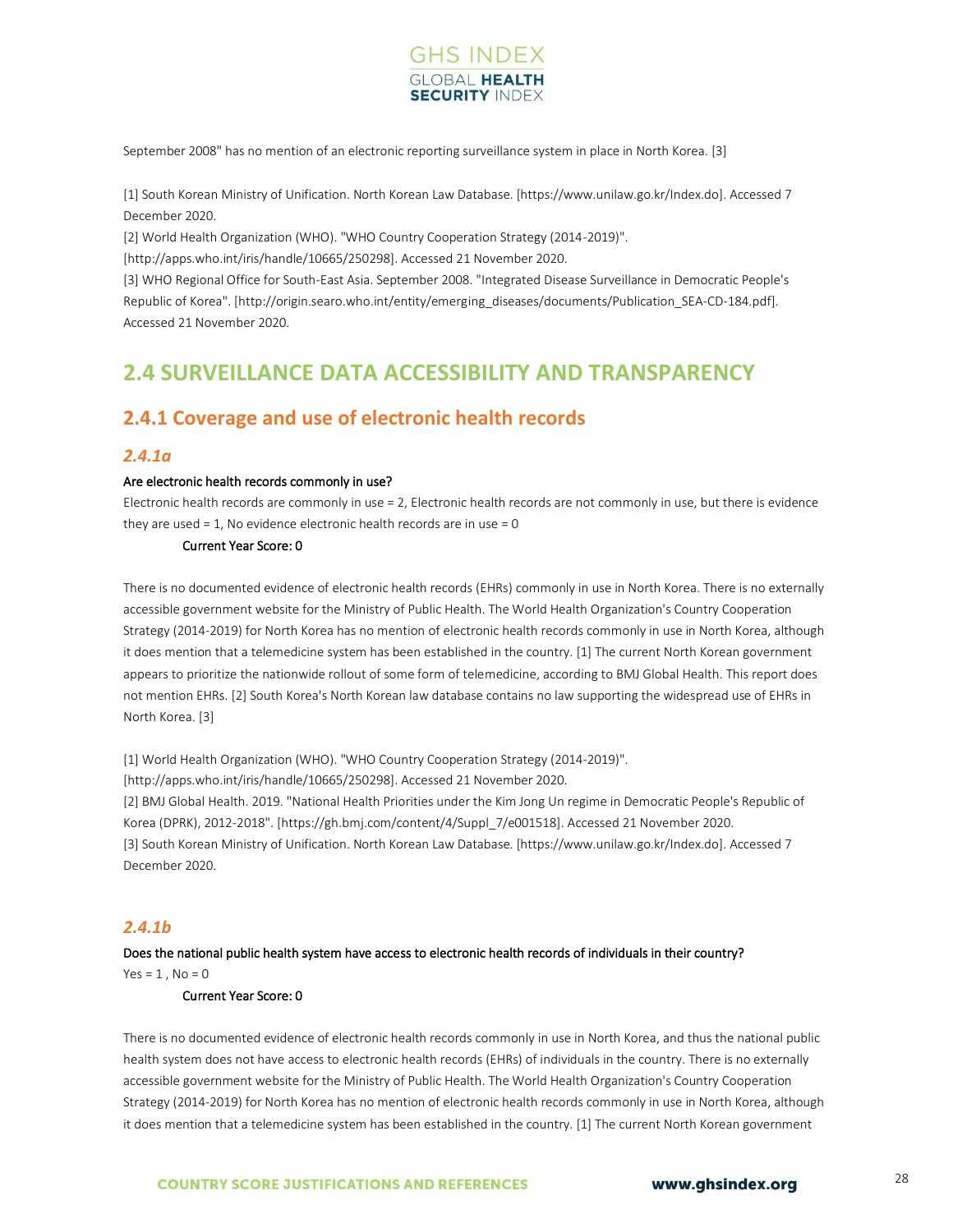## **GHS INDEX SECURITY INDE**

appears to prioritize the nationwide rollout of some form of telemedicine, according to BMJ Global Health. This report does not mention EHRs. [2] South Korea's North Korean law database contains no law supporting the widespread use of EHRs in North Korea. [3]

[1] World Health Organization (WHO). "WHO Country Cooperation Strategy (2014-2019)". [http://apps.who.int/iris/handle/10665/250298]. Accessed 21 November 2020. [2] BMJ Global Health. 2019. "National Health Priorities under the Kim Jong Un regime in Democratic People's Republic of Korea (DPRK), 2012-2018". [https://gh.bmj.com/content/4/Suppl\_7/e001518]. Accessed 21 November 2020. [3] South Korean Ministry of Unification. North Korean Law Database. [https://www.unilaw.go.kr/Index.do]. Accessed 7 December 2020.

## *2.4.1c*

## Are there data standards to ensure data is comparable (e.g., ISO standards)?

 $Yes = 1$ ,  $No = 0$ 

### Current Year Score: 0

There is no documented evidence of electronic health records (EHRs) commonly in use in North Korea, and thus relevant no data standards to ensure data is comparable. There is no externally accessible government website for the Ministry of Public Health. The World Health Organization's Country Cooperation Strategy (2014-2019) for North Korea has no mention of electronic health records commonly in use in North Korea, although it does mention that a telemedicine system has been established in the country. [1] The current North Korean government appears to prioritize the nationwide rollout of some form of telemedicine. according to BMJ Global Health. This report does not mention EHR. [2] Regarding standards more broadly, standards in North Korea are set by the Committee for Standardization (CSK), which is a member of the International Organization for Standardization (ISO). The ISO's description of the committee's work is as follows: "CSK is a specialized state agency responsible for coordination, direction and control of nationwide standardization activities. It gives uniform guidance on standardization in the committees and ministries of the Cabinet, provinces, cities, and counties, factories and enterprises, makes a final review of draft state standards and ratifies, promulgates and publishes them". The CSK makes no mention of standards in place for electronic health records. [3] South Korea's North Korean law database contains no law supporting the widespread use of EHR in North Korea. [4]

[1] World Health Organization (WHO). "WHO Country Cooperation Strategy (2014-2019)".

[http://apps.who.int/iris/handle/10665/250298]. Accessed 21 November 2020.

[2] BMJ Global Health. 2019. "National Health Priorities under the Kim Jong Un regime in Democratic People's Republic of Korea (DPRK), 2012-2018". [https://gh.bmj.com/content/4/Suppl\_7/e001518]. Accessed 21 November 2020.

[3] International Organization for Standardization. "CSK: Democratic People's Republic of Korea".

[https://www.iso.org/member/1657.html]. Accessed 21 November 2020.

[4] South Korean Ministry of Unification. North Korean Law Database. [https://www.unilaw.go.kr/Index.do]. Accessed 7 December 2020.

## **2.4.2 Data integration between human, animal, and environmental health sectors**

## *2.4.2a*

Is there evidence of established mechanisms at the relevant ministries responsible for animal, human, and wildlife surveillance to share data (e.g., through mosquito surveillance, brucellosis surveillance)?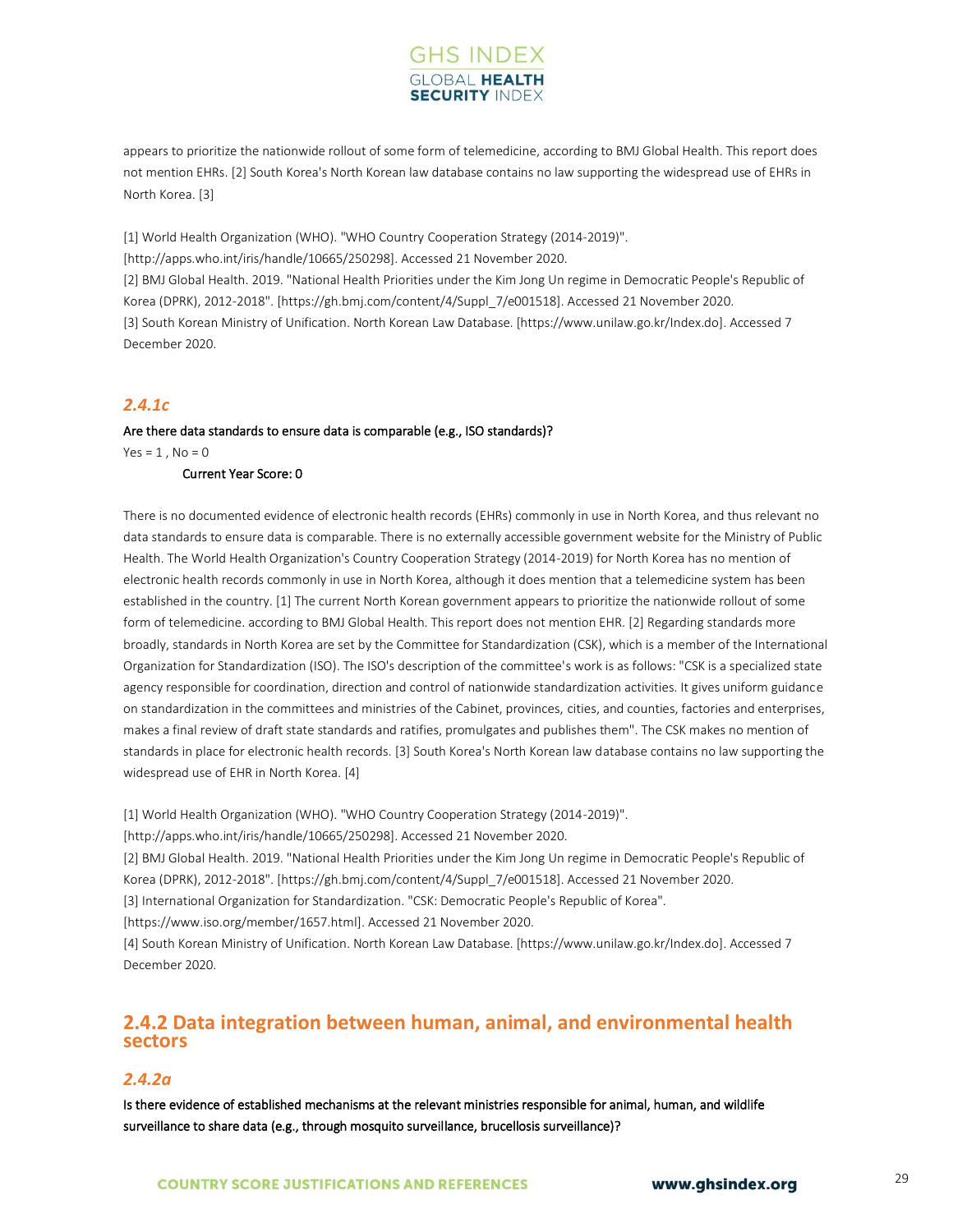

 $Yes = 1, No = 0$ 

#### Current Year Score: 0

There is insufficient evidence of any established mechanism at the relevant ministries responsible for animal, human and wildlife surveillance to share data. Neither the Ministry of Public Health, the Ministry of Land and Environment Protection nor the Ministry of Agriculture has a publicly accessible website. There is no mention of any mechanisms to share animal, human and wildlife surveillance data in the World Health Organization (WHO) Country Cooperation Strategy (2014-2019) or on the WHO Country Office webpage for North Korea. [1,2] South Korea's North Korean law database contains no law suggesting the existence of any One Health mechanism in North Korea. [3]

[1] World Health Organization (WHO). Country Office for North Korea. [https://www.who.int/dprkorea/]. Accessed 21 November 2020.

[2] WHO. "WHO Country Cooperation Strategy (2014-2019)". [http://apps.who.int/iris/handle/10665/250298]. Accessed 21 November 2020.

[3] South Korean Ministry of Unification. North Korean Law Database. [https://www.unilaw.go.kr/Index.do]. Accessed 7 December 2020.

## **2.4.3 Transparency of surveillance data**

## *2.4.3a*

Does the country make de-identified health surveillance data on infectious diseases publicly available via reports (or other format) on government websites (such as the Ministry of Health, Ministry of Agriculture, or similar)?

 $Yes = 1, No = 0$ 

## Current Year Score: 0

There is no publicly available evidence that the country makes de-identified health surveillance data on infectious diseases publicly available via reports (or other format) on government websites. North Korea has no externally accessible government website for the Ministry of Public Health or the Ministry of Agriculture to verify the online availability of deidentified health surveillance data. According to the WHO Country Cooperation Strategy (2014-2019), health information of the population is collected at primary health care level and reported to county and provincial level and collated and recorded in the Ministry of Public Health. There is no mention, however, of how this information is made available publicly available, if at all. [1] South Korea's North Korean law database contains no law with relevant provisions. [2]

[1] World Health Organization (WHO). "WHO Country Cooperation Strategy (2014-2019)".

[http://apps.who.int/iris/handle/10665/250298]. Accessed 21 November 2020.

[2] South Korean Ministry of Unification. North Korean Law Database. [https://www.unilaw.go.kr/Index.do]. Accessed 7 December 2020.

## *2.4.3b*

Does the country make de-identified COVID-19 surveillance data (including details such as daily case count, mortality rate, etc) available via daily reports (or other formats) on government websites (such as the Ministry of Health, or similar)?  $Yes = 1$ .  $No = 0$ 

Current Year Score: 0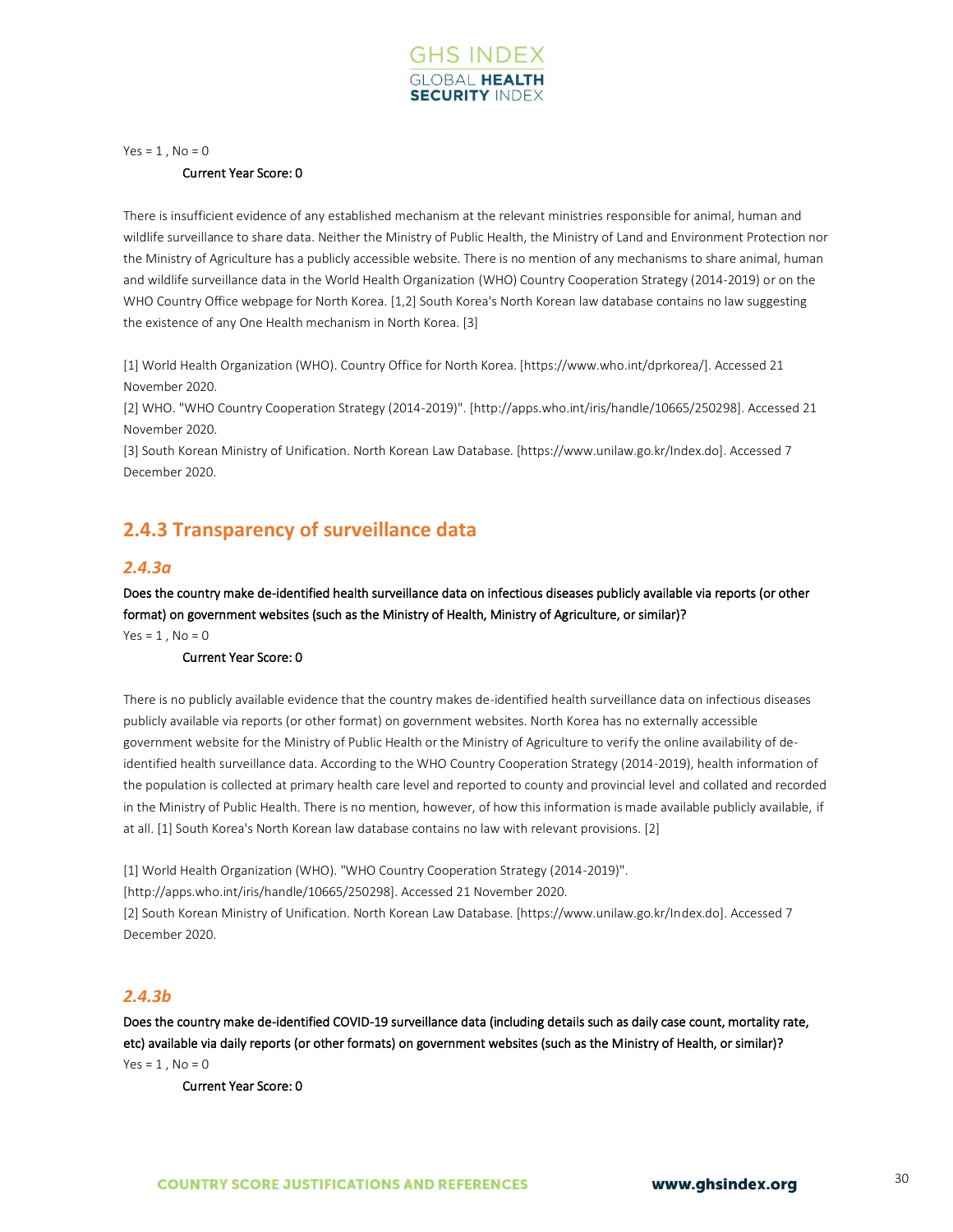## **GHS INDEX SECURITY INDE**

There is no evidence that North Korea makes de-identified COVID-19 surveillance data (including details such as daily case count, mortality rate, etc) available via daily reports (or other formats) on government websites (such as the Ministry of Health, or similar). North Korea has no externally accessible government website for the Ministry of Public Health. North Korea consistently maintains its official line denying the existence of any COVID-19 case in the country. [1] The World Health Organization Coronavirus Disease (COVID-19) Dashboard, updated 21 November 2020, shows no confirmed case of COVID-19 in North Korea. [2]

[1] The Korea Herald. 3 November 2020. "N. Korea repeats claim of zero COVID-19 infection: WHO". [http://www.koreaherald.com/view.php?ud=20201103000788]. Accessed 21 November 2020. [2] World Health Organization (WHO). 21 November 2020. "Coronavirus Disease (COVID-19) Dashboard". [https://covid19.who.int/table]. Accessed 21 November 2020.

## **2.4.4 Ethical considerations during surveillance**

## *2.4.4a*

Is there legislation and/or regulations that safeguard the confidentiality of identifiable health information for individuals, such as that generated through health surveillance activities?

 $Yes = 1, No = 0$ 

Current Year Score: 0

There is no publicly available evidence that laws, regulations, or guidelines exist in North Korea to safeguard the confidentiality of identifiable health information for individuals, such as that generated through health surveillance activities. According to the World Health Organization (WHO), data generated from provincial hospitals are compiled by the National Institute of Public Health Administration (NIPHA) and Central Hygiene and Anti Epidemic Station (CHAES) for communicable diseases. [1] Both institutions are responsible for data management under the guidance of the Ministry of Public Health. [1] There is no publicly available evidence that North Korea has a general data privacy law. [2] The Ministry of Public Health does not have a publicly accessible website. There are no laws, regulations, or guidelines that safeguard the confidentiality of identifiable health information for individuals in the country's WHO Country Cooperation Strategy (2014-2019). [3]

[1] World Health Organisation (WHO). North Korea Country Office. "Category 4: Health systems National health policies and strategies, Integrated health services delivery, Regulatory capacity".

[http://origin.searo.who.int/dprkorea/areas/healthsystems/en/]. Accessed 22 November 2020.

[2] South Korean Ministry of Unification. "North Korean Laws".

[https://www.unilaw.go.kr/bbs/selectBoardList.do?bbsId=BBSMSTR\_000000000021]. Accessed 22 November 2022. [3] WHO. 2016. "WHO Country Cooperation Strategy (2014-2019)". [http://apps.who.int/iris/handle/10665/250298]. Accessed 22 November 2020.

## *2.4.4b*

Is there legislation and/or regulations safeguarding the confidentiality of identifiable health information for individuals, such as that generated through health surveillance activities, include mention of protections from cyber attacks (e.g., ransomware)?

 $Yes = 1$ .  $No = 0$ 

Current Year Score: 0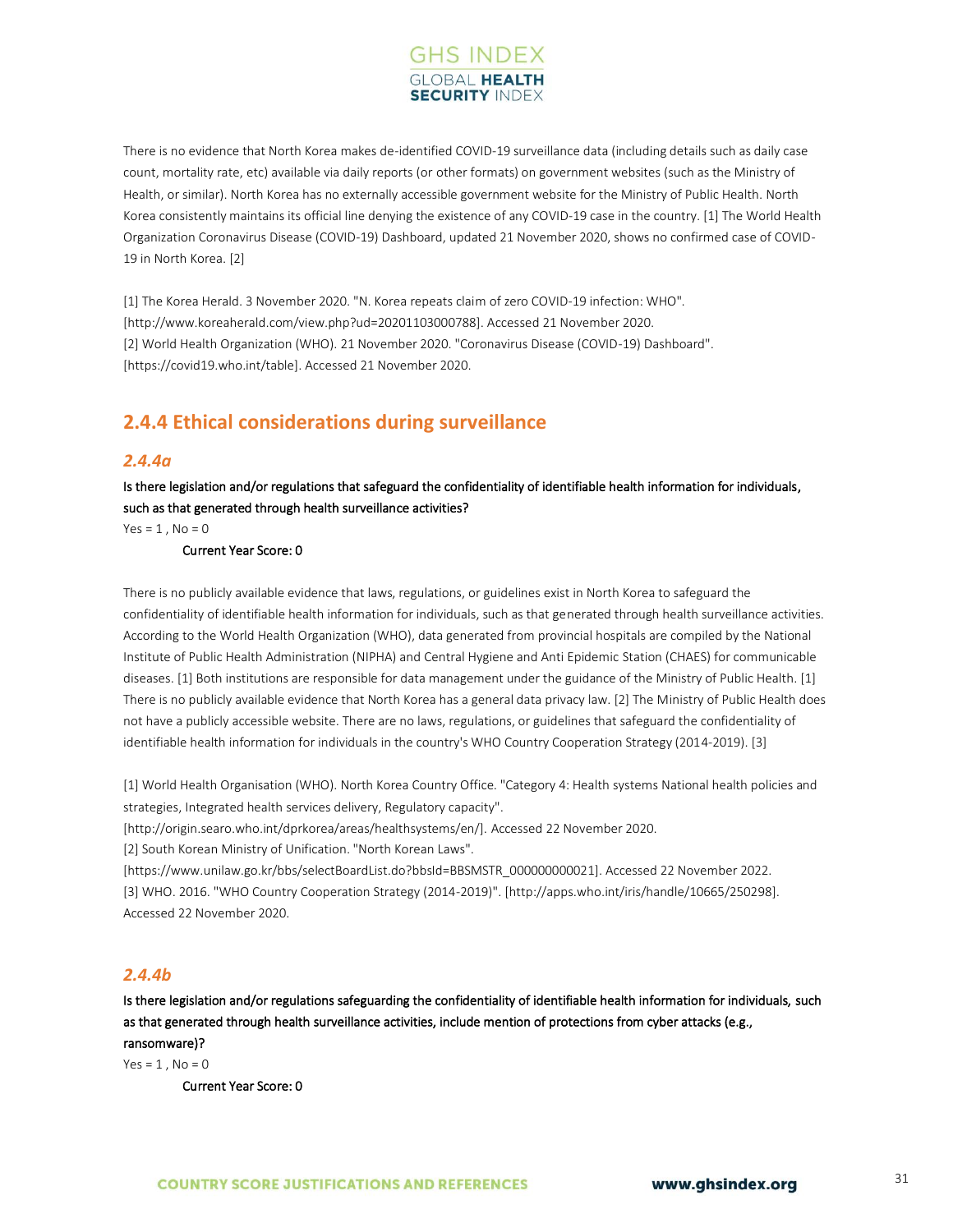

There is no publicly available evidence that laws, regulations, or guidelines exist in North Korea to safeguard the confidentiality of identifiable health information for individuals, such as that generated through health surveillance activities, and thus no mention of protections from cyber attacks. According to the World Health Organization (WHO), data generated from provincial hospitals are compiled by the National Institute of Public Health Administration (NIPHA) and Central Hygiene and Anti Epidemic Station (CHAES) for communicable diseases. [1] Both institutions are responsible for data management under the guidance of the Ministry of Public Health. [1] There is no publicly available evidence that North Korea has a general data privacy law. [2] The Ministry of Public Health does not have a publicly accessible website. There are no laws, regulations, or guidelines that safeguard the confidentiality of identifiable health information for individuals in the country's WHO Country Cooperation Strategy (2014-2019). [3]

[1] World Health Organisation (WHO). North Korea Country Office. "Category 4: Health systems National health policies and strategies, Integrated health services delivery, Regulatory capacity".

[http://origin.searo.who.int/dprkorea/areas/healthsystems/en/]. Accessed 22 November 2020.

[2] South Korean Ministry of Unification. "North Korean Laws".

[https://www.unilaw.go.kr/bbs/selectBoardList.do?bbsId=BBSMSTR\_000000000021]. Accessed 22 November 2022. [3] WHO. 2016. "WHO Country Cooperation Strategy (2014-2019)". [http://apps.who.int/iris/handle/10665/250298]. Accessed 22 November 2020.

## **2.4.5 International data sharing**

### *2.4.5a*

### Has the government made a commitment via public statements, legislation and/or a cooperative agreement to share surveillance data during a public health emergency with other countries in the region?

Yes, commitments have been made to share data for more than one disease, Yes, commitments have been made to share data only for one disease =  $1$ , No = 0

#### Current Year Score: 0

There is insufficient evidence that the North Korean government has made a commitment to share surveillance data during a public health emergency with other countries in the region through public statements, legislation, and/or a cooperative agreement.

In November 2018 North Korea agreed with South Korea to share information on infectious diseases as part of a peace initiative with South Korea, following an inter-Korean summit in September 2018. No further details are available from the agreement. There has been no reported follow-up action. [1] There is no evidence that there exists any surveillance cooperation with neighboring China, the traditional ally of North Korea. According to an epidemiology survey of infectious diseases in North Korean travelers conducted in 2015-17, "North Korean travelers, who enter China through Dandong port, have high incidence of TB, HBV and syphilis infection." The study suggests that "active surveillance at China-DPRK port can help with timely diagnosis of travelers with infectious diseases to prevent or at least postpone imported local transmission." [2] The World Health Organization (WHO)'s North Korea Country Office does not have relevant information, nor does the WHO Country Cooperation Strategy (2014-2019). There is no externally accessible government website for the Ministry of Public Health. [3, 4]

[1] South Korean Ministry of Unification. 7 November 2018. "Joint Statement on Inter-Korean Healthcare Subcommittee Meeting". [https://dialogue.unikorea.go.kr/ukd/e/usrtalkmanage/View.do]. Accessed 22 November 2020. [2] BMC Infectious Diseases. 5 January 2019. "Epidemiology survey of infectious diseases in North Korean travelers, 2015- 2017". [https://www.ncbi.nlm.nih.gov/pmc/articles/PMC6321685/]. Accessed 22 November 2020.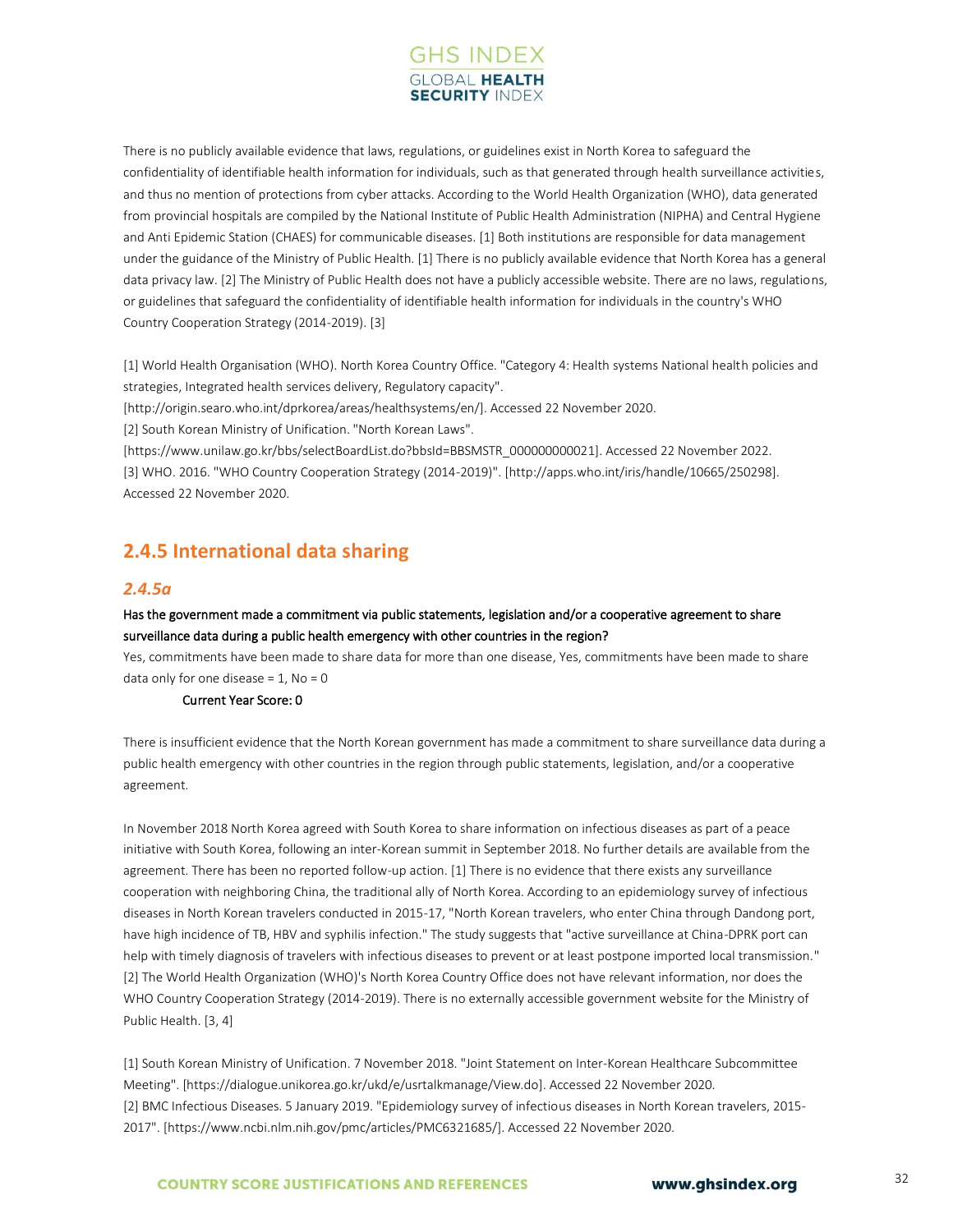

[3] World Health Organization (WHO). Country Office for North Korea. [https://www.who.int/dprkorea/]. Accessed 22 November 2020.

[4] WHO. 2016. "WHO Country Cooperation Strategy (2014-2019)". [http://apps.who.int/iris/handle/10665/250298]. Accessed 22 November 2020.

## <span id="page-31-0"></span>**2.5 CASE-BASED INVESTIGATION**

## **2.5.1 Case investigation and contact tracing**

## *2.5.1a*

## Is there a national system in place to provide support at the sub-national level (e.g. training, metrics standardization and/or financial resources) to conduct contact tracing in the event of a public health emergency?

Yes, there is evidence that the national government supports sub-national systems to prepare for future public health emergencies = 2, Yes, there is evidence that the national government supports sub-national systems, but only in response to active public health emergencies =  $1$ , No = 0

#### Current Year Score: 0

There is insufficient evidence that North Korea has a national system in place to provide support at the sub-national level (e.g. training, metrics standardization and/or financial resources) to conduct contact tracing in the event of a public health emergency. There is no known externally accessible government website for the Ministry of Public Health. However, there is some evidence that North Korea has a contact tracing regime in place, through news stories during the COVID-19 pandemic. Reuters reported on 5 August 2020, citing a World Health Organization (WHO) official, that authorities had quarantined more than 3,635 primary and secondary contacts with North Korea's first suspected COVID-19 patient. "As many as 64 first contacts and 3,571 secondary contacts of the suspected case have been identified and quarantined in government facilities for a period of 40 days," the report said, citing Edwin Salvador, WHO representative for North Korea. [1] The Law on Prevention of Infectious Diseases has no relevant provision. [2]

[1] Reuters. 5 August 2020. "WHO says North Korea's COVID-19 test results for first suspected case 'inconclusive'". [https://www.reuters.com/article/us-health-coronavirus-northkorea/who-says-north-koreas-covid-19-test-results-for-firstsuspected-case-inconclusive-idUSKCN2511CG]. Accessed 22 November 2020.

[2] Supreme People's Assembly. 7 January 2015. "Law on Prevention of Infectious Diseases (전염병예방법) of 5 November 1997". [https://www.unilaw.go.kr/bbs/selectBoardList.do?bbsId=BBSMSTR\_000000000021&bbsSubId=016]. Accessed 7 December 2020.

### *2.5.1b*

Does the country provide wraparound services to enable infected people and their contacts to self-isolate or quarantine as recommended, particularly economic support (paycheck, job security) and medical attention?

Yes, both economic support and medical attention are provided = 2, Yes, but only economic support or medical attention is provided  $= 1$ . No  $= 0$ 

#### Current Year Score: 0

There is no evidence that North Korea provides wraparound services to enable infected people and their contacts to selfisolate or quarantine as recommended, particularly economic support (paycheck, job security) and medical attention. There is no known externally accessible government website for the Ministry of Public Health. However, there is evidence of legislation on isolating people who have confirmed or suspected cases of an infectious disease. Article 3 of the Law on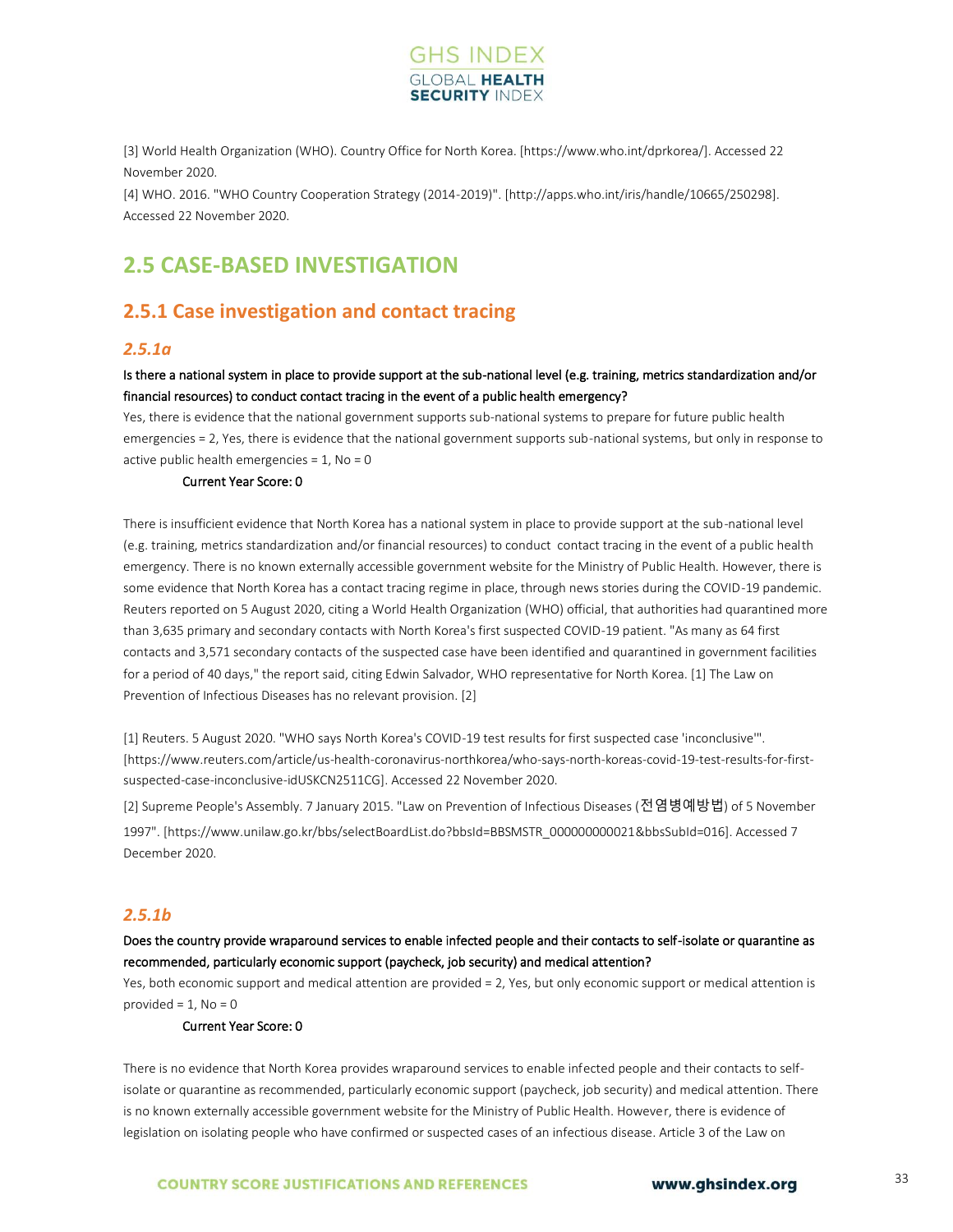

Prevention of Infectious Diseases mentions isolation as a key principle for infectious disease prevention. It requires the state to "put great effort into detecting and isolating sources of infection." [1] South Korea's Yonhap News Agency reported on 22 April 2020 that North Korea's Supreme People's Assembly revised the Law on Prevention of Infectious Diseases to require national- and subnational-level enforcement to detect and isolate sources of infection and block transmission routes. No further details are available. [2]. Reuters reported on 5 August 2020, citing a World Health Organization (WHO) official, that authorities had quarantined more than 3,635 primary and secondary contacts with North Korea's first suspected COVID-19 patient. "As many as 64 first contacts and 3,571 secondary contacts of the suspected case have been identified and quarantined in government facilities for a period of 40 days," the report said, citing Edwin Salvador, WHO representative for North Korea. [3] No information is available on accompanying wraparound services.

[1] Supreme People's Assembly. 7 January 2015. "Law on Prevention of Infectious Diseases (전염병예방법) of 5 November 1997". [https://www.unilaw.go.kr/bbs/selectBoardList.do?bbsId=BBSMSTR\_000000000021&bbsSubId=016]. Accessed 22 November 2020.

[2] Yonhap News Agency. 22 April 2020. "North Korea Revises Law on Prevention of Infectious Diseases to 'systemize" coronavirus response". [https://www.yna.co.kr/view/AKR20200422075100504]. Accessed 22 November 2020. [3] Reuters. 5 August 2020. "WHO says North Korea's COVID-19 test results for first suspected case 'inconclusive'". [https://www.reuters.com/article/us-health-coronavirus-northkorea/who-says-north-koreas-covid-19-test-results-for-firstsuspected-case-inconclusive-idUSKCN2511CG]. Accessed 22 November 2020.

## *2.5.1c*

Does the country make de-identified data on contact tracing efforts for COVID-19 (including the percentage of new cases from identified contacts) available via daily reports (or other format) on government websites (such as the Ministry of Health, or similar)?

 $Yes = 1, No = 0$ 

### Current Year Score: 0

There is no evidence that North Korea makes de-identified data on contact tracing efforts for COVID-19 (including the percentage of new cases from identified contacts) available via daily reports (or other format) on government websites (such as the Ministry of Health, or similar). There is no known externally accessible government website for the Ministry of Public Health. The World Health Organization (WHO) Coronavirus Disease (COVID-19) Dashboard, updated 22 November 2020, shows no confirmed case of COVID-19 in North Korea. [1] Reuters reported on 5 August 2020, citing a WHO official, that authorities had quarantined more than 3,635 primary and secondary contacts with North Korea's first suspected COVID-19 patient. "As many as 64 first contacts and 3,571 secondary contacts of the suspected case have been identified and quarantined in government facilities for a period of 40 days," the report said, citing Edwin Salvador, WHO representative for North Korea. [2] However, there is no public-facing database tracking these contact tracing efforts.

[1] World Health Organization (WHO). 21 November 2020. "Coronavirus Disease (COVID-19) Dashboard".

[https://covid19.who.int/table]. Accessed 22 November 2020.Reuters

[2] Reuters. 5 August 2020. "WHO says North Korea's COVID-19 test results for first suspected case 'inconclusive'". [https://www.reuters.com/article/us-health-coronavirus-northkorea/who-says-north-koreas-covid-19-test-results-for-firstsuspected-case-inconclusive-idUSKCN2511CG]. Accessed 22 November 2020.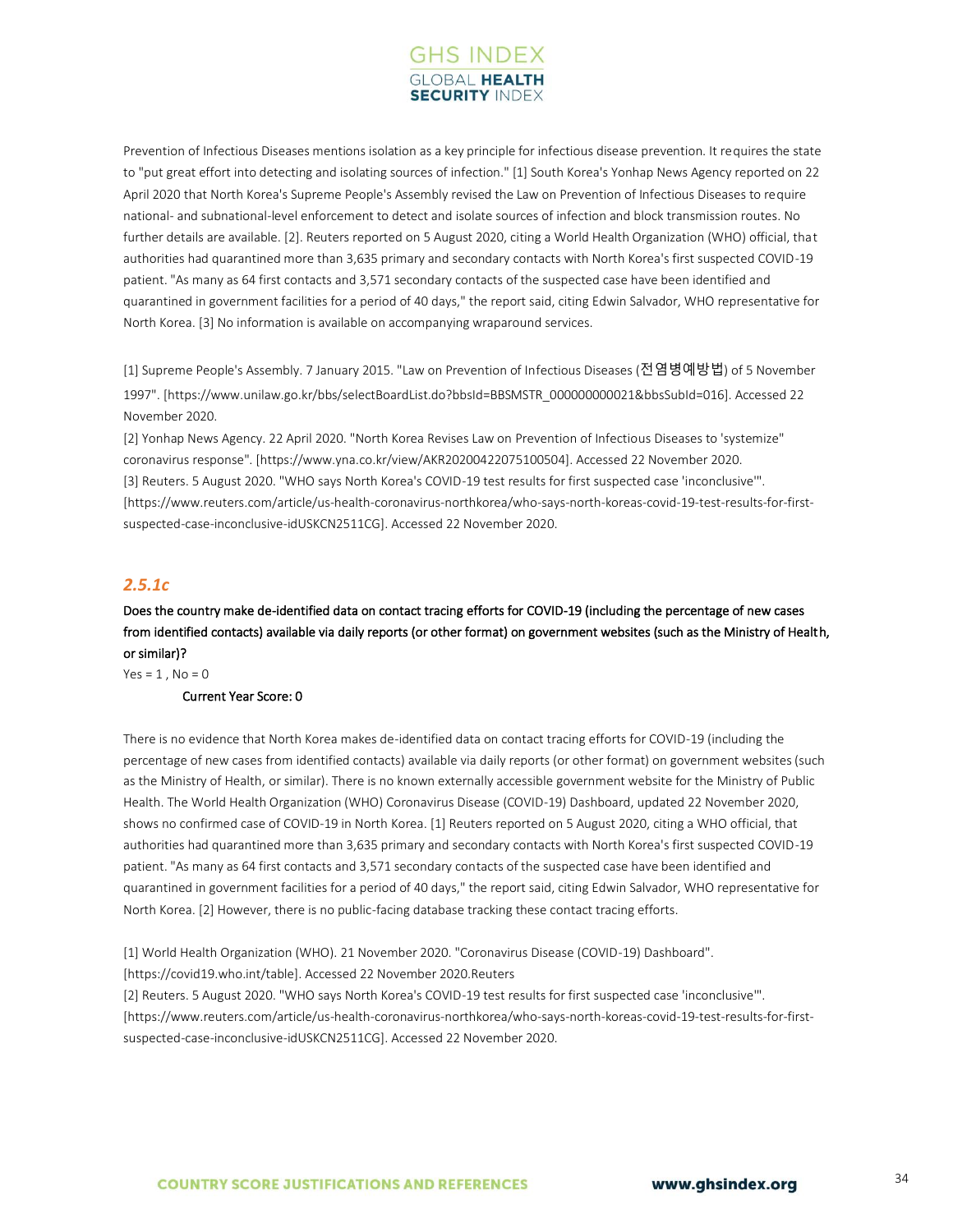

## **2.5.2 Point of entry management**

## *2.5.2a*

Is there a joint plan or cooperative agreement between the public health system and border control authorities to identify suspected and potential cases in international travelers and trace and quarantine their contacts in the event of a public health emergency?

Yes, plan(s)/agreement(s) are in place to prepare for future public health emergencies = 2, Yes, but plan(s)/agreement(s) are in place only in response to active public health emergencies =  $1$ , No = 0

#### Current Year Score: 0

There is no evidence that a joint plan or cooperative agreement exists between the public health system and border control authorities to identify suspected and potential cases in international travelers and trace and quarantine their contacts in the event of a public health emergency. There is no known externally accessible government website for the Ministry of Public Health. Article 16 of the Law on Prevention of Infectious Diseases simply states that "the ad-hoc State Emergency Anti-Epidemic Commission should implement measures to "isolate travelers from other countries in a designated location over a set period of time and take medical surveillance measures" in the event of a worldwide infectious disease outbreak. The composition and operational arrangements of the commission are not known. [1]

[1] Supreme People's Assembly. 7 January 2015. "Law on Prevention of Infectious Diseases (전염병예방법) of 5 November 1997". [https://www.unilaw.go.kr/bbs/selectBoardList.do?bbsId=BBSMSTR\_000000000021&bbsSubId=016]. Accessed 22 November 2020.

## <span id="page-33-0"></span>**2.6 EPIDEMIOLOGY WORKFORCE**

## **2.6.1 Applied epidemiology training program, such as the field epidemiology training program, for public health professionals and veterinarians (e.g., Field Epidemiology Training Program [FETP] and Field Epidemiology Training Program for Veterinarians [FETPV])**

## *2.6.1a*

### Does the country meet one of the following criteria?

- Applied epidemiology training program (such as FETP) is available in country

- Resources are provided by the government to send citizens to another country to participate in applied epidemiology training programs (such as FETP)

Needs to meet at least one of the criteria to be scored a 1 on this measure. , Yes for both = 1, Yes for one = 1, No for both = 0

### Current Year Score: 0

There is insufficient evidence that applied epidemiology training program (such as FETP) is available in North Korea. There is no North Korean program on TEPHINET website. [1] There is no evidence that resources are provided by the government to send citizens to another country to participate in applied epidemiology training programs (such as FETP). The Ministry of Public Health does not have a publicly accessible website. [2] There is some indication that FETP programs are under development. Kim Il Sung University states on its website that a "Field Epidemiology Training Program (FETP) basic course" is available for district health management and rapid response teams. The author, Kim Won Sam at Pyongyang Medical College of Kim Il Sung University, states that the "overall course goal is to enhance the capabilities of District Health Management Teams responsible for outbreak detection, investigation and response, while promoting communication and collaboration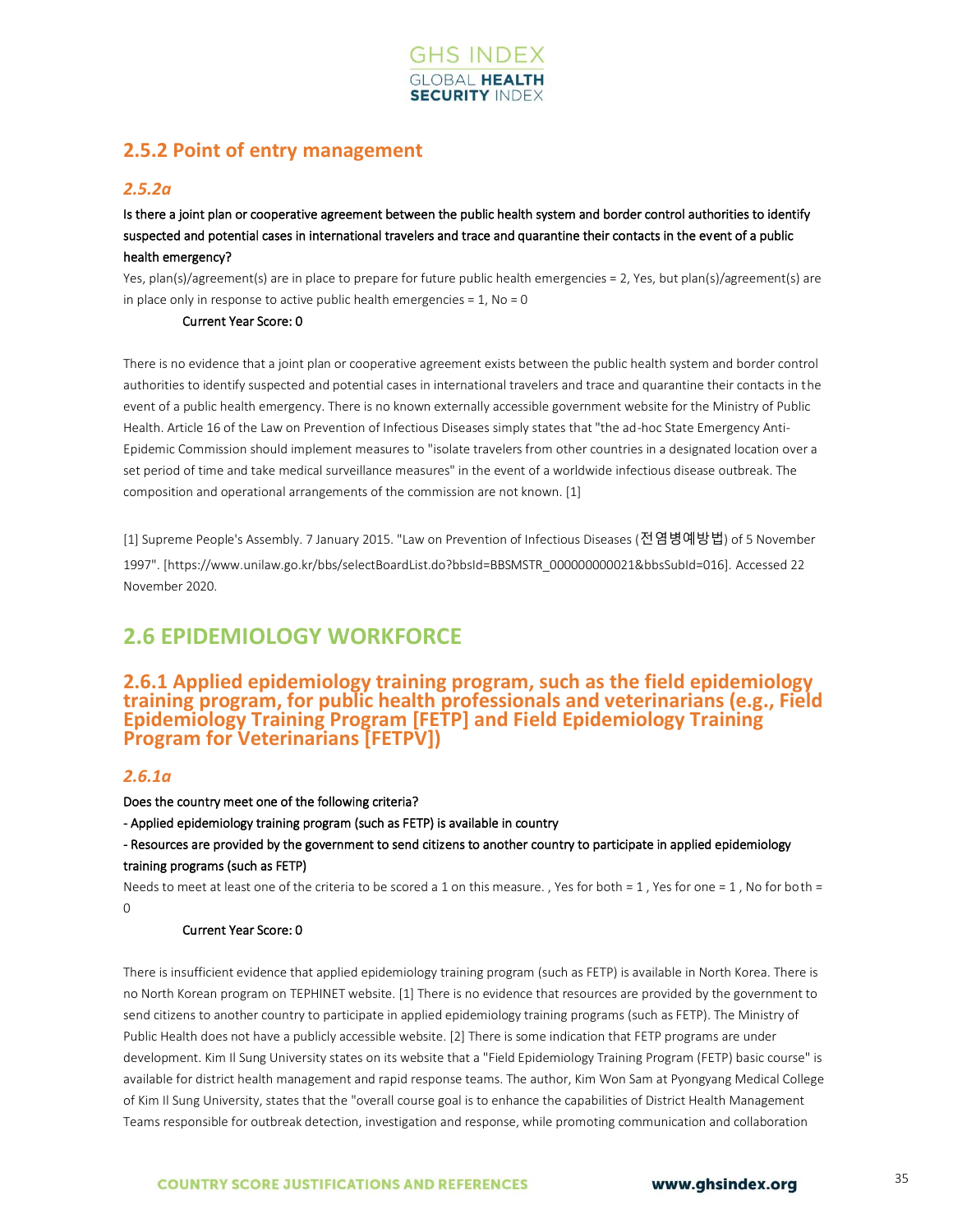## **GHS INDEX SECURITY INDE**

between team members according to IHR (2005) core capacities." However, there is no further evidence available to show that this program is in operation or that any other FETP course has been started in North Korea. The university also stated that the Ministry of Public Health is "interested in setting up its own Field Epidemiology Training Program (FETP)." There is no evidence that the aforementioned FETP has become available since 2016. [3]

[1] Training Programs in Epidemiology and Public Health Interventions Network (TEPHINET). [http://www.tephinet.org/]. Accessed 22 November 2020.

[2] Centers for Disease Control and Prevention (CDC). "Global Health Protection and Security".

[https://www.cdc.gov/globalhealth/healthprotection/fetp/about.html]. Accessed 22 November 2020.

[3] Kim Il Sung University. 21 November 2016. "Human Resource Development for Epidemiology in Pyongyang Medical College of Kim Il Sung University".

[http://www.ryongnamsan.edu.kp/univ/en/research/articles/81b3833e2504647f9d794f7d7b9bf341]. Accessed 22 November 2020.

## *2.6.1b*

## Are the available field epidemiology training programs explicitly inclusive of animal health professionals or is there a specific animal health field epidemiology training program offered (such as FETPV)?

 $Yes = 1$ ,  $No = 0$ 

Current Year Score: 0

There is no evidence that applied epidemiology training program explicitly inclusive of animal health professionals or a specific animal health field epidemiology training program offered (such as FETPV) is available in North Korea.There is no evidence that FETP is available in North Korea that includes veterinary and animal health professionals. There is no North Korean program on TEPHINET website. [1] The Ministry of Public Health does not have a publicly accessible website. Kim Il Sung University states on its website that a "Field Epidemiology Training Program (FETP) basic course" is available for district health management and rapid response teams. The author, Kim Won Sam at Pyongyang Medical College of Kim Il Sung University, states that the "overall course goal is to enhance the capabilities of District Health Management Teams responsible for outbreak detection, investigation and response, while promoting communication and collaboration between team members according to IHR (2005) core capacities." However, there is no further evidence available to show that this program is in operation or that any other FETP course has been started in North Korea. The university also stated that the Ministry of Public Health is "interested in setting up its own Field Epidemiology Training Program (FETP)." There is no evidence that the aforementioned FETP has become available since 2016, either for humans or animal professionals. [3]

[1] Training Programs in Epidemiology and Public Health Interventions Network (TEPHINET). [http://www.tephinet.org/]. Accessed 22 November 2020.

[2] Centers for Disease Control and Prevention (CDC). "Global Health Protection and Security".

[https://www.cdc.gov/globalhealth/healthprotection/fetp/about.html]. Accessed 22 November 2020.

[3] Kim Il Sung University. 21 November 2016. "Human Resource Development for Epidemiology in Pyongyang Medical College of Kim Il Sung University".

[http://www.ryongnamsan.edu.kp/univ/en/research/articles/81b3833e2504647f9d794f7d7b9bf341]. Accessed 22 November 2020.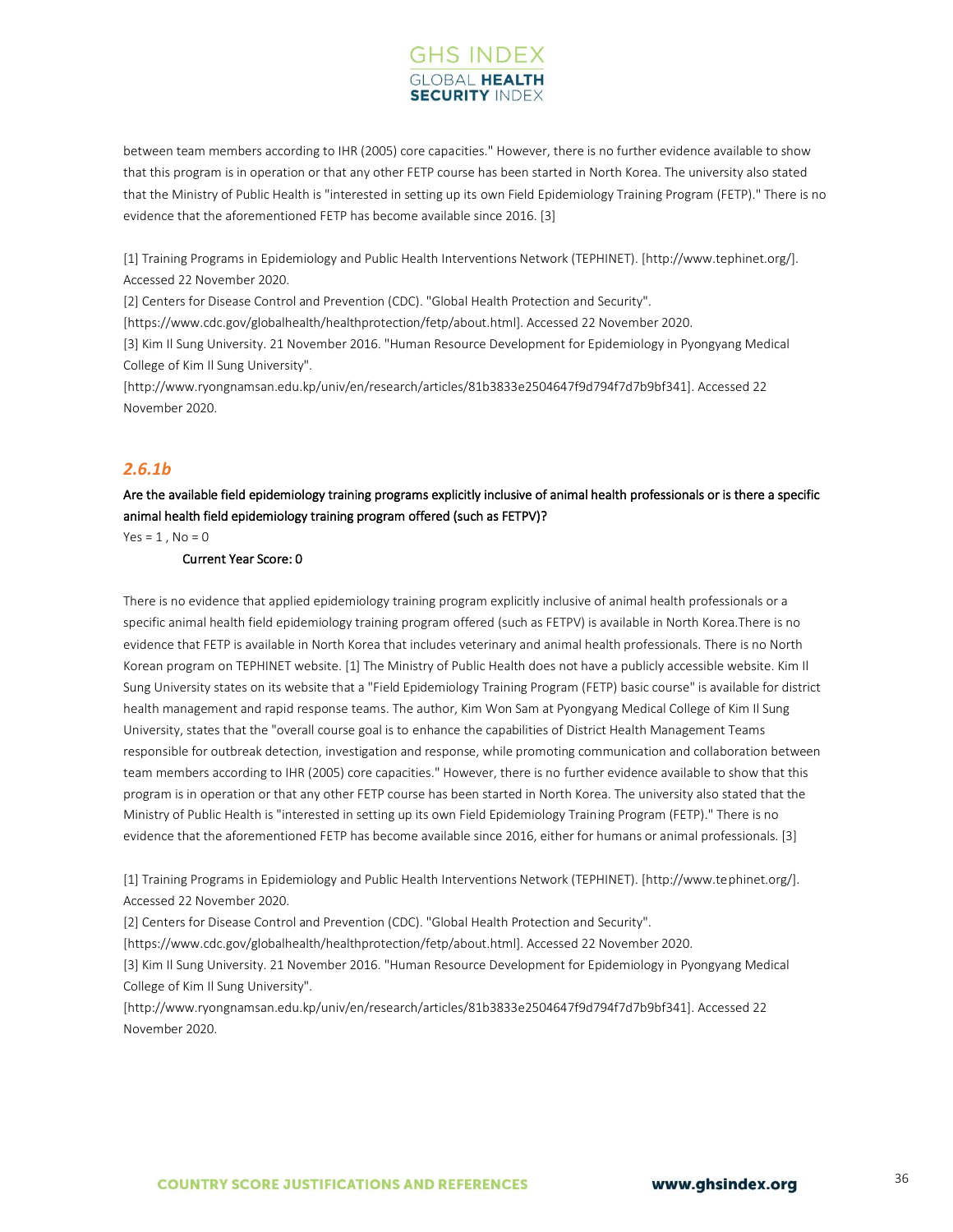

## **2.6.2 Epidemiology workforce capacity**

## *2.6.2a*

Is there public evidence that the country has at least 1 trained field epidemiologist per 200,000 people?

 $Yes = 1, No = 0$ 

Current Year Score: 0

2020

<span id="page-35-0"></span>Completed JEE assessments; Economist Impact analyst qualitative assessment based on official national sources, which vary by country

## **Category 3: Rapid response to and mitigation of the spread of an epidemic**

## <span id="page-35-1"></span>**3.1 EMERGENCY PREPAREDNESS AND RESPONSE PLANNING**

## **3.1.1 National public health emergency preparedness and response plan**

## *3.1.1a*

## Does the country have an overarching national public health emergency response plan in place which addresses planning for multiple communicable diseases with epidemic or pandemic potential?

Evidence that there is a plan in place, and the plan is publicly available = 2, Evidence that the plan is in place, but the plan is not publicly available OR, Disease-specific plans are in place, but there is no evidence of an overarching plan = 1, No evidence that such a plan or plans are in place  $= 0$ 

### Current Year Score: 0

There is no publicly available evidence that North Korea has a national public health emergency response plan in place which addresses planning for multiple communicable diseases with pandemic potential. The Ministry of Public Health does not have a publicly available website. The Ministry of Public Health (MOPH)'s "Medium Term Strategic Plan for the Development of the Health Sector (2016-2020)" addresses communicable disease prevention and control as one of the strategic areas for 2016- 20 with no details about a national public health emergency response. [1] Although the Public Health Law mandates centralized guidance over public health, the law provides no planning mechanism regarding public health emergency response. Article 46 of the law states: "The central health guiding organ shall establish a system of guidance over public health work properly." [2] The Law on Prevention of Infectious Diseases does not have mention of a national public health emergency response plan. [3] The WHO Country Cooperation Strategy (2014-2019) does not include any mention of a national public health emergency response plan. [4] The 5-year National Strategic Plan on measles elimination and rubella, sponsored by the World Health Organization and UNICEF, states that the MOPH is in the process of revising "Outbreak Preparedness and Response Guidelines" specific to measles and rubella. The revision will address detailed standard operating procedures, roles, and responsibilities. [5] South Korea's North Korean law database contains no other law with relevant provisions. [6]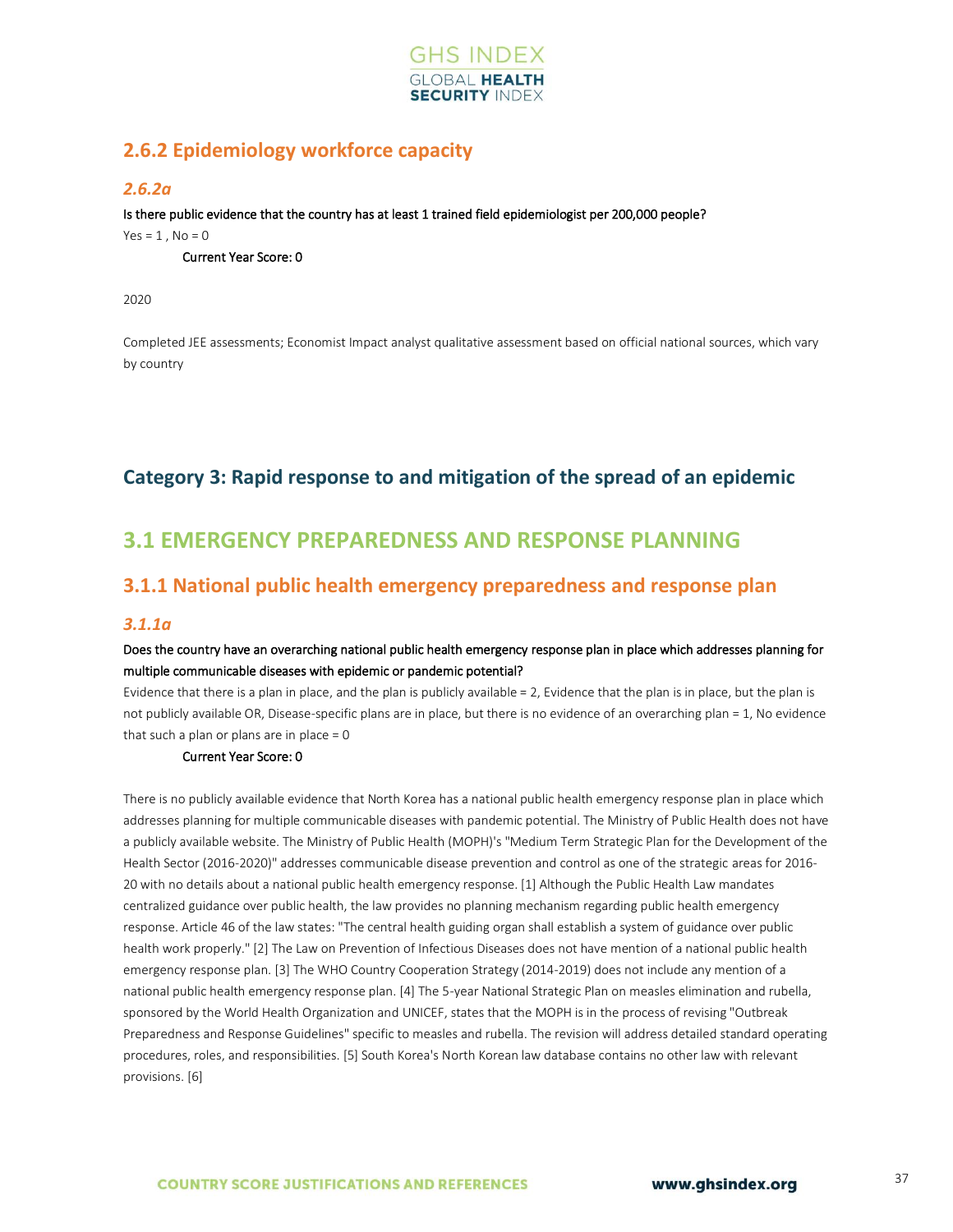# **GHS INDEX SECURITY INDE**

[1] Ministry of Public Health. 2017. "Medium Term Strategic Plan for the Development of the Health Sector (2016-2020)". [http://staging.nationalplanningcycles.org/sites/default/files/planning\_cycle\_repository/democratic\_peoples\_republic\_of\_ko rea/dpr\_korea\_medium\_term\_strategic\_plan\_2016-20.pdf]. Accessed 25 November 2020.

[2] Supreme People's Assembly. 3 April 2012. "Public Health Law (인민보건법) of 3 April 1980".

[https://www.unilaw.go.kr/bbs/selectBoardList.do?bbsId=BBSMSTR\_000000000021&bbsSubId=016]. Accessed 25 November 2020.

[3] Supreme People's Assembly. 7 January 2015. "Law on Prevention of Infectious Diseases (전염병예방법) of 5 November

1997". [https://www.unilaw.go.kr/bbs/selectBoardList.do?bbsId=BBSMSTR\_000000000021&bbsSubId=016]. Accessed 7 December 2020.

[4] World Health Organization (WHO). 2016. "WHO Country Cooperation Strategy: Democratic People's Republic of Korea (2014-2019)". [https://apps.who.int/iris/handle/10665/250298]. Accessed 7 December 2020.

[5] WHO. North Korea Country Office. 2018. "The Democratic People's Republic of Korea 5-year National Strategic Plan on measles elimination and rubella/congenital rubella syndrome control 2018-2022".

[http://origin.searo.who.int/dprkorea/documents/5-year-national-strategic-plan-measles-elimination-and-rubella-2/en/]. Accessed 7 December 2020.

[6] South Korean Ministry of Unification. North Korean Law Database. [https://www.unilaw.go.kr/Index.do]. Accessed 7 December 2020.

## *3.1.1b*

#### If an overarching plan is in place, has it been updated in the last 3 years?

Yes =  $1$ , No /no plan in place= 0

# Current Year Score: 0

There is no publicly available evidence that North Korea has a national public health emergency response plan in place which addresses planning for multiple communicable diseases with pandemic potential, and therefore no plan updated in the past 3 years. There is no publicly available evidence that North Korea has a national public health emergency response plan in place which addresses planning for multiple communicable diseases with pandemic potential. The Ministry of Public Health does not have a publicly available website. The Ministry of Public Health's "Medium Term Strategic Plan for the Development of the Health Sector (2016-2020)" which addresses communicable disease prevention and control as one of the strategic areas for 2016-20 with no details about a national public health emergency response, was released in 2017. [1] Although the Public Health Law mandates centralized guidance over public health, the law provides no planning mechanism regarding public health emergency response. Article 46 of the law states: "The central health guiding organ shall establish a system of guidance over public health work properly." [2] The Law on Prevention of Infectious Diseases does not have mention of a national public health emergency response plan. [3] South Korea's North Korean law database contains no other law with relevant provisions. [4] The WHO Country Cooperation Strategy (2014-2019) does not include any mention of a national public health emergency response plan. [5] South Korea's North Korean law database contains no other law with relevant provisions. [6]

[1] Ministry of Public Health. 2017. "Medium Term Strategic Plan for the Development of the Health Sector (2016-2020)". [http://staging.nationalplanningcycles.org/sites/default/files/planning\_cycle\_repository/democratic\_peoples\_republic\_of\_ko rea/dpr\_korea\_medium\_term\_strategic\_plan\_2016-20.pdf]. Accessed 25 November 2020.

[2] Supreme People's Assembly. 3 April 2012. "Public Health Law (인민보건법) of 3 April 1980".

[https://www.unilaw.go.kr/bbs/selectBoardList.do?bbsId=BBSMSTR\_000000000021&bbsSubId=016]. Accessed 25 November 2020.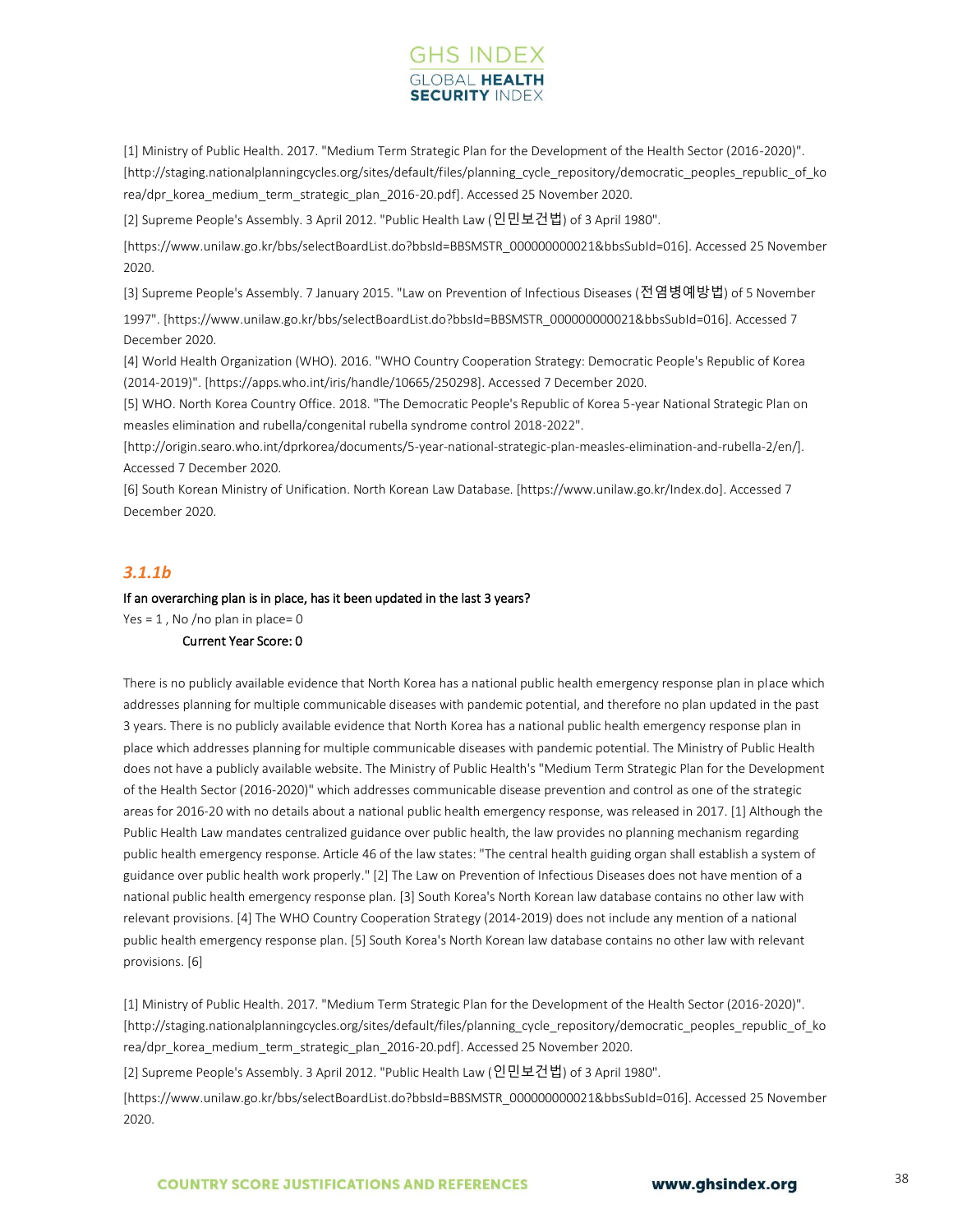

[3] Supreme People's Assembly. 7 January 2015. "Law on Prevention of Infectious Diseases (전염병예방법) of 5 November

1997". [https://www.unilaw.go.kr/bbs/selectBoardList.do?bbsId=BBSMSTR\_000000000021&bbsSubId=016]. Accessed 7 December 2020.

[4] South Korean Ministry of Unification. North Korean Law Database. [https://www.unilaw.go.kr/Index.do]. Accessed 7 December 2020.

[5] World Health Organization (WHO). 2016. "WHO Country Cooperation Strategy: Democratic People's Republic of Korea (2014-2019)". [https://apps.who.int/iris/handle/10665/250298]. Accessed 7 December 2020.

[6] South Korean Ministry of Unification. North Korean Law Database. [https://www.unilaw.go.kr/Index.do]. Accessed 7 December 2020.

### *3.1.1c*

If an overarching plan is in place, does it include considerations for pediatric and/or other vulnerable populations? Yes =  $1$ . No /no plan in place= 0

#### Current Year Score: 0

There is no publicly available evidence that North Korea has a national public health emergency response plan in place which addresses planning for multiple communicable diseases with pandemic potential, and therefore no considerations for pediatric and other vulnerable populations. There is no publicly available evidence that North Korea has a national public health emergency response plan in place which addresses planning for multiple communicable diseases with pandemic potential. The Ministry of Public Health does not have a publicly available website. The Ministry of Public Health's "Medium Term Strategic Plan for the Development of the Health Sector (2016-2020)" which addresses communicable disease prevention and control as one of the strategic areas for 2016-20 with no details about a national public health emergency response, was released in 2017. [1] Although the Public Health Law mandates centralized guidance over public health, the law provides no planning mechanism regarding public health emergency response. Article 46 of the law states: "The central health guiding organ shall establish a system of guidance over public health work properly." [2] The Law on Prevention of Infectious Diseases does not have mention of a national public health emergency response plan. [3] South Korea's North Korean law database contains no other law with relevant provisions. [4] The WHO Country Cooperation Strategy (2014-2019) does not include any mention of a national public health emergency response plan. [5]

[1] Ministry of Public Health. 2017. "Medium Term Strategic Plan for the Development of the Health Sector (2016-2020)". [http://staging.nationalplanningcycles.org/sites/default/files/planning cycle\_repository/democratic\_peoples\_republic\_of\_ko rea/dpr\_korea\_medium\_term\_strategic\_plan\_2016-20.pdf]. Accessed 25 November 2020.

[2] Supreme People's Assembly. 3 April 2012. "Public Health Law (인민보건법) of 3 April 1980".

[https://www.unilaw.go.kr/bbs/selectBoardList.do?bbsId=BBSMSTR\_000000000021&bbsSubId=016]. Accessed 25 November 2020.

[3] Supreme People's Assembly. 7 January 2015. "Law on Prevention of Infectious Diseases (전염병예방법) of 5 November

1997". [https://www.unilaw.go.kr/bbs/selectBoardList.do?bbsId=BBSMSTR\_000000000021&bbsSubId=016]. Accessed 7 December 2020.

[4] South Korean Ministry of Unification. North Korean Law Database. [https://www.unilaw.go.kr/Index.do]. Accessed 7 December 2020.

[5] World Health Organization (WHO). 2016. "WHO Country Cooperation Strategy: Democratic People's Republic of Korea (2014-2019)". [https://apps.who.int/iris/handle/10665/250298]. Accessed 7 December 2020.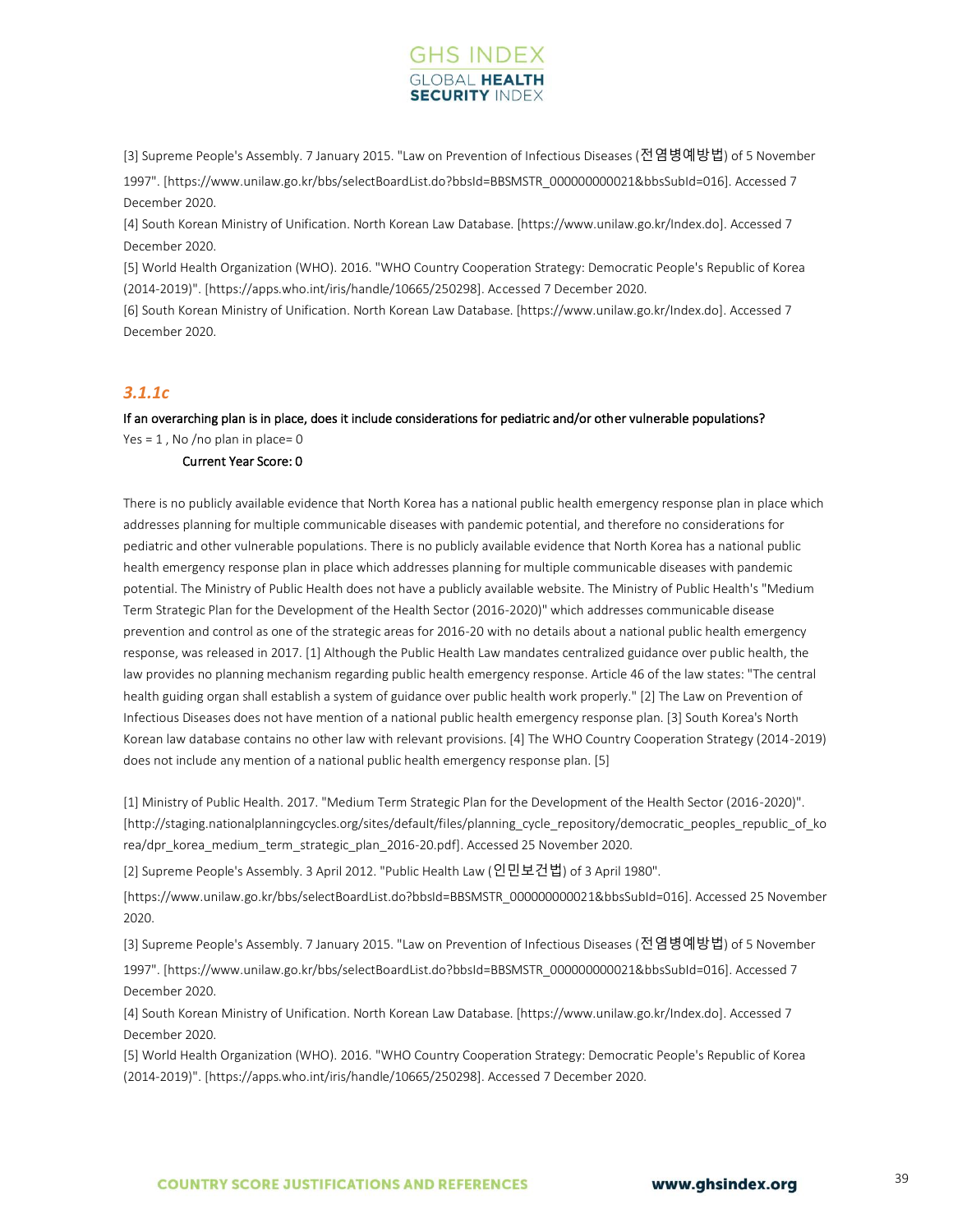

## *3.1.1d*

Does the country have a publicly available plan in place specifically for pandemic influenza preparedness that has been updated since 2009?

 $Yes = 1, No = 0$ 

Current Year Score: 0

2020

WHO Strategic Partnership for IHR and Health Security (SPH)

# **3.1.2 Private sector involvement in response planning**

#### *3.1.2a*

Does the country have a specific mechanism(s) for engaging with the private sector to assist with outbreak emergency preparedness and response?

 $Yes = 1$ .  $No = 0$ 

Current Year Score: 0

There is no publicly available evidence that North Korea has a specific mechanism(s) for engaging with the private sector to assist with outbreak emergency preparedness and response. The private sector in North Korea only exists as an unofficial economy that augments the official planned economy. [1] There is no publicly available evidence that North Korea has a national public health emergency response plan in place. The Ministry of Public Health does not have a publicly available website. The Ministry of Public Health's "Medium Term Strategic Plan for the Development of the Health Sector (2016-2020)" which addresses communicable disease prevention and control as one of the strategic areas for 2016-20 with no details about a national public health emergency response, was released in 2017. [2] Although the Public Health Law mandates centralized guidance over public health, the law provides no planning mechanism regarding public health emergency response. Article 46 of the law states: "The central health guiding organ shall establish a system of guidance over public health work properly." [3] The Law on Prevention of Infectious Diseases does not have mention of a national public health emergency response plan. [4] South Korea's North Korean law database contains no other law with relevant provisions. [5] The Ministry of Public Health does not have a publicly accessible website. There is no mention of a specific mechanism(s) for emergency preparedness and response in the country's WHO Country Cooperation Strategy (2014-2019). [6]

[1] South Korean Ministry of Unification. "North Korea Information Portal".

[https://nkinfo.unikorea.go.kr/nkp/overview/nkOverview.do]. Accessed 25 November 2020.

[2] Ministry of Public Health. 2017. "Medium Term Strategic Plan for the Development of the Health Sector (2016-2020)". [http://staging.nationalplanningcycles.org/sites/default/files/planning\_cycle\_repository/democratic\_peoples\_republic\_of\_ko rea/dpr\_korea\_medium\_term\_strategic\_plan\_2016-20.pdf]. Accessed 25 November 2020.

[3] Supreme People's Assembly. 3 April 2012. "Public Health Law (인민보건법) of 3 April 1980".

[https://www.unilaw.go.kr/bbs/selectBoardList.do?bbsId=BBSMSTR\_000000000021&bbsSubId=016]. Accessed 25 November 2020.

[4] Supreme People's Assembly. 7 January 2015. "Law on Prevention of Infectious Diseases (전염병예방법) of 5 November

1997". [https://www.unilaw.go.kr/bbs/selectBoardList.do?bbsId=BBSMSTR\_000000000021&bbsSubId=016]. Accessed 7 December 2020.

[5] South Korean Ministry of Unification. North Korean Law Database. [https://www.unilaw.go.kr/Index.do]. Accessed 7 December 2020.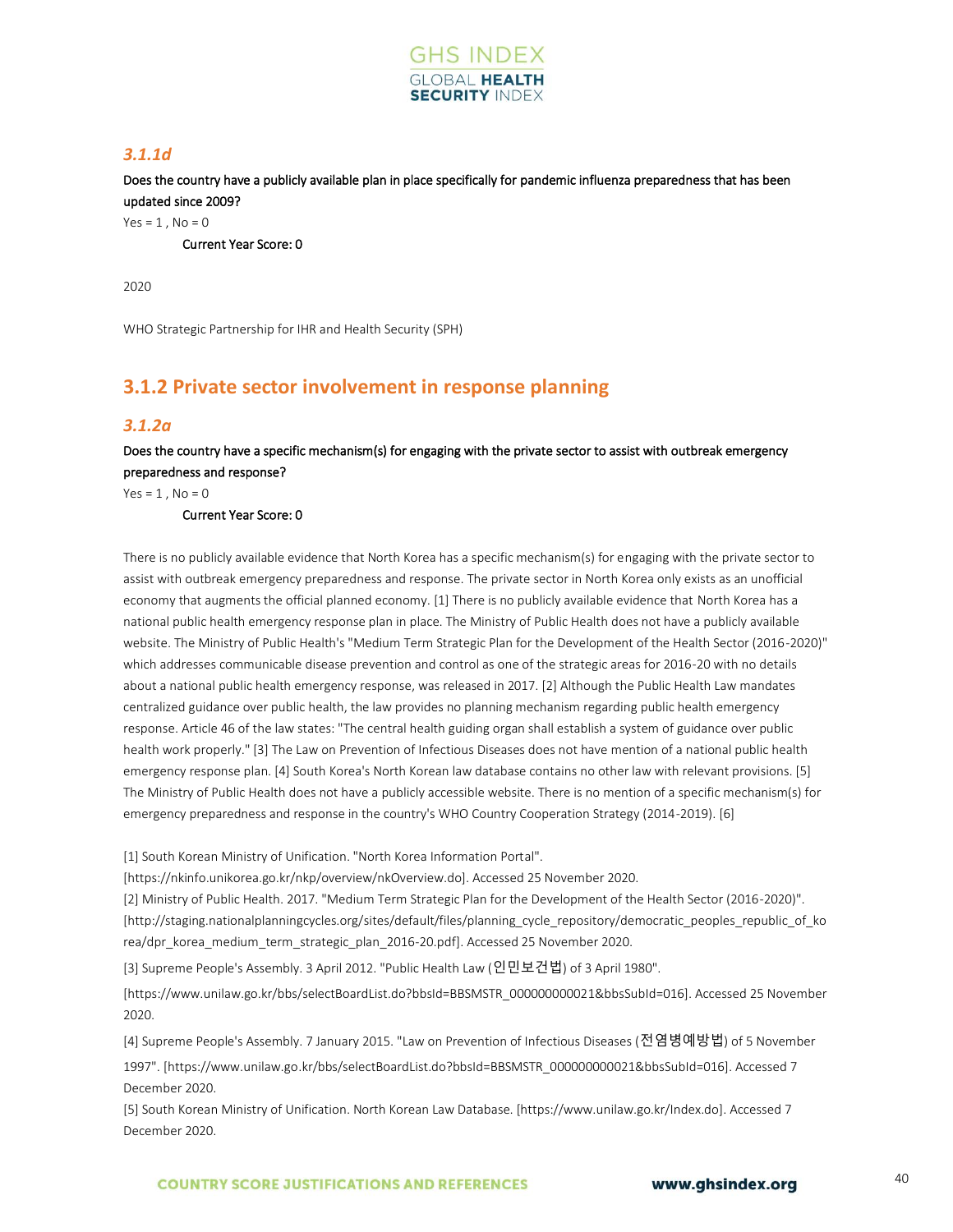

[6] World Health Organization (WHO). 2016. "WHO Country Cooperation Strategy: Democratic People's Republic of Korea (2014-2019)". [http://apps.who.int/iris/bitstream/handle/10665/250298/9789290224716 eng.pdf?sequence=1&isAllowed=y]. Accessed 25 November 2020.

# **3.1.3 Non-pharmaceutical interventions planning**

#### *3.1.3a*

### Does the country have a policy, plan and/or guidelines in place to implement non-pharmaceutical interventions (NPIs) during an epidemic or pandemic?

Yes, a policy, plan and/or guidelines are in place for more than one disease= 2, Yes, but the policy, plan and/or guidelines exist only for one disease =  $1$ , No = 0

#### Current Year Score: 0

Although there is evidence that North Korea is implementing non-pharmaceutical interventions (NPIs) during COVID-19, there is insufficient evidence that there is a policy, plan and/or guidelines in place to implement NPIs during an epidemic or pandemic. The Ministry of Public Health does not have a publicly available website. [1] The Diplomat reported on 6 August 2020: "Throughout the spread of the pandemic [COVID-19], the North Korean government has continuously promoted various behaviors to the public through its various propaganda channels to try and prevent the spread of the virus. Washing hands and wearing masks were some of the most basic things people were told to do." [2] North Korea's state media have consistently emphasized "anti-epidemic work" implemented nationwide during the COVID-19 pandemic. South Korea's Yonhap News Agency reported on 19 November 2020 that North Korea's Rodong Sinmun reiterated the need to "keep a high alert, build a tight blocking wall and further intensify the anti-epidemic work." [3] Citing Rodong Sinmun, Yonhap News Agency reported on 14 April 2020: "North Korea has repeatedly called for absolute obedience of state-enforced preventive guidelines, such as wearing face masks, washing hands, avoiding crowds and other activities that could spread the virus." [4] There is no publicly available evidence that North Korea has a national public health emergency response plan in place. The Ministry of Public Health's "Medium Term Strategic Plan for the Development of the Health Sector (2016-2020)" which addresses communicable disease prevention and control as one of the strategic areas for 2016-20 with no details about a national public health emergency response, was released in 2017. [5] Although the Public Health Law mandates centralized guidance over public health, the law provides no planning mechanism regarding public health emergency response. Article 46 of the law states: "The central health guiding organ shall establish a system of guidance over public health work properly." [6] The Law on Prevention of Infectious Diseases does not have mention of a national public health emergency response plan. [7] South Korea's North Korean law database contains no other law with relevant provisions. [8] There is no mention of a specific mechanism(s) for emergency preparedness and response in the country's WHO Country Cooperation Strategy (2014-2019). [9]

[1] World Health Organization (WHO). Country Office for North Korea. [https://www.who.int/dprkorea/]. Accessed 25 November 2020.

[2] The Diplomat. 6 August 2020. "North Korea Steps up Its War on COVID-19". [https://thediplomat.com/2020/08/northkorea-steps-up-its-war-on-covid-19/]. Accessed 25 November 2020.

[3] Yonhap News Agency. 19 November 2020. "N.K. paper urges tight antivirus efforts without expecting outside help." [https://en.yna.co.kr/view/AEN20201119001500325]. Accessed 25 November 2020.

[4] Yonhap News Agency. 14 April 2020. N. Korea's paper urges absolute obedience of antivirus guidelines."

[https://en.yna.co.kr/view/AEN20200414001200325]. Accessed 25 November 2020.

[5] Ministry of Public Health. 2017. "Medium Term Strategic Plan for the Development of the Health Sector (2016-2020)". [http://staging.nationalplanningcycles.org/sites/default/files/planning\_cycle\_repository/democratic\_peoples\_republic\_of\_ko rea/dpr\_korea\_medium\_term\_strategic\_plan\_2016-20.pdf]. Accessed 25 November 2020.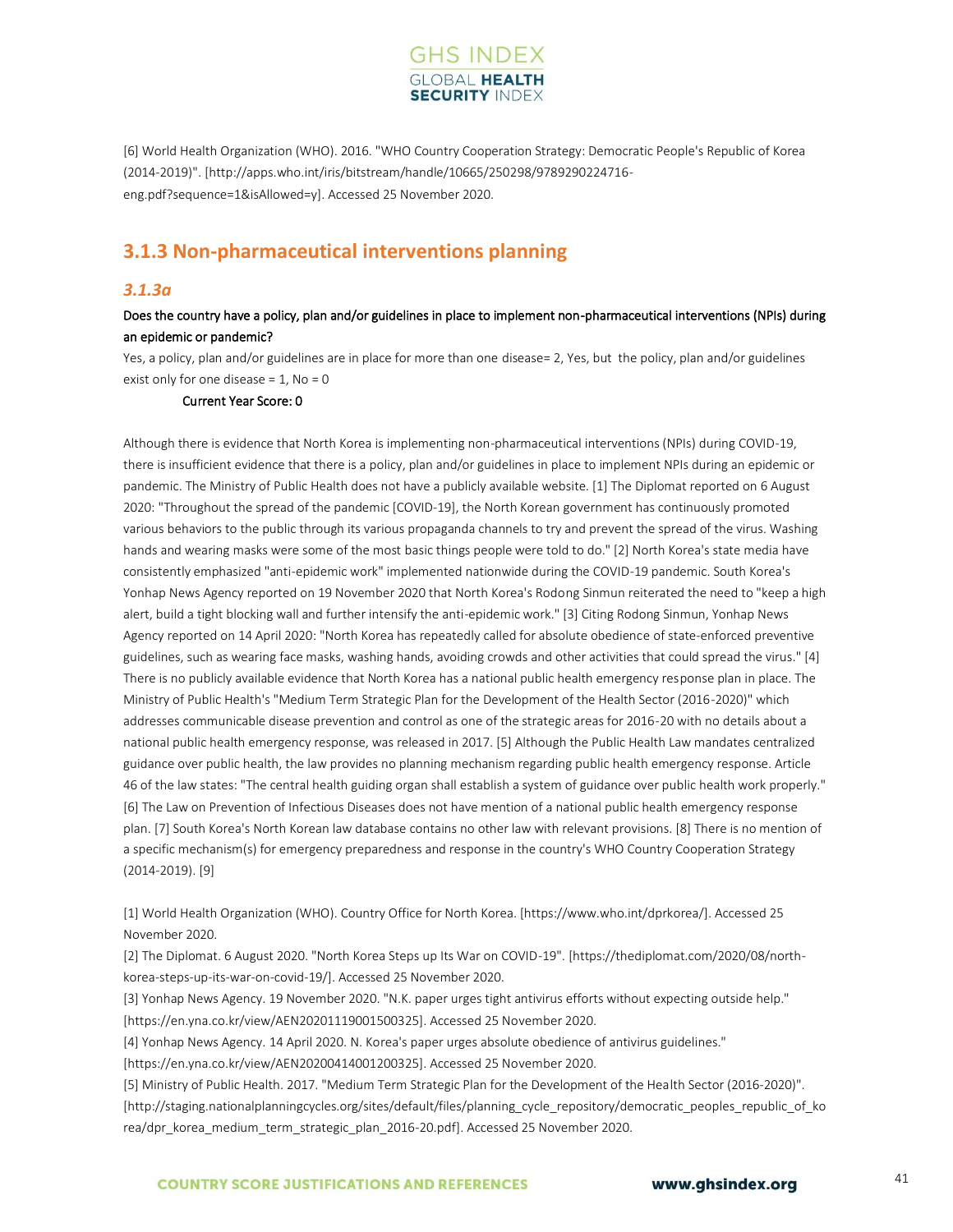

[6] Supreme People's Assembly. 3 April 2012. "Public Health Law (인민보건법) of 3 April 1980".

[https://www.unilaw.go.kr/bbs/selectBoardList.do?bbsId=BBSMSTR\_000000000021&bbsSubId=016]. Accessed 25 November 2020.

[7] Supreme People's Assembly. 7 January 2015. "Law on Prevention of Infectious Diseases (전염병예방법) of 5 November

1997". [https://www.unilaw.go.kr/bbs/selectBoardList.do?bbsId=BBSMSTR\_000000000021&bbsSubId=016]. Accessed 7 December 2020.

[8] South Korean Ministry of Unification. North Korean Law Database. [https://www.unilaw.go.kr/Index.do]. Accessed 7 December 2020.

[9] World Health Organization (WHO). 2016. "WHO Country Cooperation Strategy: Democratic People's Republic of Korea (2014-2019)". [https://apps.who.int/iris/handle/10665/250298]. Accessed 7 December 2020.

# **3.2 EXERCISING RESPONSE PLANS**

# **3.2.1 Activating response plans**

#### *3.2.1a*

Does the country meet one of the following criteria?

- Is there evidence that the country has activated their national emergency response plan for an infectious disease outbreak in the past year?

- Is there evidence that the country has completed a national-level biological threat-focused exercise (either with WHO or separately) in the past year?

Needs to meet at least one of the criteria to be scored a 1 on this measure. , Yes for both = 1, Yes for one = 1, No for both = 0

#### Current Year Score: 0

Although there is evidence that North Korea has launched a response to COVID-19, there is insufficient evidence that it is guided by either a general or COVID-19-specific emergency response plan. There is no evidence that North Korea has completed a national-level biological threat-focused exercise (either with WHO or separately) in the past year. The Ministry of Public Health does not have a publicly available website. [1] North Korea's state media have consistently emphasized "antiepidemic work" implemented nationwide during the COVID-19 pandemic. South Korea's Yonhap News Agency reported on 19 November 2020 that North Korea's Rodong Sinmun reiterated the need to "keep a high alert, build a tight blocking wall and further intensify the anti-epidemic work." [2] Reuters reported on 15 November 2020 that North Korean leader Kim Jong Un ordered stepped-up emergency anti-epidemic work at a meeting of the Political Bureau of the ruling Workers Party of Korea. [3] There is no publicly available evidence that North Korea has a national public health emergency response plan in place. The Ministry of Public Health's "Medium Term Strategic Plan for the Development of the Health Sector (2016-2020)" which addresses communicable disease prevention and control as one of the strategic areas for 2016-20 with no details about a national public health emergency response, was released in 2017. [4] Although the Public Health Law mandates centralized guidance over public health, the law provides no planning mechanism regarding public health emergency response. Article 46 of the law states: "The central health guiding organ shall establish a system of guidance over public health work properly." [5] The Law on Prevention of Infectious Diseases does not have mention of a national public health emergency response plan. [6] South Korea's North Korean law database contains no other law with relevant provisions. [7] There is no mention of a specific mechanism(s) for emergency preparedness and response in the country's WHO Country Cooperation Strategy (2014-2019). [8]

[1] World Health Organization (WHO). Country Office for North Korea. [https://www.who.int/dprkorea/]. Accessed 25 November 2020.

**COUNTRY SCORE JUSTIFICATIONS AND REFERENCES**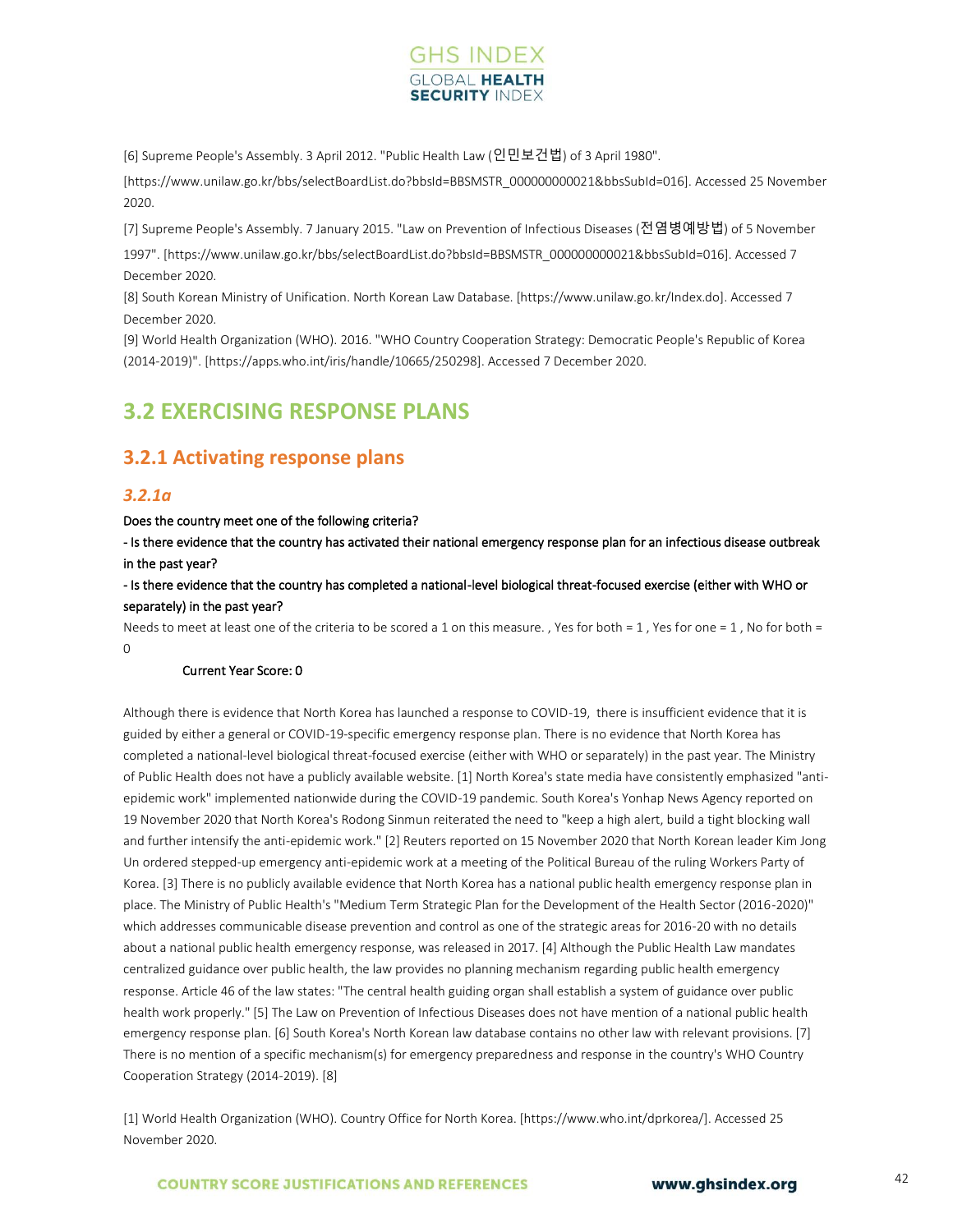

[2] Yonhap News Agency. 19 November 2020. "N.K. paper urges tight antivirus efforts without expecting outside help." [https://en.yna.co.kr/view/AEN20201119001500325]. Accessed 25 November 2020.

[3] Reuters. 15 November 2020. "N.Korea's Kim orders tightening of anti-virus measures amid global pandemic -KCNA".

[https://www.reuters.com/article/health-coronavirus-northkorea/n-koreas-kim-orders-tightening-of-anti-virus-measuresamid-global-pandemic-kcna-idUSL4N2I10M8]. Accessed 25 November 2020.

[4] Ministry of Public Health. 2017. "Medium Term Strategic Plan for the Development of the Health Sector (2016-2020)". [http://staging.nationalplanningcycles.org/sites/default/files/planning\_cycle\_repository/democratic\_peoples\_republic\_of\_ko rea/dpr\_korea\_medium\_term\_strategic\_plan\_2016-20.pdf]. Accessed 25 November 2020.

[5] Supreme People's Assembly. 3 April 2012. "Public Health Law (인민보건법) of 3 April 1980".

[https://www.unilaw.go.kr/bbs/selectBoardList.do?bbsId=BBSMSTR\_000000000021&bbsSubId=016]. Accessed 25 November 2020.

[6] Supreme People's Assembly. 7 January 2015. "Law on Prevention of Infectious Diseases (전염병예방법) of 5 November

1997". [https://www.unilaw.go.kr/bbs/selectBoardList.do?bbsId=BBSMSTR\_000000000021&bbsSubId=016]. Accessed 7 December 2020.

[7] South Korean Ministry of Unification. North Korean Law Database. [https://www.unilaw.go.kr/Index.do]. Accessed 7 December 2020.

[8] World Health Organization (WHO). 2016. "WHO Country Cooperation Strategy: Democratic People's Republic of Korea (2014-2019)". [https://apps.who.int/iris/handle/10665/250298]. Accessed 7 December 2020.

## *3.2.1b*

### Is there evidence that the country in the past year has identified a list of gaps and best practices in response (either through an infectious disease response or a biological-threat focused exercise) and developed a plan to improve response capabilities?

Yes, the country has developed and published a plan to improve response capacity = 2 , Yes, the country has developed a plan to improve response capacity, but has not published the plan =  $1$ , No = 0

#### Current Year Score: 0

There is no publicly available evidence that North Korea has undergone an exercise to identify a list of gaps and best practices through either an infectious disease response or a biological-threat focused IHR exercise with the WHO in the past year. There is no evidence of such an exercise on either the WHO After Action Review or Simulation Exercise websites. The Ministry of Public Health does not have an externally accessible website. [1,2] There is no evidence on North Korea's WHO Country Page or Country Office website. [3,4]

[1] World Health Organization (WHO). "After Action Review". [https://extranet.who.int/sph/after-action-review]. Accessed 25 November 2020.

[2] WHO. "Simulation Exercise". [https://extranet.who.int/sph/simulation-exercise]. Accessed 25 November 2020. [3] WHO. "Countries: Democratic People's Republic of Korea". [http://www.who.int/countries/prk/en/]. Accessed 25 November 2020.

[4] WHO. Country Office for North Korea. [https://www.who.int/dprkorea/]. Accessed 25 November 2020.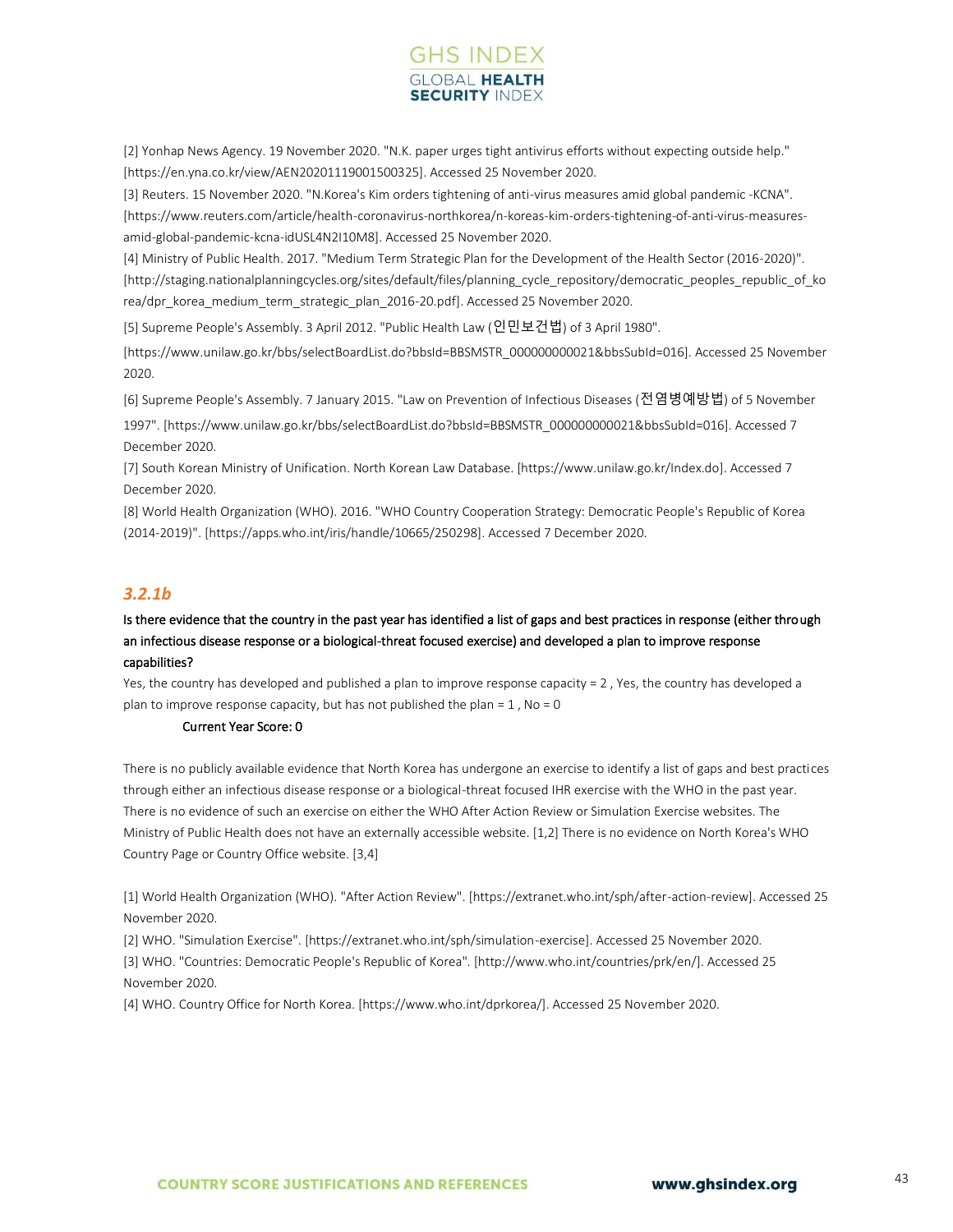

# **3.2.2 Private sector engagement in exercises**

### *3.2.2a*

Is there evidence that the country in the past year has undergone a national-level biological threat-focused exercise that has included private sector representatives?

 $Yes = 1, No = 0$ 

#### Current Year Score: 0

There is no evidence that North Korea in the past year has undergone a national-level biological-threat focused exercise that has included private sector representatives. There is no evidence of such an exercise on either the WHO After Action Review or Simulation Exercise websites. The Ministry of Public Health does not have an externally accessible website. [1,2] There is no evidence on North Korea's WHO Country Page or Country Office website. [3,4]

[1] World Health Organization (WHO). "After Action Review". [https://extranet.who.int/sph/after-action-review]. Accessed 25 November 2020.

[2] WHO. "Simulation Exercise". [https://extranet.who.int/sph/simulation-exercise]. Accessed 25 November 2020. [3] WHO. "Countries: Democratic People's Republic of Korea". [http://www.who.int/countries/prk/en/]. Accessed 25 November 2020.

[4] WHO. Country Office for North Korea. [https://www.who.int/dprkorea/]. Accessed 25 November 2020.

# **3.3 EMERGENCY RESPONSE OPERATION**

# **3.3.1 Emergency response operation**

### *3.3.1a*

Does the country have in place an Emergency Operations Center (EOC)?

 $Yes = 1$ .  $No = 0$ 

#### Current Year Score: 0

There is limited evidence that North Korea has in place an Emergency Operations Center (EOC). The World Health Organization (WHO) reported in August 2019 that the "first DPR Korea National Training on Emergency Medical Teams" was conducted on 26-28 August in Pyongyang and attended by 31 participants, including participants from the "Health Emergency Operations Center." There is insufficient public evidence that this EOC had existed before 2019. [1] The Ministry of Public Health does not have an externally accessible website. There is no mention of an EOC in the country's WHO Country Cooperation Strategy (2014-2019). [2] The Ministry of Public Health's "Medium Term Strategic Plan for the Development of the Health Sector (2016-2020)" which addresses communicable disease prevention and control as one of the strategic areas for 2016-20 with no details about a national public health emergency response, was released in 2017. [3] Neither the Public Health Law nor the Law on Prevention of Infectious Diseases contains information on an EOC. [4, 5] During the COVID-19 epidemic, further evidence has emerged confirming the existence of the EOC. North Korean state media frequently mentions "central emergency anti-epidemic" apparatuses operating to contain COVID-19. The Korean Central News Agency (KCNA) reported on 16 November 2020: "The central emergency anti-epidemic units have tightened the anti-epidemic discipline and order, consolidated the material and technical foundations for the anti-epidemic sector, and urged all the sectors and units to maintain high vigilance." [6] KCNA reported on 11 July 2020: "On the 'quarantine directions' issued by the Central Emergency Anti-epidemic Headquarters, foreigners and returners from abroad, their contacts and those with abnormal symptoms like calorification got medical observation and treatment at the restricted areas." [7] There is evidence that North Korea's Red Cross Society (RCS) participates in emergency operations. According to the United Nations Office for the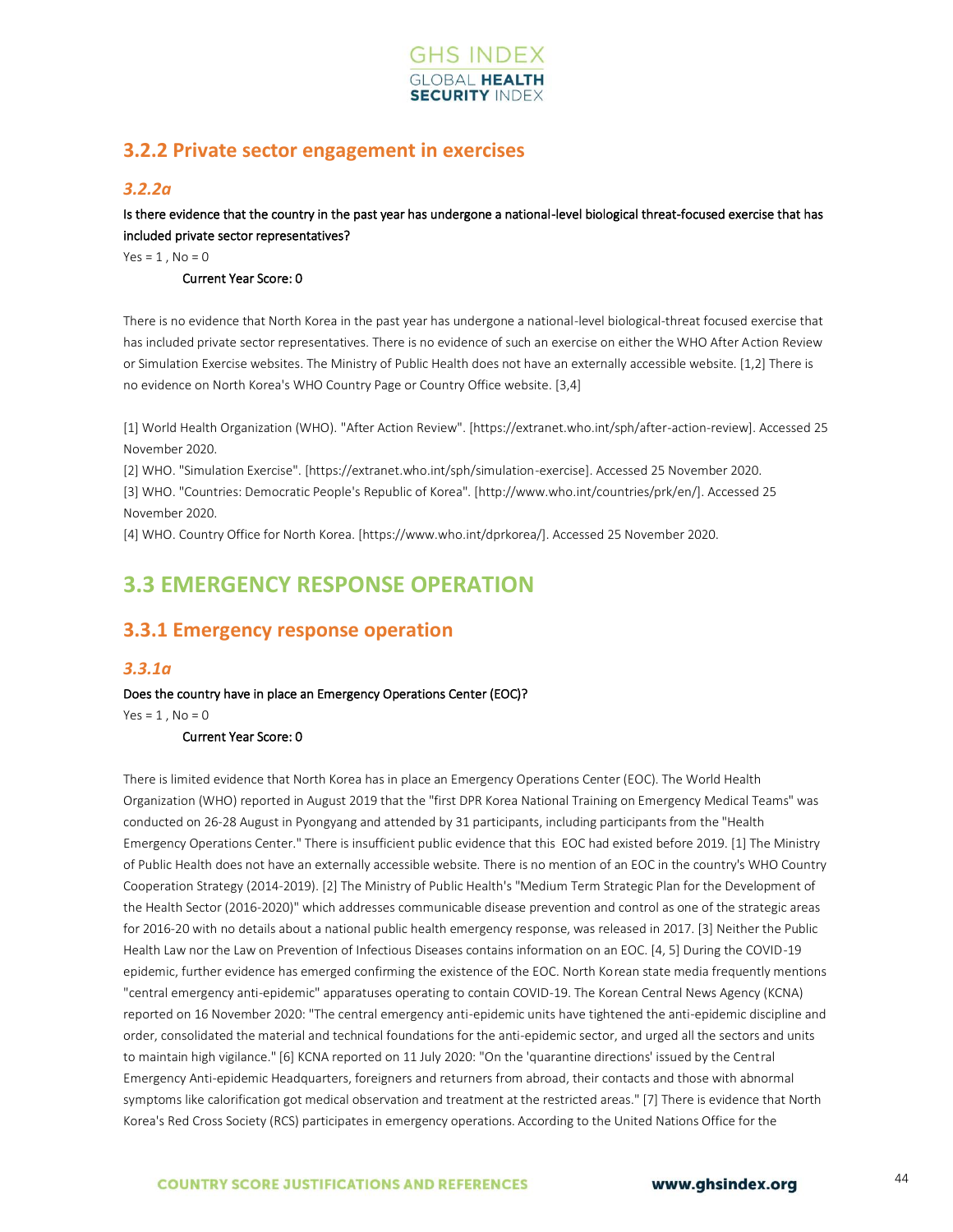# **GHS INDEX SECURITY INDE**

Coordination of Humanitarian Affairs' Reliefweb update on 21 February 2020, "the DPRK RCS, in close collaboration with the Ministry of Public Health, has been intensifying a variety of preparedness work through a national network of RC volunteers and local branches in order to prevent the spread of COVID-19." The report states: "These activities include health and hygiene promotion, community-based surveillance, psychological first aid, and the supply of PPE kits and referrals through household visits, group gatherings, and individuals." [8]

[1] World Health Organization (WHO). August 2019. "DPR Korea Conducts National Training on Emergency Medical Teams". [https://www.who.int/southeastasia/news/events/detail/2019/08/26/default-calendar/dpr-korea-conducts-nationaltraining-on-emergency-medical-teams]. Accessed 7 December 2020.

[2] WHO. 2016. "WHO Country Cooperation Strategy: Democratic People's Republic of Korea (2014-2019)".

[https://apps.who.int/iris/handle/10665/250298]. Accessed 7 December 2020.

[3] Ministry of Public Health. 2017. "Medium Term Strategic Plan for the Development of the Health Sector (2016-2020)". [http://staging.nationalplanningcycles.org/sites/default/files/planning\_cycle\_repository/democratic\_peoples\_republic\_of\_ko rea/dpr\_korea\_medium\_term\_strategic\_plan\_2016-20.pdf]. Accessed 25 November 2020.

[4] Supreme People's Assembly. 3 April 2012. "Public Health Law (인민보건법) of 3 April 1980".

[https://www.unilaw.go.kr/bbs/selectBoardList.do?bbsId=BBSMSTR\_000000000021&bbsSubId=016]. Accessed 25 November 2020.

[5] Supreme People's Assembly. 7 January 2015. "Law on Prevention of Infectious Diseases (전염병예방법) of 5 November

1997". [https://www.unilaw.go.kr/bbs/selectBoardList.do?bbsId=BBSMSTR\_000000000021&bbsSubId=016]. Accessed 7 December 2020.

[6] Korean Central News Agency (KCNA). 16 November 2020. "Highest Anti-epidemic Vigilance Maintained in DPRK". [https://kcnawatch.org/newstream/1605499533-158032846/Highest-Anti-epidemic-Vigilance-Maintained-in-DPRK/]. Accessed 25 November 2020.

[7] KCNA. 11 July 2020. "State Emergency Anti-Epidemic Steps Taken in DPRK".

[https://kcnawatch.org/newstream/1594471631-251192939/state-emergency-anti-epidemic-steps-taken-in-dprk/]. Accessed 25 November 2020.

[8] United Nations Office for the Coordination of Humanitarian Affairs. 21 February 2020. "Novel Coronavirus (COVID-19) Outbreak Operations update #3". [https://reliefweb.int/report/china/novel-coronavirus-covid-19-outbreak-operationsupdate-3-emergency-appeal-n-mdr00005-21]. Accessed 7 December 2020.

## *3.3.1b*

Is the Emergency Operations Center (EOC) required to conduct a drill for a public health emergency scenario at least once per year or is there evidence that they conduct a drill at least once per year?

 $Yes = 1, No = 0$ 

#### Current Year Score: 0

There is insufficient evidence that North Korea requires or conducts an annual drill for an emergency operations center. The Ministry of Public Health does not have an externally accessible website. The World Health Organization reported in August 2019 that the "first DPR Korea National Training on Emergency Medical Teams" was conducted on 26-28 August in Pyongyang with the aim to "provide an opportunity for key stakeholders to engage collectively and further strengthen national and sub-national capacities in dealing with emergencies that require a national and international Emergency Medical Team (EMT) response." The report states: "Thirty-one participants from the Ministry of Public Health, the Health Emergency Operations Centre, the National Center for Communicable Diseases, Central Hygienic and Anti-Epidemic Institute, the emergency departments of key tertiary level hospitals and key University hospitals across the country attended the training." No further details are available about this EOC. [1] There is no mention of an EOC in the country's WHO Country Cooperation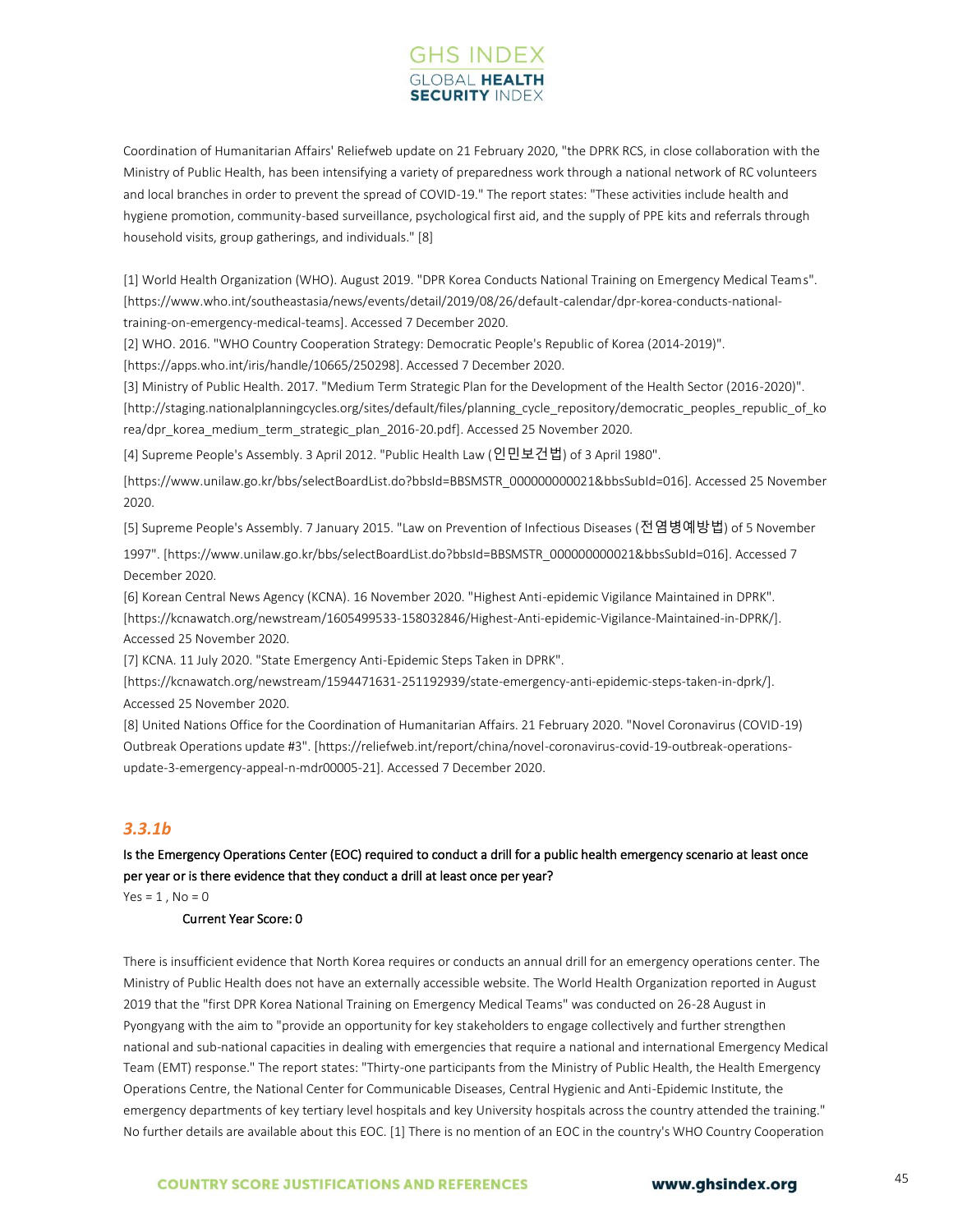# **GHS INDEX SECURITY INDE**

Strategy (2014-2019). [2] The Ministry of Public Health's "Medium Term Strategic Plan for the Development of the Health Sector (2016-2020)" which addresses communicable disease prevention and control as one of the strategic areas for 2016-20 with no details about a national public health emergency response, was released in 2017. [3] The Public Health Law or the Law on Prevention of Infectious Diseases contains information on an EOC. [4, 5] There is evidence that the Red Cross Society (RCS) of North Korea conducts training. The United Nations Office for the Coordination of Humanitarian Affairs' Reliefweb update on 21 February 2020 states that "more Red Cross volunteers have been trained on specific COVID-19 awareness and skills, focusing on symptoms, simple preventive measures, psychological first aid and behavioral change." [6]

[1] WHO. August 2019. "DPR Korea Conducts National Training on Emergency Medical Teams".

[https://www.who.int/southeastasia/news/events/detail/2019/08/26/default-calendar/dpr-korea-conducts-nationaltraining-on-emergency-medical-teams]. Accessed 7 December 2020.

[2] World Health Organization (WHO). 2016. "WHO Country Cooperation Strategy: Democratic People's Republic of Korea (2014-2019)". [https://apps.who.int/iris/handle/10665/250298]. Accessed 7 December 2020.

[3] Ministry of Public Health. 2017. "Medium Term Strategic Plan for the Development of the Health Sector (2016-2020)". [http://staging.nationalplanningcycles.org/sites/default/files/planning\_cycle\_repository/democratic\_peoples\_republic\_of\_ko rea/dpr\_korea\_medium\_term\_strategic\_plan\_2016-20.pdf]. Accessed 25 November 2020.

[4] Supreme People's Assembly. 3 April 2012. "Public Health Law (인민보건법) of 3 April 1980".

[https://www.unilaw.go.kr/bbs/selectBoardList.do?bbsId=BBSMSTR\_000000000021&bbsSubId=016]. Accessed 25 November 2020.

[5] Supreme People's Assembly. 7 January 2015. "Law on Prevention of Infectious Diseases (전염병예방법) of 5 November 1997". [https://www.unilaw.go.kr/bbs/selectBoardList.do?bbsId=BBSMSTR\_000000000021&bbsSubId=016]. Accessed 7 December 2020.

[6] United Nations Office for the Coordination of Humanitarian Affairs. 21 February 2020. "Novel Coronavirus (COVID-19) Outbreak Operations update #3". [https://reliefweb.int/report/china/novel-coronavirus-covid-19-outbreak-operationsupdate-3-emergency-appeal-n-mdr00005-21]. Accessed 7 December 2020.

## *3.3.1c*

Is there public evidence to show that the Emergency Operations Center (EOC) has conducted within the last year a coordinated emergency response or emergency response exercise activated within 120 minutes of the identification of the public health emergency/scenario?

 $Yes = 1, No = 0$ 

#### Current Year Score: 0

There is insufficient evidence that North Korea has an official Emergency Operations Centre (EOC) or that the country has conducted within the last year, a coordinated emergency response or emergency response exercise activated within 120 minutes of the identification of the public health emergency/scenario. The Ministry of Public Health does not have an externally accessible website. The World Health Organization reported in August 2019 that the "first DPR Korea National Training on Emergency Medical Teams" was conducted on 26-28 August in Pyongyang with the aim to "provide an opportunity for key stakeholders to engage collectively and further strengthen national and sub-national capacities in dealing with emergencies that require a national and international Emergency Medical Team (EMT) response." The report states: "Thirty-one participants from the Ministry of Public Health, the Health Emergency Operations Centre, the National Center for Communicable Diseases, Central Hygienic and Anti-Epidemic Institute, the emergency departments of key tertiary level hospitals and key University hospitals across the country attended the training." There are no further details avaialble about this EOC. [1] There is no mention of an EOC in the country's WHO Country Cooperation Strategy (2014-2019). [2] The Ministry of Public Health's "Medium Term Strategic Plan for the Development of the Health Sector (2016-2020)" which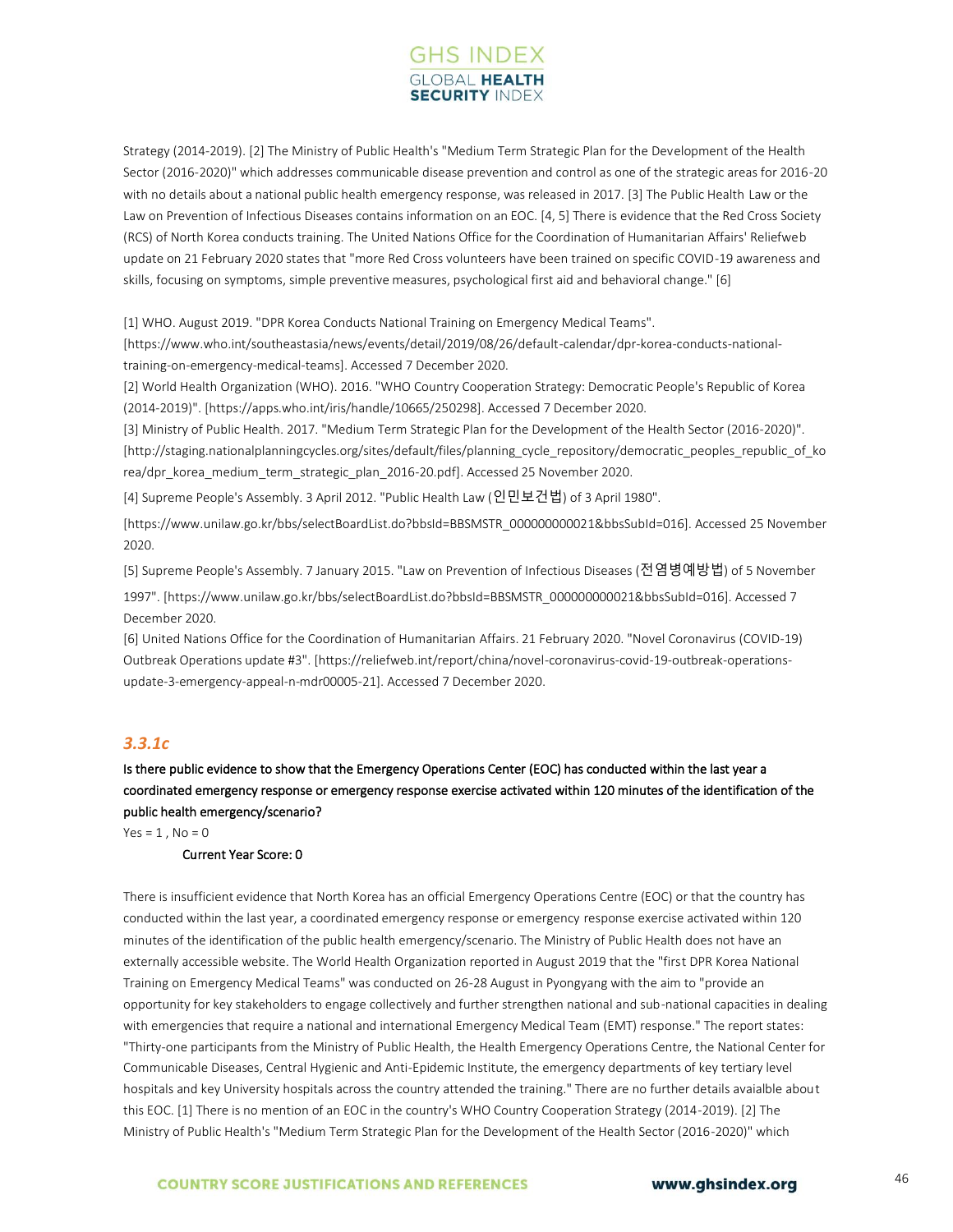

addresses communicable disease prevention and control as one of the strategic areas for 2016-20 with no details about a national public health emergency response, was released in 2017. [3] The Public Health Law or the Law on Prevention of Infectious Diseases contains information on an EOC. [4, 5] There is evidence that the Red Cross Society (RCS) of North Korea conducts training. The United Nations Office for the Coordination of Humanitarian Affairs' Reliefweb update on 21 February 2020 states that "more Red Cross volunteers have been trained on specific COVID-19 awareness and skills, focusing on symptoms, simple preventive measures, psychological first aid and behavioral change." [6]

[1] WHO. August 2019. "DPR Korea Conducts National Training on Emergency Medical Teams".

[https://www.who.int/southeastasia/news/events/detail/2019/08/26/default-calendar/dpr-korea-conducts-nationaltraining-on-emergency-medical-teams]. Accessed 7 December 2020.

[2] World Health Organization (WHO). 2016. "WHO Country Cooperation Strategy: Democratic People's Republic of Korea (2014-2019)". [https://apps.who.int/iris/handle/10665/250298]. Accessed 7 December 2020.

[3] Ministry of Public Health. 2017. "Medium Term Strategic Plan for the Development of the Health Sector (2016-2020)". [http://staging.nationalplanningcycles.org/sites/default/files/planning\_cycle\_repository/democratic\_peoples\_republic\_of\_ko rea/dpr\_korea\_medium\_term\_strategic\_plan\_2016-20.pdf]. Accessed 25 November 2020.

[4] Supreme People's Assembly. 3 April 2012. "Public Health Law (인민보건법) of 3 April 1980".

[https://www.unilaw.go.kr/bbs/selectBoardList.do?bbsId=BBSMSTR\_000000000021&bbsSubId=016]. Accessed 25 November 2020.

[5] Supreme People's Assembly. 7 January 2015. "Law on Prevention of Infectious Diseases (전염병예방법) of 5 November 1997". [https://www.unilaw.go.kr/bbs/selectBoardList.do?bbsId=BBSMSTR\_000000000021&bbsSubId=016]. Accessed 7 December 2020.

[6] United Nations Office for the Coordination of Humanitarian Affairs. 21 February 2020. "Novel Coronavirus (COVID-19) Outbreak Operations update #3". [https://reliefweb.int/report/china/novel-coronavirus-covid-19-outbreak-operationsupdate-3-emergency-appeal-n-mdr00005-21]. Accessed 7 December 2020.

# **3.4 LINKING PUBLIC HEALTH AND SECURITY AUTHORITIES**

# **3.4.1 Public health and security authorities are linked for rapid response during a biological event**

#### *3.4.1a*

Does the country meet one of the following criteria?

- Is there public evidence that public health and national security authorities have carried out an exercise to respond to a potential deliberate biological event (i.e., bioterrorism attack)?

- Are there publicly available standard operating procedures, guidelines, memorandums of understanding (MOUs), or other agreements between the public health and security authorities to respond to a potential deliberate biological event (i.e., bioterrorism attack)?

Needs to meet at least one of the criteria to be scored a 1 on this measure., Yes for both = 1, Yes for one = 1, No for both = 0

#### Current Year Score: 0

There is no public evidence that public health and national security authorities have carried out an exercise to respond to a potential deliberate biological event (i.e. bioterrorism attack). There is no public evidence that North Korea has publicly available standard operating procedures, guidelines, MOUs or other agreements between the public health and security authorities to respond to a potential deliberate biological event (i.e. bioterrorism attack). The Ministry of Public Health does not have an externally accessible website. The World Health Organization's North Korea Country Office webpage does not have any relevant information, nor does the country's WHO Country Cooperation Strategy (2014-2019). [1,2] Neither the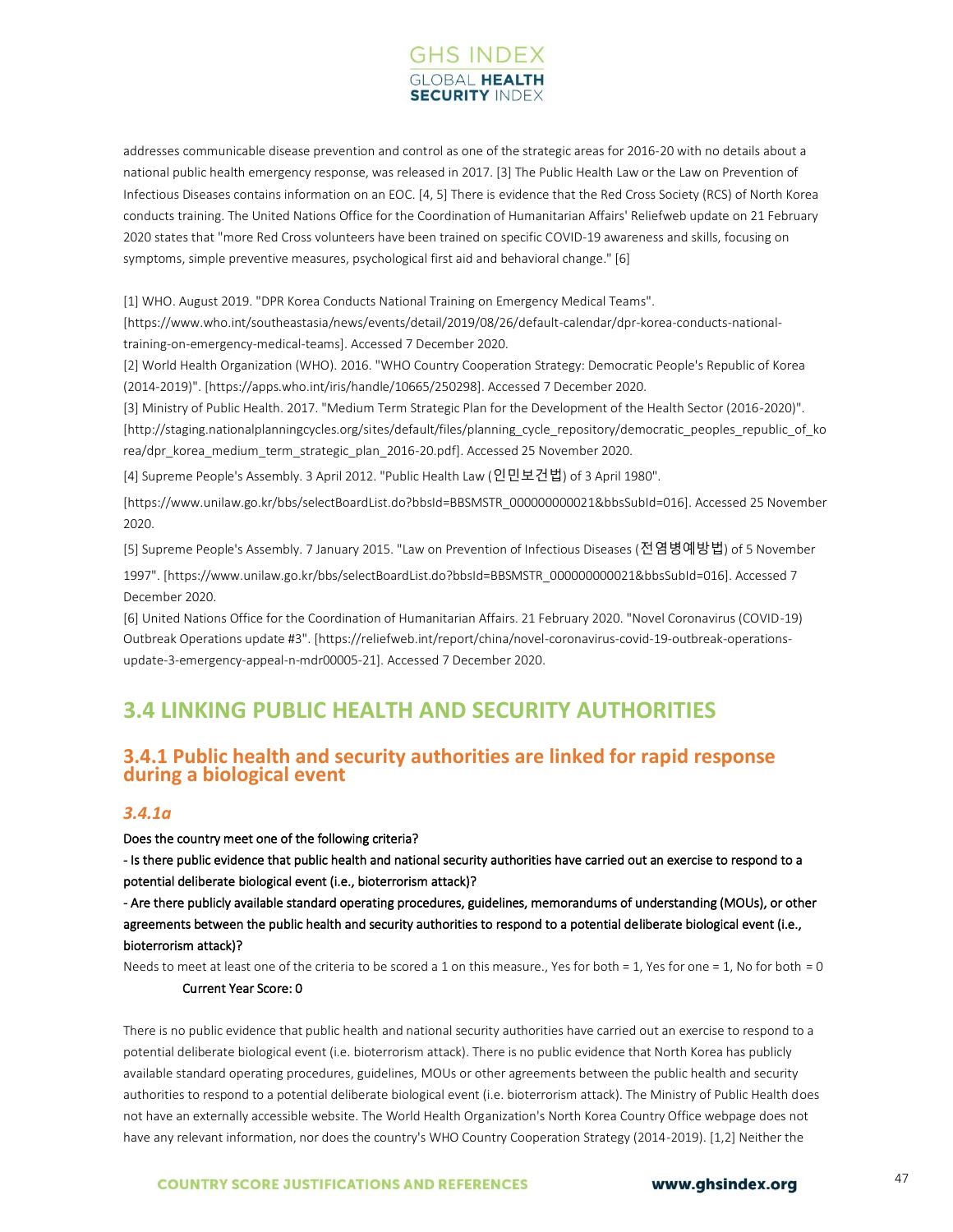# **GHS INDEX SECURITY INDI**

Public Health Law nor the Law on Prevention of Infectious Diseases have relevant provisions. [3, 4] South Korea's North Korean law database contains no other law with relevant provisions. [5]

[1] World Health Organization (WHO). Country Office for North Korea. [https://www.who.int/dprkorea/]. Accessed 27 November 2020.

[2] WHO. 2016. "WHO Country Cooperation Strategy (2014-2019)". [http://apps.who.int/iris/handle/10665/250298]. Accessed 27 November 2020.

[3] Supreme People's Assembly. 3 April 2012. "Public Health Law (인민보건법) of 3 April 1980".

[https://www.unilaw.go.kr/bbs/selectBoardList.do?bbsId=BBSMSTR\_000000000021&bbsSubId=016]. Accessed 8 December 2020.

[4] Supreme People's Assembly. 7 January 2015. "Law on Prevention of Infectious Diseases (전염병예방법) of 5 November

1997". [https://www.unilaw.go.kr/bbs/selectBoardList.do?bbsId=BBSMSTR\_000000000021&bbsSubId=016]. Accessed 8 December 2020.

[5] South Korean Ministry of Unification. North Korean Law Database. [https://www.unilaw.go.kr/Index.do]. Accessed 8 December 2020.

# **3.5 RISK COMMUNICATIONS**

# **3.5.1 Public communication**

### *3.5.1b*

Does the risk communication plan (or other legislation, regulation or strategy document used to guide national public health response) outline how messages will reach populations and sectors with different communications needs (eg different languages, location within the country, media reach)?

 $Yes = 1, No = 0$ 

Current Year Score: 0

There is no evidence that North Korea has a strategy (or other legislation, regulation or strategy document used to guide national public health response) that outlines how messages will reach populations and sectors with different communications needs. North Korea does not have an externally accessible government website for the Ministry of Public Health. The WHO North Korea Country Office webpage does not have any relevant information, nor is there any relevant information in the country's WHO Country Cooperation Strategy (2014-2019). [1,2] The Korean Central News Agency (KCNA) is the official news outlet controlled by the state. There is no evidence that establishes the KCNA's role in public health emergency communications. [3,4] Neither the Public Health Law nor the Law on Prevention of Infectious Diseases have relevant provisions. [5, 6] South Korea's North Korean law database contains no other law with relevant provisions. [7]

[1] World Health Organization. Country Office for North Korea. [https://www.who.int/dprkorea/]. Accessed 27 November 2020.

[2] WHO. 2016. "WHO Country Cooperation Strategy (2014-2019)". [http://apps.who.int/iris/handle/10665/250298]. Accessed 27 November 2020.

[3] Media Bias Fact Check. "Korean Central News Agency". [https://mediabiasfactcheck.com/korean-central-news-agency/]. Accessed 27 November 2020.

[4] Korean Central News Agency. [https://kcnawatch.org/article/163/]. Accessed 27 November 2020.

[5] Supreme People's Assembly. 3 April 2012. "Public Health Law (인민보건법) of 3 April 1980".

[https://www.unilaw.go.kr/bbs/selectBoardList.do?bbsId=BBSMSTR\_000000000021&bbsSubId=016]. Accessed 8 December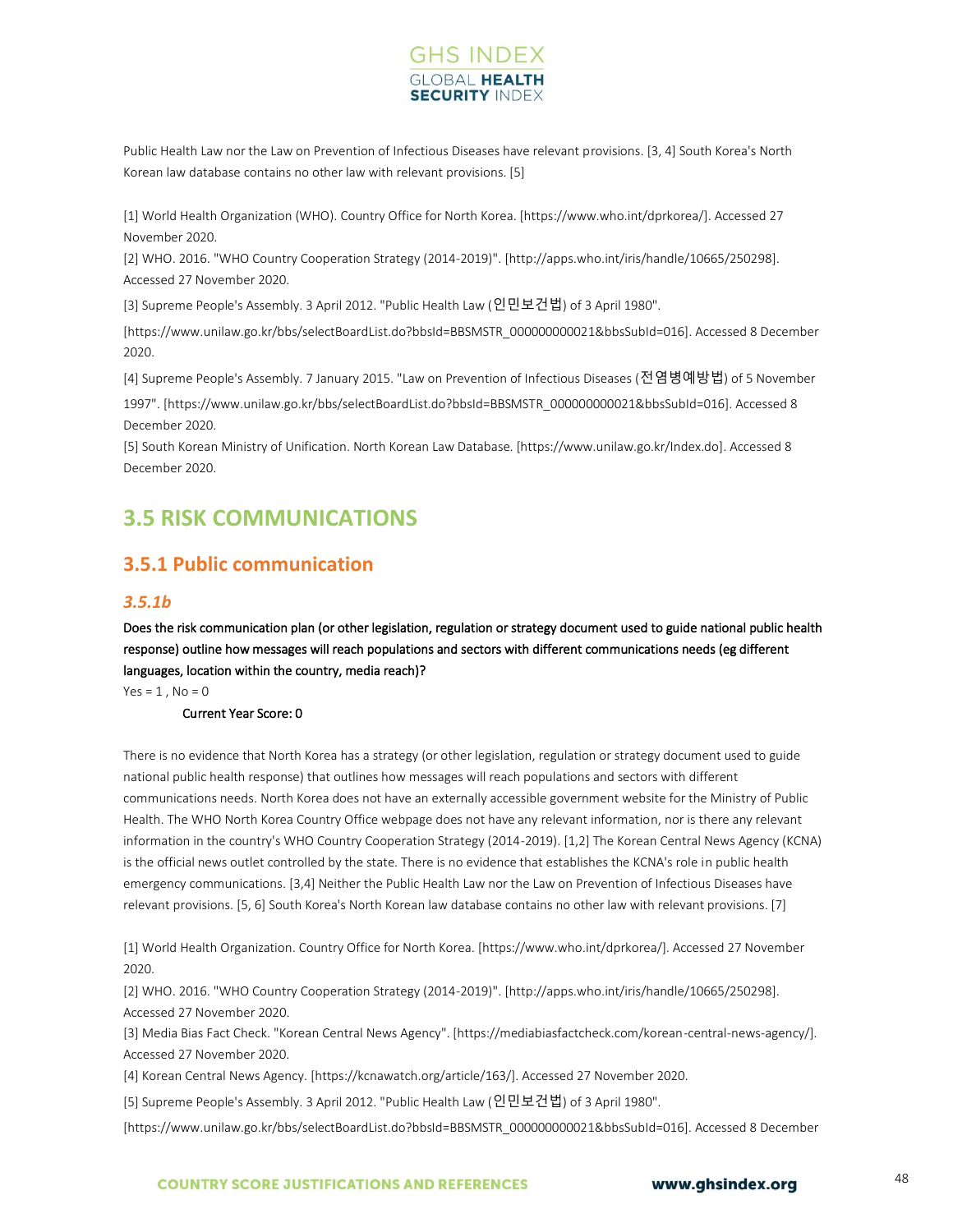

#### 2020.

[6] Supreme People's Assembly. 7 January 2015. "Law on Prevention of Infectious Diseases (전염병예방법) of 5 November

1997". [https://www.unilaw.go.kr/bbs/selectBoardList.do?bbsId=BBSMSTR\_000000000021&bbsSubId=016]. Accessed 8 December 2020.

[7] South Korean Ministry of Unification. North Korean Law Database. [https://www.unilaw.go.kr/Index.do]. Accessed 8 December 2020.

# **3.5.1 Risk communication planning**

#### *3.5.1a*

Does the country have in place, either in the national public health emergency response plan or in other legislation, regulation, or strategy documents, a section detailing a risk communication plan that is specifically intended for use during a public health emergency?

 $Yes = 1, No = 0$ 

#### Current Year Score: 0

There is no publicly available evidence of a risk communication plan that is specifically intended for use during a public health emergency. The Ministry of Public Health has no externally accessible website. The Ministry of Public Health's "Medium Term Strategic Plan for the Development of the Health Sector (2016-2020)" lists "rapid notification e-system" and "national emergency health communication system" development among proposed activities for the plan period. [1] The WHO North Korea Country Office webpage does not have any relevant information, nor is there any relevant information in the country's WHO Country Cooperation Strategy (2014-2019). [2,3] Neither the Public Health Law nor the Law on Prevention of Infectious Diseases have relevant provisions. [4, 5] South Korea's North Korean law database contains no other law with relevant provisions. [6]

[1] Ministry of Public Health. 2017. "Medium Term Strategic Plan for the Development of the Health Sector (2016-2020)". [http://staging.nationalplanningcycles.org/sites/default/files/planning cycle\_repository/democratic\_peoples\_republic\_of\_ko rea/dpr\_korea\_medium\_term\_strategic\_plan\_2016-20.pdf]. Accessed 27 November 2020.

[2] World Health Organization (WHO). Country Office for North Korea. [https://www.who.int/dprkorea/]. Accessed 27 November 2020.

[3] WHO. 2016. "WHO Country Cooperation Strategy (2014-2019)". [http://apps.who.int/iris/handle/10665/250298]. Accessed 27 November 2020.

[4] Supreme People's Assembly. 3 April 2012. "Public Health Law (인민보건법) of 3 April 1980".

[https://www.unilaw.go.kr/bbs/selectBoardList.do?bbsId=BBSMSTR\_000000000021&bbsSubId=016]. Accessed 8 December 2020.

[5] Supreme People's Assembly. 7 January 2015. "Law on Prevention of Infectious Diseases (전염병예방법) of 5 November

1997". [https://www.unilaw.go.kr/bbs/selectBoardList.do?bbsId=BBSMSTR\_000000000021&bbsSubId=016]. Accessed 8 December 2020.

[6] South Korean Ministry of Unification. North Korean Law Database. [https://www.unilaw.go.kr/Index.do]. Accessed 8 December 2020.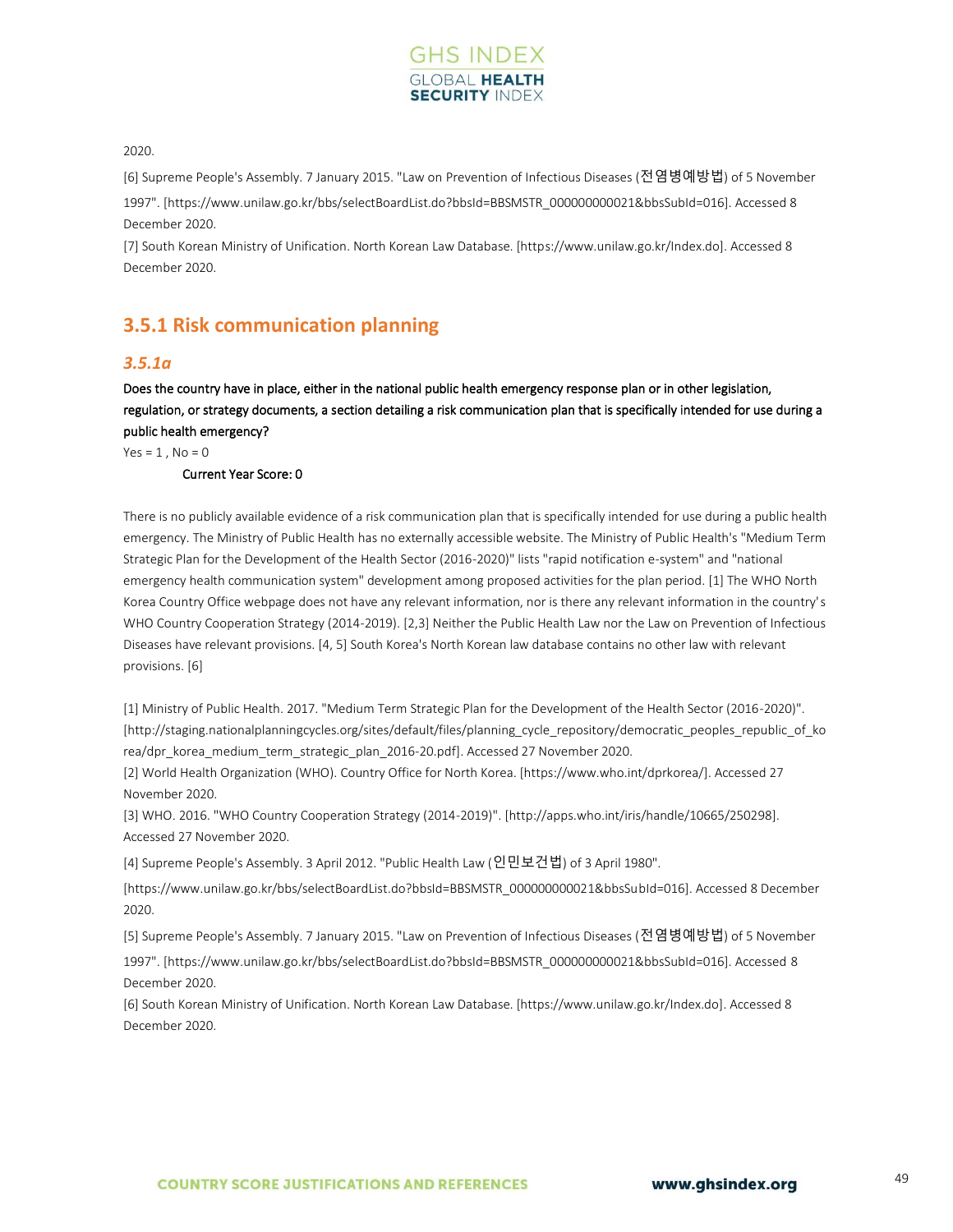

## *3.5.1c*

Does the risk communication plan (or other legislation, regulation or strategy document used to guide national public health response) designate a specific position within the government to serve as the primary spokesperson to the public during a public health emergency?

 $Yes = 1, No = 0$ 

### Current Year Score: 0

There is no evidence that any risk communication plan (or other legislation, regulation or strategy document used to guide national public health response) in North Korea designates a specific position within the government to serve as the primary spokesperson to the public during a public health emergency. There is no publicly available evidence of a risk communication plan that is specifically intended for use during a public health emergency. The Ministry of Public Health has no externally accessible website. [1, 2] North Korean state media frequently mentions "central emergency anti-epidemic" apparatuses operating to contain COVID-19. The Korean Central News Agency (KCNA) reported on 16 November 2020: "The central emergency anti-epidemic units have tightened the anti-epidemic discipline and order, consolidated the material and technical foundations for the anti-epidemic sector, and urged all the sectors and units to maintain high vigilance." [3] Neither the Public Health Law nor the Law on Prevention of Infectious Diseases have relevant provisions. [4, 5] South Korea's North Korean law database contains no other law with relevant provisions. [6]

[1] World Health Organization (WHO). Country Office for North Korea. [https://www.who.int/dprkorea/]. Accessed 27 November 2020.

[2] WHO. 2016. "WHO Country Cooperation Strategy (2014-2019)". [http://apps.who.int/iris/handle/10665/250298]. Accessed 27 November 2020.

[3] Korean Central News Agency (KCNA). 16 November 2020. "Highest Anti-epidemic Vigilance Maintained in DPRK". [https://kcnawatch.org/newstream/1605499533-158032846/Highest-Anti-epidemic-Vigilance-Maintained-in-DPRK/]. Accessed 27 November 2020.

[4] Supreme People's Assembly. 3 April 2012. "Public Health Law (인민보건법) of 3 April 1980".

[https://www.unilaw.go.kr/bbs/selectBoardList.do?bbsId=BBSMSTR\_000000000021&bbsSubId=016]. Accessed 8 December 2020.

[5] Supreme People's Assembly. 7 January 2015. "Law on Prevention of Infectious Diseases (전염병예방법) of 5 November

1997". [https://www.unilaw.go.kr/bbs/selectBoardList.do?bbsId=BBSMSTR\_000000000021&bbsSubId=016]. Accessed 8 December 2020.

[6] South Korean Ministry of Unification. North Korean Law Database. [https://www.unilaw.go.kr/Index.do]. Accessed 8 December 2020.

# **3.5.2 Public communication**

#### *3.5.2a*

In the past year, is there evidence that the public health system has actively shared messages via online media platforms (e.g. social media, website) to inform the public about ongoing public health concerns and/or dispel rumors, misinformation or disinformation?

Public health system regularly shares information on health concerns = 2, Public health system shares information only during active emergencies, but does not regularly utilize online media platforms = 1, Public health system does not regularly utilize online media platforms, either during emergencies or otherwise = 0

Current Year Score: 0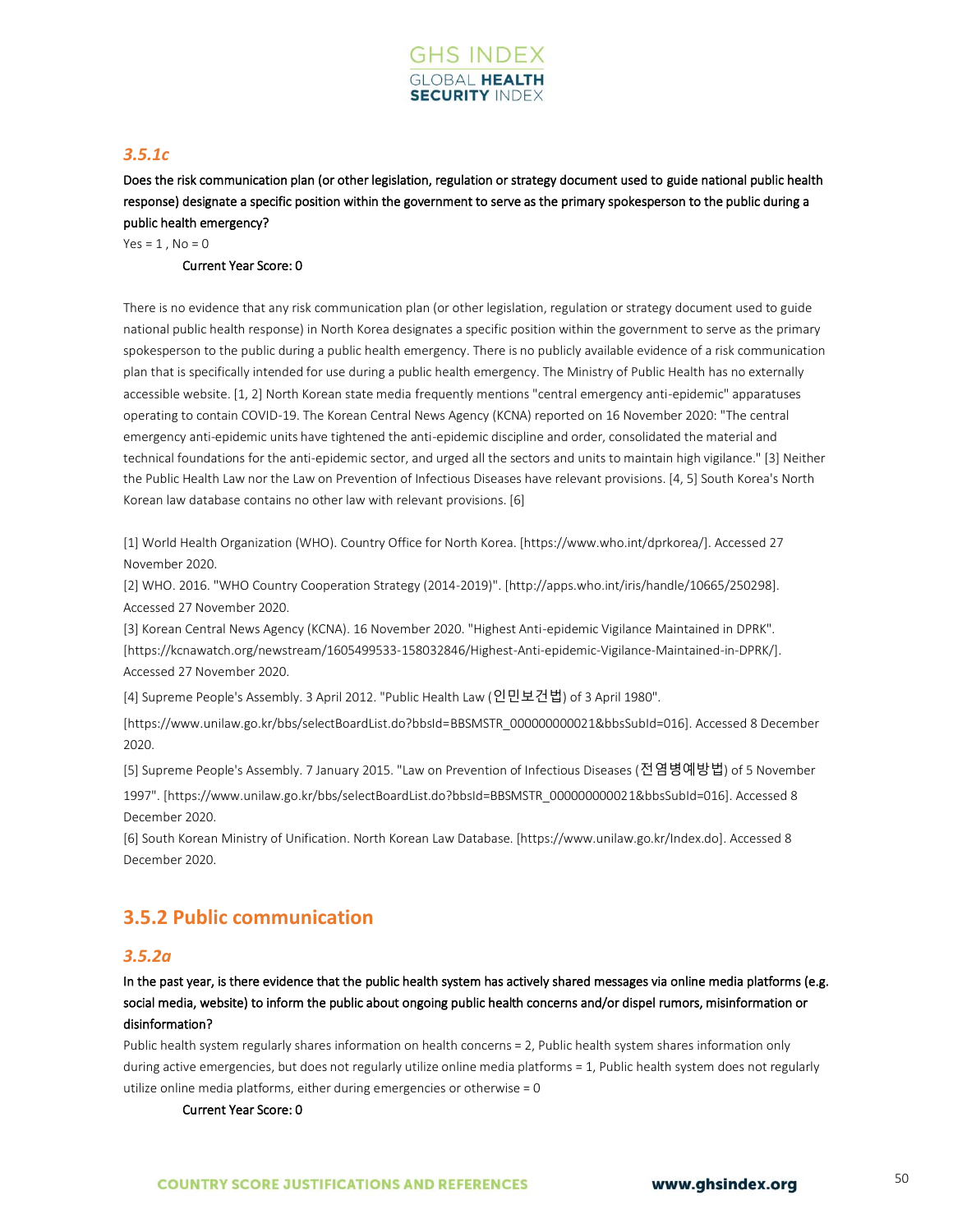

There is no evidence that in the past year, the public health system has actively shared messages via online media platforms (e.g. social media, website) to inform the public about ongoing public health concerns and/or dispel rumors, misinformation or disinformation. There is insufficient evidence that the government utilizes media platforms to inform the public about public health emergencies. North Korea does not have an externally accessible government website for the Ministry of Public Health. The WHO North Korea Country Office webpage does not have any relevant information, nor is there any relevant information in the country's WHO Country Cooperation Strategy (2014-2019). [1,2] The Korean Central News Agency (KCNA) is the official news outlet controlled by the state. There is no evidence that establishes the KCNA's role in public health emergency communications. [3] The status of internet usage in North Korea is not clear [4], although the state media operate various media outlets on the internet for external audiences, including Twitter, Facebook. [5, 6, 7] The state-run Korean Central Television's broadcast content delivers the government's messages to the public. [8] However, it is impossible to draw a distinction between propaganda and factual information. [5, 6, 7. 8]

[1] World Health Organization (WHO). Country Office for North Korea. [https://www.who.int/dprkorea/]. Accessed 27 November 2020.

[2] WHO. 2016. "WHO Country Cooperation Strategy (2014-2019)". [http://apps.who.int/iris/handle/10665/250298]. Accessed 27 November 2020.

[3] Korean Central News Agency (KCNA). 16 November 2020. "Highest Anti-epidemic Vigilance Maintained in DPRK". [https://kcnawatch.org/newstream/1605499533-158032846/Highest-Anti-epidemic-Vigilance-Maintained-in-DPRK/]. Accessed 27 November 2020.

[4] Recorded Future. 9 February 2020. "How North Korea Revolutionized the Internet as a Tool for Rogue Regimes". [https://www.recordedfuture.com/north-korea-internet-tool/]. Accessed 27 November 2020.

[5] Twitter. "KCNA". [https://twitter.com/kcna\_koreannews?lang=en]. Accessed 27 November 2020.

[6] Facebook. "Korean Central News Agency". [https://www.facebook.com/KCNA.NEWS/]. Accessed 27 November 2020.

[7] YouTube. "KCNA Uploader". [https://www.youtube.com/channel/UCUuFFVgw3WcDIPZeMukjvWg]. Accessed 27 November 2020.

[8] Korean Central Television. [https://kcnawatch.org/korea-central-tv-livestream/]. Accessed 8 December 2020.

#### *3.5.2b*

## Is there evidence that senior leaders (president or ministers) have shared misinformation or disinformation on infectious diseases in the past two years?

 $No = 1, Yes = 0$ 

#### Current Year Score: 1

There is insufficient evidence that senior leaders (president or ministers) in North Korea have shared misinformation or disinformation on infectious diseases in the past two years. North Korean leader Kim Jong Un, chairman of the State Affairs Commission, has repeatedly and publicly denied the presence of COVID-19 cases in North Korea. [1, 2] The World Health Organization (WHO) tracking worldwide COVID-19 outbreaks has not published any data supporting or not supporting the North Korean leader's claim. The WHO's case tally has shown no confirmed case in North Korea. [3] North Korea's state media delivers messages from the leadership to the public. However, it is impossible to draw a distinction between state propaganda and factual information. [4, 5, 6, 7] On 9 December 2020 Kim Yo Jong, sister of Kim Jong Un, issued a rebuttal against South Korean Minister of Foreign Affairs Kang Kyung-wha's remark casting doubt on North Korea's zero COVID-19 case claims. [8]

[1] Newsweek. 10 October 2020. "Kim Jong Un Says There Are No Covid Cases in North Korea, Hopes Pyongyang Can 'Hold Hands Again' with Seoul". [https://www.newsweek.com/north-korea-military-parade-kim-jong-un-weapons-icbm-1538038]. Accessed 27 November 2020.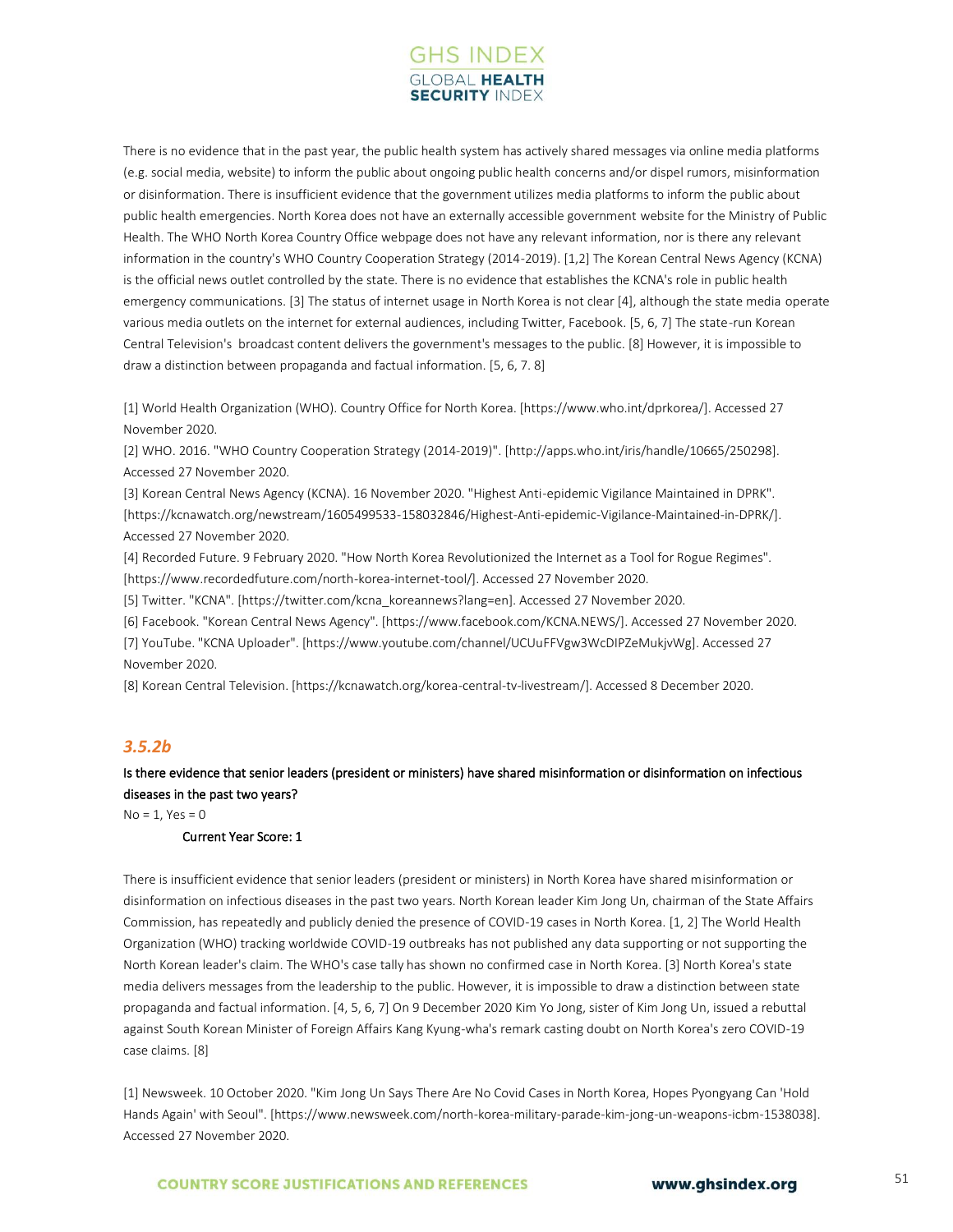

[2] NK News. 10 October 2020. "Kim Jong Un thanks North Koreans for 'zero' COVID-19 cases in the country." [https://www.nknews.org/2020/10/north-korea-projects-covid-19-confidence-as-parade-attendees-forego-masks/]. Accessed 27 November 2020.

[3] World Health Organization. 22 November 2020. "COVID-19 Weekly Epidemiological Update". [https://www.who.int/publications/m/item/weekly-epidemiological-update---24-november-2020]. Accessed 27 November 2020.

[4] Twitter. "KCNA". [https://twitter.com/kcna\_koreannews?lang=en]. Accessed 8 December 2020.

[5] Facebook. "Korean Central News Agency". [https://www.facebook.com/KCNA.NEWS/]. Accessed 8 December 2020. [6] YouTube. "KCNA Uploader". [https://www.youtube.com/channel/UCUuFFVgw3WcDIPZeMukjvWg]. Accessed 8 December 2020.

[7] Korean Central Television. [https://kcnawatch.org/korea-central-tv-livestream/]. Accessed 8 December 2020. [8] The Diplomat. 9 December 2020. "North Korea Takes Offense at Seoul Foreign Minister's COVID-19 Remarks". [https://thediplomat.com/2020/12/north-korea-takes-offense-at-seoul-foreign-ministers-covid-19-remarks/]. Accessed 13 December 2020.

# **3.6 ACCESS TO COMMUNICATIONS INFRASTRUCTURE**

# **3.6.1 Internet users**

## *3.6.1a*

Percentage of households with Internet

Input number

Current Year Score: 0

2019

International Telecommunication Union (ITU)

# **3.6.2 Mobile subscribers**

## *3.6.2a*

Mobile-cellular telephone subscriptions per 100 inhabitants

Input number

Current Year Score: 14.98

2019

International Telecommunication Union (ITU)

# **3.6.3 Female access to a mobile phone**

## *3.6.3a*

Percentage point gap between males and females whose home has access to a mobile phone Input number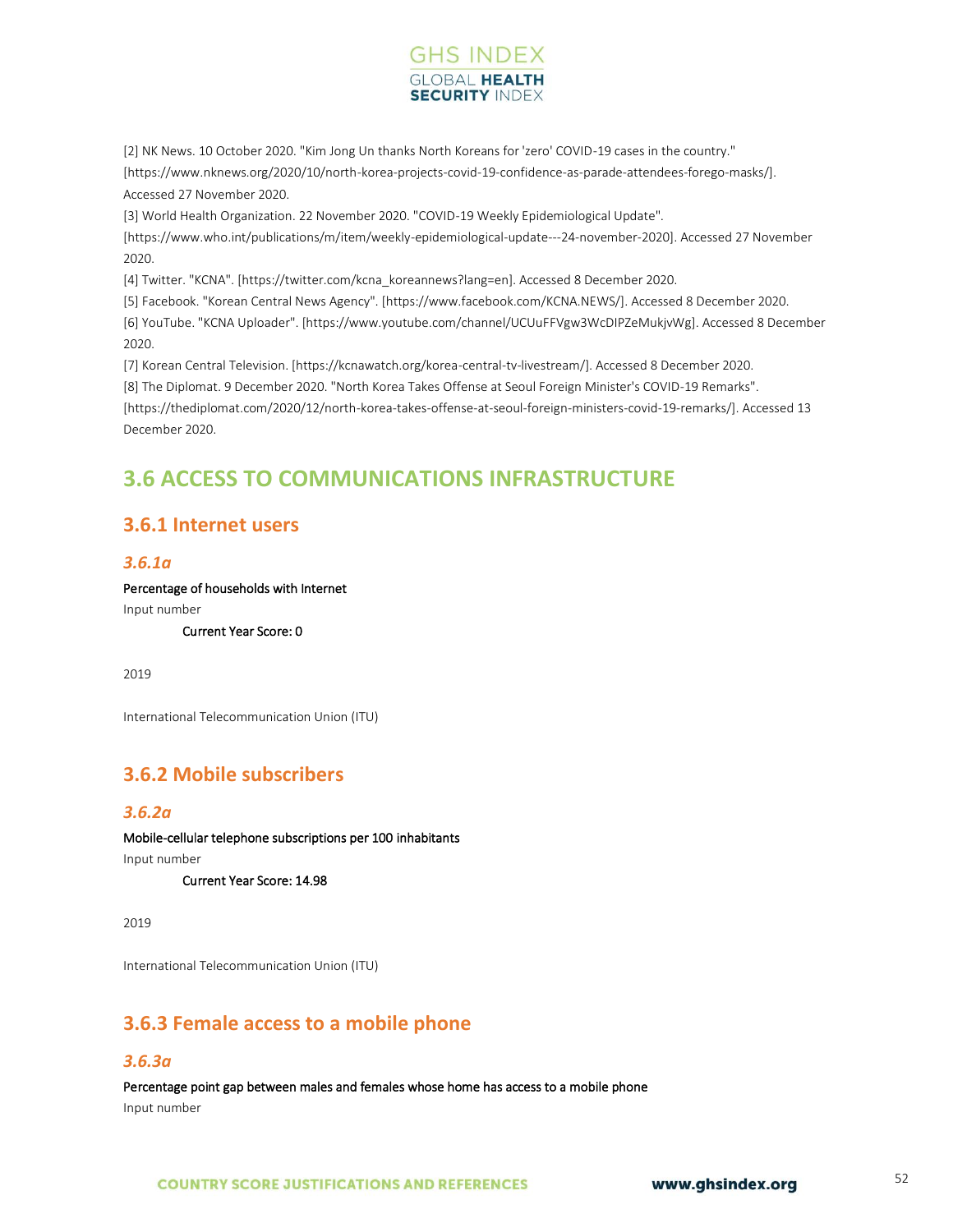

#### Current Year Score: -

2019

Gallup; Economist Impact calculation

# **3.6.4 Female access to the Internet**

#### *3.6.4a*

Percentage point gap between males and females whose home has access to the Internet Input number

Current Year Score: -

2019

Gallup; Economist Impact calculation

# **3.7 TRADE AND TRAVEL RESTRICTIONS**

# **3.7.1 Trade restrictions**

#### *3.7.1a*

In the past year, has the country issued a restriction, without international/bilateral support, on the export/import of medical goods (e.g. medicines, oxygen, medical supplies, PPE) due to an infectious disease outbreak?

 $Yes = 0, No = 1$ 

Current Year Score: 0

There is evidence that in the past year, North Korea has issued a restriction, without international/bilateral support, on the export/import of medical goods (e.g. medicines, oxygen, medical supplies, PPE) due to an infectious disease outbreak. The Ministry of Public Health, the Ministry of Agriculture, or the Ministry of Foreign Affairs has no official website accessible externally. According to North Korean state media, North Korean leader Kim Jong Un has imposed on restrictions on outside aid during the pandemic. The Korean Central News Agency reported on 14 August 2020 Kim saying: "The situation, in which the spread of the worldwide malignant virus has become worse, requires us not to allow any outside aid for the flood damage but shut the border tighter and carry out strict anti-epidemic work." [1] South Korea's Ministry of Unification approved multiple requests from the private sector to send shipments of personal protective equipment (PPE) to North Korea between March and August 2020. However, no delivery has been made because of restrictions placed by North Korea. [2]

[1] The Associated Press. 13 August 2020. "North Korea lifts lockdown in city, rejects flood, virus aid". [https://apnews.com/article/virus-outbreak-ap-top-news-seoul-pyongyang-international-newsc1f46e5e7344cb2b917e750d20c4c815]. Accessed 27 November 2o20. [2] Seoul Economic Daily. 22 October 2020. "No delivery made on approved COVID-19 PPE aid shipments to North Korea". [https://www.sedaily.com/NewsVIew/1Z98B8GX6E]. Accessed 27 November 2020.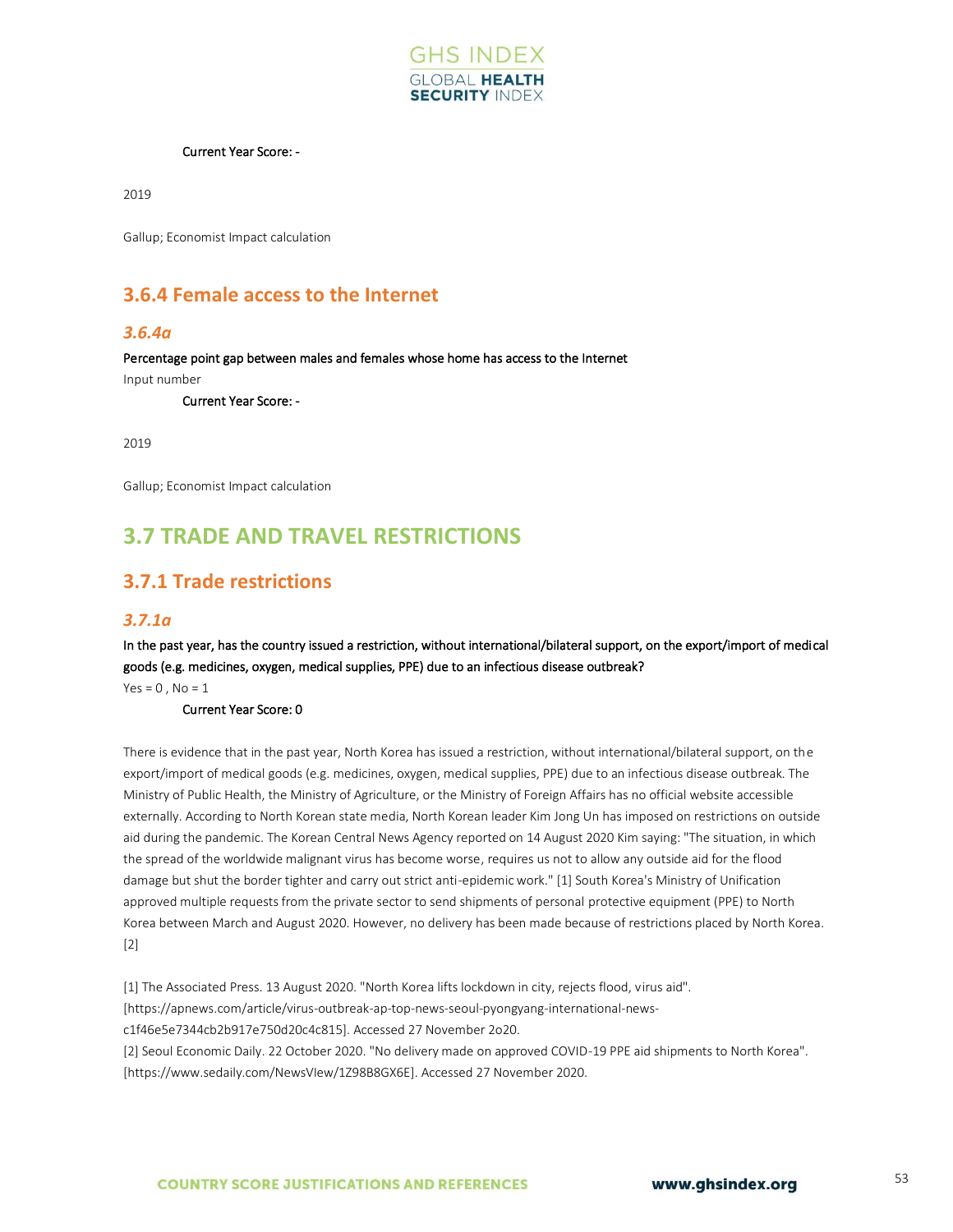

## *3.7.1b*

In the past year, has the country issued a restriction, without international/bilateral support, on the export/import of nonmedical goods (e.g. food, textiles, etc) due to an infectious disease outbreak?

 $Yes = 0$ ,  $No = 1$ 

#### Current Year Score: 0

There is evidence that North Korea has issued a restriction, without international/bilateral support, on the export/import of non-medical goods (e.g. food, textiles, etc) due to an infectious disease outbreak in the past year. The Ministry of Public Health, the Ministry of Agriculture, or the Ministry of Foreign Affairs has no official website accessible externally. According to North Korean state media, North Korean leader Kim Jong Un has imposed on restrictions on outside aid during the pandemic. The Korean Central News Agency reported on 14 August 2020 Kim saying: "The situation, in which the spread of the worldwide malignant virus has become worse, requires us not to allow any outside aid for the flood damage but shut the border tighter and carry out strict anti-epidemic work." [1] The National Committee on North Korea, a US-based nonprofit organization, reported on 15 October 2020: "Humanitarian aid and funding have decreased due to an increase in sanctions and the general impoverishment has risen due to loss of trade. Moreover, the situation has been aggravated by the strategy of economic autarchy and self-imposed Covid-19 prevention policies which ultimately brought Pyongyang to reject humanitarian assistance from the outside." [2] South Korea's Ministry of Unification, humanitarian assistance from the private sector to North Korea has fallen to a fraction of the level of 2019 when W17bn (US\$15.4m) worth of aid from private organizations made its way to North Korea. [3]

[1] The Associated Press. 13 August 2020. "North Korea lifts lockdown in city, rejects flood, virus aid".

[https://apnews.com/article/virus-outbreak-ap-top-news-seoul-pyongyang-international-news-

c1f46e5e7344cb2b917e750d20c4c815]. Accessed 27 November 2o20.

[2] National Committee on North Korea. 15 October 2020. "Human Security and the Humanitarian Situation in North Korea". [https://www.ncnk.org/event-calendar/webcast-human-security-and-humanitarian-situation-north-korea]. Accessed 27 November 2020.

[3] South Korea's Ministry of Unification. "Private sector aid". [https://hairo.unikorea.go.kr/stat/StatInternalCivil.do]. Accessed 27 November 2020.

# **3.7.2 Travel restrictions**

## *3.7.2a*

In the past year, has the country implemented a ban, without international/bilateral support, on travelers arriving from a specific country or countries due to an infectious disease outbreak?

 $Yes = 0$ ,  $No = 1$ 

#### Current Year Score: 0

There is evidence that North Korea has implemented a ban, without international/bilateral support, on travelers arriving from a specific country or countries due to an infectious disease outbreak in the past year. The Ministry of Public Health, the Ministry of Agriculture, or the Ministry of Foreign Affairs has no official website accessible externally. In January 2020 the ruling Workers Party of Korea set up quarantines at the country's borders, ports, and airports and closed its borders to all international tourism. [1, 2]

[1] NK News. 27 January 2020. "North Korea taking 'high-intensity' steps to fight coronavirus spread: Rodong". [https://www.nknews.org/2020/01/north-korea-taking-high-intensity-steps-to-fight-coronavirus-spread-rodong/]. Accessed 28 November 2020.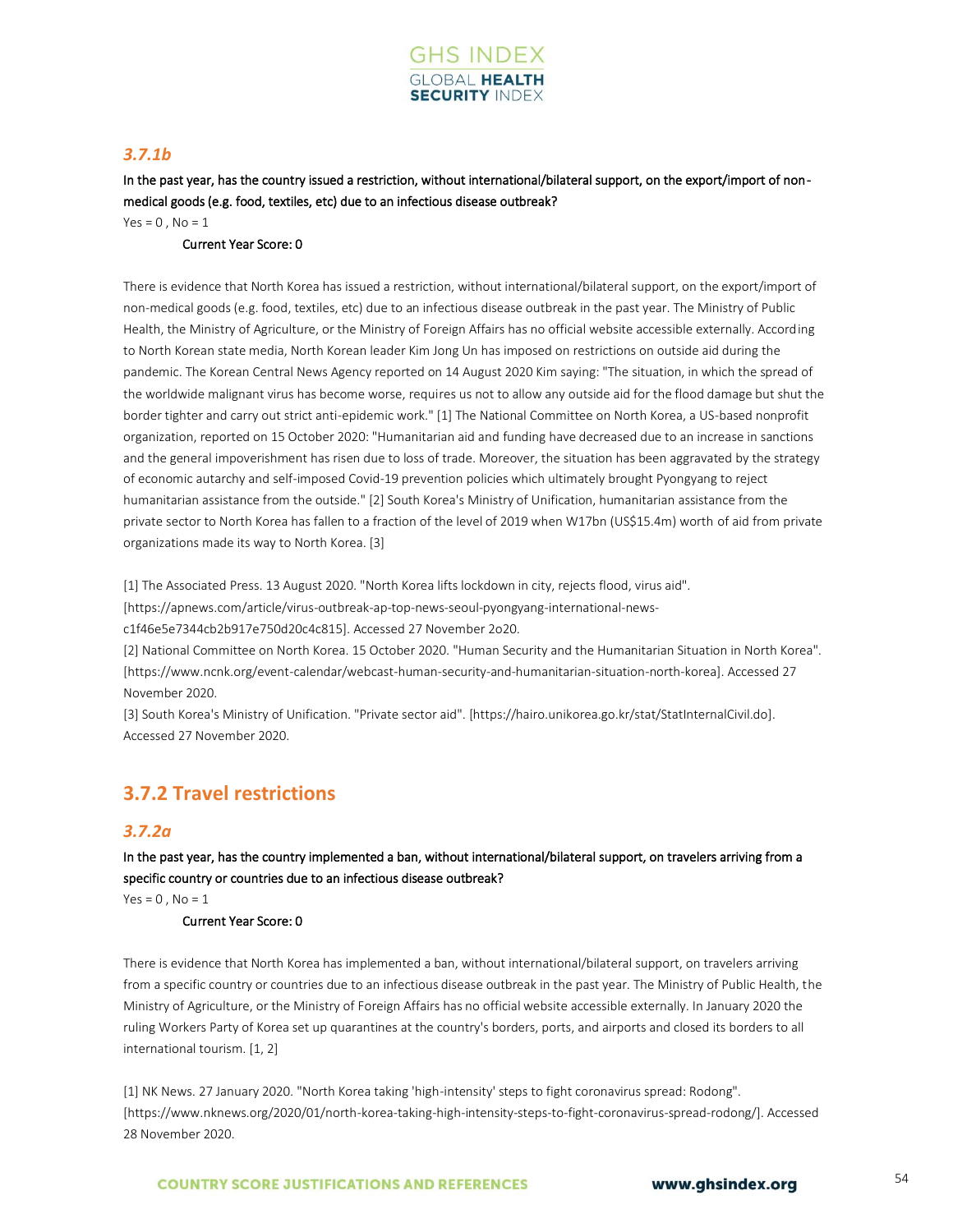

[2] The Washington Post. 21 January 2020. "North Korea bans foreign tourists as coronavirus spreads". [https://www.washingtonpost.com/world/2020/01/21/north-korea-bans-foreign-tourists-coronavirus-spreads/]. Accessed 28 November 2020.

# **Category 4: Sufficient and robust health sector to treat the sick and protect health workers**

# **4.1 HEALTH CAPACITY IN CLINICS, HOSPITALS, AND COMMUNITY CARE CENTERS**

# **4.1.1 Available human resources for the broader healthcare system**

### *4.1.1a*

Doctors per 100,000 people Input number

Current Year Score: 368.34

2017

WHO; national sources

## *4.1.1b*

Nurses and midwives per 100,000 people Input number Current Year Score: 444.89

2017

WHO; national sources

## *4.1.1c*

Does the country have a health workforce strategy in place (which has been updated in the past five years) to identify fields where there is an insufficient workforce and strategies to address these shortcomings?

 $Yes = 1, No = 0$ 

Current Year Score: 0

North Korea does not have a public workforce strategy in place (which has been updated in the past five years) to identify fields where there is an insufficient workforce and strategies to address these shortcomings. In 2014 the Ministry of Public Health (MOPH) adopted a set of indicators for workforce development toward the 2020 target year. These indicators have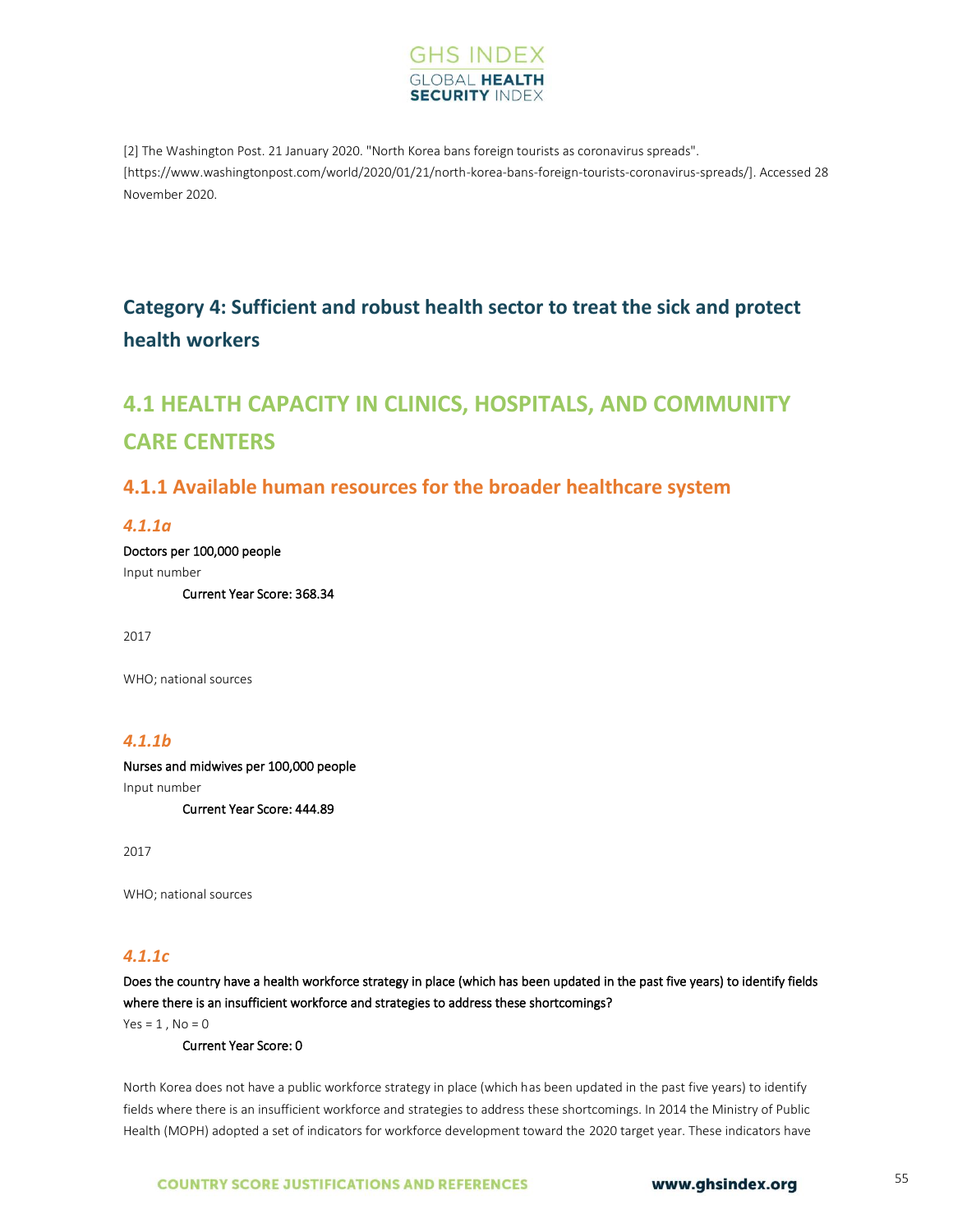

not been updated since 2014. The 2014 numbers include four doctors per 1,000 population in 2020, increased from 3.5 in 2014. The MOPH does not have an externally accessible website.[1] According to the WHO Country Cooperation Strategy (2014-2019), North Korea had 87,780 physicians, 93,400 nurses, 7,368 midwives, 9,463 pharmacists across the country in 2014. [2] According to a South Korean study released by the Korea Institute for Health and Social Affairs in December 2018, North Korea is believed to have 12 medical schools to train doctors nationwide. There are other educational institutions training nurses and pharmacists. [3]

[1] World Health Organization (WHO). "National Strategic Plan on Antimicrobial Resistance (2018-2020)". [http://origin.searo.who.int/dprkorea/antimicrobial-resistance/dprk-national-strategic-plan-on-amr/en/] Accessed 28 November 2020.

[2] WHO. "WHO Country Cooperation Strategy (2014-2019)".

[http://www.searo.who.int/dprkorea/documents/ccs\_dprk\_2014-2019.pdf]. Accessed 28 November 2020. [3] Korea Institute for Health and Social Affairs. December 2018. "A Plan for North-South Cooperation in Health and Welfare". [http://repository.kihasa.re.kr/handle/201002/32627]. Accessed 28 November 2020.

# **4.1.2 Facilities capacity**

### *4.1.2a*

Hospital beds per 100,000 people Input number Current Year Score: 1320

2012

WHO/World Bank; national sources

## *4.1.2b*

Does the country have the capacity to isolate patients with highly communicable diseases in a biocontainment patient care unit and/or patient isolation room/unit located within the country?

 $Yes = 1$ ,  $No = 0$ 

Current Year Score: 0

There is no publicly available evidence that North Korea has the capacity to isolate patients with highly communicable diseases in a biocontainment patient care unit and/or patient isolation facility located within the country. The Ministry of Public Health does not have an externally accessible website, nor is there any web presence of the 2-3 biggest hospitals in the country. The World Health Organization (WHO)'s Country Office for North Korea does not have information on any such capacity in North Korea, nor is there any mention of biocontainment or patient isolation facilities in the country's WHO Country Cooperation Strategy (2014-2019). [1,2] The Law on Prevention of Infectious Diseases sets out principles for the treatment of infectious disease patient in isolation without details. Article 3 of the Law on Prevention of Infectious Diseases mentions isolation as a key principle for infectious disease prevention. It requires the state to "put great effort into detecting and isolating sources of infection." Article 16 of the Law on Prevention of Infectious Diseases simply states that "the ad-hoc State Emergency Anti-Epidemic Commission should implement measures to "isolate travelers from other countries in a designated location over a set period of time and take medical surveillance measures" in the event of a worldwide infectious disease outbreak. [3] South Korea's Yonhap News Agency reported on 24 February 2020 that the North Korean authorities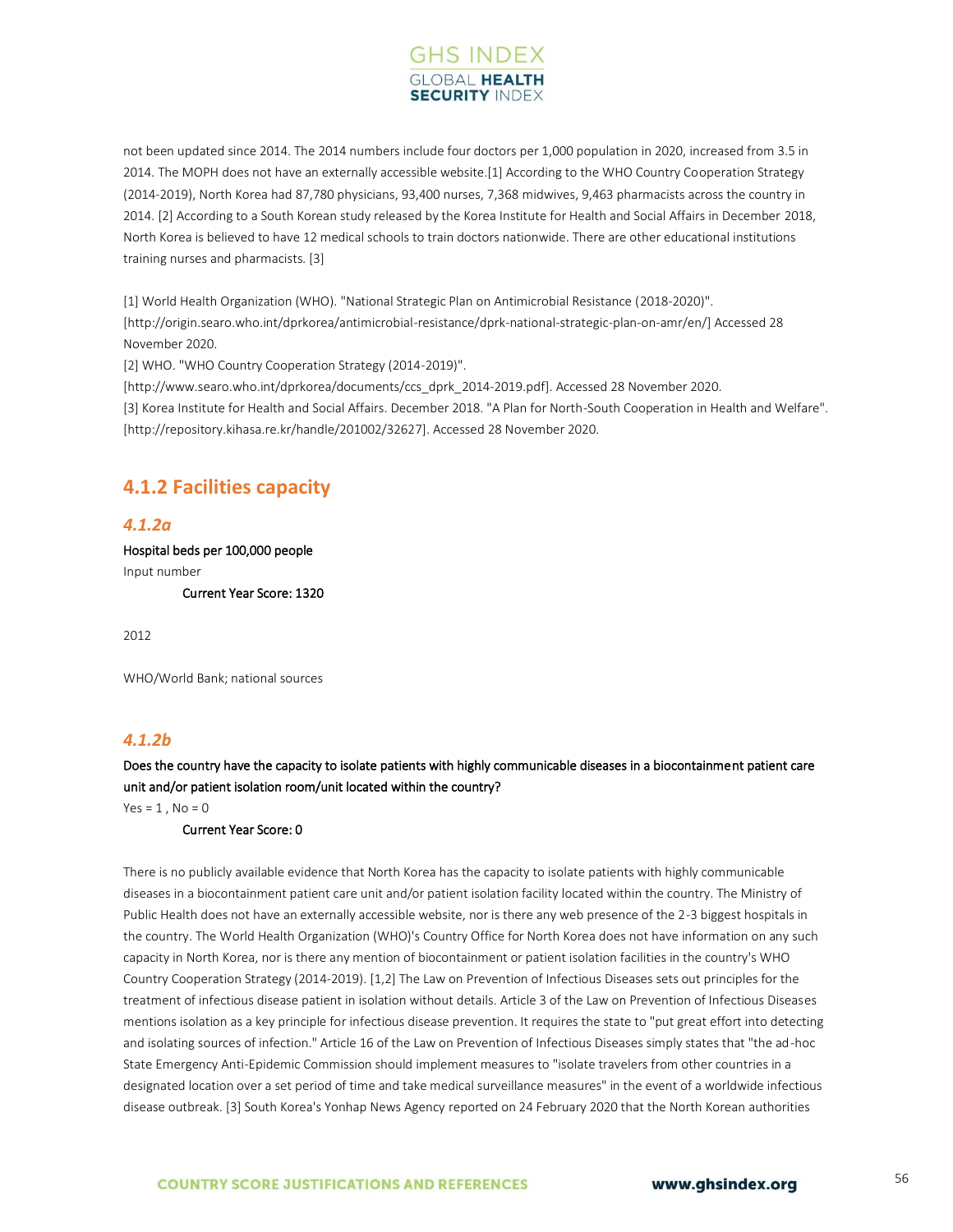

quarantined about 380 foreigners in the country for 30 days to prevent COVID-19 from entering the country. [4]

[1] World Health Organization (WHO). Country Office for North Korea. [https://www.who.int/dprkorea/]. Accessed 28 November 2020.

[2] WHO. 2016. "WHO Country Cooperation Strategy (2014-2019)". [http://apps.who.int/iris/handle/10665/250298]. Accessed 28 November 2020.

[3] Supreme People's Assembly. 7 January 2015. "Law on Prevention of Infectious Diseases (전염병예방법) of 5 November

1997". [https://www.unilaw.go.kr/bbs/selectBoardList.do?bbsId=BBSMSTR\_000000000021&bbsSubId=016]. Accessed 28 November 2020.

[4] Yonhap News Agency. 24 February 2020. "N. Korea quarantines about 380 foreigners as part of preventive efforts against virus". [https://en.yna.co.kr/view/AEN20200224000700325]. Accessed 28 November 2020.

## *4.1.2c*

Does the country meet one of the following criteria?

- Is there evidence that the country has demonstrated capacity to expand isolation capacity in response to an infectious disease outbreak in the past two years?

- Is there evidence that the country has developed, updated or tested a plan to expand isolation capacity in response to an infectious disease outbreak in the past two years?

 $Yes = 1, No = 0$ 

#### Current Year Score: 0

There is no publicly available evidence that North Korea has demonstrated capacity to expand isolation capacity in response to an infectious disease outbreak in the past two years or has developed, updated or tested a plan to expand isolation capacity in response to an infectious disease outbreak in the past two years . The Ministry of Public Health does not have an externally accessible website, nor is there any web presence of the 2-3 biggest hospitals in the country. The World Health Organization (WHO)'s Country Office for North Korea does not have information on any such capacity in North Korea, nor is there any mention of biocontainment or patient isolation facilities in the country's WHO Country Cooperation Strategy (2014- 2019). [1,2] The Law on Prevention of Infectious Diseases sets out principles for the treatment of infectious disease patient in isolation without details. Article 3 of the Law on Prevention of Infectious Diseases mentions isolation as a key principle for infectious disease prevention. It requires the state to "put great effort into detecting and isolating sources of infection." Article 16 of the Law on Prevention of Infectious Diseases simply states that "the ad-hoc State Emergency Anti-Epidemic Commission should implement measures to "isolate travelers from other countries in a designated location over a set period of time and take medical surveillance measures" in the event of a worldwide infectious disease outbreak. [3] South Korea's Yonhap News Agency reported on 24 February 2020 that the North Korean authorities quarantined about 380 foreigners in the country for 30 days to prevent COVID-19 from entering the country. [4] However, there is no public information about if they have been isolated in existing facilities or if the country's isolation capacity has been expanded.

[1] World Health Organization (WHO). Country Office for North Korea. [https://www.who.int/dprkorea/]. Accessed 28 November 2020.

[2] WHO. 2016. "WHO Country Cooperation Strategy (2014-2019)". [http://apps.who.int/iris/handle/10665/250298]. Accessed 28 November 2020.

[3] Supreme People's Assembly. 7 January 2015. "Law on Prevention of Infectious Diseases (전염병예방법) of 5 November 1997". [https://www.unilaw.go.kr/bbs/selectBoardList.do?bbsId=BBSMSTR\_000000000021&bbsSubId=016]. Accessed 28 November 2020.

[4] Yonhap News Agency. 24 February 2020. "N. Korea quarantines about 380 foreigners as part of preventive efforts against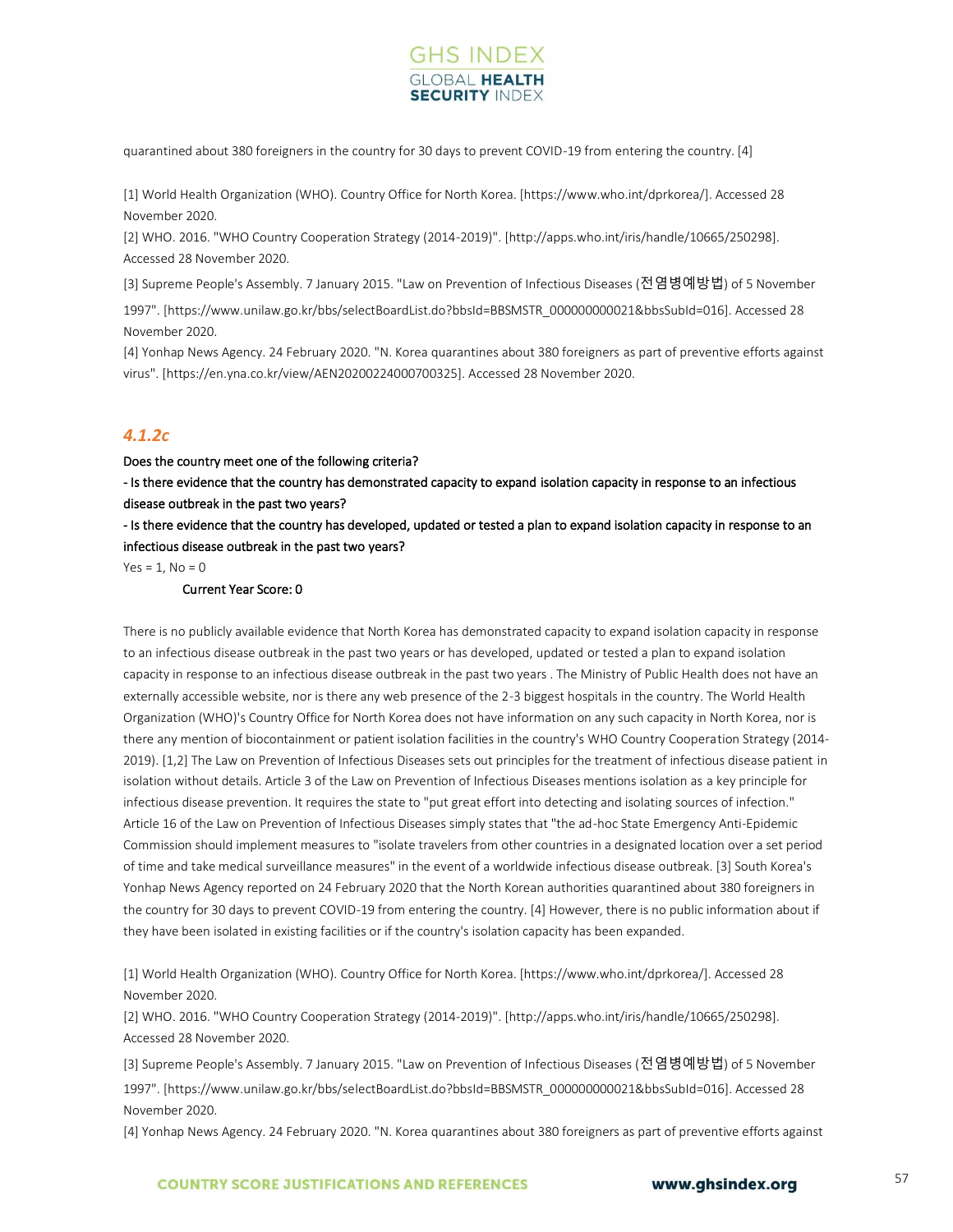

virus". [https://en.yna.co.kr/view/AEN20200224000700325]. Accessed 28 November 2020.

# **4.2 SUPPLY CHAIN FOR HEALTH SYSTEM AND HEALTHCARE WORKERS**

# **4.2.1 Routine health care and laboratory system supply**

### *4.2.1a*

Is there a national procurement protocol in place which can be utilized by the Ministries of Health and Agriculture for the acquisition of laboratory supplies (e.g. equipment, reagents and media) and medical supplies (e.g. equipment, PPE) for routine needs?

Yes for both laboratory and medical supply needs = 2, Yes, but only for one = 1, No = 0

#### Current Year Score: 0

There is insufficient public evidence that a national procurement protocol is in place that can be utilized by the Ministries of Health and Agriculture for the acquisition of laboratory needs (such as equipment, reagents and media), including medical supplies. The WHO Country Cooperation Strategy for the Democratic People's Republic of Korea (2014-2019) states that in North Korea "public sector procurement of health services is undertaken centrally by the Ministry of Public Health" through a "national logistic management system" that comprises the Central Medical Warehouse at the national level and provincial and county medical warehouses. However, the Country Cooperation Strategy provides no additional detail on the protocol itself, nor whether the Ministry of Agriculture can utilize this system. North Korea does not have a publicly accessible government website for the Ministry of Public Health or the Ministry of Agriculture. [1] According to a study released by the Korea Institute for Health and Social Affairs in December 2018, there are severe shortages affecting all healthcare resources in North Korea with patients resorting to the underground market for medicines. [2] Even North Korea's Law on Pharmaceutical Management stresses the need to recycle. Article 32 states that "pharmaceuticals management organs and relevant agencies, enterprises, and organizations must manage pharmaceuticals storage containers and increase their recovery ratio." [3]

[1] World Health Organization (WHO). 2016. "WHO Country Cooperation Strategy (2014-2019)".

[http://apps.who.int/iris/handle/10665/250298]. Accessed 28 November 2020.

[2] Korea Institute for Health and Social Affairs. December 2018. "A Plan for North-South Cooperation in Health and Welfare". [http://repository.kihasa.re.kr/handle/201002/32627]. Accessed 28 November 2020.

[3] Supreme People's Assembly. 10 December 1998. "Law on Pharmaceuticals Management (의약품관리법) of 12

November 1997". [https://www.unilaw.go.kr/bbs/selectBoardList.do?bbsId=BBSMSTR\_00000000021&bbsSubId=016]. Accessed 28 November 2020.

# **4.2.2 Stockpiling for emergencies**

### *4.2.2a*

Does the country have a stockpile of medical supplies (e.g. MCMs, medicines, vaccines, medical equipment, PPE) for national use during a public health emergency?

Yes = 2, Yes, but there is limited evidence about what the stockpile contains =  $1$ , No = 0

Current Year Score: 0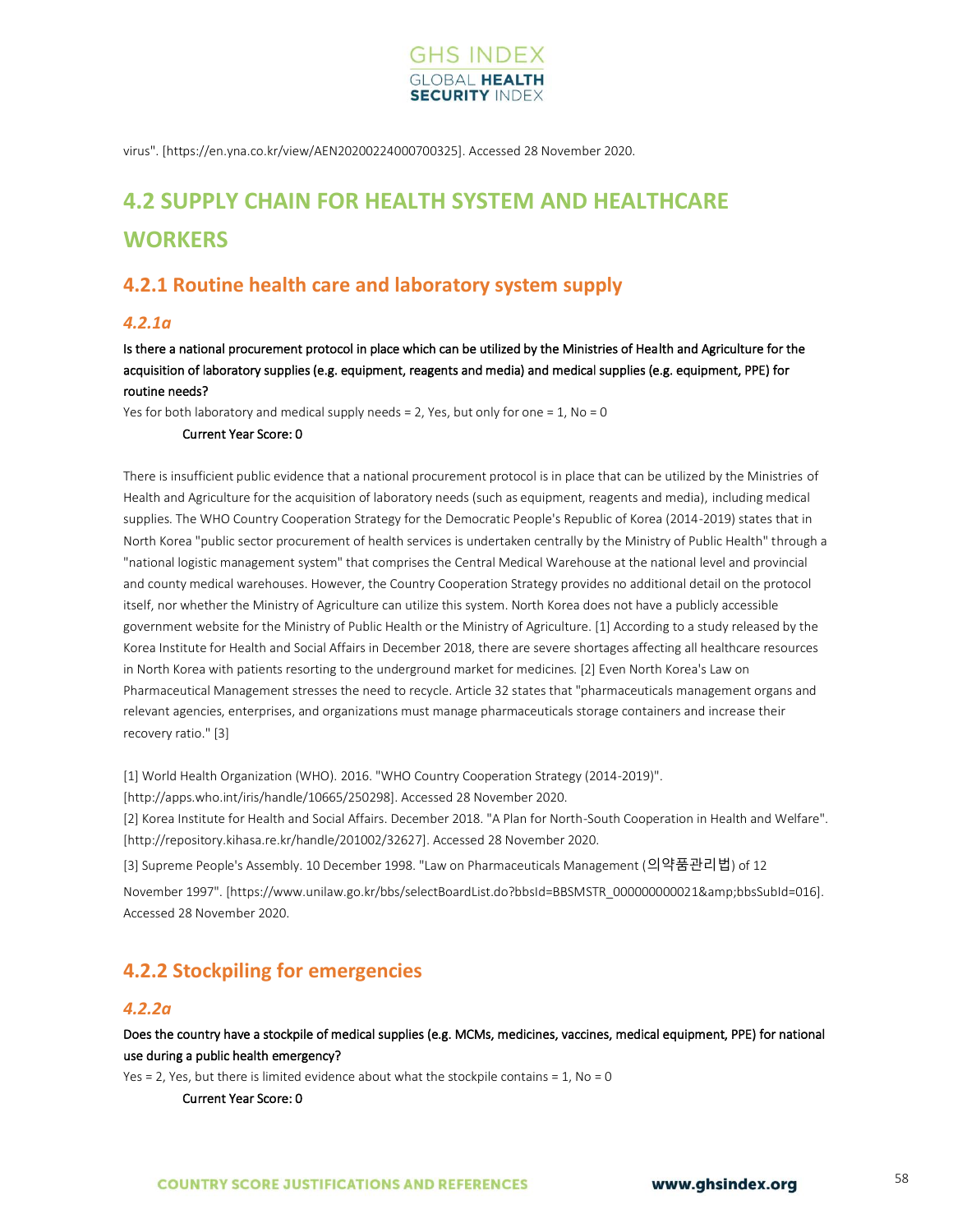

There is no evidence that North Korea maintains a stockpile of medical supplies (e.g. MCMs, medicines, vaccines, medical equipment, PPE) for national use during a public health emergency. North Korea has no externally accessible government website for the Ministry of Public Health or the Ministry of Defense. The WHO Country Cooperation Strategy (2014-2019) for North Korea notes that North Korea's national logistic management system comprises a Central Medical Warehouse at the national level as well as provincial and county medical warehouses, but it does not specify whether those warehouses stockpile medical countermeasures. [1] There is no evidence of such a stockpile on the WHO Country Office webpage for North Korea. [2] According to a study published by the Korea Institute for Health and Social Affairs in December 2018, North Korea prioritizes the stockpiling of pharmaceuticals for the military and releases pharmaceuticals approaching the expiry date into the civilian sector. The report notes that North Korea experiences severe shortages of medical countermeasures supplied through its official distribution system. Trade statistics from the United Nations show that North Korea imported US\$104m worth of pharmaceuticals and medical supplies, 68.2% of which came from China, between 2011 and 2015. [3] The Law on Prevention of Infectious Diseases simply mentions the need to "increase investment in the infectious disease prevention sector, modernize technology means, and strengthen the work of meeting physical needs" and the requirement for healthcare providers to "maintain storage facilities and transportation means" for preventive drugs. The Law on Pharmaceuticals Management has no mention of stockpiling during a public health emergency. [4, 5] There have been reports on international shipments of COVID-19 testing kits to North Korea. The Ministry of Foreign Affairs of the Russian Federation announced on 26 February 2020 that "Russia has donated 1,500 coronavirus diagnostic test kits to Pyongyang at the request of the Democratic People's Republic of Korea." China's Ministry of Foreign Affairs confirmed on 27 April 2020 that China sent coronavirus testing kits to North Korea. South Korea's Gyeonggi Province and a non-governmental organization jointly delivered COVID-19 test kits and other items to North Korea through the China-North Korea border on 13 August 2020. [6, 7, 8]

[1] World Health Organization (WHO). 2016. "WHO Country Cooperation Strategy (2014-2019)".

[http://apps.who.int/iris/handle/10665/250298]. Accessed 28 November 2020.

[2] WHO. Country Office for North Korea. [https://www.who.int/dprkorea/]. Accessed 28 November 2020.

[3] Korea Institute for Health and Social Affairs. December 2018. "A Plan for North-South Cooperation in Health and Welfare". [http://repository.kihasa.re.kr/handle/201002/32627]. Accessed 28 November 2020.

[4] Supreme People's Assembly. 7 January 2015. "Law on Prevention of Infectious Diseases (전염병예방법) of 5 November 1997". [https://www.unilaw.go.kr/bbs/selectBoardList.do?bbsId=BBSMSTR\_000000000021&bbsSubId=016]. Accessed 28 November 2020.

[5] Supreme People's Assembly. 10 December 1998. "Law on Pharmaceuticals Management (의약품관리법) of 12

November 1997". [https://www.unilaw.go.kr/bbs/selectBoardList.do?bbsId=BBSMSTR\_00000000021&bbsSubId=016]. Accessed 28 November 2020.

[6] Ministry of Foreign Affairs of the Russian Federation. 26 February 2020. "Press release on the donation of Russian coronavirus diagnostic test kits to North Korea". [https://www.mid.ru/en/foreign\_policy/news/-

/asset\_publisher/cKNonkJE02Bw/content/id/4059498]. Accessed 28 November 2020.

[7] CGTN. 27 April 2020. "China sends coronavirus test kits to the DPRK for prevention". [https://news.cgtn.com/news/2020- 04-27/China-sends-coronavirus-test-kits-to-the-DPRK-for-prevention-Q1XxTL5nkA/index.html]. Accessed 28 November 2020. [8] NK News. 21 August 2020. "COVID-19 test kits sent by private South Korean group arrive in North Korea".

[https://www.nknews.org/2020/08/covid-19-test-kits-sent-by-private-south-korean-group-arrive-in-north-korea/]. Accessed 28 November 2020.

### *4.2.2b*

Does the country have a stockpile of laboratory supplies (e.g. reagents, media) for national use during a public health emergency?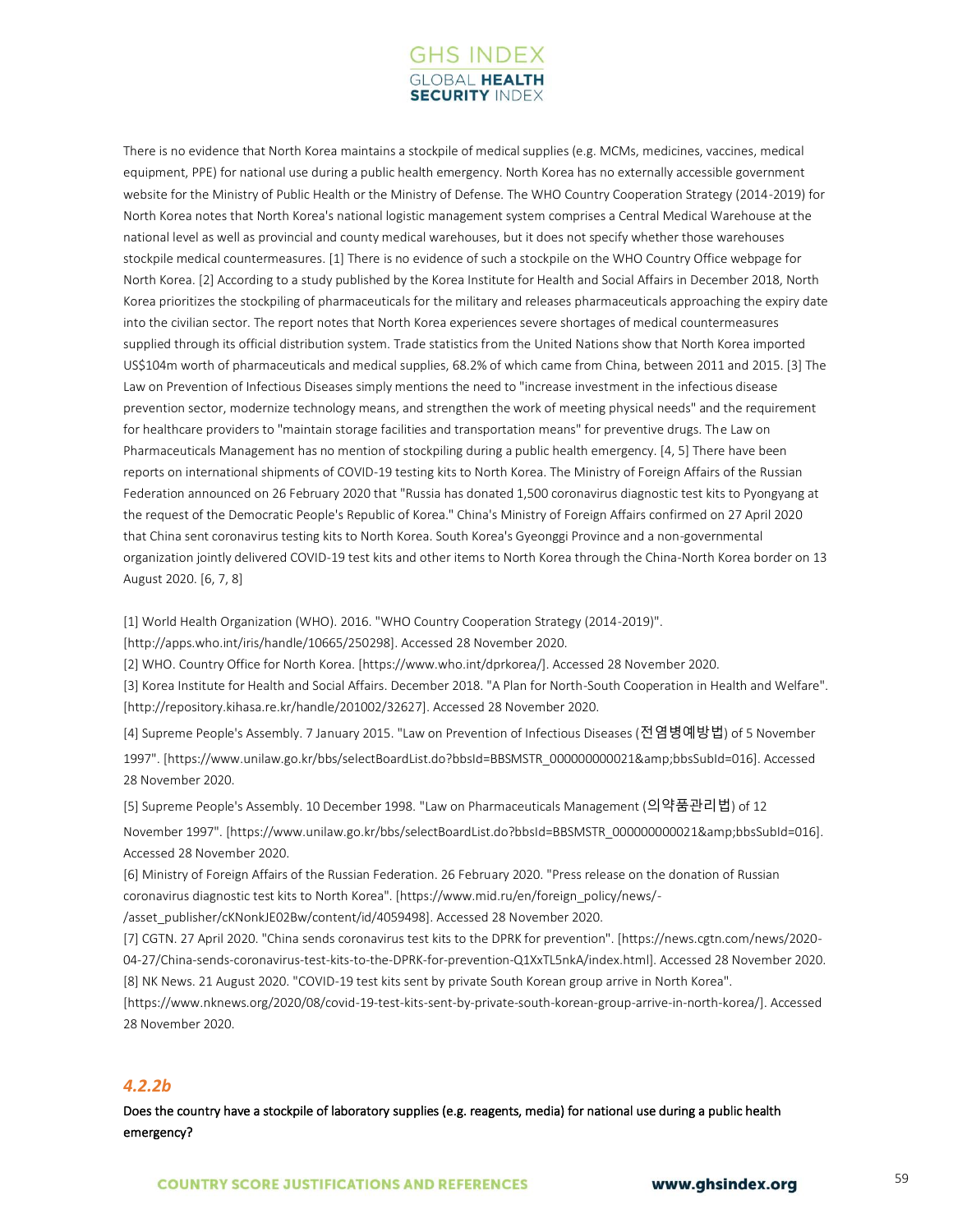

Yes = 2, Yes, but there is limited evidence about what the stockpile contains =  $1$ , No = 0

#### Current Year Score: 0

There is no evidence that North Korea has a stockpile of laboratory supplies (e.g. reagents, media) for national use during a public health emergency. North Korea has no externally accessible government website for the Ministry of Public Health or the Ministry of Defense. The Law on Prevention of Infectious Diseases simply mentions the need to "increase investment in the infectious disease prevention sector, modernize technology means, and strengthen the work of meeting physical needs" and the requirement for healthcare providers to "maintain storage facilities and transportation means" for preventive drugs. The Law on Pharmaceuticals Management has no mention of stockpiling during a public health emergency. [1, 2] During the COVID-19 outbreak, there has been evidence of international shipments of COVID-19 testing kits sent to North Korea. The Ministry of Foreign Affairs of the Russian Federation announced on 26 February 2020 that "Russia has donated 1,500 coronavirus diagnostic test kits to Pyongyang at the request of the Democratic People's Republic of Korea." China's Ministry of Foreign Affairs confirmed on 27 April 2020 that China sent coronavirus testing kits to North Korea. South Korea's Gyeonggi Province and a non-governmental organization jointly delivered COVID-19 test kits and other items to North Korea through the China-North Korea border on 13 August 2020. [3, 4, 5]

[1] Supreme People's Assembly. 7 January 2015. "Law on Prevention of Infectious Diseases (전염병예방법) of 5 November 1997". [https://www.unilaw.go.kr/bbs/selectBoardList.do?bbsId=BBSMSTR\_000000000021&bbsSubId=016]. Accessed 28 November 2020.

[2] Supreme People's Assembly. 10 December 1998. "Law on Pharmaceuticals Management (의약품관리법) of 12 November 1997". [https://www.unilaw.go.kr/bbs/selectBoardList.do?bbsId=BBSMSTR\_000000000021&bbsSubId=016]. Accessed 28 November 2020.

[3] Ministry of Foreign Affairs of the Russian Federation. 26 February 2020. "Press release on the donation of Russian coronavirus diagnostic test kits to North Korea". [https://www.mid.ru/en/foreign\_policy/news/-

/asset\_publisher/cKNonkJE02Bw/content/id/4059498]. Accessed 28 November 2020.

[4] CGTN. 27 April 2020. "China sends coronavirus test kits to the DPRK for prevention". [https://news.cgtn.com/news/2020- 04-27/China-sends-coronavirus-test-kits-to-the-DPRK-for-prevention-Q1XxTL5nkA/index.html]. Accessed 28 November 2020. [5] NK News. 21 August 2020. "COVID-19 test kits sent by private South Korean group arrive in North Korea".

[https://www.nknews.org/2020/08/covid-19-test-kits-sent-by-private-south-korean-group-arrive-in-north-korea/]. Accessed 28 November 2020.

### *4.2.2c*

Is there evidence that the country conducts or requires an annual review of the national stockpile to ensure the supply is sufficient for a public health emergency?

 $Yes = 1, No = 0$ 

#### Current Year Score: 0

There is no evidence that North Korea conducts or requires an annual review of the national stockpile to ensure the supply is sufficient for a public health emergency. North Korea has no externally accessible government website for the Ministry of Public Health or the Ministry of Defense. The WHO Country Cooperation Strategy (2014-2019) for North Korea notes that North Korea's national logistic management system comprises a Central Medical Warehouse at the national level as well as provincial and county medical warehouses, but it does not specify whether those warehouses stockpile medical countermeasures. [1] There is no evidence of such a stockpile in existence on the WHO Country Office webpage for North Korea. [2]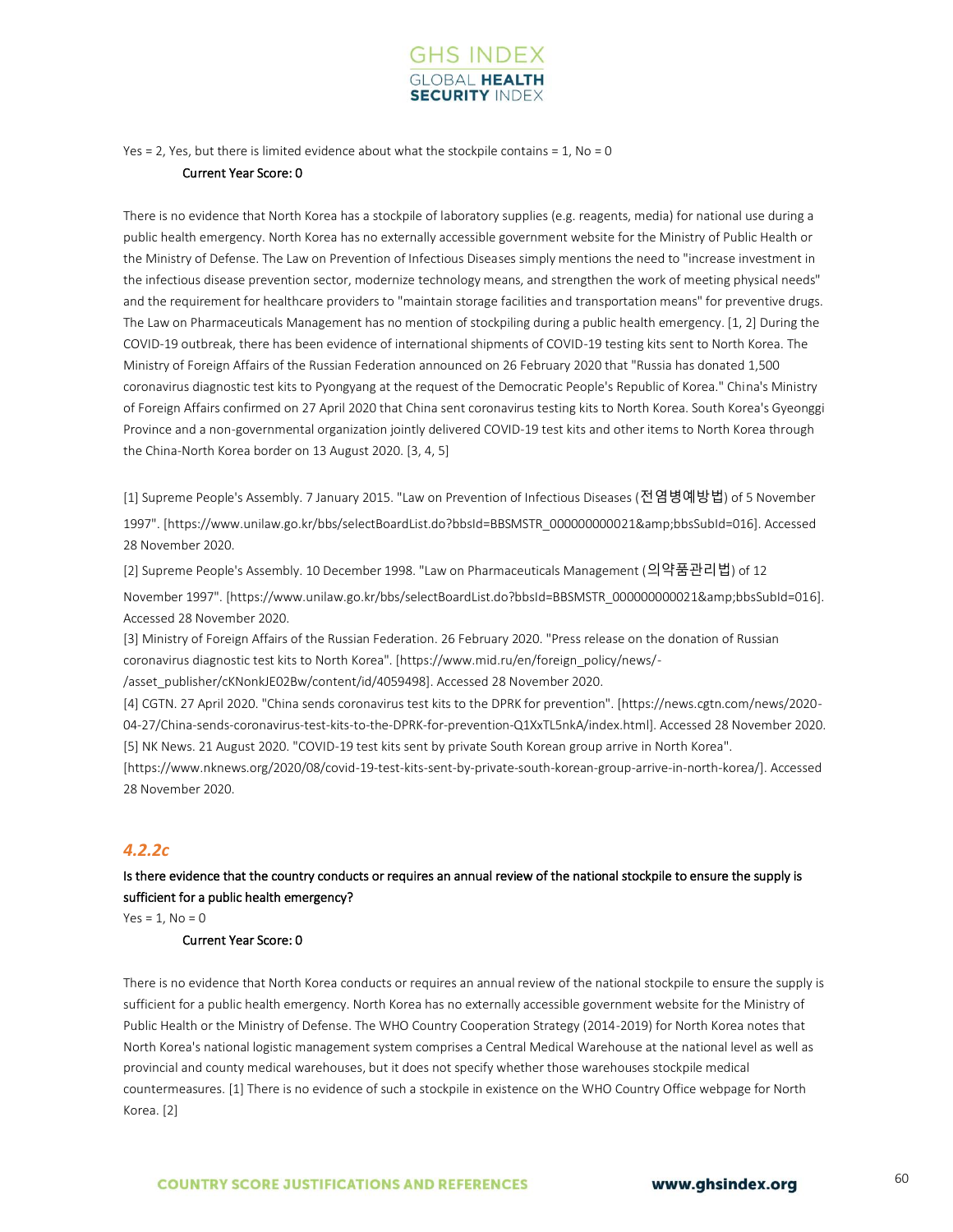

[1] World Health Organization (WHO). 2016. "WHO Country Cooperation Strategy (2014-2019)". [http://apps.who.int/iris/handle/10665/250298]. Accessed 28 November 2020. [2] WHO. Country Office for North Korea. [https://www.who.int/dprkorea/]. Accessed 28 November 2020.

# **4.2.3 Manufacturing and procurement for emergencies**

#### *4.2.3a*

Does the country meet one of the following criteria?

- Is there evidence of a plan/agreement to leverage domestic manufacturing capacity to produce medical supplies (e.g. MCMs, medicines, vaccines, equipment, PPE) for national use during a public health emergency?

- Is there evidence of a plan/mechanism to procure medical supplies (e.g. MCMs, medicines, vaccines, equipment, PPE) for national use during a public health emergency?

Needs to meet at least one of the criteria to be scored a 1 on this measure., Yes for both = 1, Yes for one = 1, No for both = 0

#### Current Year Score: 0

There is no evidence that North Korea has a plan/agreement to leverage domestic manufacturing capacity to produce medical supplies (e.g. MCMs, medicines, vaccines, equipment, PPE) for national use during a public health emergency. There is also no evidence of a plan/mechanism to procure medical supplies (e.g. MCMs, medicines, vaccines, equipment, PPE) for national use during a public health emergency. North Korea has no externally accessible government website for the Ministry of Public Health or the Ministry of Defense. The Law on Prevention of Infectious Diseases simply mentions the need to "increase investment in the infectious disease prevention sector, modernize technology means, and strengthen the work of meeting physical needs." [1] The United Nations Security Council provides sanctions waivers on humanitarian grounds. As of 29 October 2020, the DPRK Sanctions Committee has approved a total of 75 humanitarian exemption requests, including COVID-19 healthcare aid requests from the World Health Organization, UNICEF, the Eugene Bell Foundation, South Korea, and Doctors Without Borders. [2] North Korean state media have reported on domestic manufacturing capacity being diverted to the production of medical supplies. According to BBC, "doubts have also been raised about North Korea's ability to test for the virus - even though state media have reported on factories producing test kits, facial masks and disinfectants." [3] The Law on Prevention of Infectious Diseases simply mentions the need to "increase investment in the infectious disease prevention sector, modernize technology means, and strengthen the work of meeting physical needs." [4] According to a study published by the Korea Institute for Health and Social Affairs in December 2018, North Korea experiences severe shortages of medical countermeasures supplied through its official distribution system. North Korea has five major pharmaceuticals manufacturing facilities with output limited to basic drugs (such as penicillin and aspirin) and health supplements. North Korea is dependent on imports, mostly from China, to meet its needs for medical countermeasures. Citing trade statistics from the United Nations. the report notes that North Korea imported US\$104m worth of pharmaceuticals and medical supplies, 68.2% of which came from China, between 2011 and 2015. [5]

[1] Supreme People's Assembly. 7 January 2015. "Law on Prevention of Infectious Diseases (전염병예방법) of 5 November 1997". [https://www.unilaw.go.kr/bbs/selectBoardList.do?bbsId=BBSMSTR\_000000000021&bbsSubId=016]. Accessed 28 November 2020.

[2] United Nations Security Council. 29 October 2020. "Humanitarian Exemption Requests".

[https://www.un.org/securitycouncil/sanctions/1718/exemptions-measures/humanitarian-exemption-requests]. Accessed 28 November 2020.

[3] BBC. 26 February 2020. "Coronavirus: Could North Korea handle a Covid-19 outbreak?"

[https://www.bbc.com/news/world-asia-51624624]. Accessed 28 November 2020.

[4] Supreme People's Assembly. 7 January 2015. "Law on Prevention of Infectious Diseases (전염병예방법) of 5 November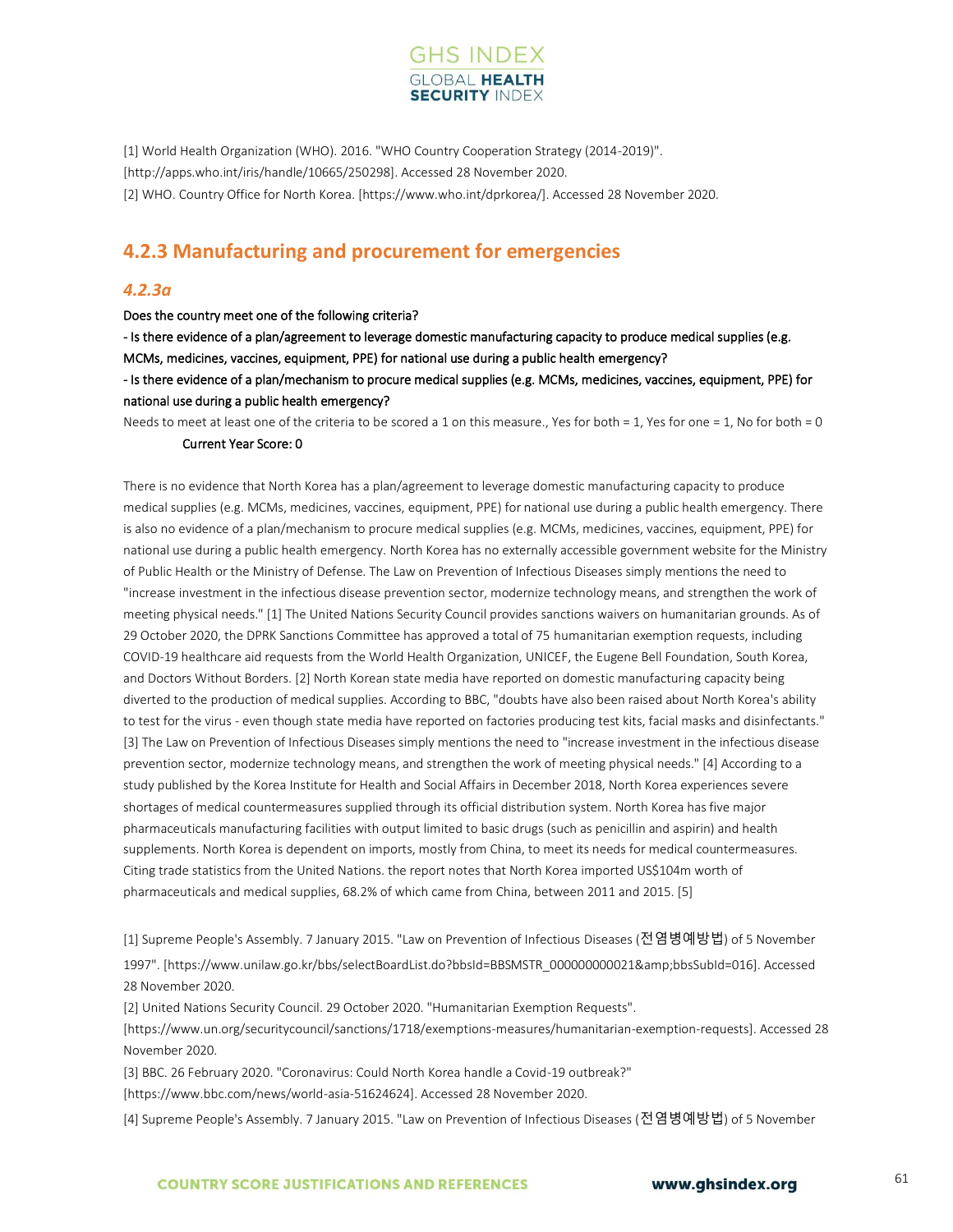

1997". [https://www.unilaw.go.kr/bbs/selectBoardList.do?bbsId=BBSMSTR\_000000000021&bbsSubId=016]. Accessed 28 November 2020.

[5] Korea Institute for Health and Social Affairs. December 2018. "A Plan for North-South Cooperation in Health and Welfare". [http://repository.kihasa.re.kr/handle/201002/32627]. Accessed 28 November 2020.

### *4.2.3b*

#### Does the country meet one of the following criteria?

- Is there evidence of a plan/agreement to leverage domestic manufacturing capacity to produce laboratory supplies (e.g. reagents, media) for national use during a public health emergency?

- Is there evidence of a plan/mechanism to procure laboratory supplies (e.g. reagents, media) for national use during a public health emergency?

Needs to meet at least one of the criteria to be scored a 1 on this measure., Yes for both = 1, Yes for one = 1, No for both = 0 Current Year Score: 0

There is no evidence of a plan/agreement to leverage domestic manufacturing capacity to produce laboratory supplies (e.g. reagents, media) for national use during a public health emergency. There evidence of a plan/mechanism to procure laboratory supplies (e.g. reagents, media) for national use during a public health emergency. North Korea has no externally accessible government website for the Ministry of Public Health or the Ministry of Defense. The Law on Prevention of Infectious Diseases simply mentions the need to "increase investment in the infectious disease prevention sector, modernize technology means, and strengthen the work of meeting physical needs." [1] The United Nations Security Council provides sanctions waivers on humanitarian grounds. As of 29 October 2020, the DPRK Sanctions Committee has approved a total of 75 humanitarian exemption requests, including COVID-19 healthcare aid requests from the World Health Organization, UNICEF, the Eugene Bell Foundation, South Korea, and Doctors Without Borders. The approved WHO requests involve deliveries of laboratory equipment. An approved exemption, effective from 1 June 2020 until 6 May 2021, allows the WHO to transfer "items to the DPRK pertaining to humanitarian activities WHO intends to undertake, in particular laboratory equipment for vaccine preventable diseases, aimed at enhancing the diagnostics capacity in the country, thus ensuring timely treatment of patients and prevention of the spread of vaccine preventable diseases among its vulnerable population, which would contribute to reducing child mortality in the country." Another approved exemption, effective from 5 June 2020 until 5 December 2020, allows the WHO to import "items to the DPRK pertaining to humanitarian activities WHO intends to undertake, including the import of laboratory equipment for vaccine preventable diseases, critical care equipment, emergency primary health care equipment, installation of a blood bag manufacturing plant, and diagnostic equipment for multidrug-resistant tuberculosis." [2]

[1] Supreme People's Assembly. 7 January 2015. "Law on Prevention of Infectious Diseases (전염병예방법) of 5 November 1997". [https://www.unilaw.go.kr/bbs/selectBoardList.do?bbsId=BBSMSTR\_000000000021&bbsSubId=016]. Accessed 28 November 2020.

[2] United Nations Security Council. 29 October 2020. "Humanitarian Exemption Requests".

[https://www.un.org/securitycouncil/sanctions/1718/exemptions-measures/humanitarian-exemption-requests]. Accessed 28 November 2020.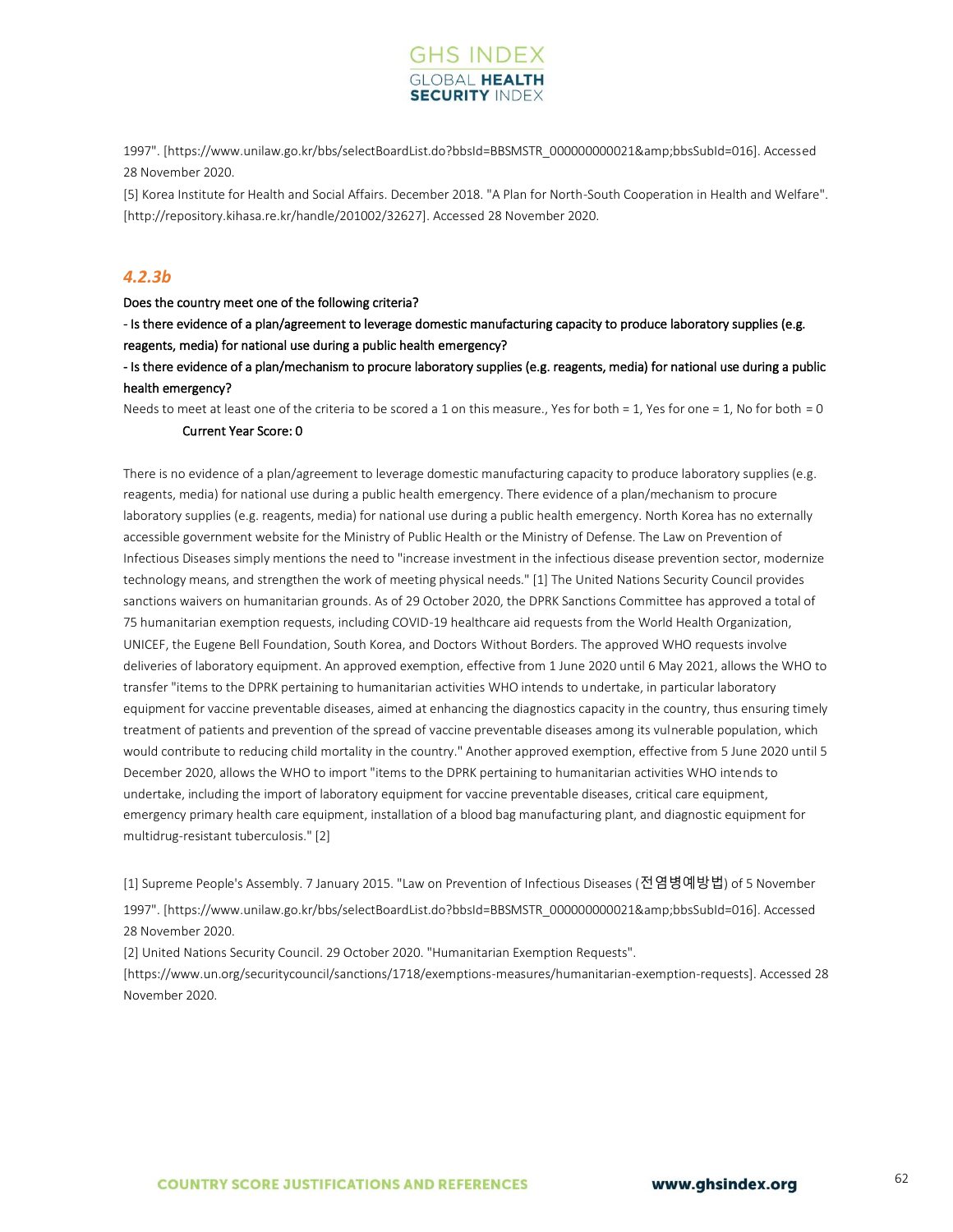

# **4.3 MEDICAL COUNTERMEASURES AND PERSONNEL DEPLOYMENT**

# **4.3.1 System for dispensing medical countermeasures (MCM) during a public health emergency**

### *4.3.1a*

Does the country have a plan, program, or guidelines in place for dispensing medical countermeasures (MCM) for national use during a public health emergency (i.e., antibiotics, vaccines, therapeutics and diagnostics)?

 $Yes = 1$ .  $No = 0$ 

### Current Year Score: 0

There is no publicly available evidence that North Korea has a plan, program, or guidelines in place for dispensing medical countermeasures for national use during a public health emergency. North Korea has no externally accessible government website for the Ministry of Public Health, the Ministry of People's Defense, or the Ministry of Public Security. The World Health Organization's Country Office for North Korea does not have information on any such capacity in North Korea, nor is here any mention of dispensing medical countermeasures for national use during a public health emergency in the country's WHO Country Cooperation Strategy (2014-2019). [1,2] The Law on Prevention of Infectious Diseases only addresses the need for mass "preventive inoculation" to be administered by area medical institutions. [3]

[1] World Health Organization (WHO). Country Office for North Korea. [https://www.who.int/dprkorea/]. Accessed 28 November 2020.

[2] WHO. 2016. "WHO Country Cooperation Strategy (2014-2019)". [http://apps.who.int/iris/handle/10665/250298]. Accessed 28 November 2020.

[3] Supreme People's Assembly. 7 January 2015. "Law on Prevention of Infectious Diseases (전염병예방법) of 5 November 1997". [https://www.unilaw.go.kr/bbs/selectBoardList.do?bbsId=BBSMSTR\_000000000021&bbsSubId=016]. Accessed 28 November 2020.

# **4.3.2 System for receiving foreign health personnel during a public health emergency**

#### *4.3.2a*

Is there a public plan in place to receive health personnel from other countries to respond to a public health emergency?  $Yes = 1, No = 0$ 

#### Current Year Score: 0

There is no available evidence that a public plan is in place in North Korea to receive health personnel from other countries to respond to a public health emergency. North Korea has no externally accessible government website for the Ministry of Public Health, the Ministry of People's Defense, or the Ministry of Public Security. The World Health Organization's Country Office for North Korea does not have information on any such capacity in North Korea. [1] According to the WHO Country Cooperation Strategy (2014-2019), North Korea has received humanitarian and development assistance from the international community including UN-organized programs. [2] None of the United Nations Security Council's approved humanitarian exemptions involved health personnel from other countries working in North Korea. [3]

[1] World Health Organization (WHO). Country Office for North Korea. [https://www.who.int/dprkorea/]. Accessed 28 November 2020.

[2] WHO. 2016. "WHO Country Cooperation Strategy (2014-2019)". [http://apps.who.int/iris/handle/10665/250298].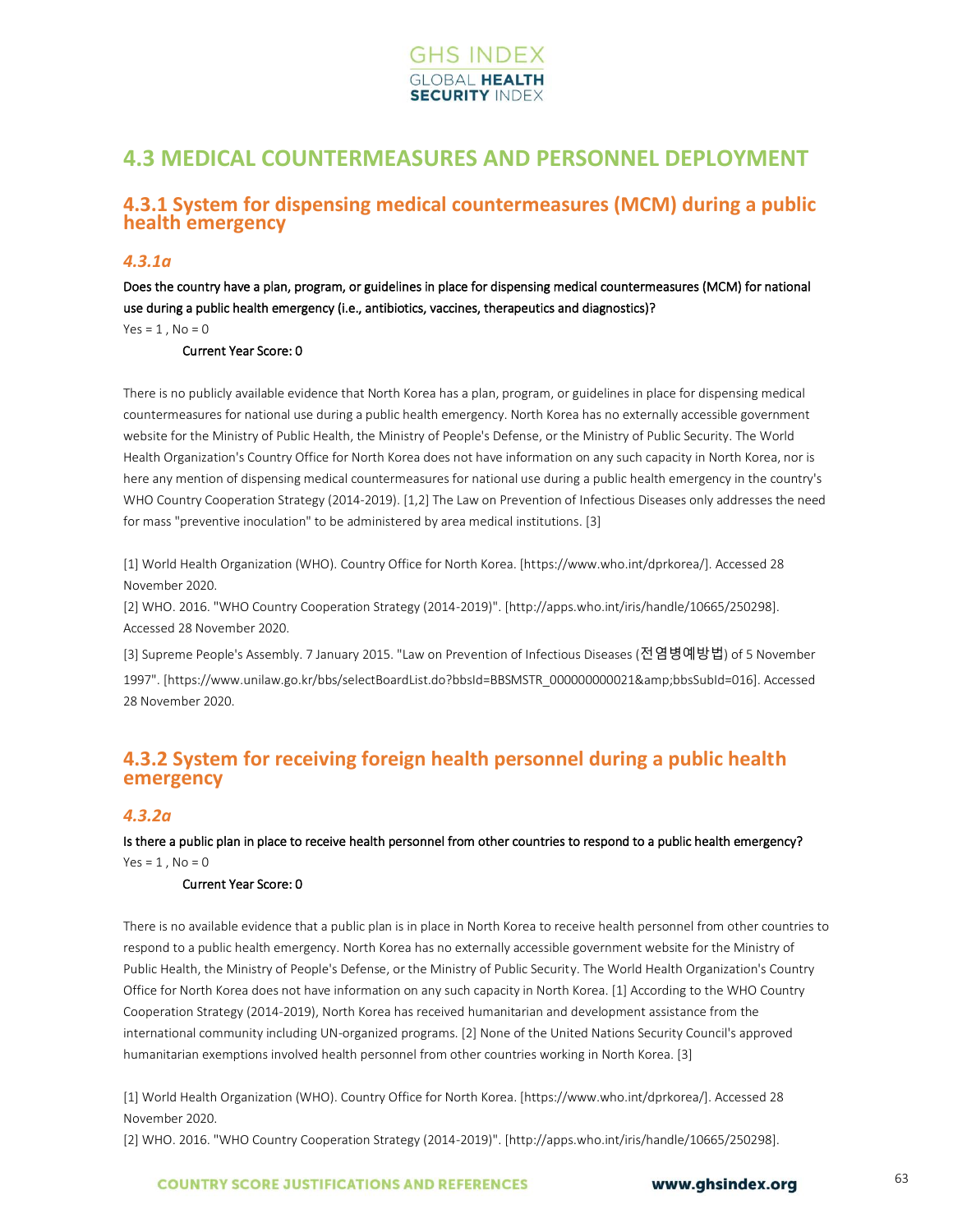

Accessed 28 November 2020.

[3] United Nations Security Council. 29 October 2020. "Humanitarian Exemption Requests".

[https://www.un.org/securitycouncil/sanctions/1718/exemptions-measures/humanitarian-exemption-requests]. Accessed 28 November 2020.

# **4.4 HEALTHCARE ACCESS**

# **4.4.1 Access to healthcare**

### *4.4.1a*

#### Does the constitution explicitly guarantee citizens' right to medical care?

Guaranteed free = 4, Guaranteed right = 3, Aspirational or subject to progressive realization = 2, Guaranteed for some groups, not universally =  $1$ , No specific provision = 0

Current Year Score: 4

2020

World Policy Analysis Center

### *4.4.1b*

# Access to skilled birth attendants (% of population)

Input number

Current Year Score: 99.5

2017

WHO/World Bank/United Nations Children's Fund (UNICEF)

### *4.4.1c*

Out-of-pocket health expenditures per capita, purchasing power parity (PPP; current international \$) Input number

Current Year Score: -

2017

WHO Global Health Expenditure database

# **4.4.2 Paid medical leave**

## *4.4.2a*

Are workers guaranteed paid sick leave?

Paid sick leave = 2, Unpaid sick leave = 1, No sick leave = 0

Current Year Score: 0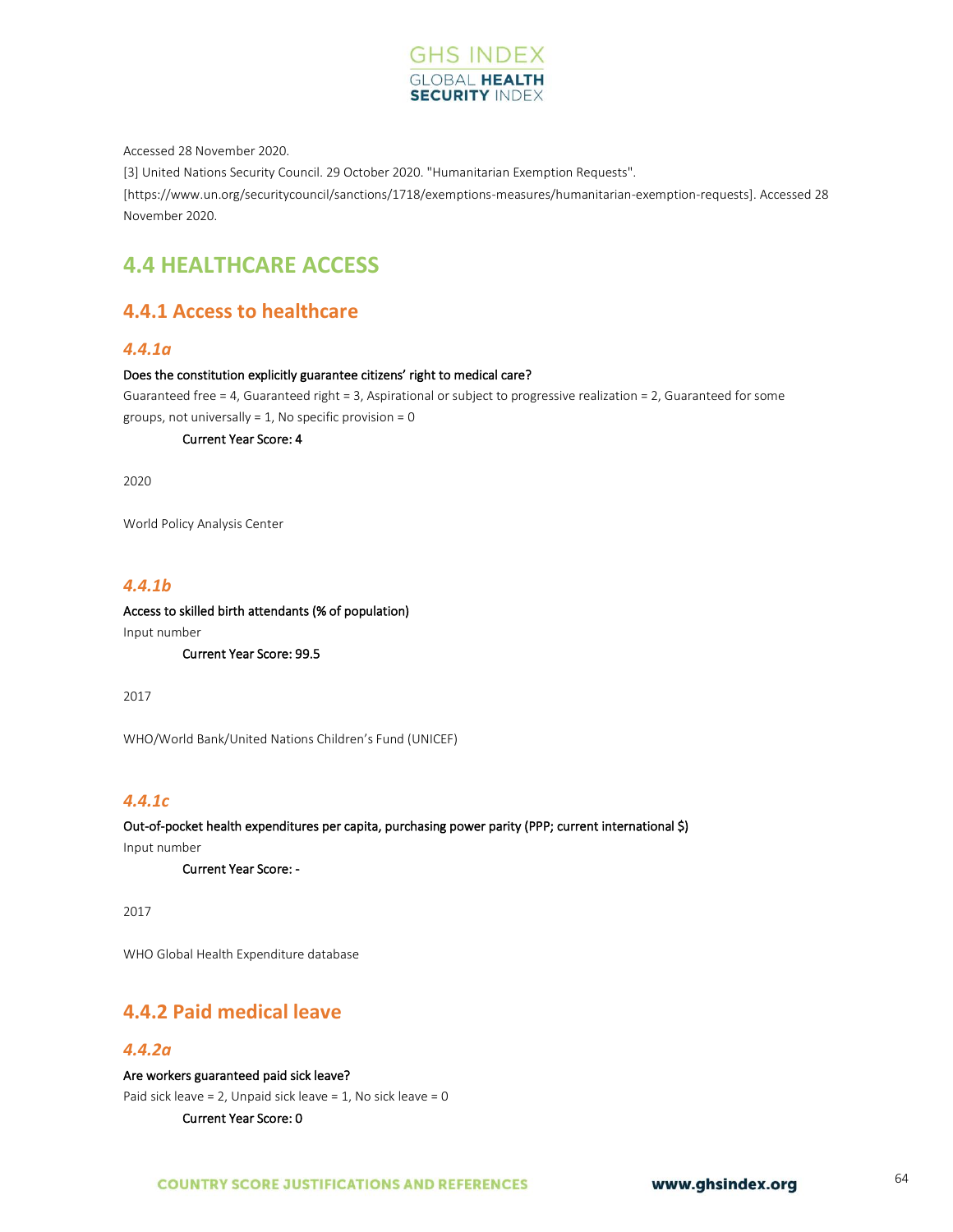

2020

World Policy Analysis Center

# **4.4.3 Healthcare worker access to healthcare**

### *4.4.3a*

Has the government issued legislation, a policy, or a public statement committing to provide prioritized healthcare services to healthcare workers who become sick as a result of responding to a public health emergency?

 $Yes = 1$ .  $No = 0$ 

Current Year Score: 0

There is no publicly available evidence that the government issued legislation, a policy or a public statement committing to provide prioritized health care services to healthcare workers who become sick as a result of responding to a public health emergency. North Korea has no externally accessible government website for the Ministry of Public Health. There are no national planning documents or emergency planning documents available. The WHO Country Office for North Korea webpage does not have information on the existence of any such arrangement in North Korea, nor if there any mention in the country's WHO Country Cooperation Strategy (2014-2019). [1,2] The Law on Prevention of Infectious Diseases does not have relevant provisions. [3]

[1] World Health Organization (WHO). Country Office for North Korea. [https://www.who.int/dprkorea/]. Accessed 28 November 2020.

[2] WHO. 2016. "WHO Country Cooperation Strategy (2014-2019)". [http://apps.who.int/iris/handle/10665/250298]. Accessed 28 November 2020.

[3] Supreme People's Assembly. 7 January 2015. "Law on Prevention of Infectious Diseases (전염병예방법) of 5 November 1997". [https://www.unilaw.go.kr/bbs/selectBoardList.do?bbsId=BBSMSTR\_000000000021&bbsSubId=016]. Accessed 8 December 2020.

# **4.5 COMMUNICATIONS WITH HEALTHCARE WORKERS DURING A PUBLIC HEALTH EMERGENCY**

# **4.5.1 Communication with healthcare workers**

### *4.5.1a*

Is there a system in place for public health officials and healthcare workers to communicate during a public health emergency?

 $Yes = 1$ ,  $No = 0$ 

Current Year Score: 0

There is no publicly available evidence that there exists a system in place for public health officials and healthcare workers to communicate during a public health emergency. North Korea has no externally accessible government website for the Ministry of Public Health. The World Health Organization (WHO) Country Office for North Korea does not have information on the existence of any such arrangement in North Korea, nor if there any mention in the country's WHO Country Cooperation Strategy (2014-2019). [1,2] The Law on Prevention of Infectious Diseases mandates centralized guidance and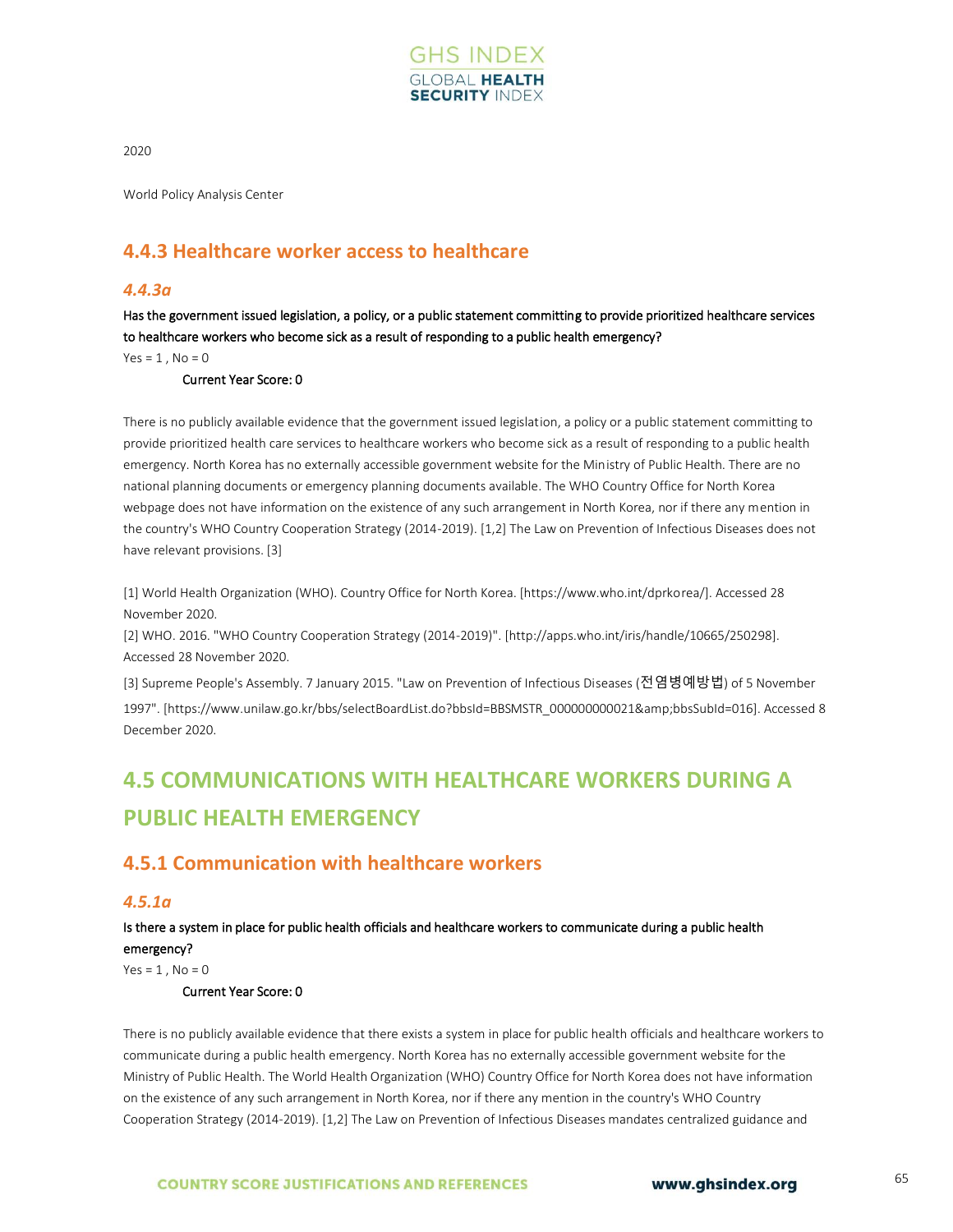

top-down control in times of public health emergency. There is no specific mention of communication between public health officials and healthcare workers. The Law on Prevention of Infectious Diseases also requires the formation of central and local government anti-epidemic committees to handle outbreaks. [3] There appears to be some channel of communication for public health officials and healthcare workers during the pandemic. According to 38 North, there is "a notable breadth and volume of reporting in North Korea's domestic media about COVID-19. Rodong Sinmun, the Workers' Party paper aimed at a domestic audience, has carried regular (and surprisingly detailed) briefs on coordination of "anti-epidemic" efforts in different provinces, including the mobilization of volunteers and "medical workers" to travel to factories and farms to educate people about the disease and preventive measures as well as other information campaigns through loudspeakers and electronic displays." [4]

[1] World Health Organization (WHO). Country Office for North Korea. [https://www.who.int/dprkorea/]. Accessed 28 November 2020.

[2] WHO. 2016. "WHO Country Cooperation Strategy (2014-2019)". [http://apps.who.int/iris/handle/10665/250298]. Accessed 28 November 2020.

[3] Supreme People's Assembly. 7 January 2015. "Law on Prevention of Infectious Diseases (전염병예방법) of 5 November 1997". [https://www.unilaw.go.kr/bbs/selectBoardList.do?bbsId=BBSMSTR\_000000000021&bbsSubId=016]. Accessed 28 November 2020.

[4] 38 North. 20 February 2020. "Pandemics and Preparation the North Korean Way".

[https://www.38north.org/2020/02/eimaabrahamian022020/]. Accessed 28 November 2020.

### *4.5.1b*

## Does the system for public health officials and healthcare workers to communicate during an emergency encompass healthcare workers in both the public and private sector?

 $Yes = 1$ .  $No = 0$ 

#### Current Year Score: 0

North Korea does not have a system for public health officials and healthcare workers to communicate during an emergency encompass healthcare workers in both the public and private sector. North Korea has no externally accessible government website for the Ministry of Public Health. The World Health Organization (WHO)'s Country Office for North Korea does not have information on any such system in North Korea, nor if there any mention in the country's WHO Country Cooperation Strategy (2014-2019). [1,2] There is no concept of private sector engagement in health emergency management. Article 39 of the Law on Prevention of Infectious Diseases clearly establishes the principle of sole guidance by the Cabinet over infectious disease prevention with local government organs handling detection, isolation, vaccination, and other prevention measures. [3] According to 38 North's analysis, there appears to be a channel of communication between local authorities and their foreign partners functioning during a public health crisis. During the Ebola shutdown in 2014, there were "discussions between Koreans and their foreign partners in the business, NGO and diplomatic communities" over North Korea's response, according to 38 North. [4]

[1] World Health Organization (WHO). Country Office for North Korea. [https://www.who.int/dprkorea/]. Accessed 28 November 2020.

[2] WHO. 2016. "WHO Country Cooperation Strategy (2014-2019)". [http://apps.who.int/iris/handle/10665/250298]. Accessed 28 November 2020.

[3] Supreme People's Assembly. 7 January 2015. "Law on Prevention of Infectious Diseases (전염병예방법) of 5 November 1997". [https://www.unilaw.go.kr/bbs/selectBoardList.do?bbsId=BBSMSTR\_000000000021&bbsSubId=016]. Accessed 28 November 2020.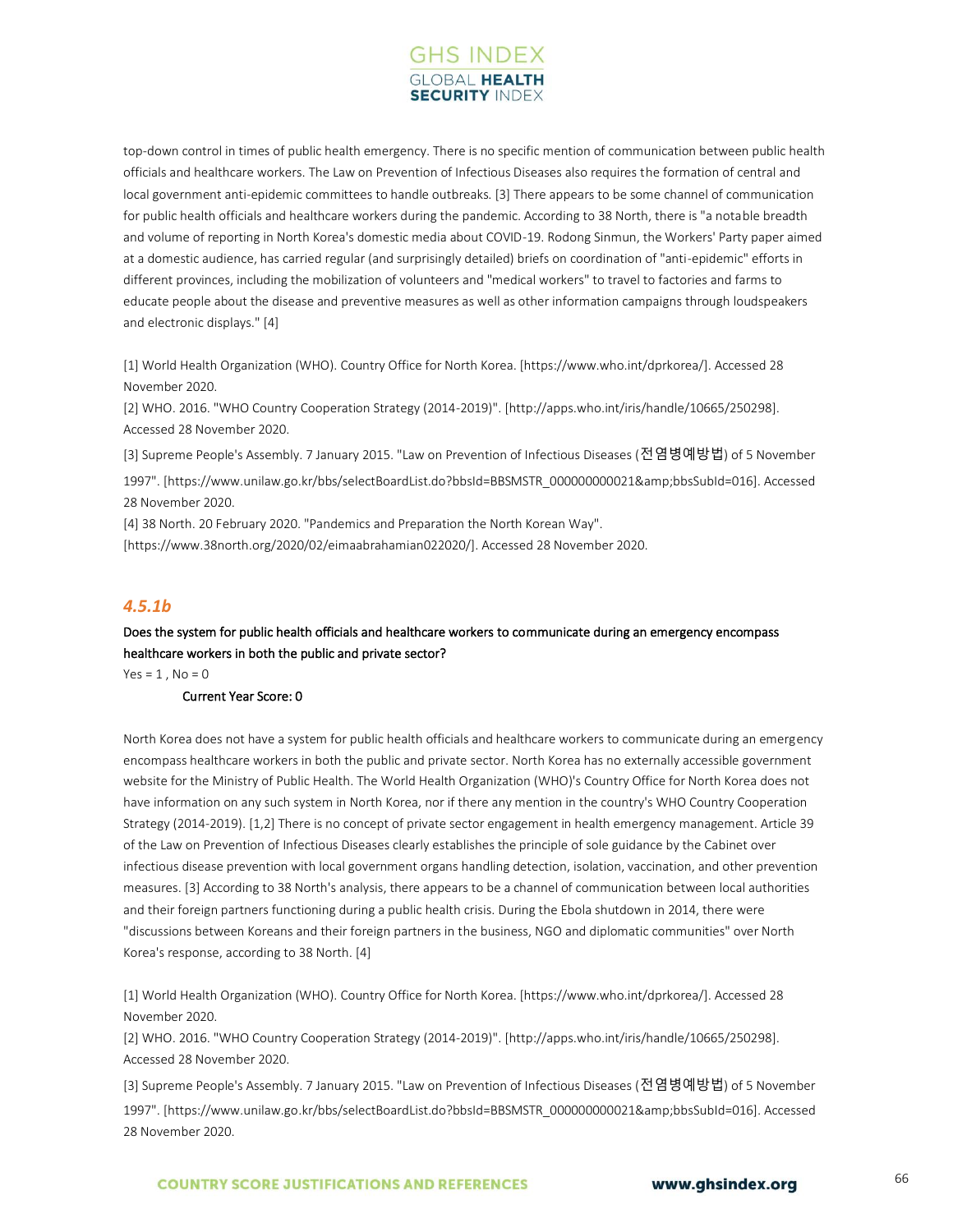

[4] 38 North. 20 February 2020. "Pandemics and Preparation the North Korean Way". [https://www.38north.org/2020/02/eimaabrahamian022020/]. Accessed 28 November 2020.

# **4.6 INFECTION CONTROL PRACTICES AND AVAILABILITY OF EQUIPMENT**

# **4.6.1 Healthcare associated infection (HCAI) prevention and control programs**

## *4.6.1a*

Is there evidence that the national public health system is monitoring for and tracking the number of healthcare associated infections (HCAI) that take place in healthcare facilities?

 $Yes = 1$ ,  $No = 0$ 

#### Current Year Score: 0

There is no publicly available evidence that North Korea has a national public health system monitoring for and tracking the number of health care associated infections (HCAI) that take place in healthcare facilities. North Korea has no externally accessible government website. The World Health Organization (WHO) Country Office for North Korea does not have information on any such system in North Korea. [1] The Ministry of Public Health's Medium Term Strategic Plan for the Development of the Health Sector (2016-2020) calls for establishing a database for hospital infection control as one of the proposed activities to ensure the provision of quality health services. [2] The Ministry of Public Health's National Strategic Plan on Antimicrobial Resistance (2018-2020) addresses the need to "improve infection control in healthcare settings" through the development of capabilities to collect, process, analyze, and report data on healthcare associated infections. [3] The National Strategic Plan on Antimicrobial Resistance (2018-2020) is the only North Korea document available from the WHO Library of national action plans. The national plan has no mention of any monitoring or tracking activity with regard to health care associated infections. [4]

[1] World Health Organization (WHO). Country Office for North Korea. [https://www.who.int/dprkorea/]. Accessed 28 November 2020.

[2] Ministry of Public Health. 2017. "Medium Term Strategic Plan for the Development of the Health Sector (2016-2020)". [http://staging.nationalplanningcycles.org/sites/default/files/planning\_cycle\_repository/democratic\_peoples\_republic\_of\_ko rea/dpr\_korea\_medium\_term\_strategic\_plan\_2016-20.pdf]. Accessed 28 November 2020.

[3] World Health Organization. "National Strategic Plan on Antimicrobial Resistance (2018-2020)".

[http://extwprlegs1.fao.org/docs/pdf/prk182160.pdf]. Accessed 28 November 2020.

[4] World Health Organisation. "Library of national action plans". [http://www.who.int/drugresistance/actionplans/library/en/]. Accessed 28 November 2020.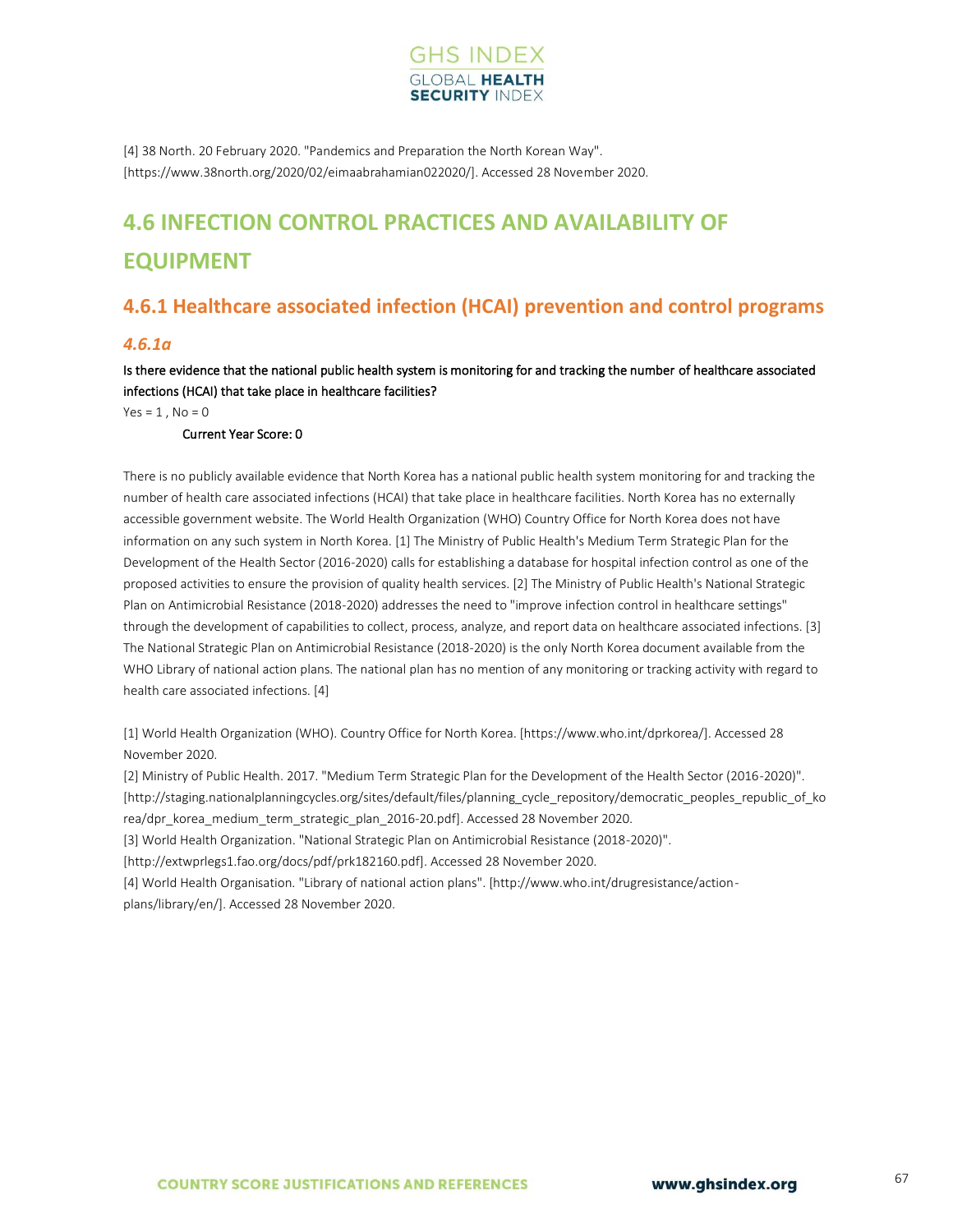

# **4.7 CAPACITY TO TEST AND APPROVE NEW MEDICAL COUNTERMEASURES**

# **4.7.1 Regulatory process for conducting clinical trials of unregistered interventions**

### *4.7.1a*

Is there a national requirement for ethical review (e.g., from an ethics committee or via Institutional Review Board approval) before beginning a clinical trial?

 $Yes = 1, No = 0$ 

#### Current Year Score: 0

There is no evidence suggesting the existence of a national requirement for ethical review before beginning a clinical trial in North Korea. North Korea has no externally accessible government website. The World Health Organization (WHO) Country Office for North Korea does not have information on any such requirement in North Korea, nor is there any mention in the country's WHO Country Cooperation Strategy (2014-2019). [1,2] The Pharmaceuticals Control Law has no evidence of a national requirement for ethical review. [3]

[1] World Health Organization (WHO). Country Office for North Korea. [https://www.who.int/dprkorea/]. Accessed 28 November 2020.

[2] WHO. 2016. "WHO Country Cooperation Strategy (2014-2019)". [http://apps.who.int/iris/handle/10665/250298]. Accessed 28 November 2020.

[3] Supreme People's Assembly. 10 December 1998. "Law on Pharmaceuticals Management (의약품관리법) of 12 November 1997". [https://www.unilaw.go.kr/bbs/selectBoardList.do?bbsId=BBSMSTR\_00000000021&bbsSubId=016]. Accessed 28 November 2020.

## *4.7.1b*

### Is there an expedited process for approving clinical trials for unregistered medical countermeasures (MCM) to treat ongoing epidemics?

 $Yes = 1$ .  $No = 0$ 

#### Current Year Score: 0

There is no publicly available evidence suggesting the existence of an expedited process for approving clinical trials for unregistered medical countermeasures to treat ongoing pandemics. North Korea has no externally accessible government website for the Ministry of Public Health (MOPH). The World Health Organization (WHO) Country Office for North Korea does not have information on an expedited process in North Korea, nor is there any mention in the country's WHO Country Cooperation Strategy (2014-2019). [1,2] The Pharmaceuticals Control Law has no evidence of an expedited process for approving clinical trials for unregistered medical countermeasures to treat ongoing pandemics. [3]

[1] World Health Organization (WHO). Country Office for North Korea. [https://www.who.int/dprkorea/]. Accessed 28 November 2020.

[2] WHO. 2016. "WHO Country Cooperation Strategy (2014-2019)". [http://apps.who.int/iris/handle/10665/250298]. Accessed 28 November 2020.

[3] Supreme People's Assembly. 10 December 1998. "Law on Pharmaceuticals Management (의약품관리법) of 12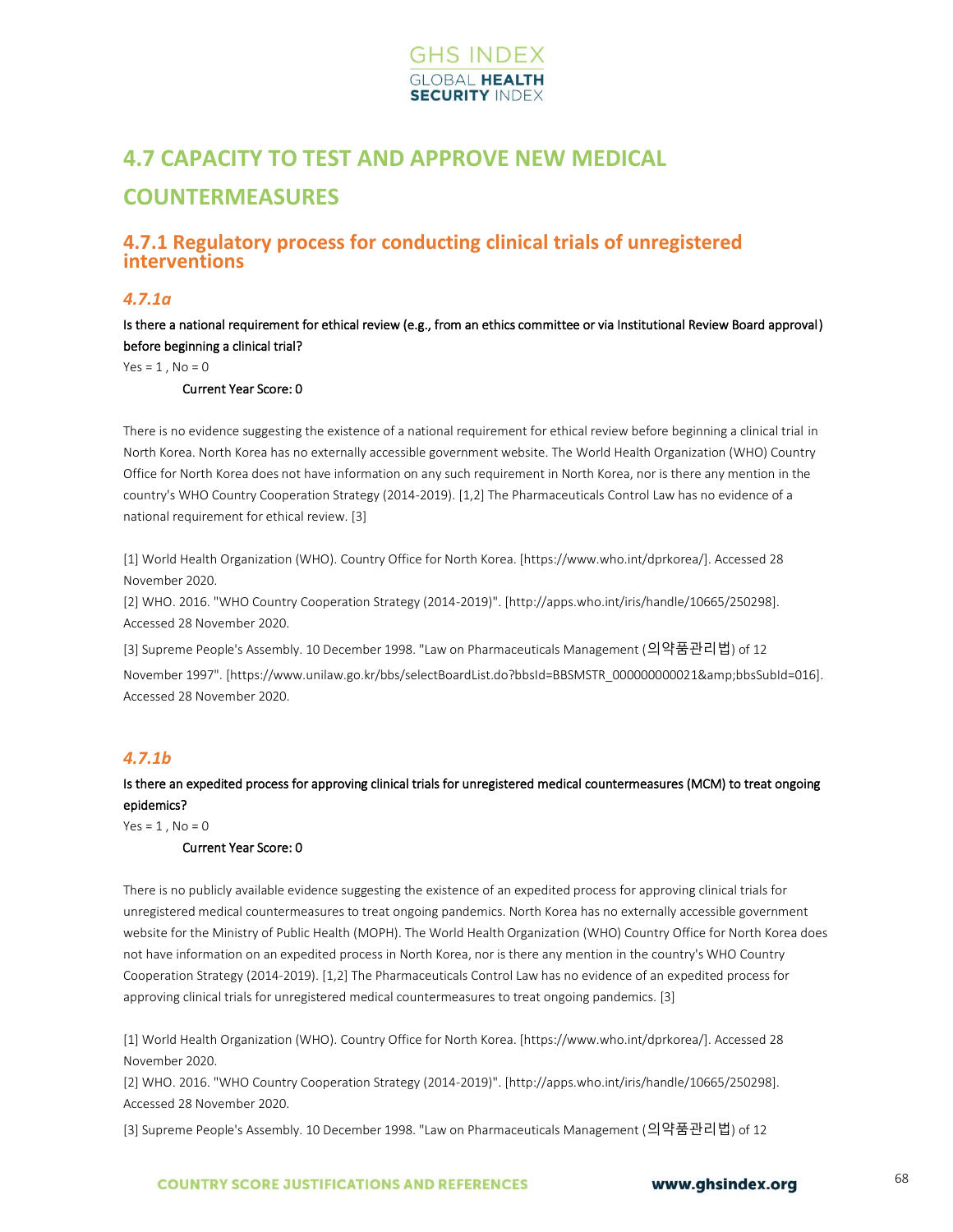

November 1997". [https://www.unilaw.go.kr/bbs/selectBoardList.do?bbsId=BBSMSTR\_000000000021&bbsSubId=016]. Accessed 28 November 2020.

# **4.7.2 Regulatory process for approving medical countermeasures**

### *4.7.2a*

Is there a government agency responsible for approving new medical countermeasures (MCM) for humans?  $Yes = 1, No = 0$ 

#### Current Year Score: 0

There is no publicly available evidence that North Korea has a government agency responsible for approving new medical countermeasures for humans. North Korea has no externally accessible government website for the Ministry of Public Health (MOPH) or any other relevant ministry. The World Health Organization (WHO) Country Office for North Korea does not have any related information, nor is there any mention in the country's WHO Country Cooperation Strategy (2014-2019). [1,2] The Pharmaceuticals Control Law states that the "central health guiding organ" is responsible for drug approval without specifying the name of the agency. [3] According to the WHO's "Drug Policy and Pharmaceuticals in Health Care Delivery" mission report released in June 2012, the National Drug Regulatory Authority (NDRA) is responsible for ensuring the "quality and safety of all medicines manufactured locally and imported" and enforcing "all national legislation and regulation concerning drugs." The report states: "The Bureau of Allopathic Medicines Manufacturing in MOPH issues licenses for manufacturing plants. The NDRA should be involved in checking all documentation, analyzing drug samples, inspection for GMP, inspection of drug outlet premises, etc. prior to the issuance of licenses for manufacture, importation, pharmacy shops, etc. However, it is unclear what the role of the NDRA is in the issuing of such licenses." [4]

[1] World Health Organization (WHO). Country Office for North Korea. [https://www.who.int/dprkorea/]. Accessed 28 November 2020.

[2] WHO. 2016. "WHO Country Cooperation Strategy (2014-2019)". [http://apps.who.int/iris/handle/10665/250298]. Accessed 28 November 2020.

[3] Supreme People's Assembly. 10 December 1998. "Law on Pharmaceuticals Management (의약품관리법) of 12 November 1997". [https://www.unilaw.go.kr/bbs/selectBoardList.do?bbsId=BBSMSTR\_000000000021&bbsSubId=016]. Accessed 28 November 2020.

[4] WHO, Regional Office for South East Asia. 30 June 2012. "Democratic People's Republic of Korea Drug Policy and Pharmaceuticals in Health Care Delivery: Mission Report 4-15 June 2012". [https://www.who.int/docs/defaultsource/searo/hsd/edm/csa-dprk-situational-analysis2012.pdf?sfvrsn=3612b6d6\_2]. Accessed 28 November 2020.

### *4.7.2b*

## Is there an expedited process for approving medical countermeasures (MCM) for human use during public health emergencies?

 $Yes = 1, No = 0$ 

#### Current Year Score: 0

There is no publicly available evidence suggesting the existence of an expedited process for approving medical countermeasures (MCM) for human use during public health emergencies. North Korea has no externally accessible government website for the Ministry of Public Health or any other relevant ministry. The WHO Country Office for North Korea does not have information on an expedited process in North Korea, nor is there any mention in the country's WHO Country Cooperation Strategy (2014-2019). [1,2] The Pharmaceuticals Control Law has no evidence of an expedited process.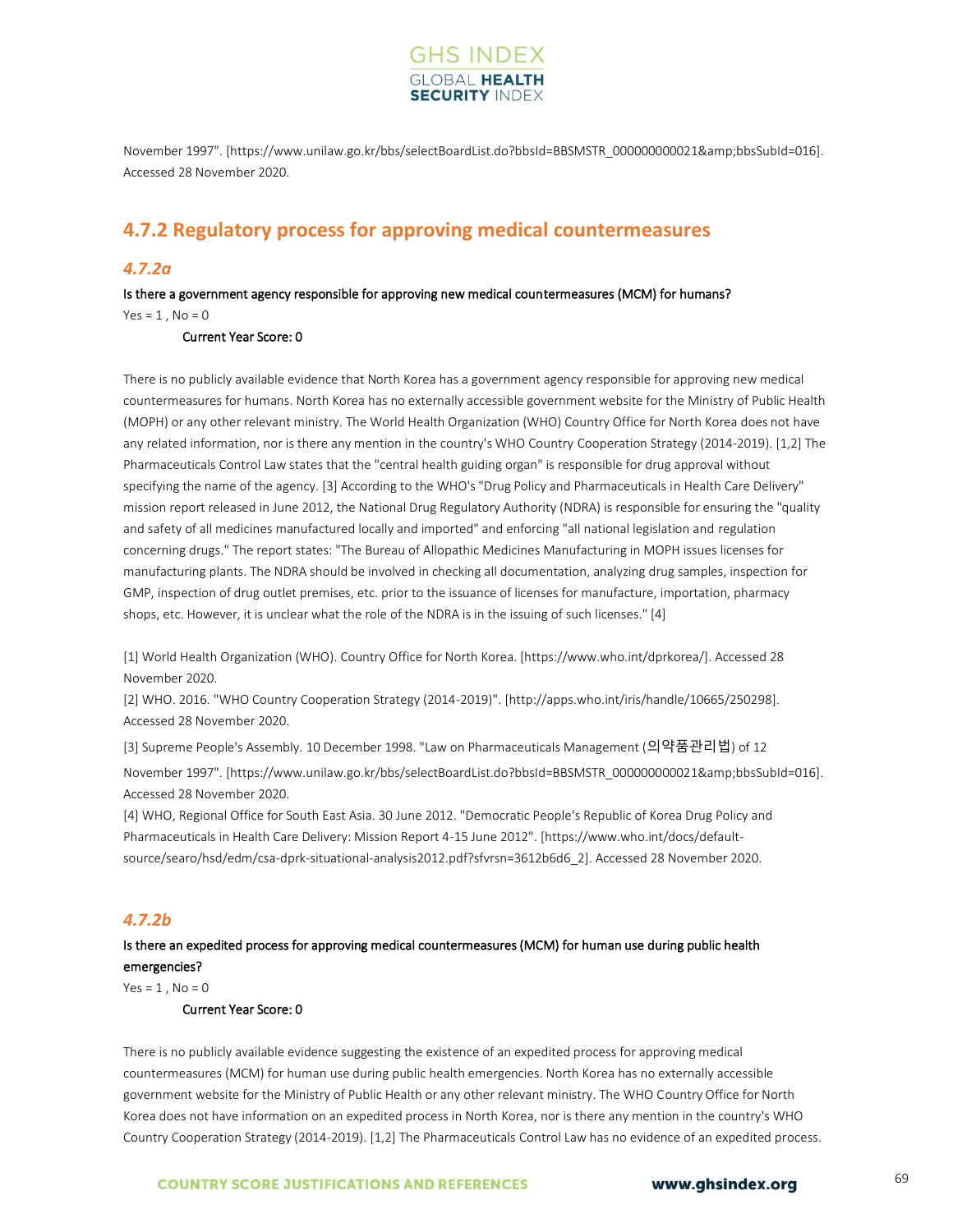

[3] The WHO's "Drug Policy and Pharmaceuticals in Health Care Delivery" mission report released in June 2012 has no mention of an expedited process for approving MCM. [4]

[1] World Health Organization (WHO). Country Office for North Korea. [https://www.who.int/dprkorea/]. Accessed 28 November 2020.

[2] WHO. 2016. "WHO Country Cooperation Strategy (2014-2019)". [http://apps.who.int/iris/handle/10665/250298]. Accessed 28 November 2020.

[3] Supreme People's Assembly. 10 December 1998. "Law on Pharmaceuticals Management (의약품관리법) of 12

November 1997". [https://www.unilaw.go.kr/bbs/selectBoardList.do?bbsId=BBSMSTR\_00000000021&bbsSubId=016]. Accessed 28 November 2020.

[4] WHO, Regional Office for South East Asia. 30 June 2012. "Democratic People's Republic of Korea Drug Policy and Pharmaceuticals in Health Care Delivery: Mission Report 4-15 June 2012". [https://www.who.int/docs/defaultsource/searo/hsd/edm/csa-dprk-situational-analysis2012.pdf?sfvrsn=3612b6d6\_2]. Accessed 28 November 2020.

# **Category 5: Commitments to improving national capacity, financing plans to address gaps, and adhering to global norms**

# **5.1 INTERNATIONAL HEALTH REGULATIONS (IHR) REPORTING COMPLIANCE AND DISASTER RISK REDUCTION**

# **5.1.1 Official IHR reporting**

### *5.1.1a*

Has the country submitted IHR reports to the WHO for the previous calendar year?  $Yes = 1, No = 0$ 

Current Year Score: 1

2020

World Health Organization

# **5.1.2 Integration of health into disaster risk reduction**

### *5.1.2a*

Are epidemics and pandemics integrated into the national risk reduction strategy or is there a standalone national disaster risk reduction strategy for epidemics and pandemics?

 $Yes = 1$ .  $No = 0$ 

Current Year Score: 0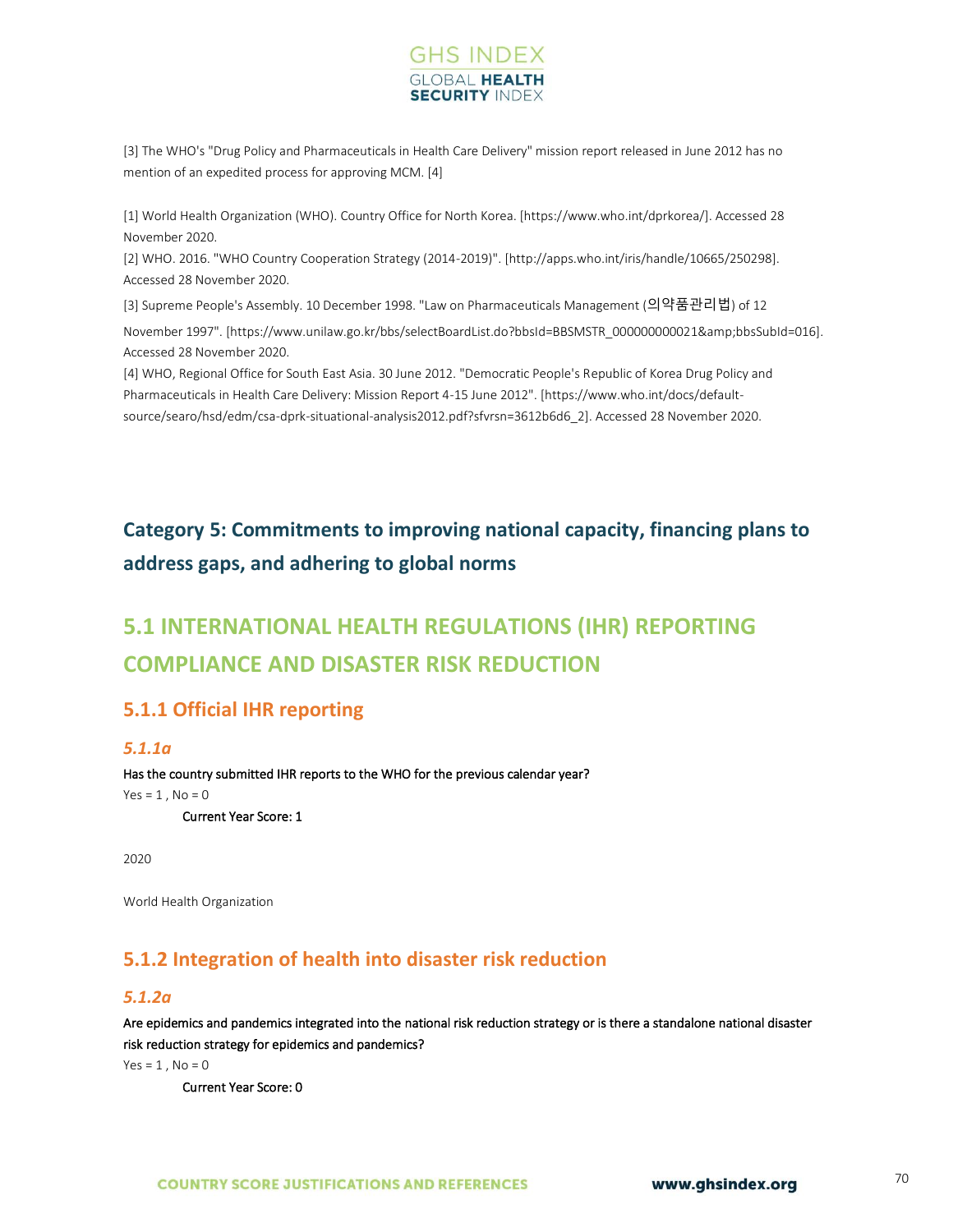

There is no public evidence that North Korea has a national risk reduction strategy that integrates epidemics and pandemics or a standalone national disaster risk reduction strategy for epidemics and pandemics. According to an updated Nationally Determined Contribution (NCD) to the Secretariat of the United Nations Framework Convention on Climate Change, North Korea has developed the "National Disaster Risk Reduction Strategy 2019-2030" and the "National Environment Protection Strategy 2019-2030." The notice from North Korea's Permanent Mission to the United Nations dated 19 September 2019 contains no mention of epidemic and pandemic risk reduction. There is no further evidence elaborating on the new national disaster risk strategy. [1] The Law on Prevention of Infectious Diseases does not have relevant provisions. [2]

[1] DPRK Permanent Mission to the United Nations. 19 September 2020. "Updated Nationally Determined Contribution of the DPRK".

[https://www4.unfccc.int/sites/ndcstaging/PublishedDocuments/Democratic%20People%27s%20Republic%20of%20Korea% 20First/2019.09.19\_DPRK%20letter%20to%20SG%20special%20envoy%20for%20NDC.pdf]. Accessed 13 December 2020.

[2] Supreme People's Assembly. 7 January 2015. "Law on Prevention of Infectious Diseases (전염병예방법) of 5 November 1997". [https://www.unilaw.go.kr/bbs/selectBoardList.do?bbsId=BBSMSTR\_000000000021&bbsSubId=016]. Accessed 8 December 2020.

# **5.2 CROSS-BORDER AGREEMENTS ON PUBLIC HEALTH AND ANIMAL HEALTH EMERGENCY RESPONSE**

# **5.2.1 Cross-border agreements**

### *5.2.1a*

### Does the country have cross-border agreements, protocols, or MOUs with neighboring countries, or as part of a regional group, with regards to public health emergencies?

Yes = 2, Yes, but there is evidence of gaps in implementation =  $1$ , No = 0

#### Current Year Score: 1

North Korea has an agreement with South Korea to collaborate on the prevention of pandemic outbreaks and the management of public health emergencies; however, there are gaps in implementation. The Pyeongyang Joint Declaration issued from a summit between North and South Korea in September 2018 includes an inter-Korean agreement to "strengthen cooperation in the areas of prevention of epidemics, public health and medical care, including emergency measures to prevent the entry and spread of contagious diseases". [1] In November 2018 North Korea and South Korea agreed to share information on infectious diseases with each other. However, there has been no reported follow-up action. [2] Citing Chinese state media, BBC reported on 9 May 2020 that Chinese President Xi Jinping expressed concern about the pandemic risk in China's traditional ally North Korea. Xi urged "efforts to strengthen cooperation in preventing the spread of the coronavirus" and expressed willingness to "continue to provide assistance within its own capacity for [North Korea] in the fight against Covid-19." [3] The WHO is committed to working on regional collaboration ties between North Korea and neighboring countries including South Korea, China and Japan. According to the WHO Country Cooperation Strategy (2014- 2019) for North Korea, "efforts to further improve communication and facilitate collaboration with other levels of WHO as well as partners outside of the country are ongoing." The Regional Office's role in facilitating inter-regional multi-country collaboration is also emphasized in the area of malaria and other communicable diseases. [4]

[1] South Korean Ministry of Unification. 21 September 2018. "Pyeongyang Joint Declaration of September 2018". [http://unikorea.go.kr/eng\_unikorea/news/releases/?boardId=bbs\_0000000000000034&mode=view&cntId=5419 3&category=&pageIdx=]. Accessed 28 November 2020.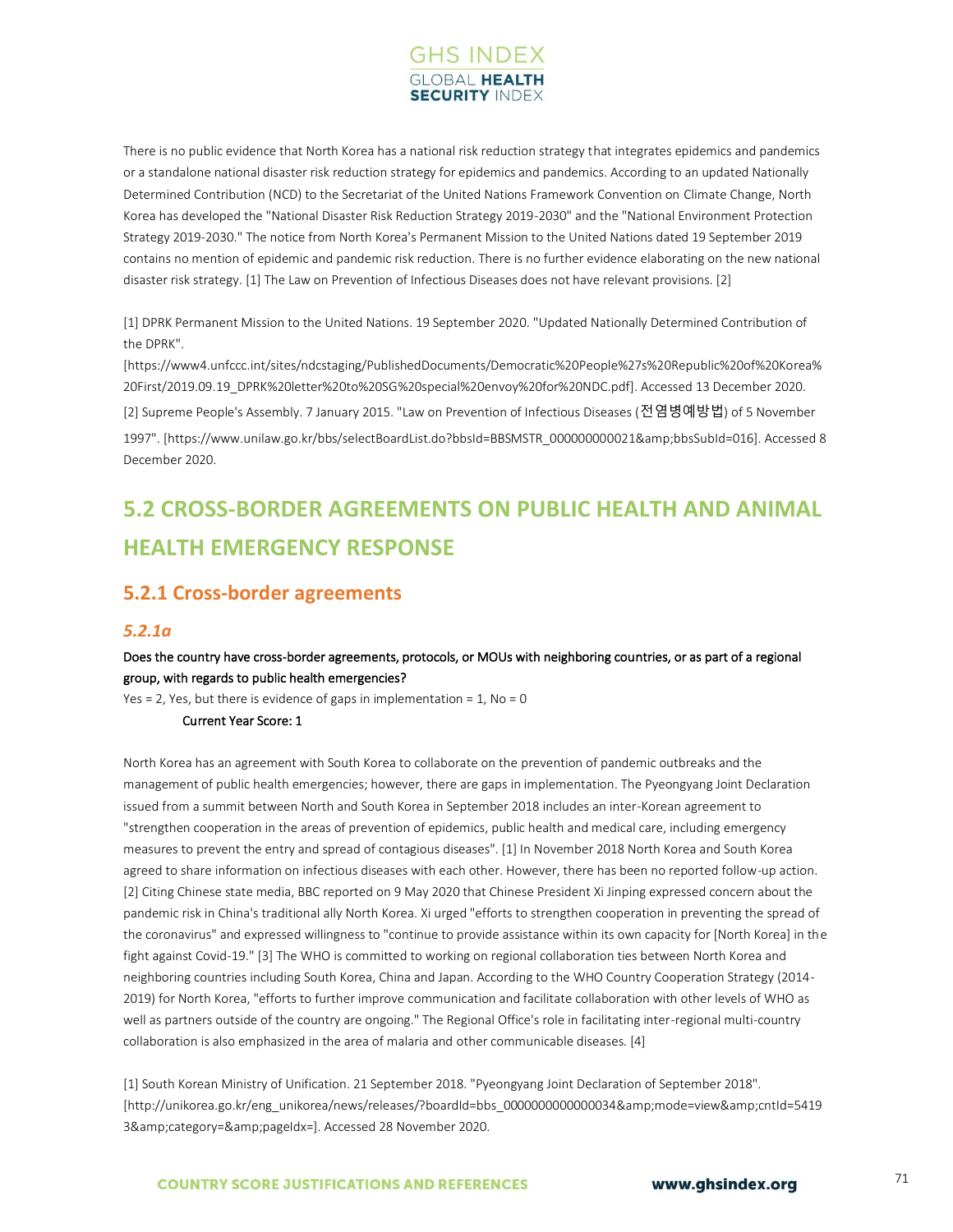

[2] South Korean Ministry of Unification. 7 November 2018. "Joint Statement on Inter-Korean Healthcare Subcommittee Meeting". [https://dialogue.unikorea.go.kr/ukd/e/usrtalkmanage/View.do]. Accessed 28 November 2020. [3] BBC. 9 May 2020. "Coronavirus: China offers to help North Korea fight pandemic". [https://www.bbc.com/news/worldasia-52597749]. Accessed 28 November 2020. [4] World Health Organization. 2016. "WHO Country Cooperation Strategy (2014-2019)".

[http://apps.who.int/iris/handle/10665/250298]. Accessed 28 November 2020.

### *5.2.1b*

### Does the country have cross-border agreements, protocols, or MOUs with neighboring countries, or as part of a regional group, with regards to animal health emergencies?

Yes = 2, Yes, but there is evidence of gaps in implementation =  $1$ , No = 0

#### Current Year Score: 0

There is no evidence suggesting that North Korea has cross-border agreements, protocols or MOUs with neighboring countries, or as part of a regional group, with regards to animal health emergencies. North Korea has no externally accessible government website for the Ministry of Public Health or any other relevant agency. The Food and Agriculture Organization (FAO) or the World Organization for Animal Health (OIE) has no record of such an agreement North Korea has with neighboring countries. [1, 2] The FAO, however, has developed the Country Programming Framework (CPF) for 2018-2021 through "consultation and agreement" with the National Committee for FAO including the Ministry of Foreign Affairs, the Ministry of Agriculture, the Ministry of Land and Environment Protection, the Ministry of Fisheries, the Ministry of Urban Management, the State Committee for Emergency and Disaster Management (SCEDM), and the State Commission of Science and Technology as well as with UN agencies. The CPF cites "provision of improved animal health care" among the best practices to target during the plan period. [3] There is a legacy inter-Korean agreement for health and environmental protection. The Inter-Korean Health and Environment Protection Cooperation Subcommittee agreement signed in December 2007 contains provisions on infectious disease control and prevention with no mention of animal health. [4]

[1] Food and Agriculture Organization. "FAO in the Democratic People's Republic of Korea". [http://www.fao.org/democraticpeoples-republic-of-korea/fao-in-dpr-korea/en/]. Accessed 29 November 2020.

[2] World Organization for Animal Health. " Cooperation agreements". [https://www.oie.int/en/about-us/key-

texts/cooperation-agreements/]. Accessed 29 November 2020.

[3] FAO. October 2018. "Country Programming Framework for the Democratic People's Republic of Korea".

[http://www.fao.org/3/ca3052en/ca3052en.pdf]. Accessed 29 November 2020.

[4] South Korean Ministry of Unification. 21 December 2007. "Inter-Korean Health and Environment Protection Cooperation Subcommittee agreement". [https://www.korea.kr/archive/expDocView.do?docId=22087]. Accessed 8 December 2020.

# **5.3 INTERNATIONAL COMMITMENTS**

# **5.3.1 Participation in international agreements**

### *5.3.1a*

#### Does the county have signatory and ratification (or same legal effect) status to the Biological Weapons Convention?

Signed and ratified (or action having the same legal effect) = 2, Signed = 1, Non-compliant or not a member = 0

Current Year Score: 2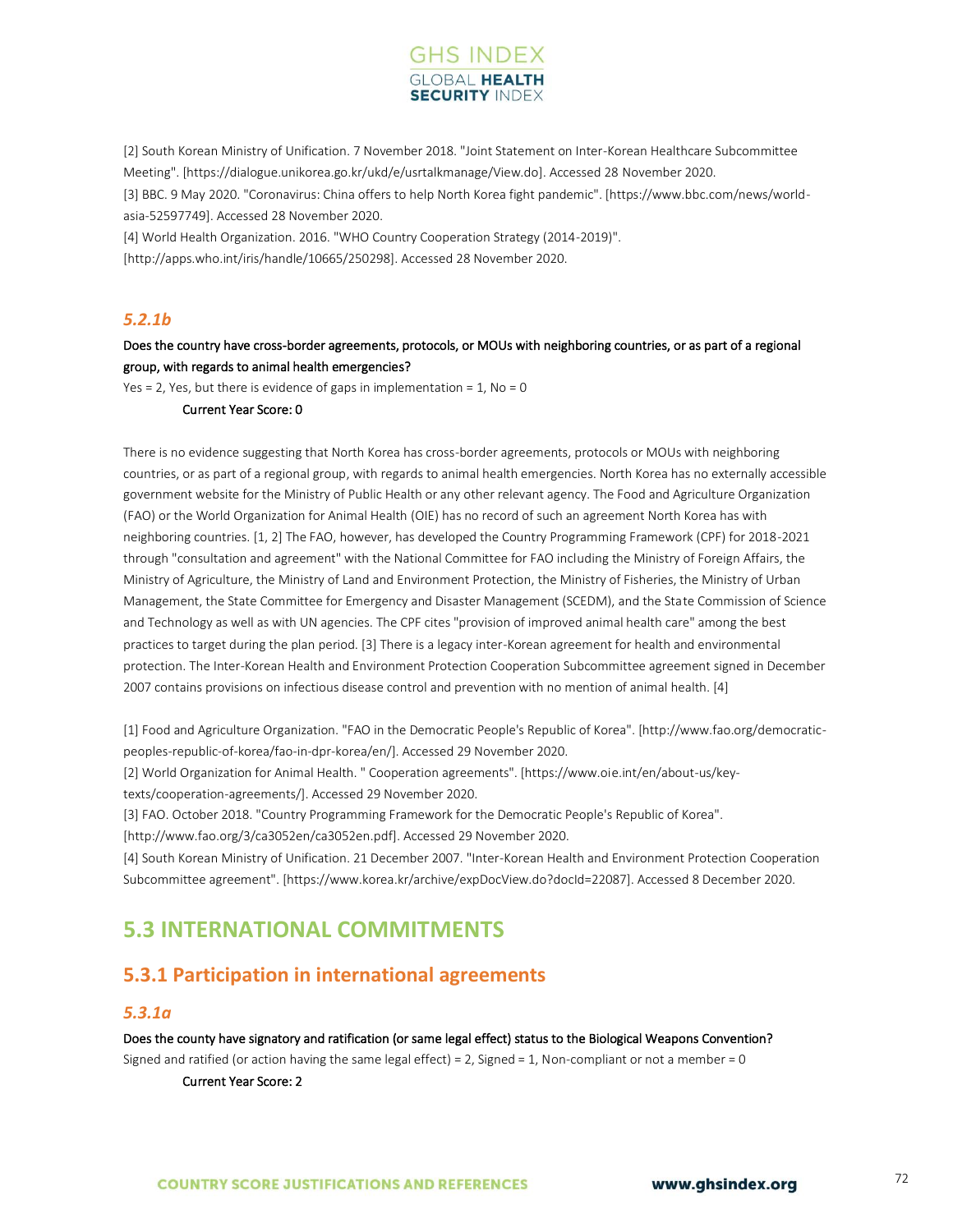

2021

Biological Weapons Convention

## *5.3.1b*

Has the country submitted confidence building measures for the Biological Weapons Convention in the past three years?

 $Yes = 1, No = 0$ 

Current Year Score: 0

2021

Biological Weapons Convention

# *5.3.1c*

Has the state provided the required United Nations Security Council Resolution (UNSCR) 1540 report to the Security Council Committee established pursuant to resolution 1540 (1540 Committee)?

 $Yes = 1, No = 0$ 

Current Year Score: 0

2021

Biological Weapons Convention

## *5.3.1d*

### Extent of United Nations Security Council Resolution (UNSCR) 1540 implementation related to legal frameworks and enforcement for countering biological weapons:

Very good (60+ points) = 4, Good (45–59 points) = 3, Moderate (30–44 points) = 2, Weak (15–29 points) = 1, Very weak (0–14 points) or no matrix exists/country is not party to the BWC = 0

Current Year Score: 0

2021

Biological Weapons Convention

# **5.3.2 Voluntary memberships**

### *5.3.2a*

Does the country meet at least 2 of the following criteria?

- Membership in Global Health Security Agenda (GHSA)

- Membership in the Alliance for Country Assessments for Global Health Security and IHR Implementation (JEE Alliance)

- Membership in the Global Partnership Against the Spread of Weapons and Materials of Mass Destruction (GP)
- Membership in the Australia Group (AG)
- Membership in the Proliferation Security Initiative (PSI)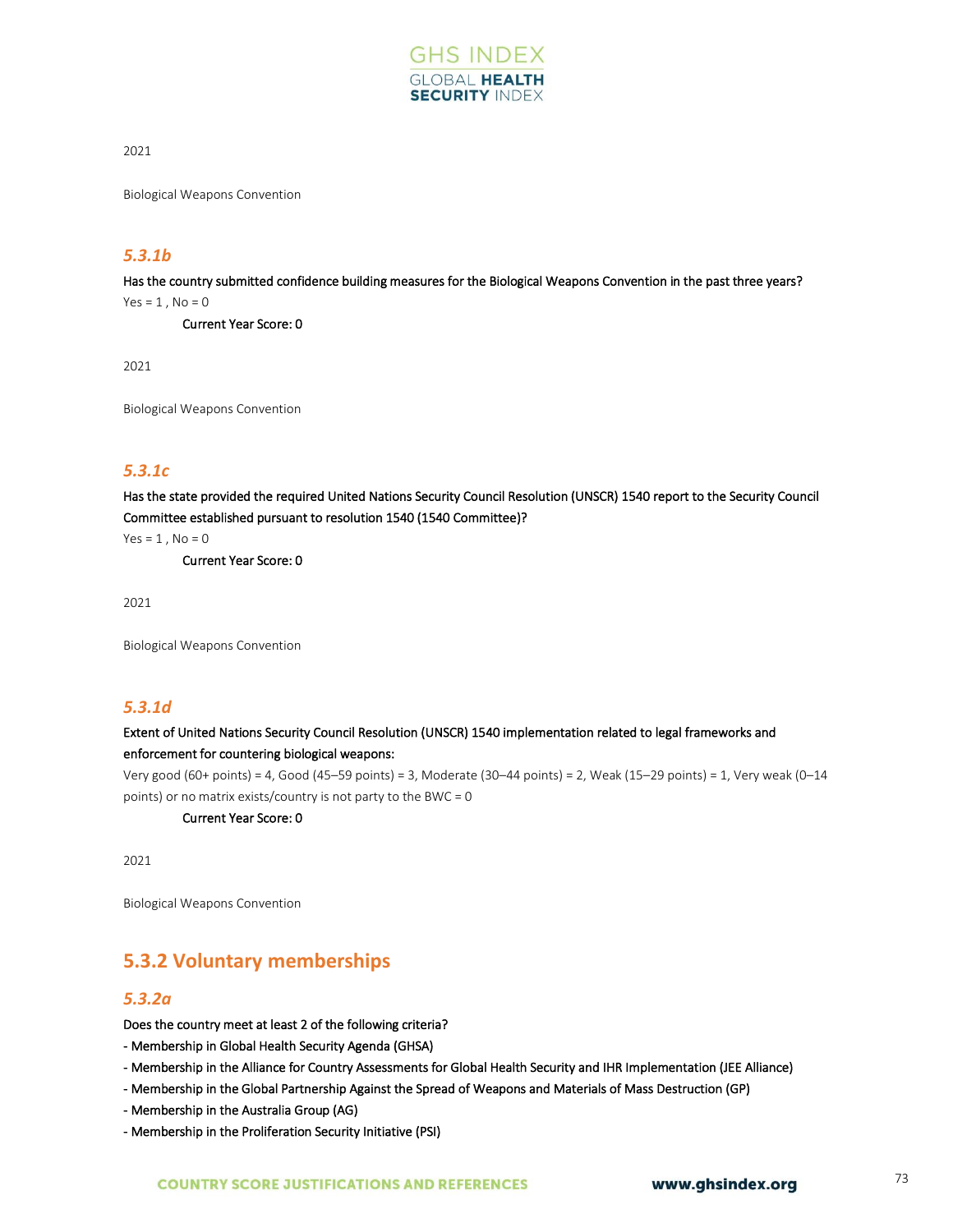

Needs to meet at least two of the criteria to be scored a 1 on this measure. , Yes for five = 1, Yes for four = 1, Yes for three = 1, Yes for two =  $1$ , Yes for one =  $0$ , No for all =  $0$ 

#### Current Year Score: 0

2021

Global Health Security Agenda; JE Alliance; Global Partnership; Australia Group; PSI

# **5.4 JOINT EXTERNAL EVALUATION (JEE) AND PERFORMANCE OF VETERINARY SERVICES PATHWAY (PVS)**

### **5.4.1 Completion and publication of a Joint External Evaluation (JEE) assessment and gap analysis**

#### *5.4.1a*

Has the country completed a Joint External Evaluation (JEE) or precursor external evaluation (e.g., GHSA pilot external assessment) and published a full public report in the last five years?

 $Yes = 1, No = 0$ 

Current Year Score: 0

2021

WHO Strategic Partnership for IHR and Health Security (SPH); Global Health Security Agenda

#### *5.4.1b*

Has the country completed and published, within the last five years, either a National Action Plan for Health Security (NAPHS) to address gaps identified through the Joint External Evaluation (JEE) assessment or a national GHSA roadmap that sets milestones for achieving each of the GHSA targets?

 $Yes = 1, No = 0$ 

Current Year Score: 0

2021

WHO Strategic Partnership for IHR and Health Security (SPH); Global Health Security Agenda

# **5.4.2 Completion and publication of a Performance of Veterinary Services (PVS) assessment and gap analysis**

#### *5.4.2a*

Has the country completed and published a Performance of Veterinary Services (PVS) assessment in the last five years?

 $Yes = 1$ ,  $No = 0$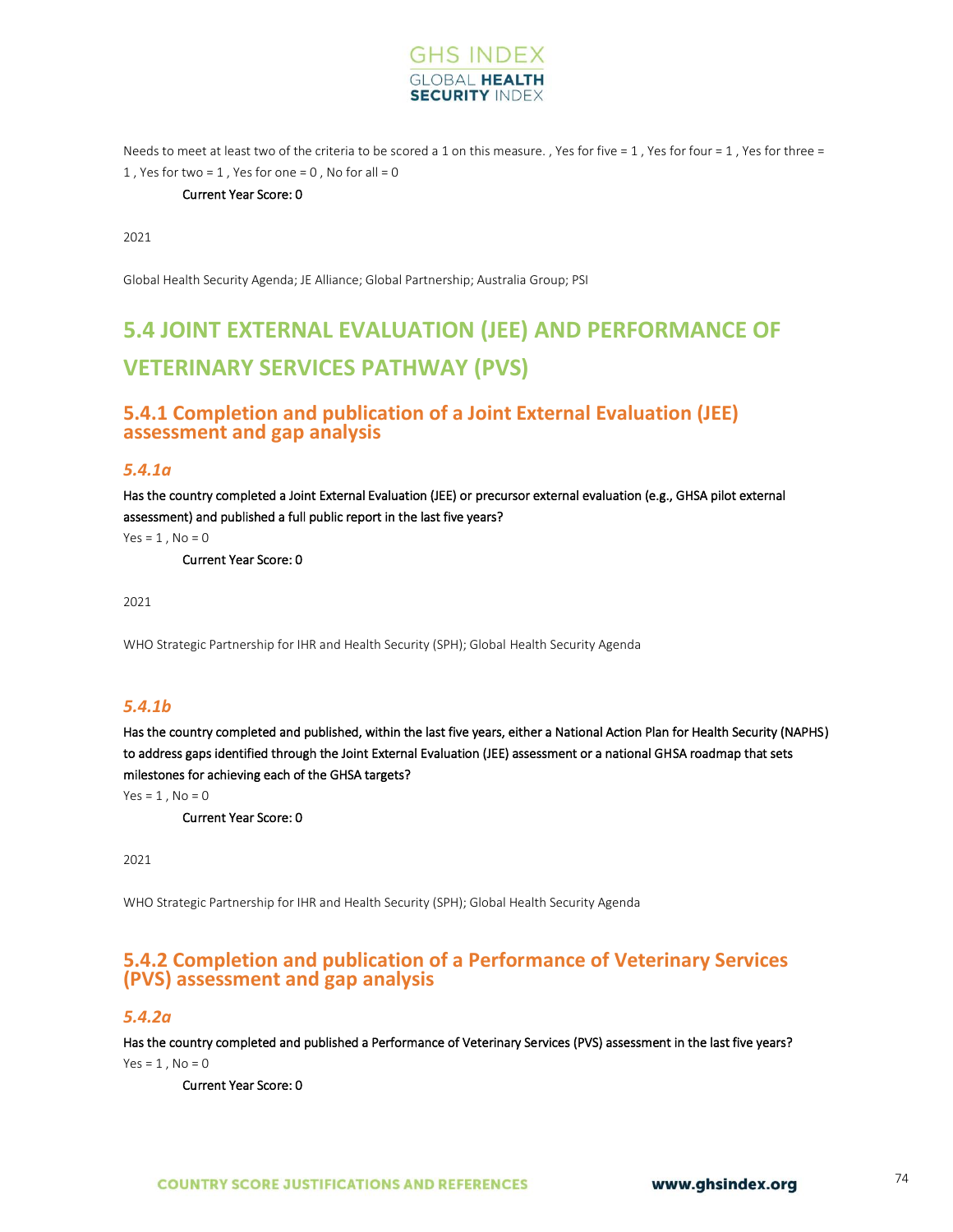

OIE PVS assessments

### *5.4.2b*

Has the country completed and published a Performance of Veterinary Services (PVS) gap analysis in the last five years?

 $Yes = 1, No = 0$ 

Current Year Score: 0

2021

OIE PVS assessments

# **5.5 FINANCING**

# **5.5.1 National financing for epidemic preparedness**

### *5.5.1a*

Is there evidence that the country has allocated national funds to improve capacity to address epidemic threats within the past three years?

 $Yes = 1$ ,  $No = 0$ 

#### Current Year Score: 0

There is insufficient evidence that North Korea has allocated national funds to improve capacity to address epidemic threats within the past three years. North Korea has no externally accessible government website for the Ministry of Public Health or any other relevant ministry. North Korea, in the past year, has indicated an ongoing commitment to national "anti-epidemic" efforts without mentioning use of national funds. Reuters reported on 15 November 2020 that North Korean leader Kim Jong Un "ordered a tightening of state emergency anti-coronavirus systems in the face of the worldwide pandemic" as part of the ongoing "80-day" economic revitalization campaign. [1] The Korean Central News Agency reported on 29 November 2020 that "emergency anti-epidemic system is in full force in the country with endeavors increasing to take cautions against possible porosity and take preemptive measures." [2] A state media report on 2019 and 2020 national budgets cites projected spending on "public health" in 2020 at 107.4% of the previous year's level. [3] North Korea has no externally accessible government website for the Ministry of Public Health or any other relevant ministry. North Korea's 2019 budget report contains no mention of spending on public health programs. [4]

[1] Reuters. 15 November 2020. "North Korea's Kim orders tightening of anti-virus measures amid global pandemic - KCNA". [https://www.reuters.com/article/health-coronavirus-northkorea/north-koreas-kim-orders-tightening-of-anti-virusmeasures-amid-global-pandemic-kcna-idUSKBN27W018]. Accessed 29 November 2020.

[2] Korean Central News Agency (KCNA). 29 November 2020. "Stricter State Emergency Anti-epidemic Measures Enforced in DPRK". [https://kcnawatch.org/newstream/1606631629-873711687/stricter-state-emergency-anti-epidemic-measuresenforced-in-dprk/]. Accessed 29 November 2020.

[3] KCNA. "Implementation of State Budget for Juche 108 (2019) and State Budget for Juche 109 (2020)".

[https://kcnawatch.org/newstream/1586727497-208920578/Implementation-of-State-Budget-for-Juche-108-(2019)-and-State-Budget-for-Juche-109-(2020/]. Accessed 29 November 2020.

[4] 38 North. 13 April 2019. "The North Korean Parliamentary Session and Budget Report 2019: Signs of Economic Stagnation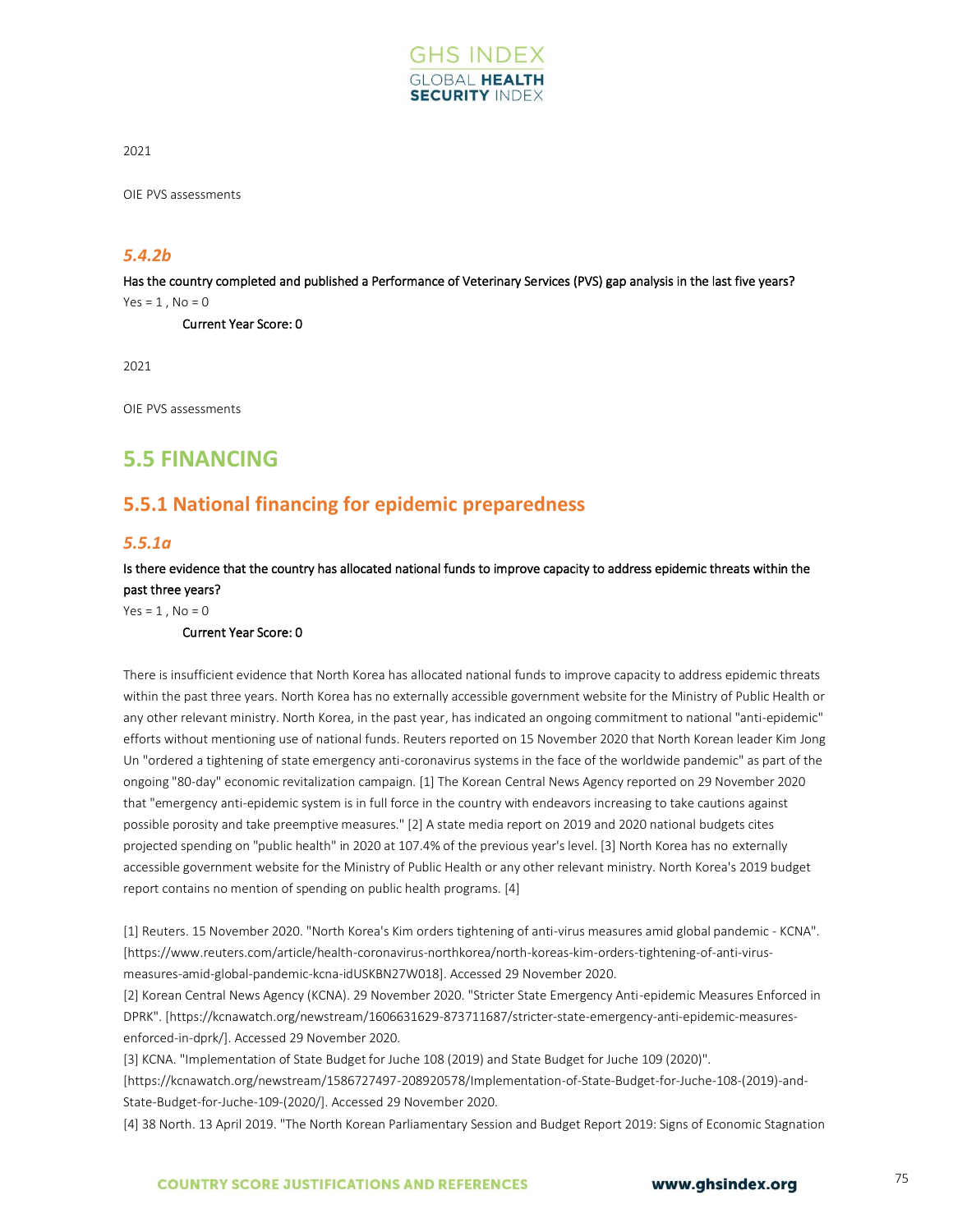

and an Open Claim to Leadership on the Korean Peninsula". [https://www.38north.org/2019/04/rfrank041319/]. Accessed 29 November 2020.

### **5.5.2 Financing under Joint External Evaluation (JEE) and Performance of Veterinary Services (PVS) reports and gap analyses**

#### *5.5.2a*

Does the Joint External Evaluation (JEE) report, National Action Plan for Health Security (NAPHS), and/or national GHSA roadmap allocate or describe specific funding from the national budget (covering a time-period either in the future or within the past five years) to address the identified gaps?

Yes =  $1$ , No/country has not conducted a JEE =  $0$ 

Current Year Score: 0

2021

WHO Strategic Partnership for IHR and Health Security (SPH); Global Health Security Agenda

#### *5.5.2b*

Does the Performance of Veterinary Services (PVS) gap analysis and/or PVS assessment allocate or describe specific funding from the national budget (covering a time-period either in the future or within the past five years) to address the identified gaps?

```
Yes = 1, No/country has not conducted a PVS = 0 Current Year Score: 0
```
2021

OIE PVS assessments

# **5.5.3 Financing for emergency response**

#### *5.5.3a*

Is there a publicly identified special emergency public financing mechanism and funds which the country can access in the face of a public health emergency (such as through a dedicated national reserve fund, an established agreement with the World Bank pandemic financing facility/other multilateral emergency funding mechanism, or other pathway identified through a public health or state of emergency act)?

 $Yes = 1$ ,  $No = 0$ 

Current Year Score: 0

There is no evidence of existence of publicly identified special emergency public financing mechanism and funds which the country can access in the face of a public health emergency. North Korea has no external government website to independently verify information. The World Bank does not list North Korea among IDA borrowing countries or PEF recipient countries. [1,2] There is, however, evidence of emergency funds provided for the country for humanitarian purposes and during times of crisis. For example, UNICEF provides UN-organized public health funding for North Korea. A total of US\$2m in COVID-19 humanitarian aid was received in the reporting period of January-June 2020. [3]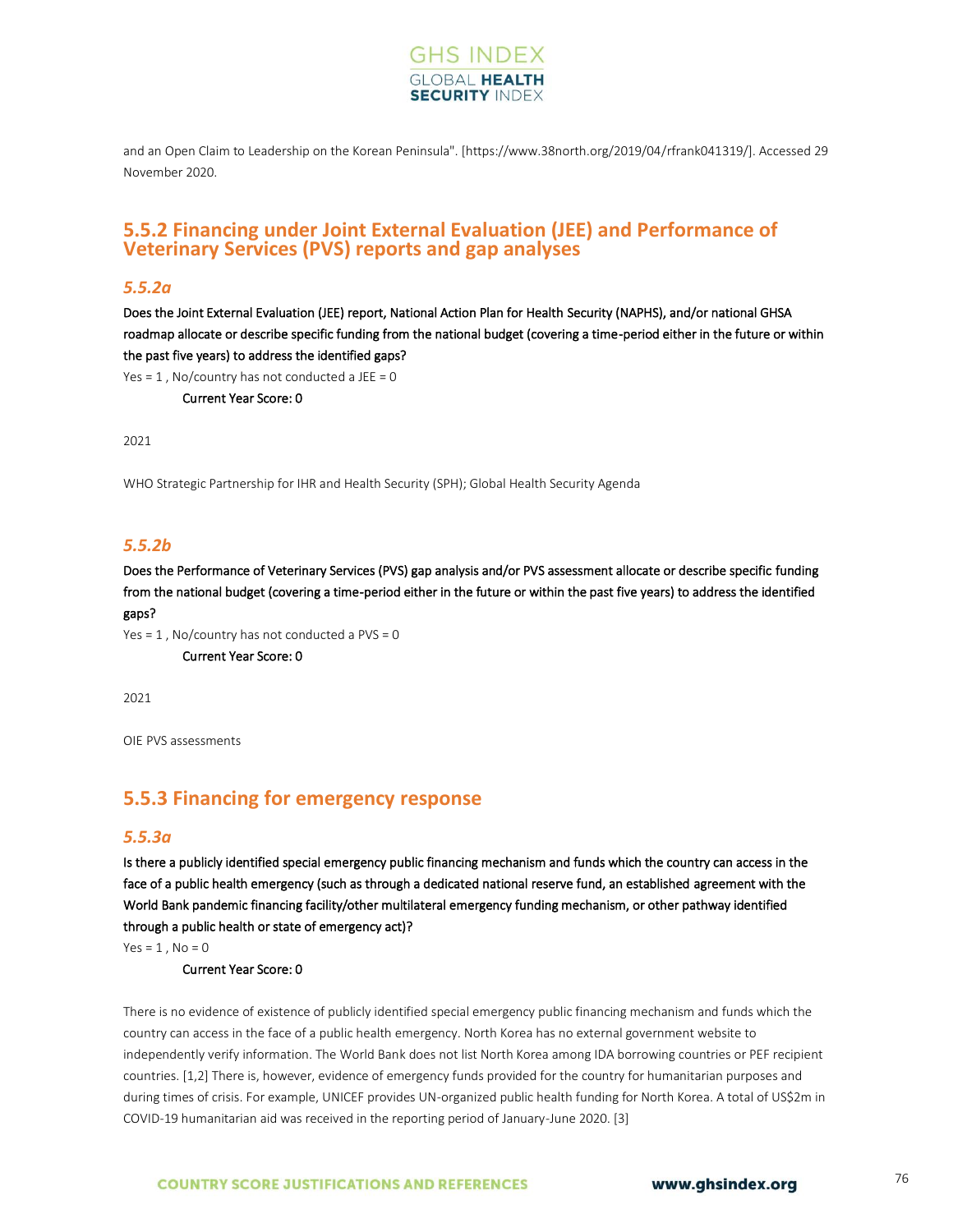

[1] World Bank. "IDA Borrowing Countries". [http://ida.worldbank.org/about/borrowing-countries]. Accessed 29 November 2020.

[2] World Bank Pandemic Financing Facility. "Pandemic Emergency Financing Facility".

[http://pubdocs.worldbank.org/en/119961516647620597/PEF-Operational-Brief-Dec-2017.pdf]. Accessed 29 November 2020.

[3] UNICEF. "UNICEF DPRK Humanitarian Situation Report No. 1".

[https://reliefweb.int/sites/reliefweb.int/files/resources/UNICEF%20DPRK%20Humanitarian%20Situation%20Report%20No. %201%20-%20January-June%202020.pdf]. Accessed 29 November 2020.

### **5.5.4 Accountability for commitments made at the international stage for addressing epidemic threats**

#### *5.5.4a*

Is there evidence that senior leaders (president or ministers), in the past three years, have made a public commitment either to:

- Support other countries to improve capacity to address epidemic threats by providing financing or support?

- Improve the country**�**s domestic capacity to address epidemic threats by expanding financing or requesting support to improve capacity?

Needs to meet at least one of the criteria to be scored a 1 on this measure., Yes for both = 1, Yes for one = 1, No for both = 0

#### Current Year Score: 0

There is no evidence that senior leaders have made a public commitment to support other countries to improve capacity to address epidemic threats by providing financing or support in the past three years. There is also insufficient evidence that senior leaders have made a public commitment to improve the country's own domestic capacity to address epidemic threats in the past three years. North Korean leader Kim Jong Un in the past year has repeatedly issued statements on strengthening the country's "anti-epidemic" posture against COVID-19. However, none of Kim's statements has touched on the topic of how to fund the efforts. [1, 2] The Korean Central News Agency reported on 14 August 2020 Kim saying: "The situation, in which the spread of the worldwide malignant virus has become worse, requires us not to allow any outside aid for the flood damage but shut the border tighter and carry out strict anti-epidemic work." [3]

[1] NK News. 10 October 2020. "Kim Jong Un thanks North Koreans for 'zero' COVID-19 cases in the country." [https://www.nknews.org/2020/10/north-korea-projects-covid-19-confidence-as-parade-attendees-forego-masks/]. Accessed 29 November 2020.

[2] Reuters. 15 November 2020. "North Korea's Kim orders tightening of anti-virus measures amid global pandemic - KCNA". [https://www.reuters.com/article/health-coronavirus-northkorea/north-koreas-kim-orders-tightening-of-anti-virusmeasures-amid-global-pandemic-kcna-idUSKBN27W018]. Accessed 29 November 2020.

[3] The Associated Press. 13 August 2020. "North Korea lifts lockdown in city, rejects flood, virus aid".

[https://apnews.com/article/virus-outbreak-ap-top-news-seoul-pyongyang-international-news-

c1f46e5e7344cb2b917e750d20c4c815]. Accessed 29 November 2o20.

### *5.5.4b*

Is there evidence that the country has, in the past three years, either:

- Provided other countries with financing or technical support to improve capacity to address epidemic threats? - Requested financing or technical support from donors to improve the country**�**s domestic capacity to address epidemic threats?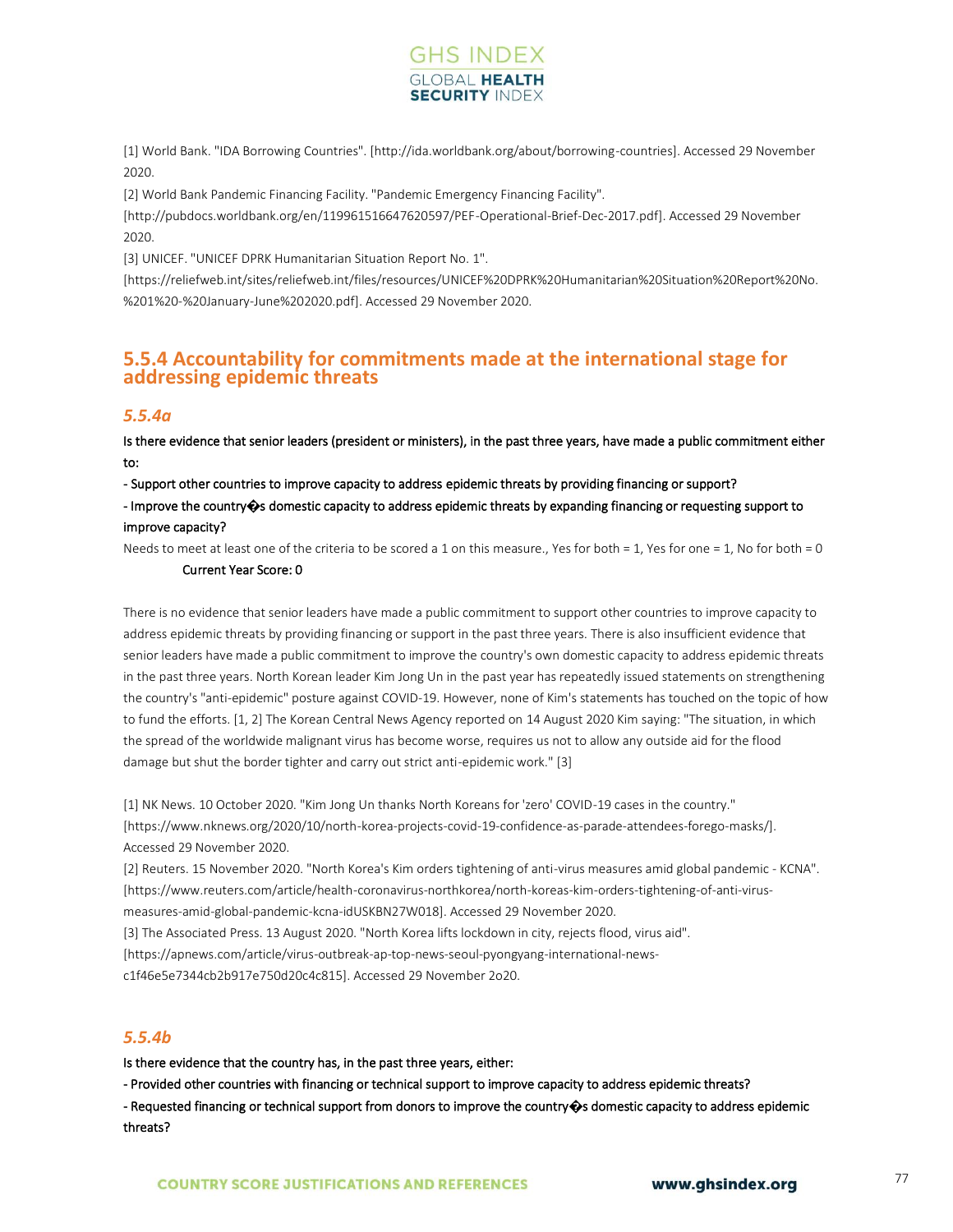

Needs to meet at least one of the criteria to be scored a 1 on this measure., Yes for both = 1, Yes for one = 1, No for both = 0 Current Year Score: 1

Although there is no evidence that North Korea has provided other countries with financing or technical support to improve capacity to address epidemic threats in the past three years, there is evidence that North Korea has specifically requested financing or technical support from donors to improve the country's domestic capacity to address epidemic threats. North Korea has no externally accessible government website for the Ministry of Public Health or any other ministry. The Global Health Security Funding Tracker shows that North Korea has received funding from multiple donors in the amount of US\$286.69m between 2014 and 2020. The funds disbursed by core capacity are US\$209.5m for immunization, US\$77.19m for real-time surveillance, US\$37.16m for the national laboratory system, US\$34.91m for antimicrobial resistance, US\$12.61m for emergency operations, US\$12.61m for workforce development, US\$2.13m for zoonotic disease, US\$321,920 for national legislation, policy and financing, and US\$92,460 for reporting. Data for 2020 alone are not available. [1] North Korea's official position on COVID-19 aid is that the country will not receive any outside assistance. [2] Citing the South Korean Ministry of Unification, The Korea Times reported on 22 October 2020 that "the South Korean government has approved private organizations' plans to send COVID-19 quarantine supplies to North Korea on six occasions, but actual delivery has not been made due to the North's rejection." [3]

[1] Global Health Security Tracking. [https://tracking.ghscosting.org/details/185/recipient]. Accessed 8 December 2020. [2] The Associated Press. 13 August 2020. "North Korea lifts lockdown in city, rejects flood, virus aid". [https://apnews.com/article/virus-outbreak-ap-top-news-seoul-pyongyang-international-newsc1f46e5e7344cb2b917e750d20c4c815]. Accessed 29 November 2o20. [3] The Korea Times. 22 October 2020. "North Korea rejects COVID-19 aid from South". [https://www.koreatimes.co.kr/www/nation/2020/10/103\_298037.html]. Accessed 29 November 2020.

#### *5.5.4c*

Is there evidence that the country has fulfilled its full contribution to the WHO within the past two years?  $Yes = 1$ ,  $No = 0$ 

Current Year Score: 1

2021

Economist Impact analyst qualitative assessment based on official national sources, which vary by country

# **5.6 COMMITMENT TO SHARING OF GENETIC AND BIOLOGICAL DATA AND SPECIMENS**

### **5.6.1 Commitment to sharing genetic data, clinical specimens, and/or isolated specimens (biological materials) in both emergency and nonemergency research**

#### *5.6.1a*

Is there a publicly available plan or policy for sharing genetic data, clinical specimens, and/or isolated specimens (biological materials) along with the associated epidemiological data with international organizations and/or other countries that goes beyond influenza?

 $Yes = 1, No = 0$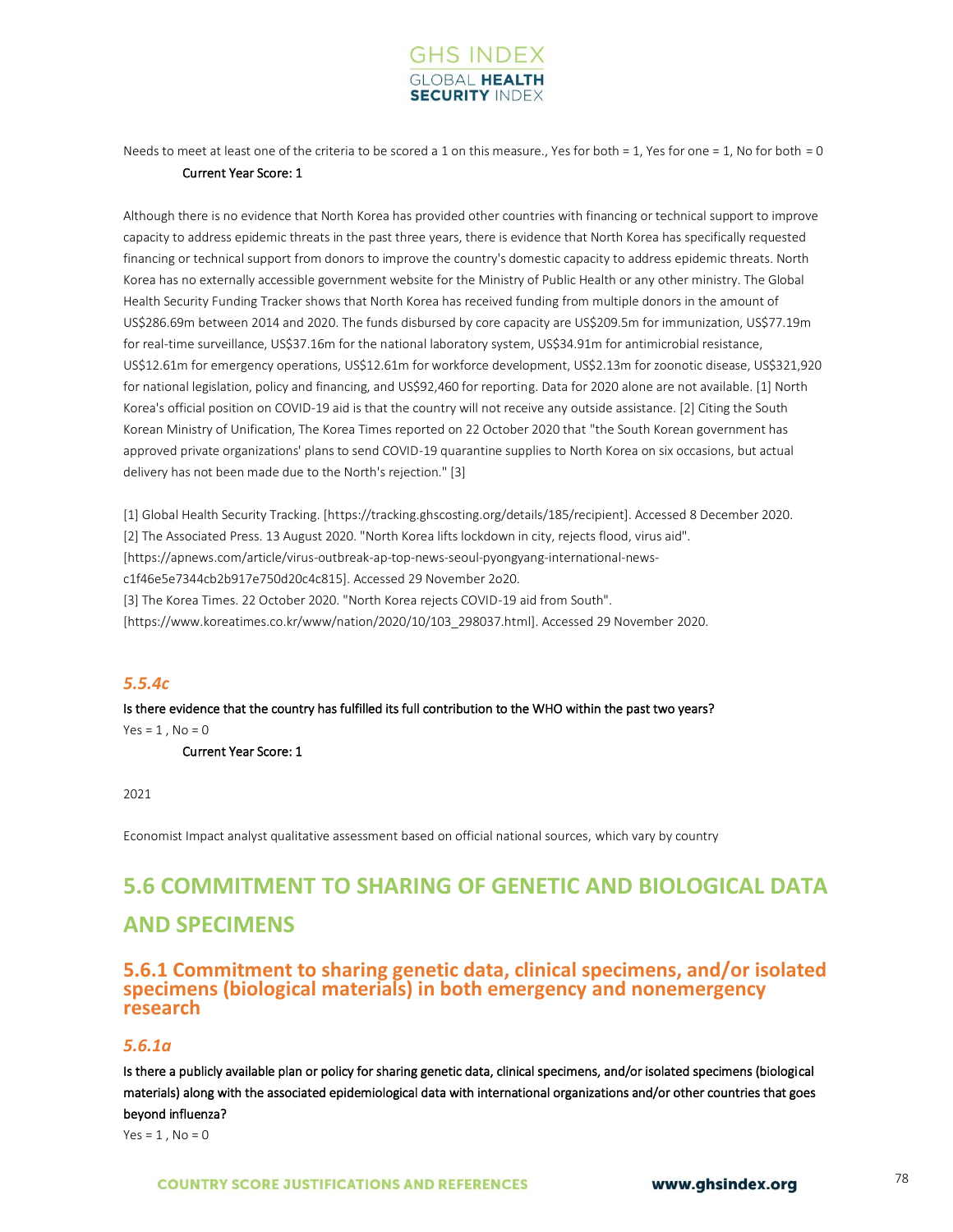

#### Current Year Score: 0

There is insufficient evidence that North Korea has a publicly available plan or policy for sharing genetic data, clinical specimens, and/or isolated specimens (biological materials) along with the associated epidemiological data with international organizations and/or other countries that goes beyond influenza. North Korea has no externally accessible government website, including for the Ministries of Public Health, the Ministry of Agriculture, or any other government agency. In November 2018 North Korea agreed with South Korea to share information on infectious diseases. However, there has been no reported follow-up action. [1] North Korea participated in the World Health Organization (WHO)'s National TB Prevalence Survey for 2015-2016 based on "100 survey clusters that comprised a total of 71,877 population." [2] North Korea has denied the existence of COVID-19 in the country without providing epidemiological data. The WHO's COVID-19 database shows zero confirmed case in North Korea. [3, 4]

[1] South Korean Ministry of Unification. 7 November 2018. "Joint Statement on Inter-Korean Healthcare Subcommittee Meeting". [https://dialogue.unikorea.go.kr/ukd/e/usrtalkmanage/View.do]. Accessed 29 November 2020. [2] World Health Organization (WHO). "Comprehensive report of the DPR Korea's national TB prevalence Survey 2015–2016". [http://origin.searo.who.int/dprkorea/documents/report-of-the-dprk-national-tb-prevalencesurvey/en/]. Accessed 29 November 2020.

[3] RAND Corporation. 2 April 2020. "North Korea: Denying COVID-19". [https://www.rand.org/blog/2020/04/north-koreadenying-covid-19.html]. Accessed 29 November 2020.

[4] WHO. "WHO Coronavirus Disease (COVID-19) Dashboard". [https://covid19.who.int/]. Accessed 29 November 2020.

#### *5.6.1b*

### Is there public evidence that the country has not shared samples in accordance with the Pandemic Influenza Preparedness (PIP) framework in the past two years?

 $Yes = 0$ .  $No = 1$ 

#### Current Year Score: 1

There is no public evidence that North Korea has or has not shared samples in accordance with the Pandemic Influenza Preparedness (PIP) framework in the past two years. The World Health Organization (WHO)'s survey on the pandemic influenza preparedness in WHO Member States, released in June 2019, does not cover North Korea. [1] However, there was evidence of lack of data sharing more than two years past. The WHO's "External Evaluation of the Pandemic Influenza Preparedness Partnership Contribution - High-Level Implementation Plan 2013-2016" cites lack of data submission from North Korea. The report states that North Korea "continues not to report virological data" and "continues not to share influenza virus samples". [2] The WHO's "Pandemic Influenza Preparedness Framework Partnership Contribution High-Level Implementation Plan I. Final Report 2014-2017" cites an improvement in North Korea's reporting: "PIP funds helped to improve laboratory infrastructure and equipment, and to supply reagents and consumables. This has enabled the NIC [National Influenza Center] to conduct regular influenza testing and reporting, and to share information globally through WHO FluNet." [3]

[1] World Health Organization. June 2019. "Pandemic influenza preparedness in WHO Member States". [https://www.who.int/publications/i/item/9789241515962]. Accessed 29 November 2020. [2] WHO. November 2016-February 2017. "External Evaluation of the Pandemic Influenza Preparedness Partnership Contribution - High-Level Implementation Plan 2013-2016". [http://www.who.int/about/evaluation/pip\_evaluation\_report.pdf]. Accessed 8 December 2020. [3] WHO. 30 November 2018. "Pandemic Influenza Preparedness Framework Partnership Contribution High-Level Implementation Plan I. Final Report 2014-2017". [https://apps.who.int/iris/bitstream/handle/10665/276211/WHO-WHE-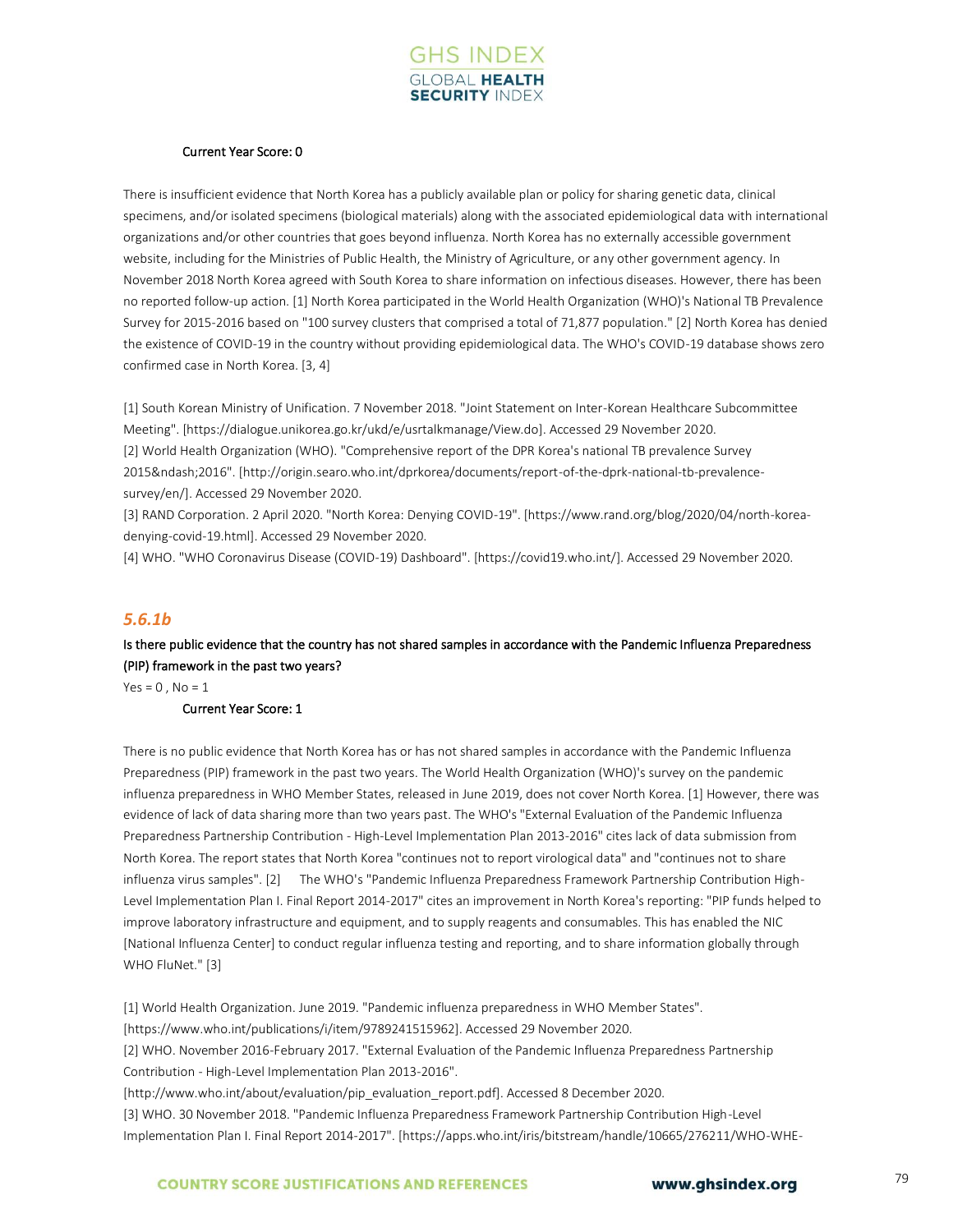

IHM-PIP-2018.3-eng.pdf]. Accessed 8 December 2020.

### *5.6.1c*

Is there public evidence that the country has not shared pandemic pathogen samples during an outbreak in the past two years?

 $Yes = 0, No = 1$ 

Current Year Score: 1

There is no public evidence that North Korea has or has not shared pandemic pathogen samples during an outbreak in the past two years. North Korea has no externally accessible government website. The WHO North Korea Country Office has no information suggesting North Korea has not shared pandemic pathogen samples during an outbreak in the past two years. [1] No evidence was found on the WHO or on top international and local media outlets. [2] As of late 2020, North Korea has denied the existence of COVID-19 in the country. [2. 3]

[1] World Health Organization. Country Office for North Korea. [https://www.who.int/dprkorea/]. Accessed 29 November 2020.

[2] RAND Corporation. 2 April 2020. "North Korea: Denying COVID-19". [https://www.rand.org/blog/2020/04/north-koreadenying-covid-19.html]. Accessed 29 November 2020.

[3] WHO. "WHO Coronavirus Disease (COVID-19) Dashboard". [https://covid19.who.int/]. Accessed 29 November 2020.

# **Category 6: Overall risk environment and vulnerability to biological threats**

# **6.1 POLITICAL AND SECURITY RISK**

# **6.1.1 Government effectiveness**

#### *6.1.1a*

Policy formation (Economist Intelligence score; 0-4, where 4=best) Input number Current Year Score: 0

2020

Economist Intelligence

### *6.1.1b*

Quality of bureaucracy (Economist Intelligence score; 0-4, where 4=best) Input number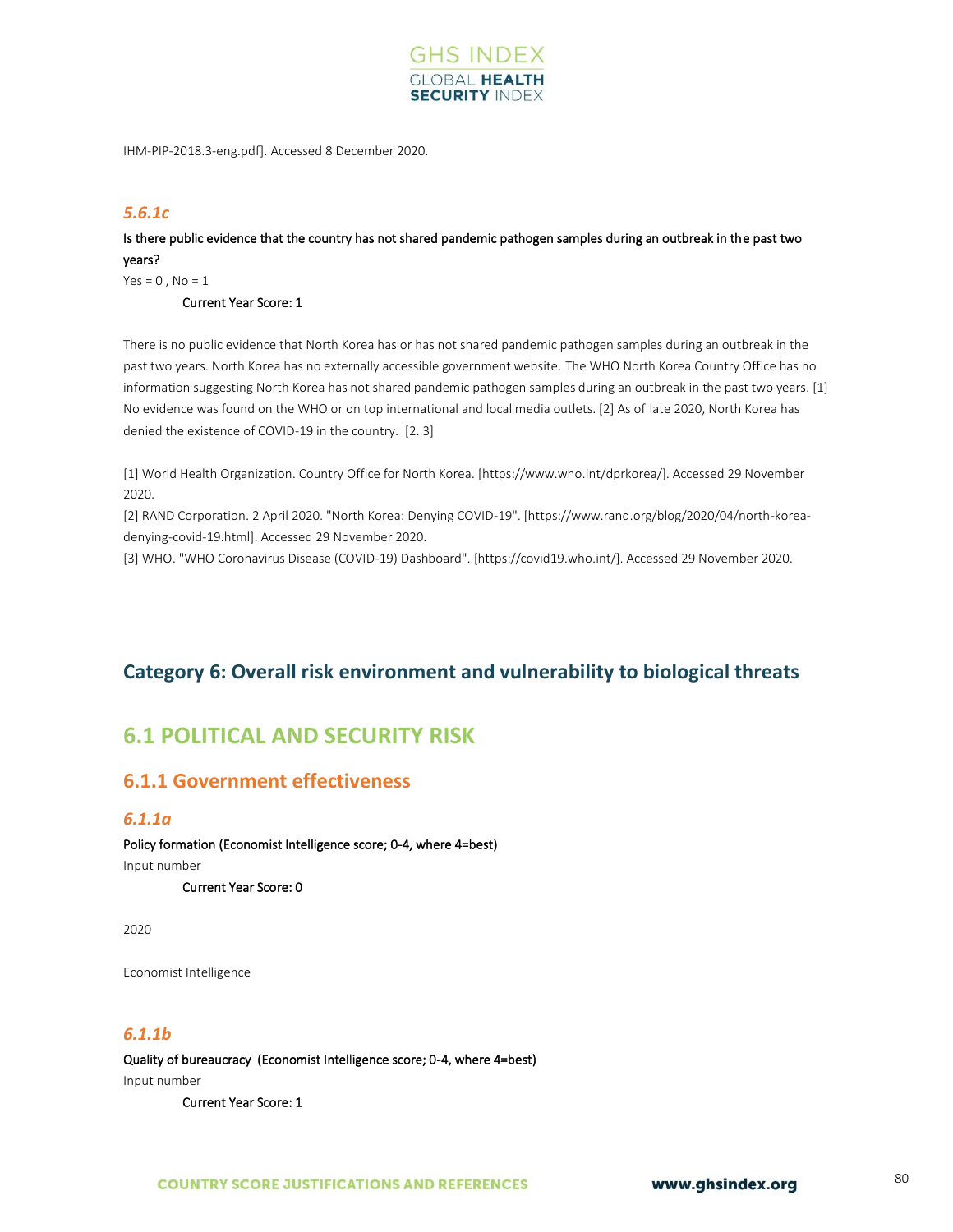

Economist Intelligence

### *6.1.1c*

Excessive bureaucracy/red tape (Economist Intelligence score; 0-4, where 4=best) Input number Current Year Score: 0

2020

Economist Intelligence

# *6.1.1d*

Vested interests/cronyism (Economist Intelligence score; 0-4, where 4=best) Input number

Current Year Score: 0

2020

Economist Intelligence

#### *6.1.1e*

Country score on Corruption Perception Index (0-100, where 100=best) Input number

Current Year Score: 18

2020

Transparency International

### *6.1.1f*

Accountability of public officials (Economist Intelligence score; 0-4, where 4=best)

Input number

Current Year Score: 0

2020

Economist Intelligence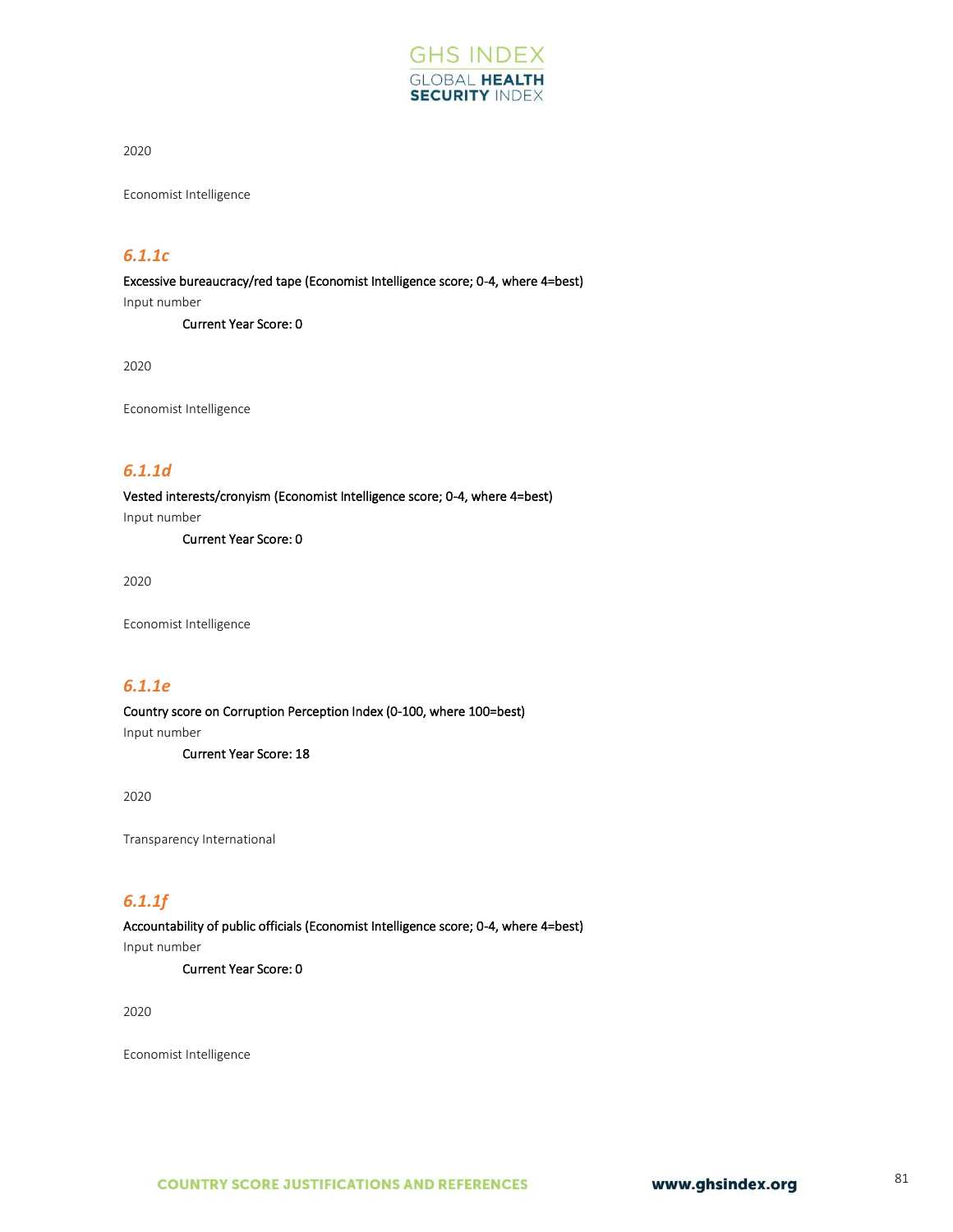

### *6.1.1g*

Human rights risk (Economist Intelligence score; 0-4, where 4=best) Input number

Current Year Score: 0

2020

Economist Intelligence

# **6.1.2 Orderly transfers of power**

#### *6.1.2a*

#### How clear, established, and accepted are constitutional mechanisms for the orderly transfer of power from one government to another?

Very clear, established and accepted = 4, Clear, established and accepted = 3, One of the three criteria (clear, established, accepted) is missing = 2, Two of the three criteria (clear, established, accepted) are missing = 1, Not clear, not established, not accepted = 0

Current Year Score: 0

2021

Economist Intelligence

# **6.1.3 Risk of social unrest**

#### *6.1.3a*

#### What is the risk of disruptive social unrest?

Very low: Social unrest is very unlikely = 4, Low: There is some prospect of social unrest, but disruption would be very limited = 3, Moderate: There is a considerable chance of social unrest, but disruption would be limited = 2, High: Major social unrest is likely, and would cause considerable disruption = 1, Very high: Large-scale social unrest on such a level as to seriously challenge government control of the country is very likely = 0

#### Current Year Score: 2

2021

Economist Intelligence

### **6.1.4 Illicit activities by non-state actors**

#### *6.1.4a*

How likely is it that domestic or foreign terrorists will attack with a frequency or severity that causes substantial disruption? No threat = 4, Low threat = 3, Moderate threat = 2, High threat = 1, Very high threat = 0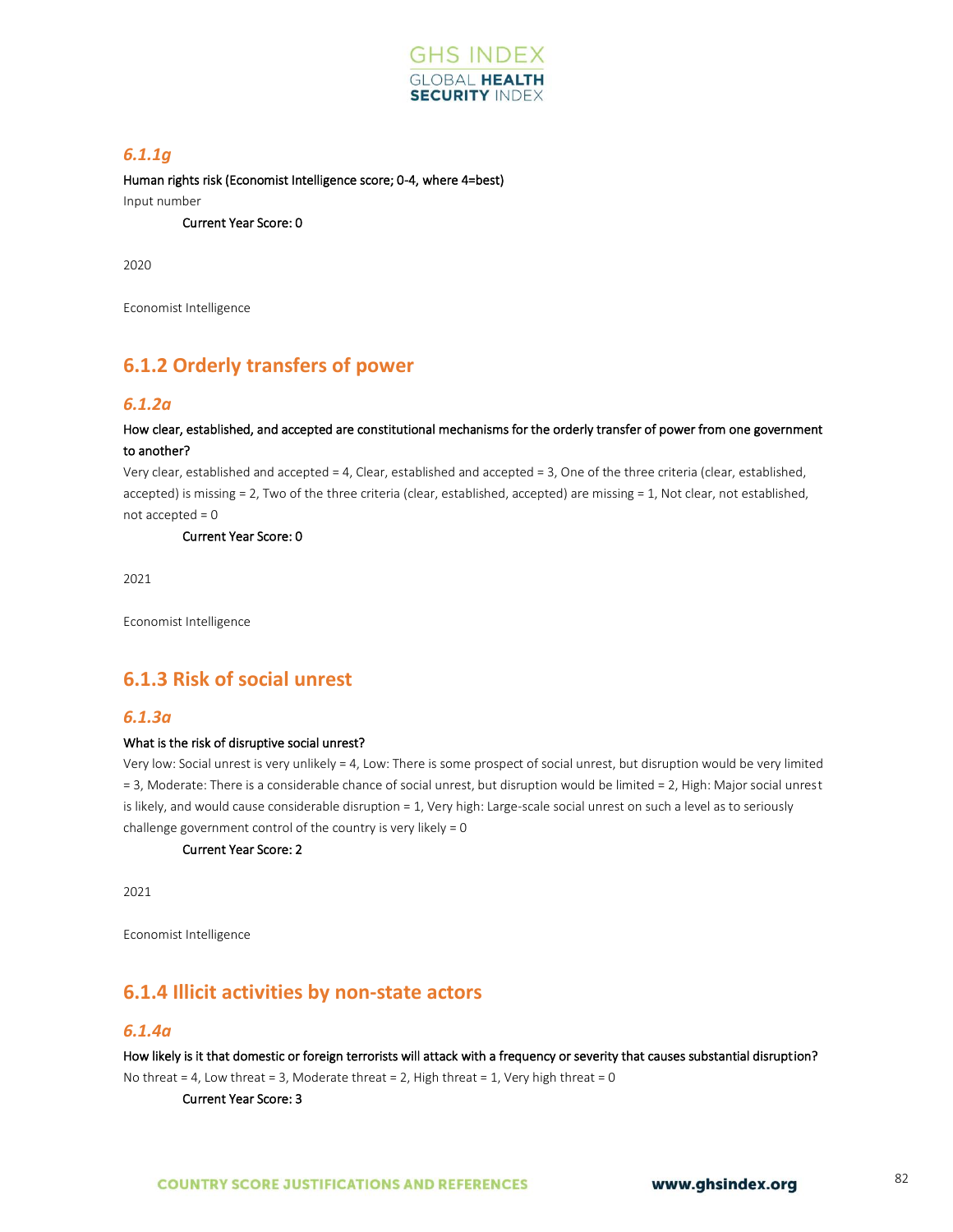

Economist Intelligence

### *6.1.4b*

What is the level of illicit arms flows within the country?

 $4 =$  Very high,  $3 =$  High,  $2 =$  Moderate,  $1 =$  Low,  $0 =$  Very low Current Year Score: 4

2020

UN Office of Drugs and Crime (UNODC)

### *6.1.4c*

How high is the risk of organized criminal activity to the government or businesses in the country? Very low = 4, Low = 3, Moderate = 2, High = 1, Very high =  $0$ 

Current Year Score: 1

2021

Economist Intelligence

# **6.1.5 Armed conflict**

#### *6.1.5a*

Is this country presently subject to an armed conflict, or is there at least a moderate risk of such conflict in the future? No armed conflict exists = 4, Yes; sporadic conflict = 3, Yes; incursional conflict = 2, Yes, low-level insurgency = 1, Yes; territorial conflict = 0

Current Year Score: 1

2021

Economist Intelligence

# **6.1.6 Government territorial control**

#### *6.1.6a*

Does the government's authority extend over the full territory of the country?

 $Yes = 1, No = 0$ 

Current Year Score: 1

2021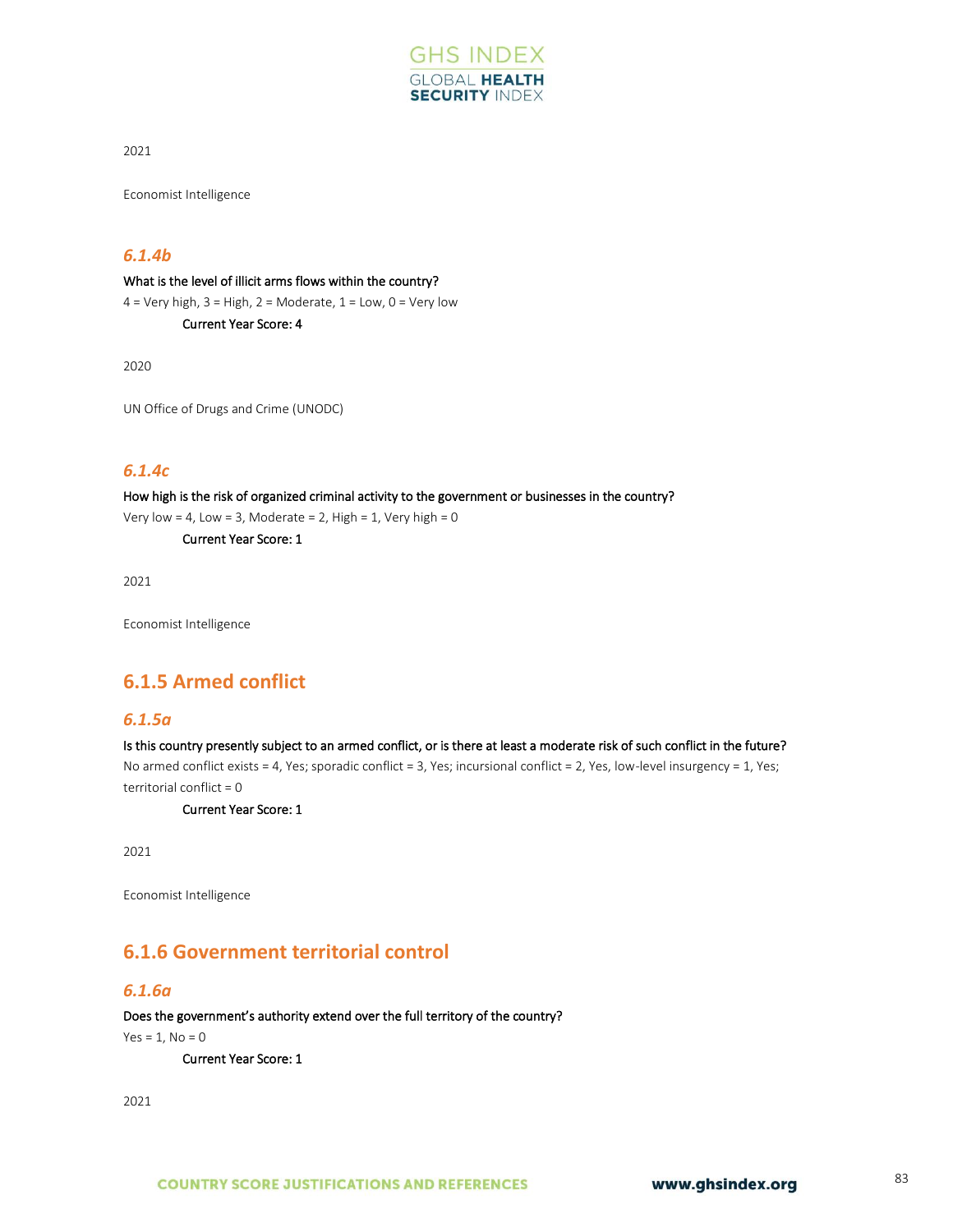

Economist Intelligence

# **6.1.7 International tensions**

#### *6.1.7a*

Is there a threat that international disputes/tensions could have a negative effect?

No threat = 4, Low threat = 3, Moderate threat = 2, High threat = 1, Very high threat = 0

Current Year Score: 0

2021

Economist Intelligence

# **6.2 SOCIO-ECONOMIC RESILIENCE**

### **6.2.1 Literacy**

#### *6.2.1a*

Adult literacy rate, population 15+ years, both sexes (%)

Input number

Current Year Score: 77

2016

United Nations Development Programme (UNDP); United Nations Educational, Scientific and Cultural Organization (UNESCO); The Economist Intelligence Unit

# **6.2.2 Gender equality**

### *6.2.2a*

United Nations Development Programme (UNDP) Gender Inequality Index score

Input number

Current Year Score: -

2018

United Nations Development Programme (UNDP); The Economist Intelligence Unit

# **6.2.3 Social inclusion**

#### *6.2.3a*

Poverty headcount ratio at \$1.90 a day (2011 PPP) (% of population) Input number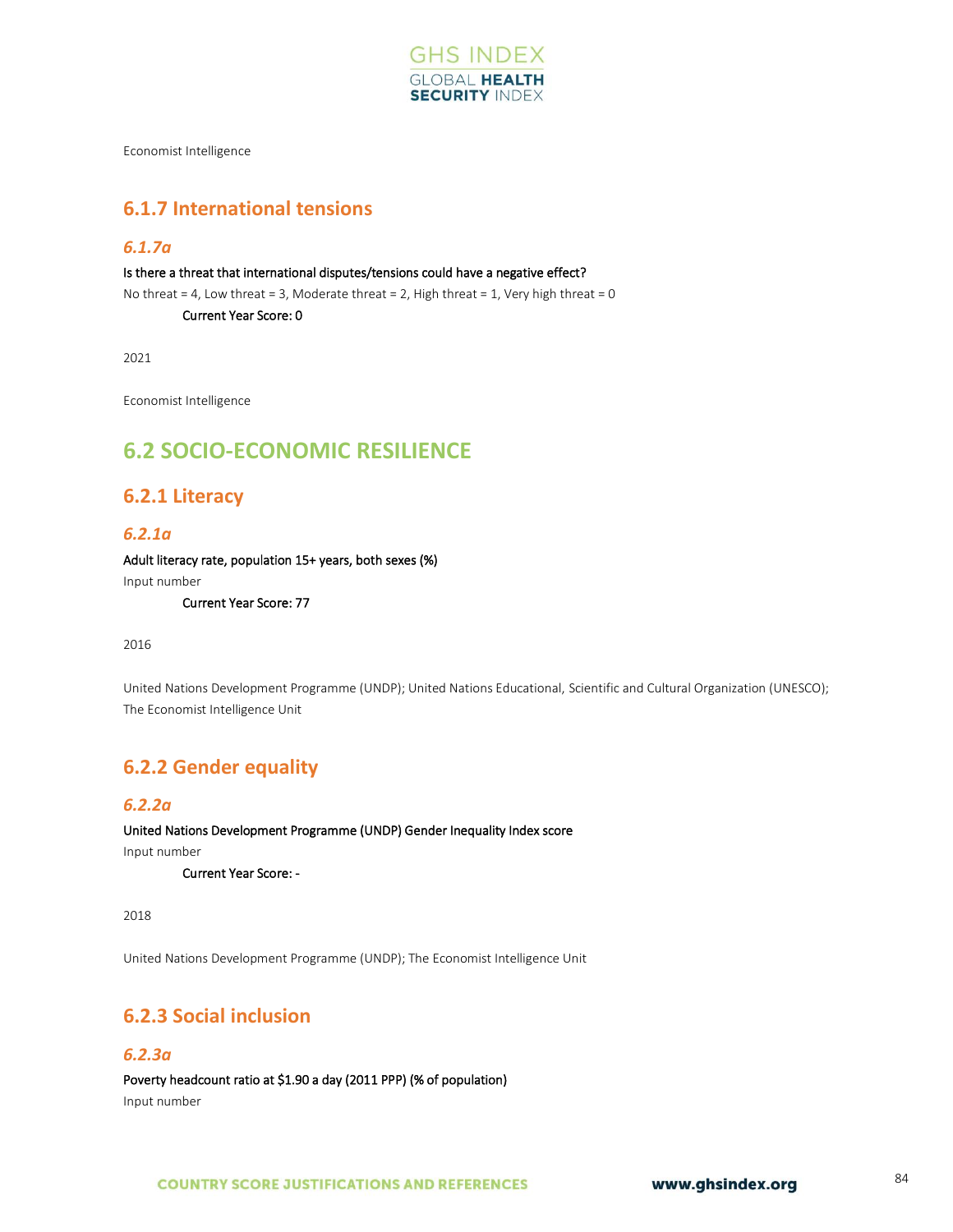

#### Current Year Score: -

World Bank; Economist Impact

#### *6.2.3b*

-

#### Share of employment in the informal sector

Greater than 50% = 2, Between 25-50% = 1, Less than 25% = 0

#### Current Year Score: 1

According to the South Korean Ministry of Unification's survey on former North Korean residents, 48% of the respondents said that they had obtained income from informal employment or a combination of informal and formal employment before their arrival in South Korea between 2016 and 2019. [1] The latest study published by the Korea Development Institute in February 2020 notes that North Korea's unofficial private sector economy has continue to expand, although no hard data are available on the size of the marketized economy in North Korea. [2] The International Labor Organization's statistics on the informal economy does not cover North Korea. [3] The World Bank's informal employment data do not include North Korea. [4]

[1] The Dong-a Ilbo. "48% of former North Korean residents made living in informal economy". [https://www.donga.com/news/Politics/article/all/20200213/99676529/1]. Accessed 29 November 2020. [2] Korea Development Institute. 4 February 2020. "KDI Review of the North Korean Economy for January 2020". [https://www.kdi.re.kr/forecast/forecasts\_north.jsp?pub\_no=16438]. Accessed 8 December 2020. [3] International Labor Organization. "Statistics on the informal economy". [https://ilostat.ilo.org/topics/informality/]. Accessed 29 November 2020. [4] World Bank. "Informal employment." [https://data.worldbank.org/indicator/SL.ISV.IFRM.ZS]. Accessed 29 November

#### *6.2.3c*

2020.

Coverage of social insurance programs (% of population) Scored in quartiles (0-3, where 3=best) Current Year Score: 2

2016, or latest available

World Bank; Economist Impact calculations

# **6.2.4 Public confidence in government**

#### *6.2.4a*

Level of confidence in public institutions Input number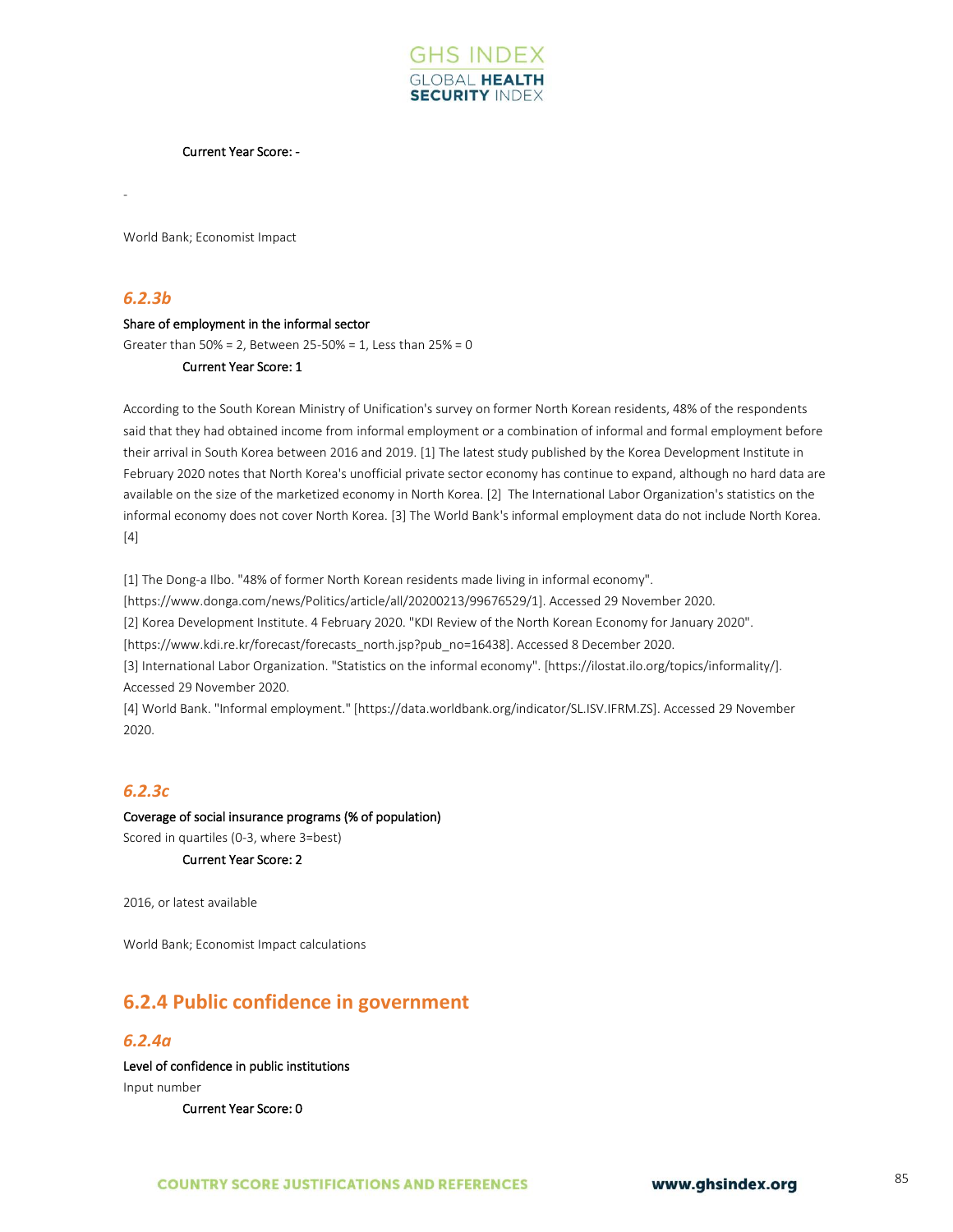

Economist Intelligence Democracy Index

# **6.2.5 Local media and reporting**

#### *6.2.5a*

Is media coverage robust? Is there open and free discussion of public issues, with a reasonable diversity of opinions? Input number

Current Year Score: 0

2021

Economist Intelligence Democracy Index

# **6.2.6 Inequality**

#### *6.2.6a*

Gini coefficient Scored 0-1, where 0=best

Current Year Score: -

Latest available.

World Bank; Economist Impact calculations

# **6.3 INFRASTRUCTURE ADEQUACY**

# **6.3.1 Adequacy of road network**

#### *6.3.1a*

What is the risk that the road network will prove inadequate to meet needs? Very low = 4, Low = 3, Moderate = 2, High = 1, Very high =  $0$ 

Current Year Score: 3

2021

Economist Intelligence

# **6.3.2 Adequacy of airports**

#### *6.3.2a*

What is the risk that air transport will prove inadequate to meet needs? Very low = 4, Low = 3, Moderate = 2, High = 1, Very high =  $0$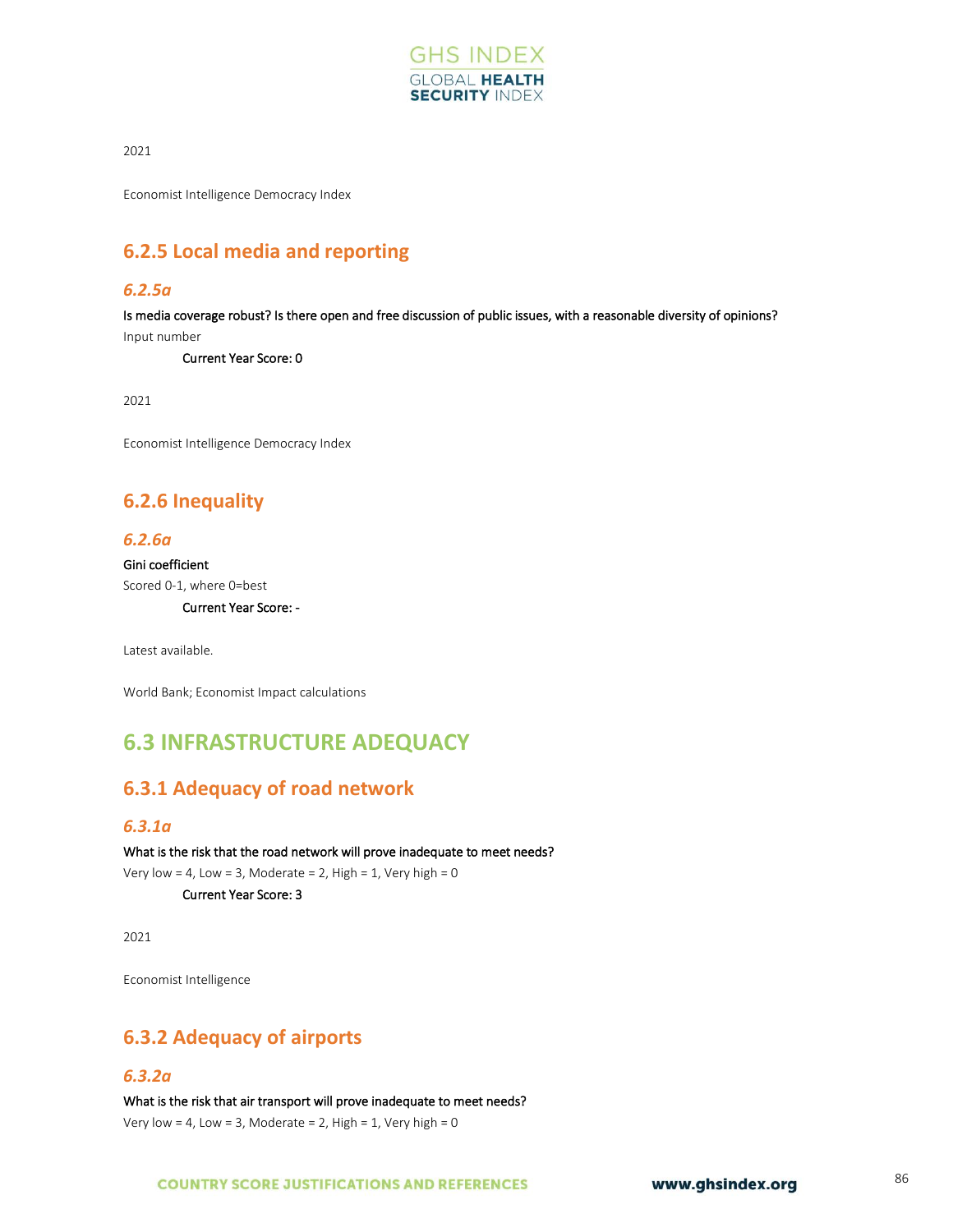

#### Current Year Score: 1

2021

Economist Intelligence

# **6.3.3 Adequacy of power network**

#### *6.3.3a*

What is the risk that power shortages could be disruptive? Very low = 4, Low = 3, Moderate = 2, High = 1, Very high =  $0$ Current Year Score: 1

2021

Economist Intelligence

# **6.4 ENVIRONMENTAL RISKS**

### **6.4.1 Urbanization**

### *6.4.1a*

Urban population (% of total population) Input number

Current Year Score: 62.13

2019

World Bank

# **6.4.2 Land use**

#### *6.4.2a*

Percentage point change in forest area between 2006–2016 Input number Current Year Score: -1.76

2008-2018

World Bank; Economist Impact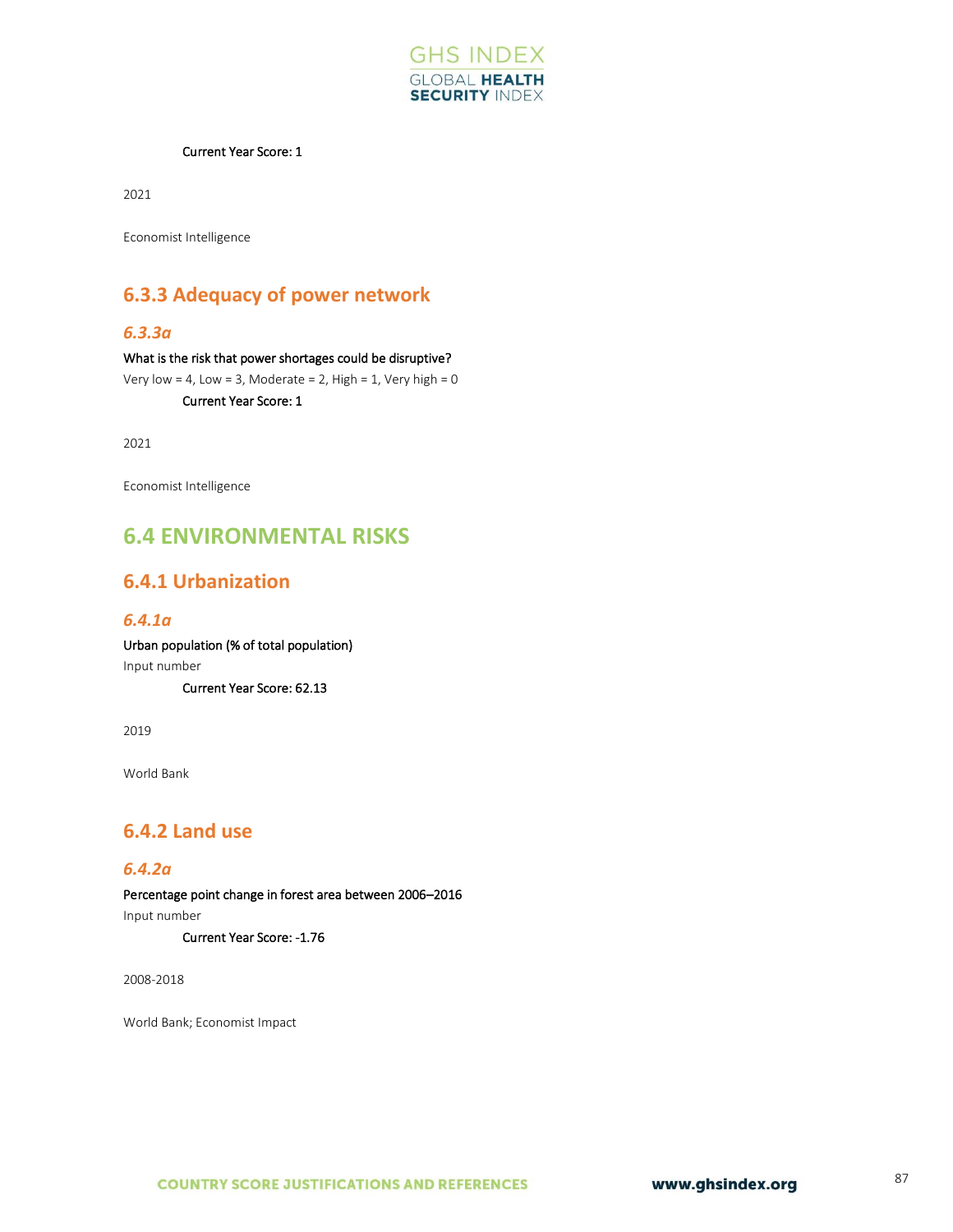

# **6.4.3 Natural disaster risk**

### *6.4.3a*

What is the risk that the economy will suffer a major disruption owing to a natural disaster?

Very low = 4, Low = 3, Moderate = 2, High = 1, Very high =  $0$ 

Current Year Score: 0

2021

Economist Intelligence

# **6.5 PUBLIC HEALTH VULNERABILITIES**

# **6.5.1 Access to quality healthcare**

### *6.5.1a*

Total life expectancy (years)

Input number

Current Year Score: 72.09

2018

United Nations; World Bank, UNICEF; Institute for Health Metrics and Evaluation (IHME); Central Intelligence Agency (CIA) World Factbook

#### *6.5.1b*

Age-standardized NCD mortality rate (per 100 000 population)

Input number

Current Year Score: 597

2019

WHO

### *6.5.1c*

Population ages 65 and above (% of total population)

Input number

Current Year Score: 9.26

2019

World Bank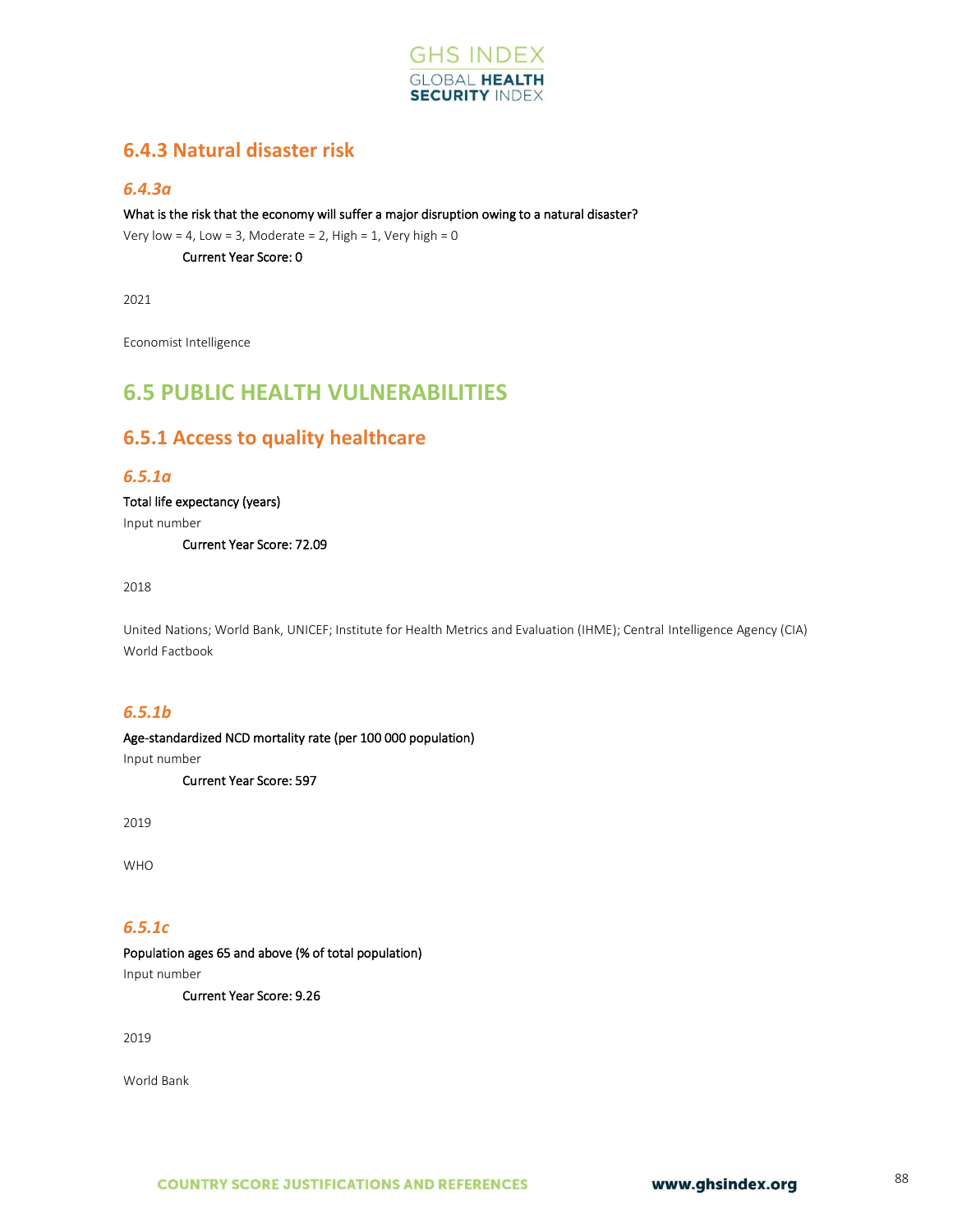

### *6.5.1d*

Prevalence of current tobacco use (% of adults)

Input number

Current Year Score: 18.8

2018

World Bank

### *6.5.1e*

Prevalence of obesity among adults Input number

Current Year Score: 6.8

2016

WHO

# **6.5.2 Access to potable water and sanitation**

#### *6.5.2a*

Percentage of homes with access to at least basic water infrastructure Input number

Current Year Score: 94.51

2017

UNICEF; Economist Impact

### *6.5.2b*

Percentage of homes with access to at least basic sanitation facilities

Input number

Current Year Score: 83.16

2017

UNICEF; Economist Impact

# **6.5.3 Public healthcare spending levels per capita**

#### *6.5.3a*

Domestic general government health expenditure per capita, PPP (current international \$) Input number